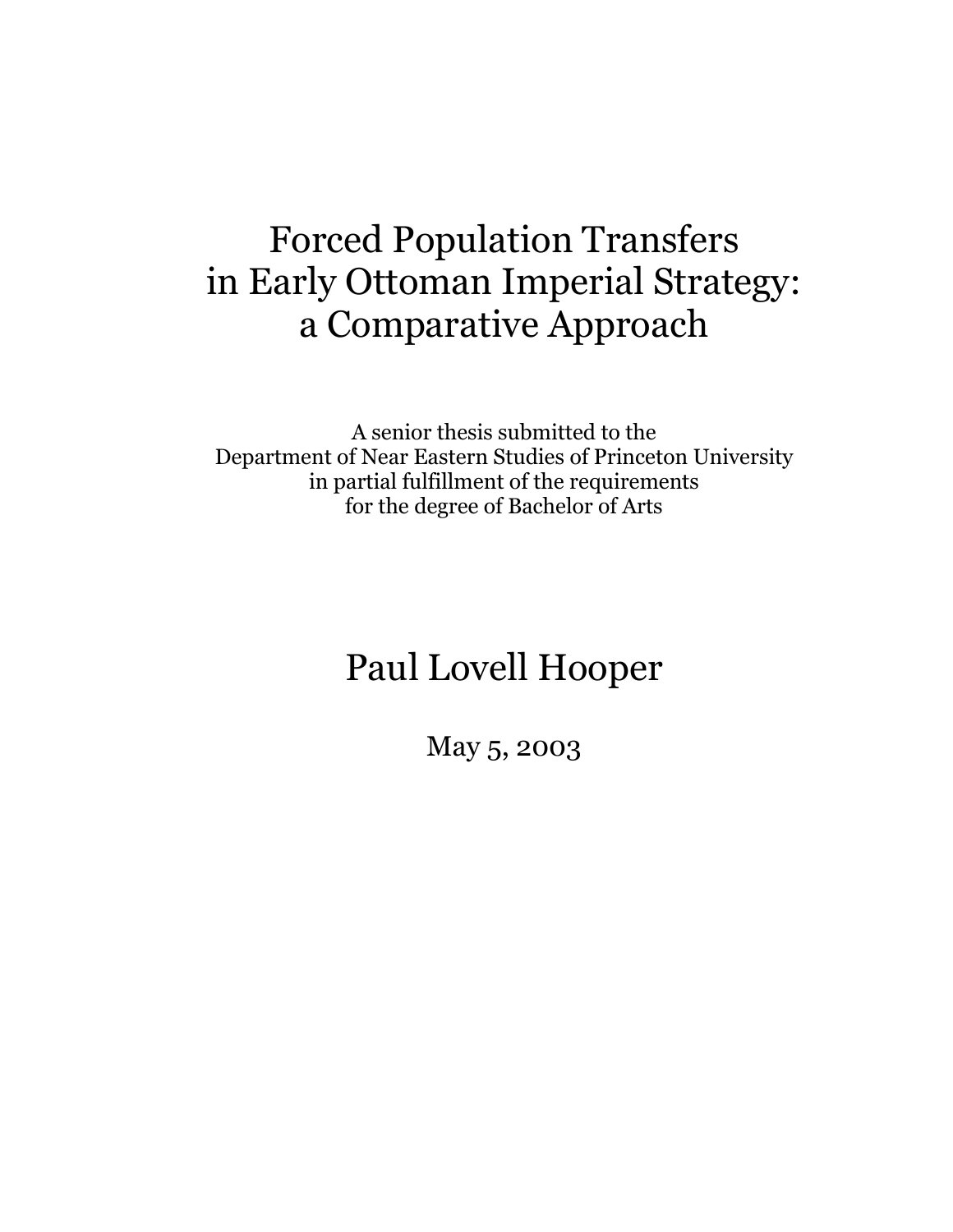To Libby, Phil, Scott, Jennifer, and Joanna

#### Acknowledgements

I would like to thank my primary advisor on this project, Michael Cook, as well as Heath Lowry, Erika Gilson, and Robert Finn. Ruth Miller, Karen Bauer, Phil Hooper and Joanna Hooper gave valuable comments and encouragement on the draft. Finally, many thanks to those who preceded all this, Chris Hays, Darren Marshall, and William Griswold.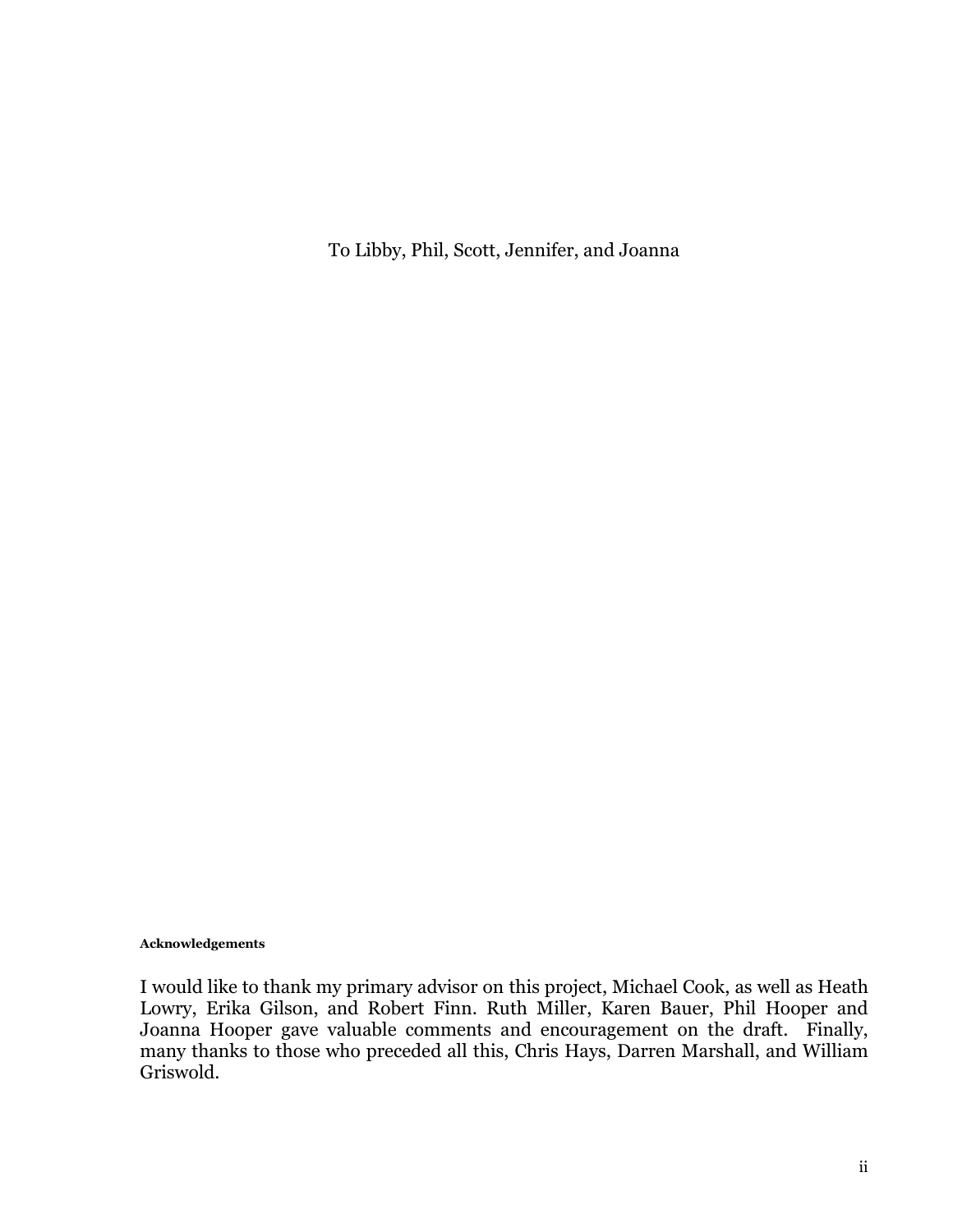### **Table of Contents**

| List of Maps                                                                                                                                                                                                                                                                                                                                                                                                                                                                                                                                                                                                                                                                                                                                                                                                                                                                                        | iv           |
|-----------------------------------------------------------------------------------------------------------------------------------------------------------------------------------------------------------------------------------------------------------------------------------------------------------------------------------------------------------------------------------------------------------------------------------------------------------------------------------------------------------------------------------------------------------------------------------------------------------------------------------------------------------------------------------------------------------------------------------------------------------------------------------------------------------------------------------------------------------------------------------------------------|--------------|
| Table: Population Transfers in the Ottoman Empire, $c.1356 - 1635$                                                                                                                                                                                                                                                                                                                                                                                                                                                                                                                                                                                                                                                                                                                                                                                                                                  | $\mathbf{V}$ |
| Introduction<br>sources<br>studies                                                                                                                                                                                                                                                                                                                                                                                                                                                                                                                                                                                                                                                                                                                                                                                                                                                                  | $\mathbf{1}$ |
| Part I. A Short History of Population Transfers in the Early Ottoman Empire<br>early conquests and expansion – Orhan I to Mehmet I<br>the 15 <sup>th</sup> century - Murad II and Mehmet II<br>the 16 <sup>th</sup> century – Bayezit II to Murad III<br>the drop-off of the policy                                                                                                                                                                                                                                                                                                                                                                                                                                                                                                                                                                                                                 | 10           |
| Part II. Objectives                                                                                                                                                                                                                                                                                                                                                                                                                                                                                                                                                                                                                                                                                                                                                                                                                                                                                 | 29           |
| A. Using Manpower Wisely<br>profiting from disposable populations<br>construction of a new order<br>loyalty through displacement<br><b>B.</b> Security Objectives<br>PUSHES: political and military reasons to move people out<br>control of new territories, part 1: conquered populations<br>control of new territories, part 2: conquered elites<br>the issue of internal elites<br>the issue of the tribes and their elites<br>PULLS: political and military reasons to move people in<br>holding new territories<br>placement for internal security<br>C. Economic Objectives<br>PUSHES: economic reasons for moving people out<br>alleviation of population pressure<br>economic deprivation<br>PULLS: economic reasons for moving people in<br>revival of conquered lands<br>reconstruction and rural economic development<br>reconstruction and urban economic development<br>looting labor | 40<br>61     |
| Part III. Methods and Pitfalls                                                                                                                                                                                                                                                                                                                                                                                                                                                                                                                                                                                                                                                                                                                                                                                                                                                                      | 73           |
| Part IV. Outcomes and Conclusion                                                                                                                                                                                                                                                                                                                                                                                                                                                                                                                                                                                                                                                                                                                                                                                                                                                                    | 84           |
| <b>Bibliography</b><br><b>General Maps</b>                                                                                                                                                                                                                                                                                                                                                                                                                                                                                                                                                                                                                                                                                                                                                                                                                                                          | 88<br>95     |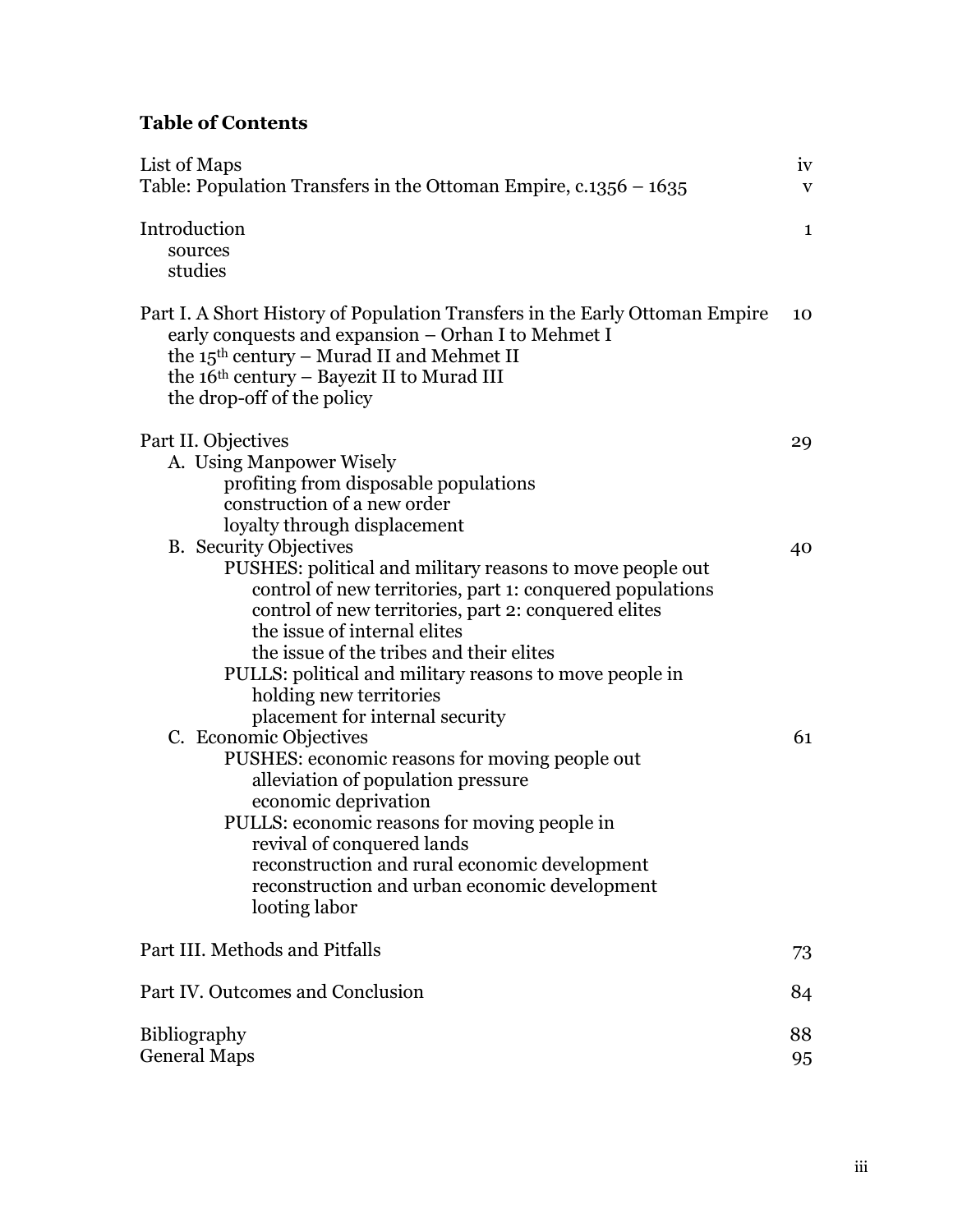#### Maps

| 1.  | Transfer of Muslims to Europe, 1356-1421                                   | 11 |
|-----|----------------------------------------------------------------------------|----|
| 2.  | Transfer of Christians to Europe, 1356-1401                                | 13 |
| 3.  | Population sources for the reconstruction of Istanbul, $15th$ century      | 17 |
| 4.  | Transfers to Selanik and Trabzon, 15 <sup>th</sup> century                 | 19 |
| 5.  | Transfers outside Selanik, Istanbul, and Trabzon, 15 <sup>th</sup> century | 21 |
| 6.  | Urban population transfers, early 16 <sup>th</sup> century                 | 23 |
| 7.  | Transfers outside Selanik, Istanbul, and Trabzon, 16 <sup>th</sup> century | 24 |
| 8.  | Transfer of kizilbaş, 16 <sup>th</sup> century                             | 26 |
|     |                                                                            |    |
| 9.  | The Ottoman state and the Anatolian Beyliks, 1355                          | 95 |
| 10. | The Balkan states, 1355                                                    | 95 |
| 11. | The Ottoman state before the battle of Ankara, 1402                        | 96 |
| 12. | The Ottoman state before the conquest of Istanbul, 1453                    | 96 |
| 13. | Ottoman Europe, 1672-1913                                                  | 97 |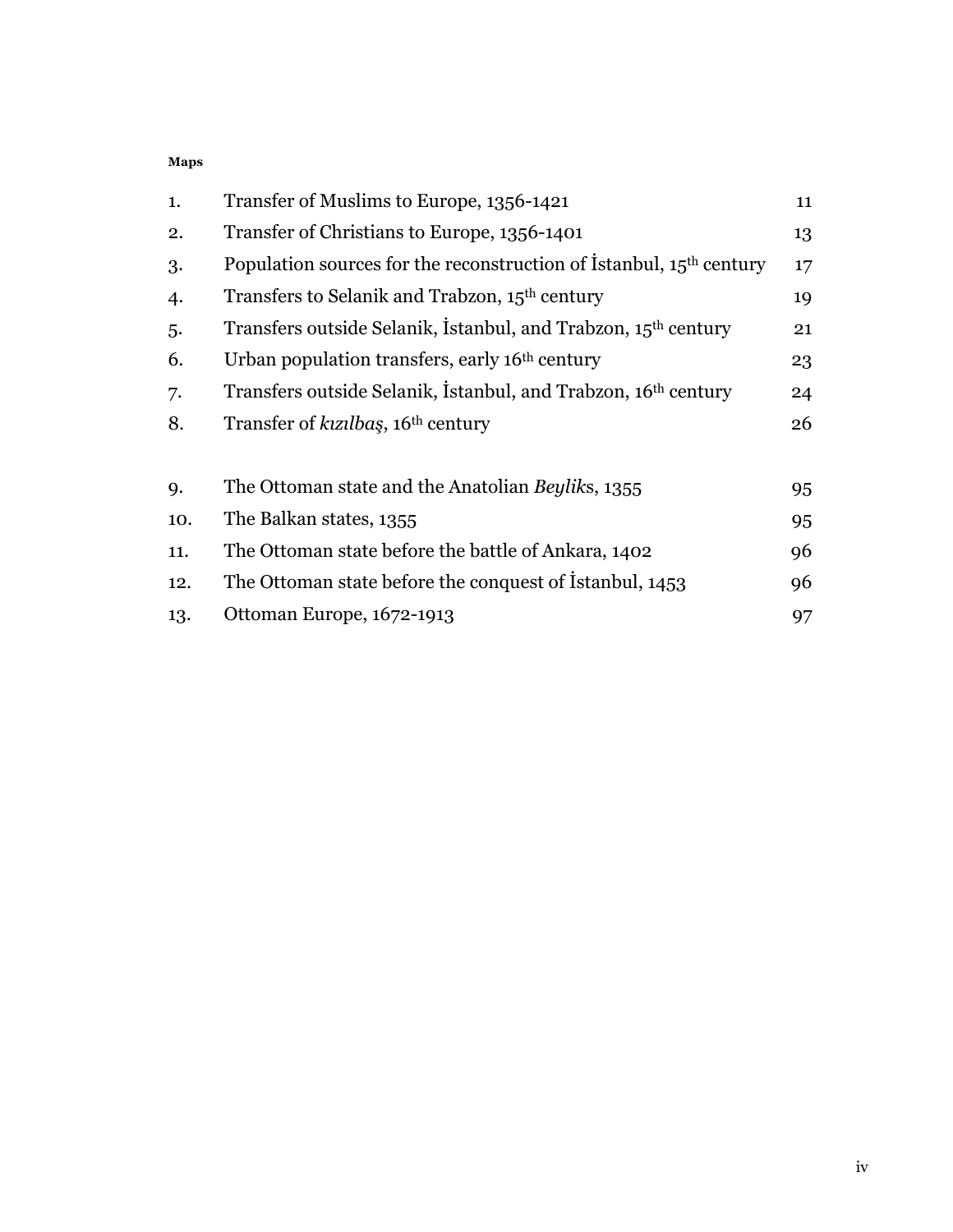### 1. Population Transfers in the Ottoman Empire  $c$  1256 – 1625

| Osman<br>Orhan                                                                                                         | $(1299-1326)$<br>$(1326 - 1362)$             |
|------------------------------------------------------------------------------------------------------------------------|----------------------------------------------|
| Christian knights from fortresses in Rumeli to Karesi                                                                  | (c.1356)                                     |
| Nomadic "Kara Araplar" from Karesi to Rumeli                                                                           | (c.1356)                                     |
| <u>Murad I</u><br>Mass settlement in the Balkans                                                                       | $(1362 - 1389)$                              |
| Christians from the Balkans to Anatolia and Edirne                                                                     |                                              |
| Nomadic "Araplar" from Saruhan (near Manisa) to Serez                                                                  | (c.1385)                                     |
| <u>Bavezit I</u>                                                                                                       | $(1389-1402)$                                |
| Crimean Tatars under Aktav to Filibe                                                                                   |                                              |
| Emptying of the Istanbul villages                                                                                      |                                              |
| Christians from Tirnova to Anatolia                                                                                    | (1393)                                       |
| Greeks from Argos to Anatolia<br>Türkmen and Tatars from Anatolia to Rumeli, near Üsküp and Tesalya                    | (1397)<br>(1397)                             |
| Türkmen and Tatars under Paşayiğit Bey from Saruhan to Filibe                                                          | (1400/1)                                     |
| Settlement in Erzincan                                                                                                 | (c.1401)                                     |
| <b>Mehmet I</b>                                                                                                        | <u>(1413-1421)</u>                           |
| Türkmen from Kastamonu-Amasya-Tokat-Canik area to Rumeli                                                               |                                              |
| Turkish knights from Saruhan and elsewhere assigned Albania                                                            | $(1415-30)$                                  |
| Tatars under Minnet Bey from Iskilip to Konis Hisari, near Filibe                                                      | (1418)                                       |
| <b>Murad II</b><br>Turkish settlement of Salonica from surrounding villages                                            | $(1421 - 1451)$<br>(c.1430)                  |
| Muslims from Yenice Vardar to Salonica                                                                                 | (c.1432)                                     |
| Urban Muslims from Anatolia to Salonica                                                                                | $(1430 - 78)$                                |
| <b>Mehmet II</b>                                                                                                       | $(1451 - 1481)$                              |
| General transfer of Muslims, Christians, and Jews to İstanbul                                                          | (beginning 1453)                             |
| From Silivri and Galata to Istanbul                                                                                    | (1453)                                       |
| Wealthy from Bursa to Istanbul                                                                                         | (c. 1453)                                    |
| Jews from Salonica to Istanbul<br>Christians from the Morea and Serbia to Istanbul villages                            | $(1453 - 78)$<br>$(1455-58)$                 |
| Christians from Zante, Cephalonia, and Aya Maura to Istanbul villages                                                  | (1479)                                       |
| Population of Amasra to Istanbul                                                                                       | (c.1458)                                     |
| Learned and skilled from Edirne, Filibe, Gelibolu, and Bursa to İstanbul                                               | (c.1459)                                     |
| Greeks from the Foças, Imbros, Thasos, and Samothrace to Istanbul                                                      | (1460)                                       |
| Residents, royals, notables, and skilled from Trabzon to Istanbul and Rumeli                                           | (1461)                                       |
| Muslims from north-central Anatolia to Trabzon                                                                         | (beginning 1461)                             |
| Christian and Muslim knights from Albania to Trabzon<br>Christians from Mitylene and other sites on Lesbos to Istanbul | $(1461 - 86)$<br>(1462)                      |
| Population of Argos to Istanbul                                                                                        | (1463)                                       |
| Settlement of a fort in Albania                                                                                        | (c.1466)                                     |
| Wealthy and skilled Muslims and Armenians from Karaman region to Istanbul (1468-74)                                    |                                              |
| Yörük/Türkmen from the Taurus-Karaman region to Rumeli                                                                 | $(1468 - 74)$                                |
| Greeks from Euboea to Istanbul                                                                                         | (1470)                                       |
| Prisoners from Sivas to Istanbul<br>Genoese and Armenian merchants from Kaffa to Istanbul                              | (1473)                                       |
| Settlement of prisoners in villages near Bursa and Biga                                                                | (1475)                                       |
| Men from Tire to Bayburd                                                                                               |                                              |
| <b>Bayezit II</b>                                                                                                      | <u>(1481-1512)</u>                           |
| Christians from Akkerman to Old Biga                                                                                   | (c.1484)                                     |
| Kızılbaş from western Anatolia to the Morea                                                                            | (c.1502)                                     |
| Christians from Rumeli to the Yenişehir pass                                                                           |                                              |
| Agriculturalists from Anatolia to Silistre<br>[Settlement of Bulgarian colonies near Izmir]                            | $\lceil$ late 15 <sup>th</sup> cen. $\rceil$ |
| [Christians from Sirem, Hungary to villages near Gelibolu]                                                             | [early 16 <sup>th</sup> cen.]                |
| [Muslims from Anatolia to Serbian and Hungarian cities]                                                                | [early 16 <sup>th</sup> cen.]                |
| [Christians to the castle of Foça in the kaza of Menemen]                                                              | [3]                                          |
| [Christian and Muslim peasants from Trabzon to a <i>timar</i> in Rumeli]                                               | [?]                                          |
| Selim <sub>I</sub>                                                                                                     | $(1512 - 1520)$                              |
| Merchants, artisans, scholars from Tabriz to Istanbul                                                                  | (1514)                                       |
| Merchants, artisans, clerics from Cairo to Istanbul                                                                    | (1517)                                       |
| Fishing communities from Trabzon to Istanbul<br>Skilled from Eastern Anatolia to Trabzon                               | $(1523 - 1540)$<br>$(1523 - 1540)$           |
| Sülevman I                                                                                                             | $(1520 - 1566)$                              |
| Settlement of Rhodes                                                                                                   | (starting c.1522)                            |
| Kızılbaş from Anatolia to Budin, Hungary                                                                               | $(1565-7)$                                   |
| Selim II                                                                                                               | $(1566 - 1574)$                              |
| Greek Cypriots to Antalya area                                                                                         | (c.1571)                                     |
| Settlement of Cyprus                                                                                                   | (stating c.1571)                             |
| <b>Murad III</b>                                                                                                       | $(1574 - 1595)$                              |
| Kızılbaş to Cyprus<br><b>Mehmet III</b>                                                                                | $(1577-8)$<br><u>(1595-1603)</u>             |
| Ahmed I                                                                                                                | $(1603 - 1617)$                              |
| <u>Mustafa I</u>                                                                                                       | $(1617 - 1618)$                              |
| Osman II                                                                                                               | $(1618 - 1622)$                              |
| <b>Murad IV</b>                                                                                                        | $(1623 - 1640)$                              |
| Tribes from Azerbaijan to Erzincan and Pasin                                                                           | $(1635-6)$                                   |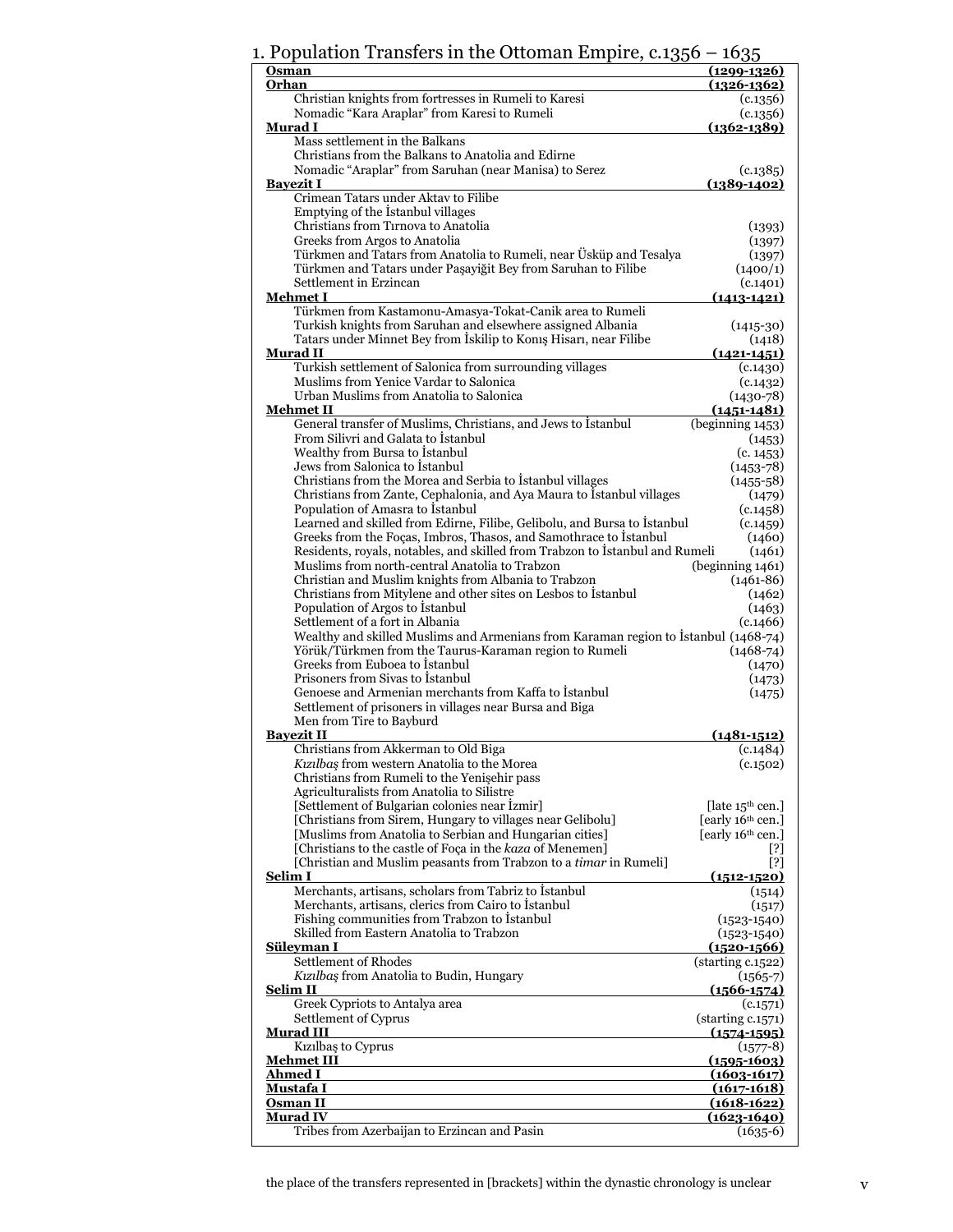## Introduction

Starting with the earliest conquests in Thrace in the 1350s, the Ottoman state employed a policy of forced population transfers that over the next three centuries would transport thousands of subjects from Asia into Europe, Europe into Asia and from throughout the provinces into the great urban centers of the empire. The Ottomans were not alone in utilizing such means; within the same period massive transfers were undertaken by the Andean empire of the Inca in South America and the Ming Empire in China, shuffling men from the frontiers to the interior, from areas of wealth to areas of poverty, and concentrating human resources in the centers of imperial power. What were the goals of these transfers? How were they executed? How can we understand these moves within the larger framework of imperial strategy?

Forced population transfers, far from being the innovation of a single civilization, have been employed at many points throughout the history of human states. While these moves are something which may strike today's reader mainly as exercises of cruelty undertaken with complete disregard for the individual, they constituted a useful and deliberate tool of policy within the context of building and maintaining a state. The attempt of this essay is to understand the dynamics of forced population movement in the early Ottoman Empire within this larger process by examining the objectives, methods, and ultimate outcomes of employing such a tool.

The original conception of this project stems from a desire to understand the means by which states have historically operated in securing their place in the world.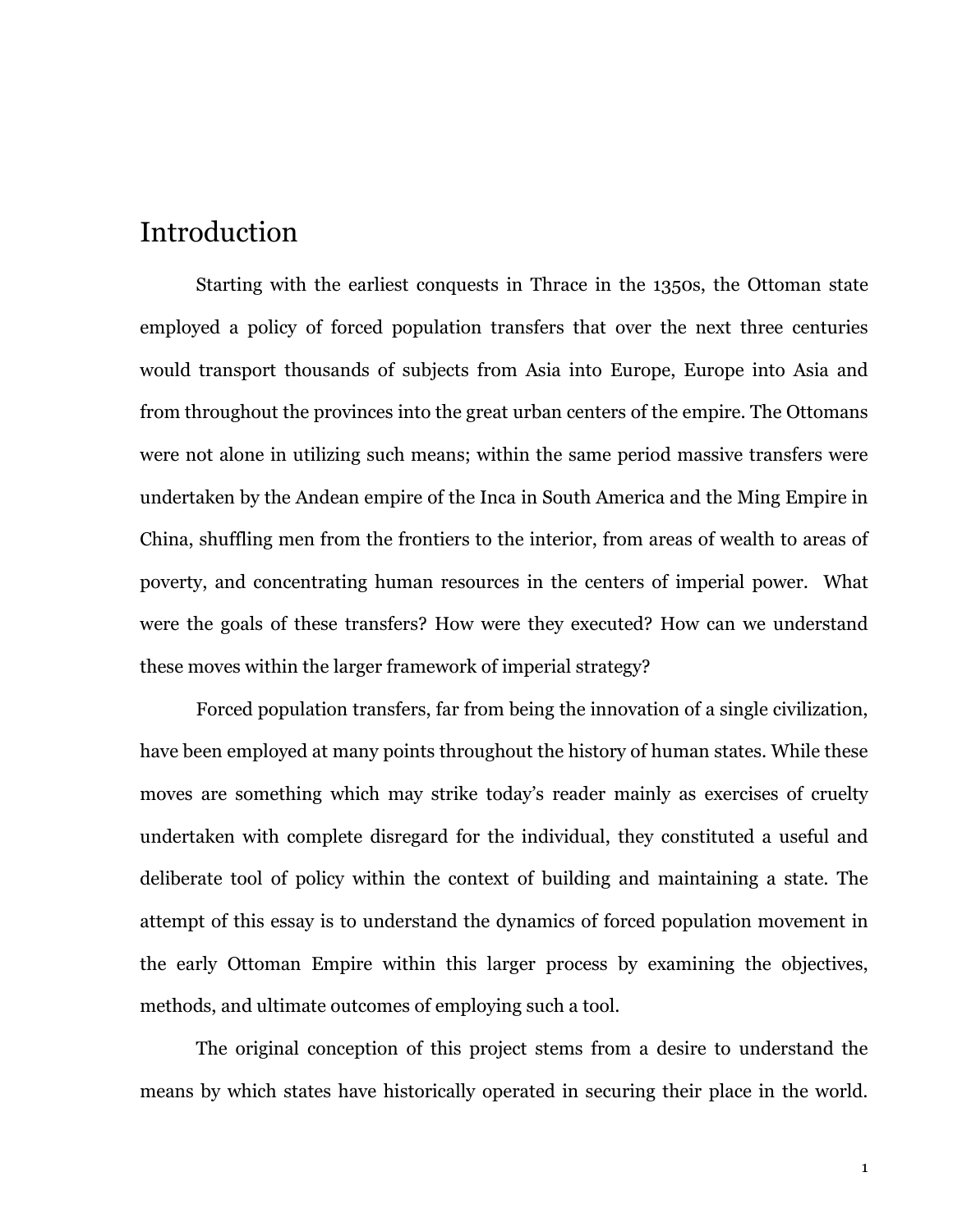Identifying population transfer as one of the tools in a state's arsenal, I have set out to explore its workings in a particular case, the Ottoman, with reference to a number of other examples drawn from the larger field of world history. The approach, as a result, is explicitly state-centric, a fact which places it among more traditional modes of interacting with the historical record. The exercise, I hope, may bring some insight to our understanding of a past in which states have played a prominent role in deciding the individual and collective fates of the members of our species.

The term applied to the phenomenon of population transfer in Turkish is surgun, deriving from the verb surmek, to drive or advance, as in to advance a piece on a game board or to drive a flock of sheep.<sup>1</sup> Such a term fits very naturally to the act of relocating a portion of humanity from one place to another. Machiavelli, for example, speaks of transferring inhabitants "from one province to another, as shepherds move their flocks from place to place."<sup>2</sup> In the Ottoman empire, the *sürgün* became an institution of imperial policy, with the word applied as a piece of administrative terminology to individuals and communities that had been uprooted and resettled by the state.<sup>3</sup> In this essay, I have used to the term *sürgün* interchangeably with forced population transfer.<sup>4</sup>

The operative definition of 'population transfer' employed in this essay is an instance in which a community or a piece of a community has been removed from one locale and resettled in another at the command of the central state authority. An

<sup>&</sup>lt;sup>1</sup> Redhouse (1922), p.1089. Asikpasazade uses the term in various forms, such as in the case of the Karesi nomads: "Karasi iline göcer Arap evleri elmisti. Onları sürdüler. Rumeli'ye gecirdiler." Asıkpasazade (1992), p.48. For the use of "sürgün" in its administrative sense, see Tapu Tahrir, no.370 in Barkan (1953-4), p.225.

<sup>&</sup>lt;sup>2</sup> Machiavelli (1950). The Ottoman term for the subject class, *re'aya*, meaning flock in Arabic, also fits into this scheme of the state-subject relationship.

<sup>&</sup>lt;sup>3</sup> In a general context, *sürgün* can also mean exile or banishment. A related term, *sürücü*, or one who drives, was applied to the official assigned to the rounding up of Christian youths to be put into the ranks of the state slave system (the *devsirme*).

<sup>&</sup>lt;sup>4</sup> The Turkic subjects of the large-scale 20<sup>th</sup>-century Soviet transfers in fact employ the same term today.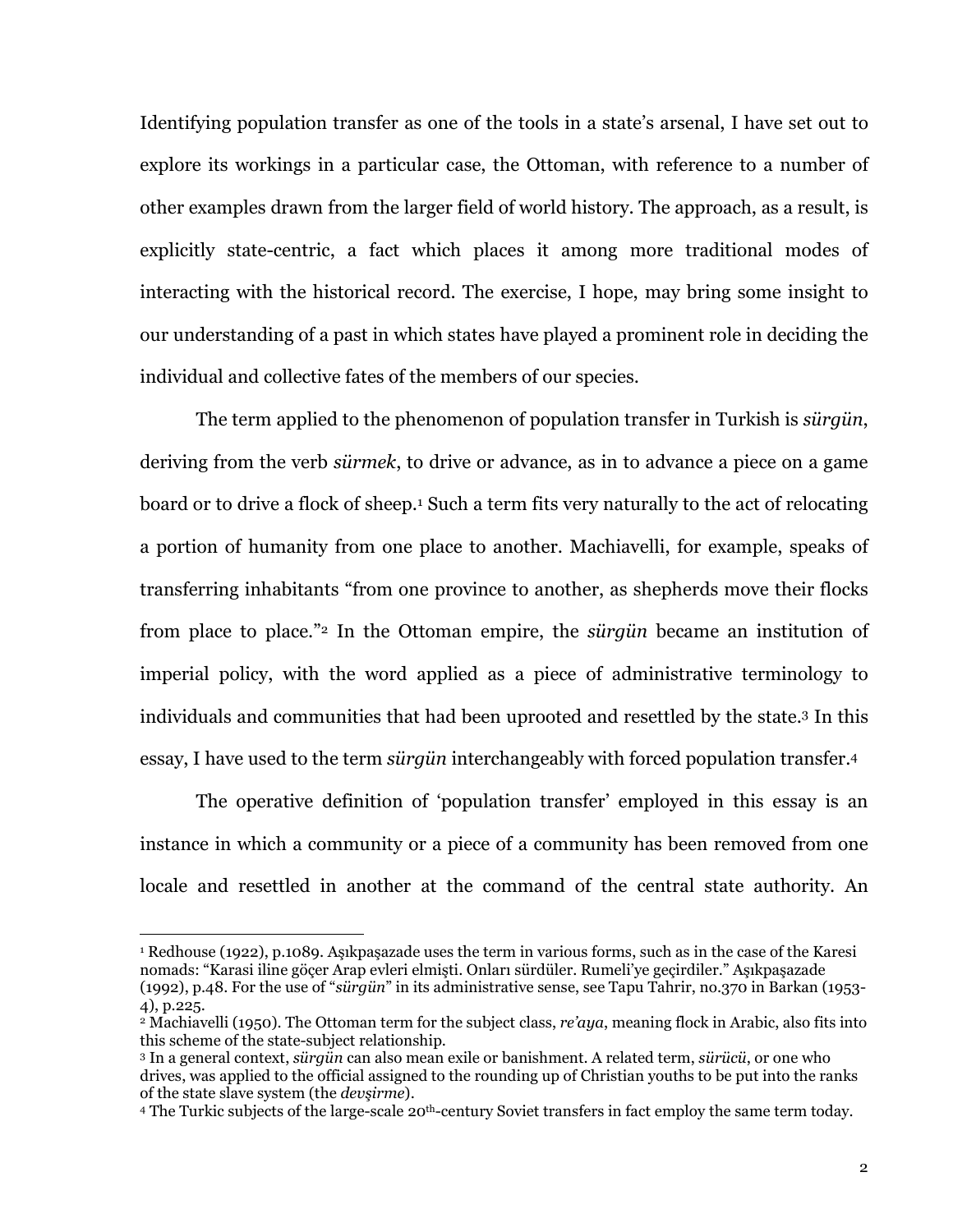additional number of themes bearing close ties to the concept of population transfer voluntary migration and settlement, state encouraged movements, forced expulsions, military movements, enslavement, forced sedentarization, and the settlement of refugees, among others—also prove important to the treatment of the subject and some have been included at various points in the presentation and analysis of the policy.

This essay focuses on the central growth period of the Ottoman empire from the foundation of the dynasty at the dawn of the  $14<sup>th</sup>$  century through the  $16<sup>th</sup>$  century, what Halil Inalcik has labeled the 'classical age' of Ottoman history.<sup>5</sup> It is these three centuries that scholarship in Ottoman studies has identified as the heyday of the use of forced population transfer as a policy tool and for which the greatest amount of information on the subject is currently available. The body of transfers presented in the course of the first chapter and represented in the listing in the table should not be considered comprehensive in regard to all moves which occurred throughout this period - the appearance or absence of any particular move is dependent on both the proclivities of the primary source material and the approach of the body of secondary literature which treats it. No doubt there were a great many transfers undertaken in the period examined which have left little or no trace in the historical record.

The approach of this essay makes use of a number of comparative cases in the discussion of Ottoman use of population transfers. The pool from which comparisons have been drawn is mainly that of pre-modern and early modern empires or empire-like states. Some, such as the Inca and Ming, fall firmly within the traditional categorization of 'empire'; others, such as the Afghan state of Abdur Rahman Khan (1880-1901) and the 14<sup>th</sup>-century Ottoman Emirate itself, comprised somewhat smaller units which

<sup>&</sup>lt;sup>5</sup> İnalcık (1973), The Ottoman Empire: The classical age, 1300-1600, London.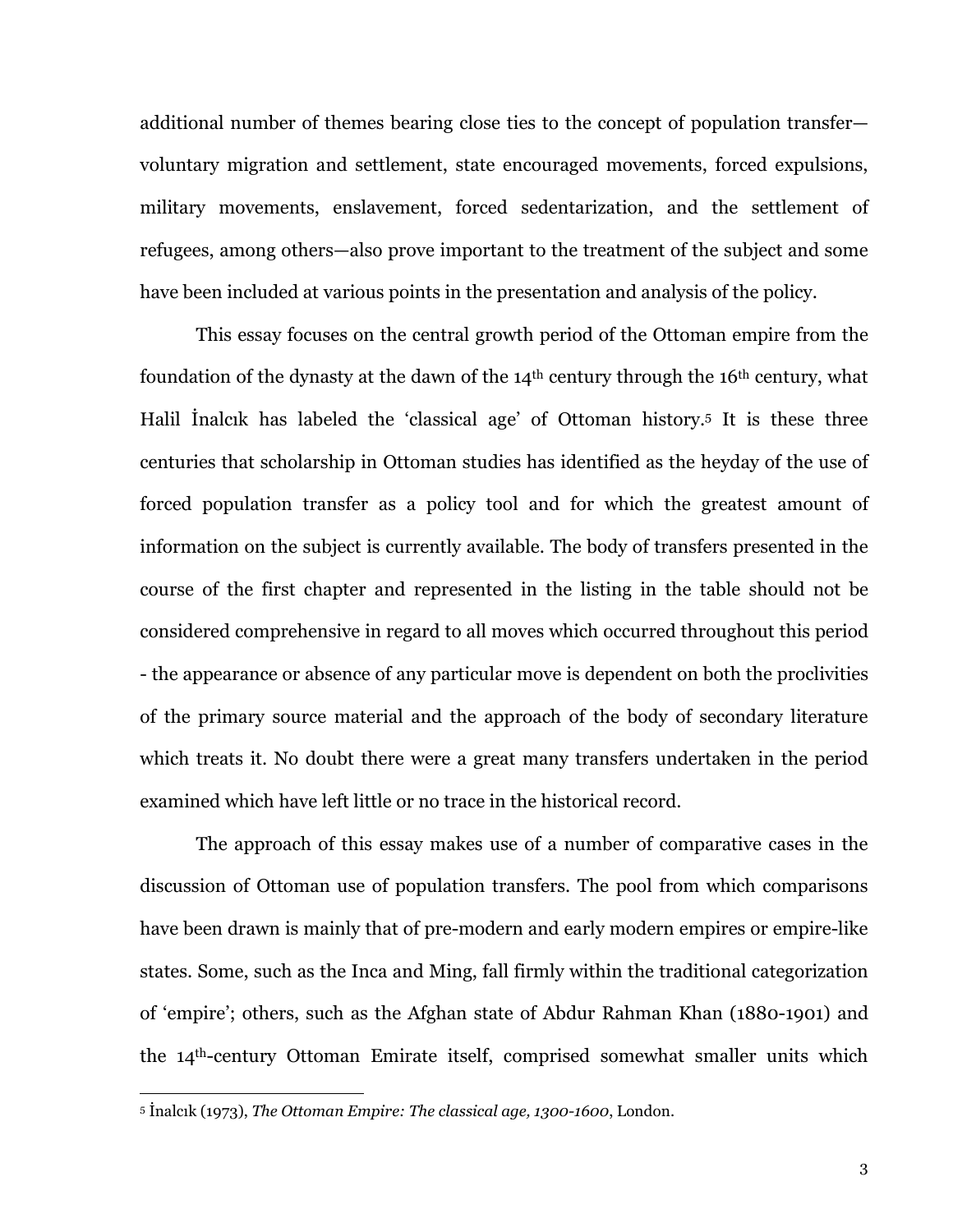nonetheless were faced with the same central questions of state formation that confronted traditionally defined empires.

The modern period, despite a wealth of events which conform to the defined phenomenon—the partitioning of India and Pakistan, the Greek-Turkish exchanges following the First World War, and the massive relocation projects undertaken throughout the Soviet Union, among others—has, for the most part, been set aside. This decision was made partly to place a limit on the already burgeoning scope of this essay and partly to limit complicating issues such as the impact of new capabilities in transport, communication, and government organization on the mass movement of peoples within and amongst states in the modern age.

Part one of this essay presents an abridged history of the use of population transfers in the Ottoman Empire, a chronology meant to introduce the reader to the subject and give it place within the larger flow of Ottoman history. Part two focuses on the elaboration and investigation of the objectives of the Ottoman transfers, making use of comparative material where appropriate. Part three treats the methods by which the transfers were enacted and some of the pitfalls encountered in the process. Part four then addresses the outcomes of the use of such transfers as a tool of imperial policy.

### sources

Our knowledge of Ottoman population transfers is revealed to us through a variety of source materials. One of the central foundations of our understanding of the phenomenon is the body of narrative histories produced by the Turkish and Greek chroniclers of the 15<sup>th</sup> and 16<sup>th</sup> centuries. The writing of Ottoman historical narratives in Turkish came at a strikingly late date in the development of the empire, a full century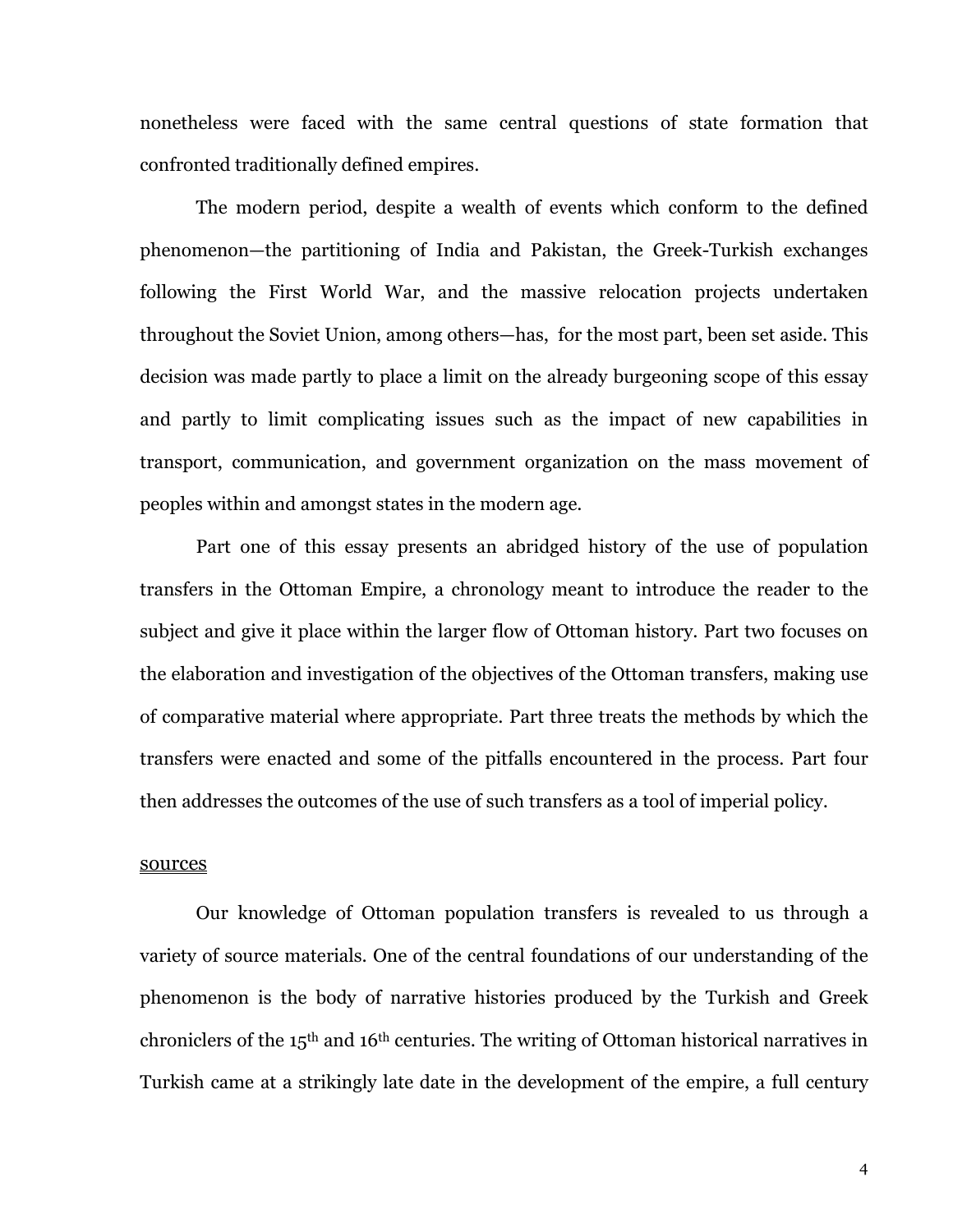and a half after the foundation of the ruling house; it was thus only in the mid-15<sup>th</sup> century that Turkish chroniclers attempted to fill this gap, some relying on older sources now lost to us. While these accounts cannot be approached with an eye for precise chronology, they provide us with a large number of examples of populations transfers which took place throughout the early phases of the state's existence. Among the most important of these writers is Aşıkpaşazade (c.1400-1490), who tenders a variety of anecdotal evidence for the relocation of population throughout the early European conquests. The history of Tursun Beğ recounts the steps taken during the repopulation of Istanbul complementing Byzantine accounts from the same period. Scholars such as Ömer Lutfi Barkan, İsmail Uzunçarşılı, and Heath Lowry have made use of additional Turkish narrative histories such as those of Naima (d. 1716), Ibn Kemal (c.1468-1534), and Oruç Bey (late 15<sup>th</sup>/early 16<sup>th</sup> century), among others. Many of these chronicles (including Aşıkpaşazade) feature nearly identical or slightly divergent versions of the same events.

Byzantine chroniclers, too, provide us an excellent window onto the movement of populations throughout the 15<sup>th</sup> century. Concerned for the fate of their cities and the lot of their fellow Greek speakers, the writers Kritovoulos of Imbros, Doukas of Phocaea, Laonicus Chalcocondyles, and George Sphranzes focus their attention on the uprooting and resettlement of manpower that accompanied the conquests and reconstruction projects undertaken in the reign of Mehmet II (1451-81).

Archival sources form the second broad category of sources from which we draw our knowledge of the Ottoman transfers. The earliest records which have been used in studies of the subject date to the early 15<sup>th</sup> century. Population registers (*tahrir defters*) of cities and provinces often indicate communities relocated from elsewhere in the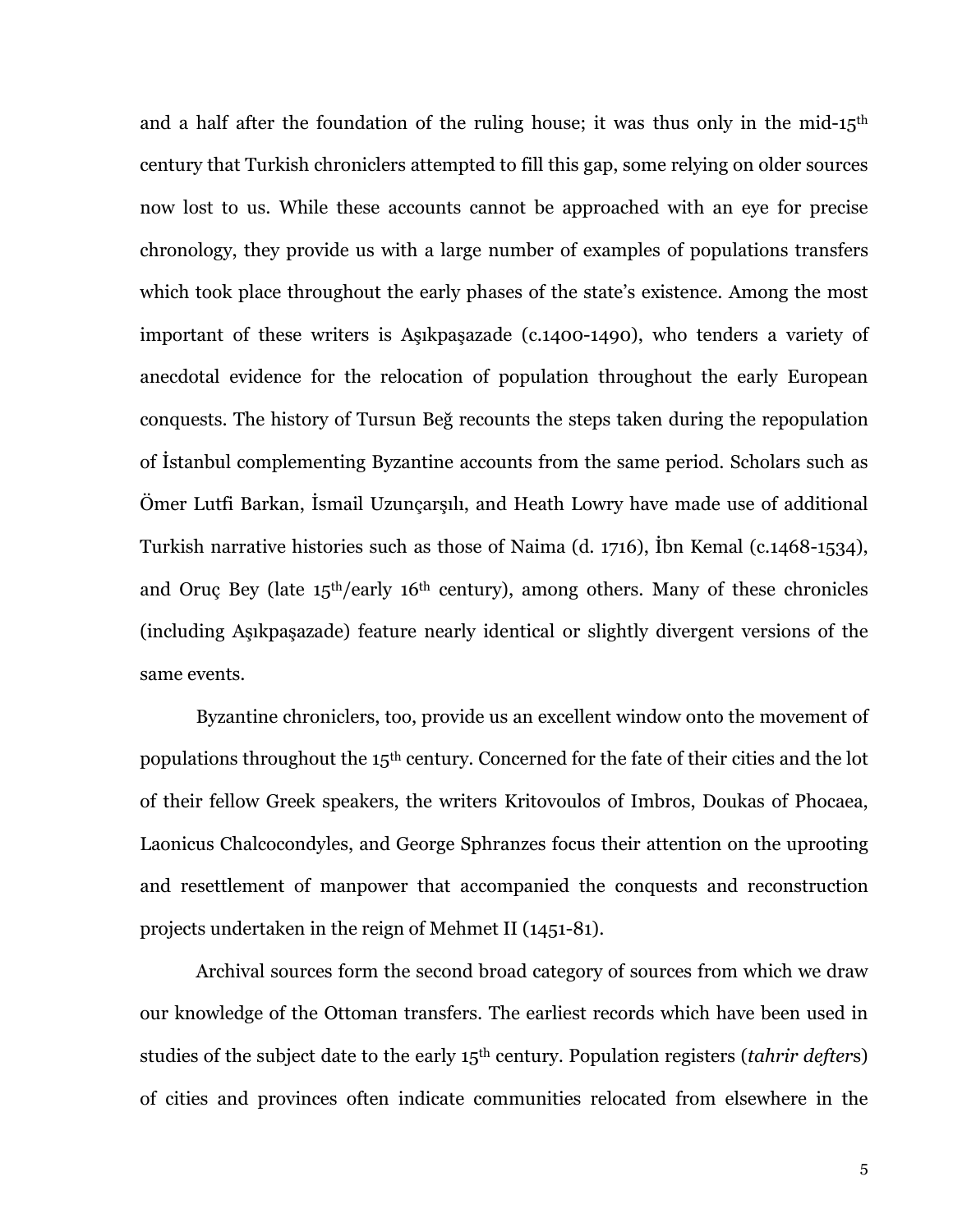empire and, in cases in which we possess a succession of such documents over the course of several years, provide a record of the fate of these groups through time. Mühimme defters (outgoing correspondences of the sultan) provide us with invaluable insight into the actual implementation of moves in the form of transfer orders, exemptions, and follow-up correspondence.

### studies

There have been a number of scholarly works that, in addition to providing me with a few solid points of contact with the original source material, have addressed the subject with close analysis and insight. The definitive study of the use of sürgün in Ottoman history remains the series of articles published by Ömer Lutfi Barkan between the years 1949 and 1953 under the title "Population Transfers as a Method of Settlement and Colonization in the Ottoman Empire".<sup>6</sup> Barkan presents surgun as an important element in the large-scale demographic movement which underlay the establishment and growth of the empire.<sup>7</sup> In the course of the study, he draws on the Turkish narrative histories, population registers (tahrir defters), and the imperial decrees dealing with the execution of the moves (contained in *mühimme defters*). The scope of the study is wide, with discussion focusing on the colonization of Rhodes and Cyprus, Turkish settlement in Rumeli, the relocation of nomads, and the transfer of members of the ruling class, both Christian and Muslim.

<sup>&</sup>lt;sup>6</sup> Ömer Lutfi Barkan. "Osmanlı İmparatorluğunda bir iskan ve kolonizasyon methodu olarak sürgünler." İstanbul Üniversitesi İktisat Fakültesi Mecmuası. 11 (1949-50) pp.524-570. 13 (1951-52) pp.56-78. 15 (1953-4) pp.209-237. In addition to reproducing portions of the archival documents and narrative sources he cites in transcription, Barkan also includes a facsimile of the *sürgün hükmü* for Cyprus of 1572 and a fold-out map showing the distribution of population in the Ottoman Balkans at the start of the  $16<sup>th</sup>$ century.

<sup>7</sup> Barkan (1949-50), p.533.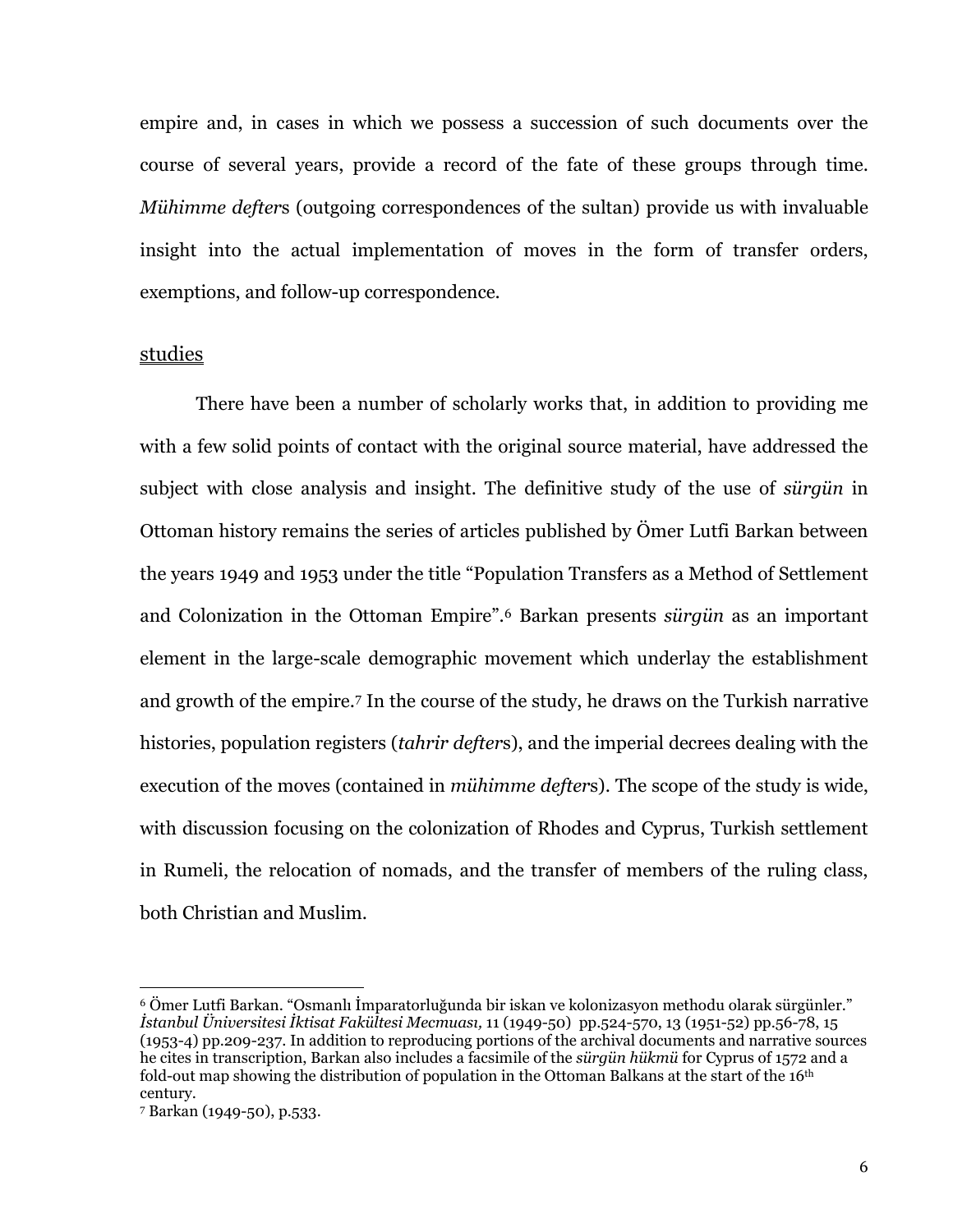Halil Inalcik, one of the most influential scholars of the early Ottoman period in the past century, has made numerous contributions to the subject of population transfer. His valuable article "Ottoman Methods of Conquest", published in 1954, awards state deportation and emigration a significant place within the larger pattern of Ottoman expansion.<sup>8</sup> Other significant contributions of Inalcik include an article on the treatment of the Greek population and monuments of Istanbul following the conquest<sup>9</sup> and an entry on Istanbul in the *Encuclopedia of Islam*.<sup>10</sup>

Heath Lowry has made a series of important contributions to the understanding of the use of *sürgün* in the development of Ottoman urban centers throughout the 15<sup>th</sup> and 16<sup>th</sup> centuries, drawing especially on data from *tahrir defters* as well as the record of Greek and Turkish chronicles. These have included his doctoral dissertation on the postconquest transformation of Trabzon<sup>11</sup>, an article on the population of  $15<sup>th</sup>$ -century Salonica<sup>12</sup>, and a work which addresses the Ottoman reconstruction of the cities of Salonica, Istanbul, and Trabzon under Mehmet II.<sup>13</sup>

Suraiya Faroqhi, in her work on urban life in Anatolia, treats the settlement of Cyprus and the resettlement program of the early 17<sup>th</sup> century which attempted to repair

<sup>&</sup>lt;sup>8</sup> Inalcik (1954). "Ottoman Methods of Conquest." Studia Islamica II. Paris. pp.104-29. See in particular pp.122-9.

 $\frac{1}{9}$  Inalcik (1969/70). "The Policy of Mehmed II Toward the Greek Population of Istanbul and the Byzantine Buildings of the City." Dumbarton Oaks Papers 23/24. Washington D.C.

<sup>&</sup>lt;sup>10</sup> Inalcik (1978). "Istanbul." Encyclopedia of Islam, 2<sup>nd</sup> ed. IV, pp.224-48.

<sup>&</sup>lt;sup>11</sup> Heath Lowry (1977). The Ottoman Tahrir Defters as a Source for Urban Demographic History: The Case Study of Trabzon (ca.1486-1583). Ph.D. thesis. University of California, Los Angeles.; published in 1981 in Turkish as Trabzon Sehrinin İslamlaşma ve Türkleşmeşi: 1461-1583. Boğaziçi Üniversitesi Yavınları, İstanbul,

 $12$  Lowry (1980-1). "Portrait of a City: The Population and Topography of Ottoman Selanik (Thessaloniki) in the Year 1478."

<sup>&</sup>lt;sup>13</sup> Lowry (1986). "'From Lesser Wars to the Mightiest War': The Ottoman Conquest and Transformation of the Early Byzantine Urban Centers in the 15<sup>th</sup> Century." in Bryer and Lowry ed. (1986), pp.235-59.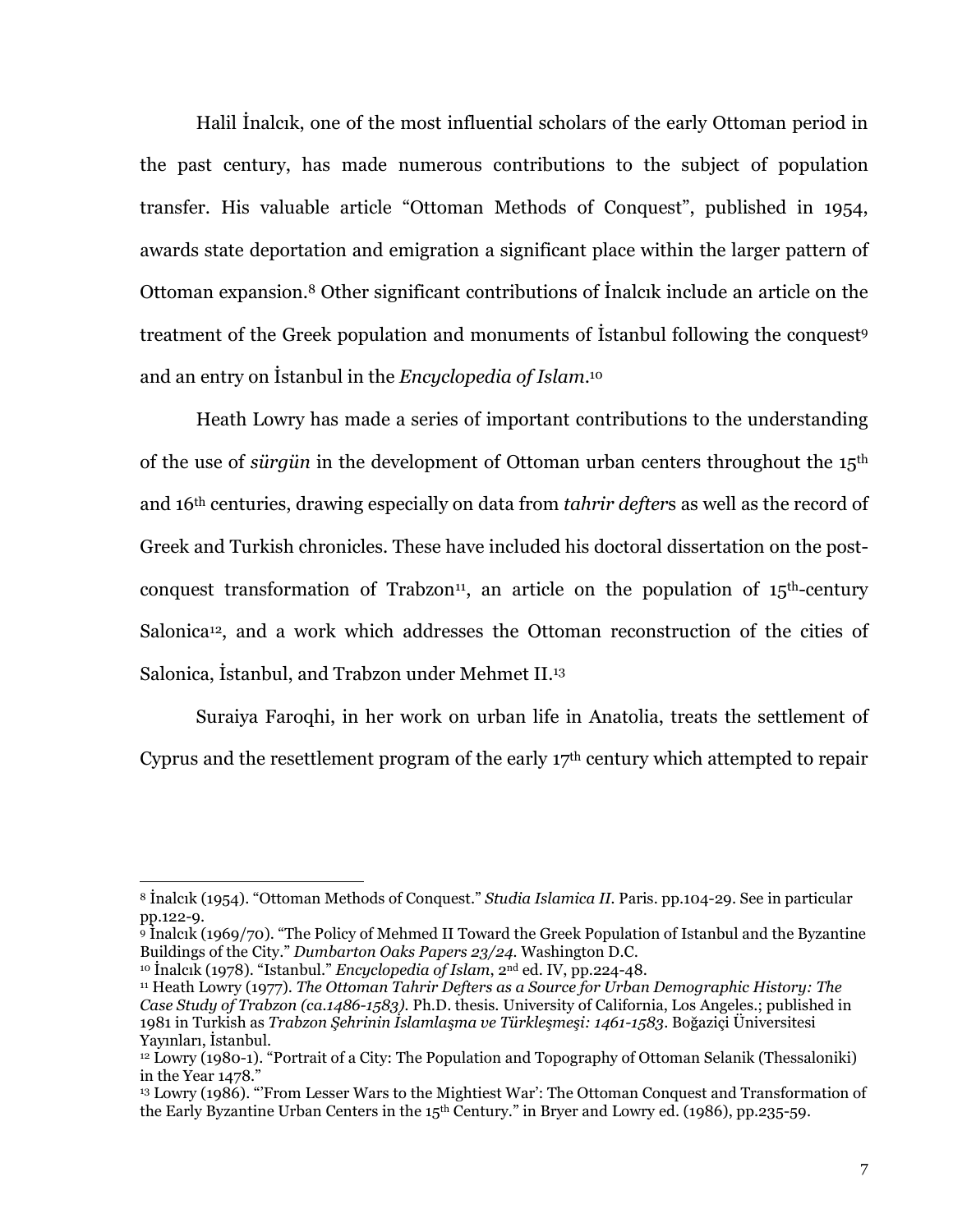the damage of the Celali uprisings.<sup>14</sup> Her discussion importantly calls into question the overall effectiveness of such state-directed measures.

The works of Ahmet Refik and Cengiz Orhonlu have addressed the manipulation of tribes within the empire based on a large body of archival data, including many instances of forced transfer and settlement.<sup>15</sup> Rudi Lindner, among others, has also treated the important issue of nomad-state relations in the empire without specific reference to the transfer policies.<sup>16</sup>

Further mention of *sürgün* often appears in general or introductory histories of the early Ottoman Empire. The work of Ismail Hakki Uzuncarsili, first published in 1947, devotes some pages and numerous references to population transfers.<sup>17</sup> Uzunçarşılı draws on much of the same body of Turkish narrative material as is explored by Barkan and provides a number of instances not included by other authors. The general histories of Stanford Shaw and, most recently, Colin Imber afford occasional mentions of population transfers as well.<sup>18</sup>

I have for the most part represented names and places from Ottoman history in their modern Turkish forms (Mehmet instead of Muhammad, Trabzon instead of Tirabuzon). The Turkish 's' is pronounced as 'sh', the 'c' as 'ch', the 'c' as the 'j' as in 'jog',

<sup>15</sup> Ahmet Refik (1930). *Anadolu'da Türk Asiretleri (966-1200)*. Devlet Matbaası, İstanbul; Cengiz Orhonlu (1987), Osmanlı İmparatorluğunda Asiretlerin İskânı. Eren Yayıncılık ve Kitapcılık, İstanbul, Orhonlu focuses specifically on the settlement projects of 1691-1696. See also M. Tayyib Gökbilgin (1957). Rumeli'de Yürükler, Tatarlar ve Evlad-ı Fatihan. Osman Yalçın Matbaası, İstanbul.

<sup>&</sup>lt;sup>14</sup> Suraiya Faroqhi (1984). Towns and Townsmen of Ottoman Anatolia. Cambridge University Press. See pp.282-6.

<sup>&</sup>lt;sup>16</sup> Rudi Lindner (1983). Nomads and Ottomans in Medieval Anatolia. Research Institute for Inner Asian Studies, Bloomington.

<sup>&</sup>lt;sup>17</sup> İsmail Hakkı Uzuncarsılı (1947). *Osmanlı Tarihi*, volume 1,Türk Tarih Kurumu, İstanbul, See especially pp.170-81.

<sup>&</sup>lt;sup>18</sup> Stanford Shaw (1976). History of the Ottoman Empire and Modern Turkey. Cambridge University Press, Cambridge; and Colin Imber (2002). The Ottoman Empire, 1300-1650: The Structure of Power. Palgrave Macmillan, New York.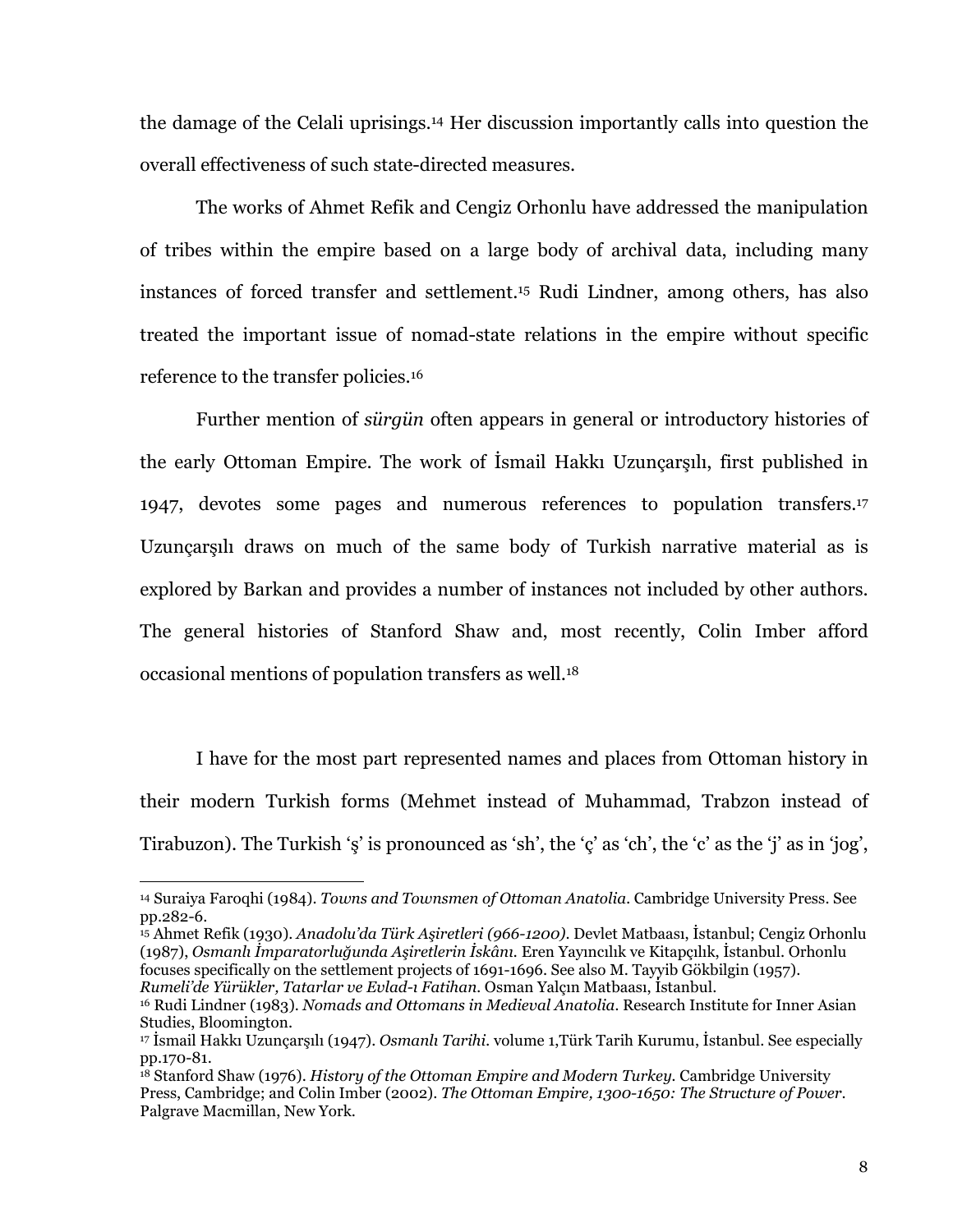the 'ğ' as a silent consonant which serves to lengthen the preceding vowel, the 'i' as the 'i' in 'bird', and the 'ü' and 'ö' roughly as in German. For other languages, I have relied on the spellings contained in the secondary source material from which I have drawn.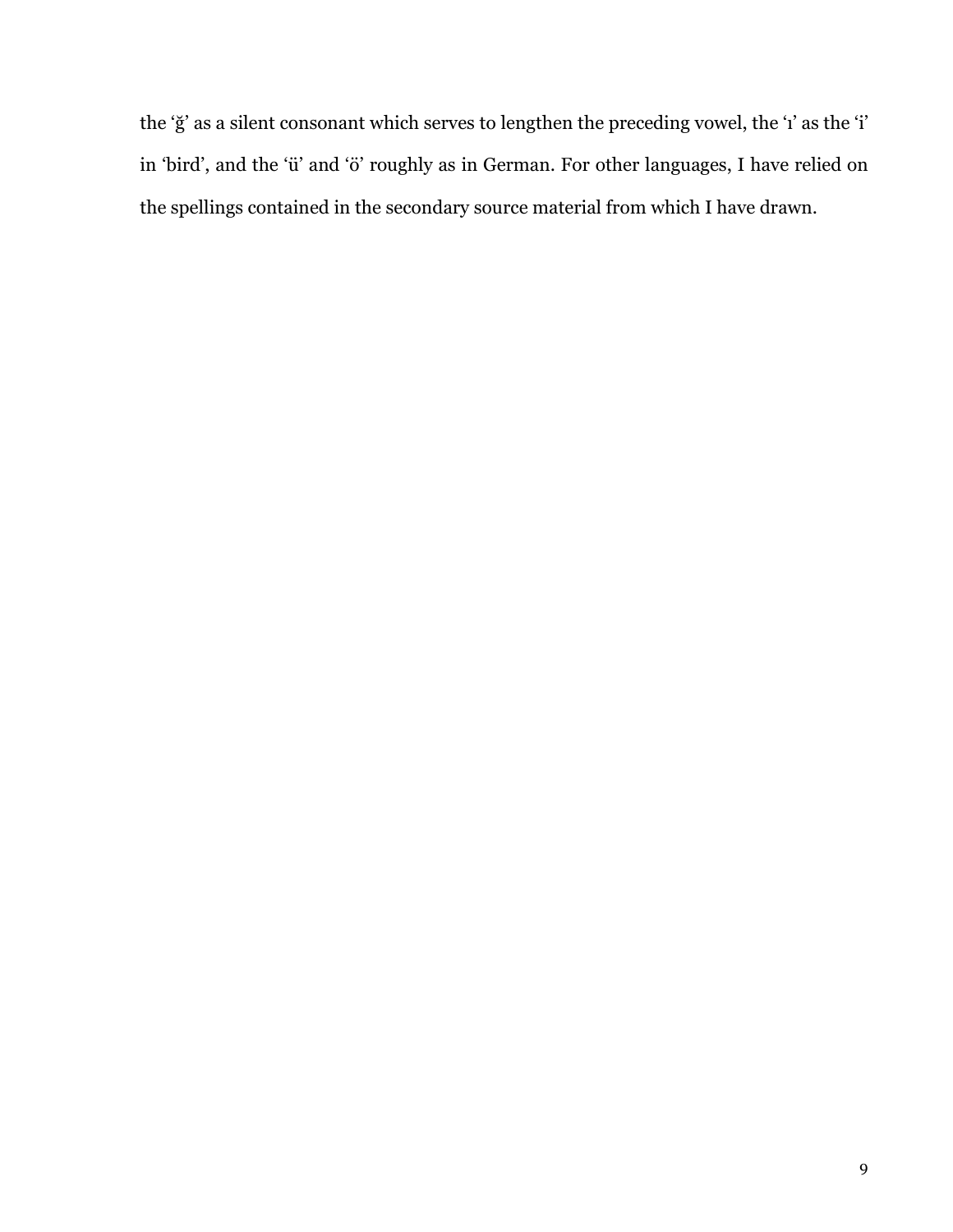# Part I. A Short History of Population Transfers in the Early Ottoman Empire

### Early Conquests and Expansion – Orhan to Mehmet I

Our knowledge of the use of population transfers in Ottoman history begins in the reign of Orhan (1324-1359), the son and successor of the dynasty's founder, Osman. The first two decades of Orhan's reign saw the capture of Bursa in 1321, Iznik (Nicaea) in 1331, Izmit (Nicomedia) in 1337, and the consolidation of control over the southern coast of the Sea of Marmara. Ottoman involvement in Europe occurred not long after in 1345, and conquests under Orhan's son Süleyman brought the Ottoman forces deep into Thrace by the end of the 1350s.<sup>19</sup> It was in the context of these conquests that later historians begin to write of the simultaneous immigration of nomads into and the forced movement of conquered peoples out of Rumeli-the principality's holdings in the southern Balkans and Greece—which would continue in some volume over the next century.

The 14<sup>th</sup> century saw the voluntary, encouraged, and forced movements of Türkmen and Tatar tribesmen out of Anatolia into the newly conquered lands of Europe. In addition to those drawn by the material benefits of the frontier, many were specifically utilized by the state in expanding territory, holding land or fortresses, or developing the pastoral economic potential of the newly acquired lands. Two chroniclers from the  $15<sup>th</sup>$  century relate the transfer around 1356-7 of a group of "kara göcer arap" evleri"-dark-skinned nomadic 'Arab' households<sup>20</sup>-to Rumeli by Sultan Orhan in response to a request by his son Süleyman for comrades to assist in holding a fortress

<sup>&</sup>lt;sup>19</sup> Imber (2002), pp.9-13.<br><sup>20</sup> Inalcik (1983), pp.247-50.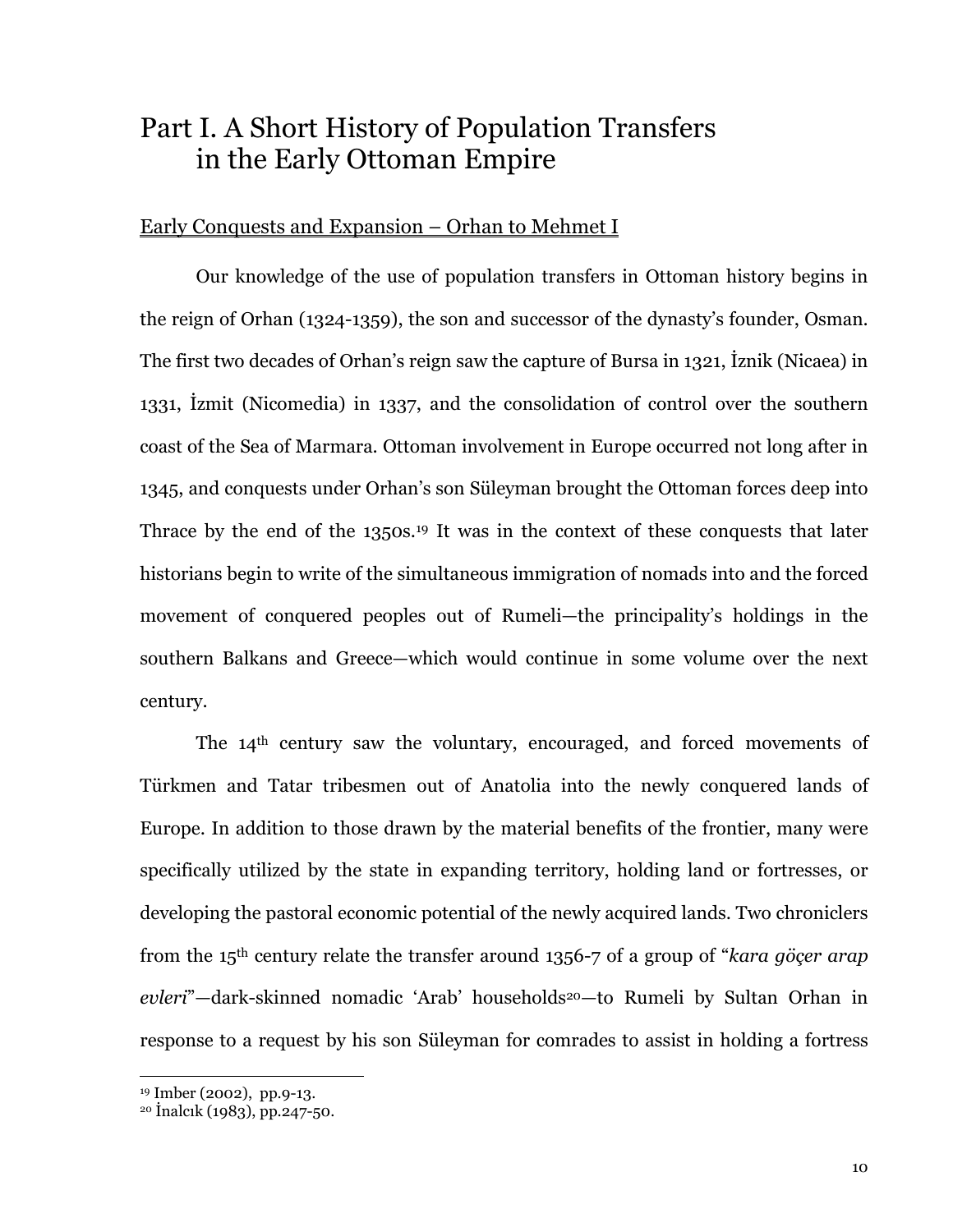captured in Thrace and continuing the conquests. The nomads were moved across the straits from the territory of Karesi, a former rival Turkish principality lying in the far northwestern corner of Anatolia that had been annexed in the previous decade.<sup>21</sup>

Migration and settlement continued under both of Orhan's successors, Murad I  $(1360-1389)$  and Bayezit I (1389-1402). It was under Murad that direct control was established over Edirne, the greater part of Thrace, Macedonia (including Serez and Salonica), and that Bulgaria, under Tsar Shishman, was reduced to vassalage. We know specifically of a move around 1385 of a group of nomads ("*göcer Araplar*") from the Anatolian district of Saruhan-still itself a semi-independent territory-to Serez, which had been captured in the previous decade and constituted an important locale for expansion against into Serbia and Bulgaria.<sup>22</sup>

The tsardom of Bulgaria was finally destroyed by Bayezit in 1393. In the period of consolidation of control over the central Balkans which followed, Filibe (Plovdiv,



1. Transfer of Muslims to Europe, 1356-1421

<sup>&</sup>lt;sup>21</sup> Aşıkpaşazade (1992), p.48; Barkan (1951-2), p.59, cites the history of Nesri.

<sup>&</sup>lt;sup>22</sup> Barkan (1951-2), p.67.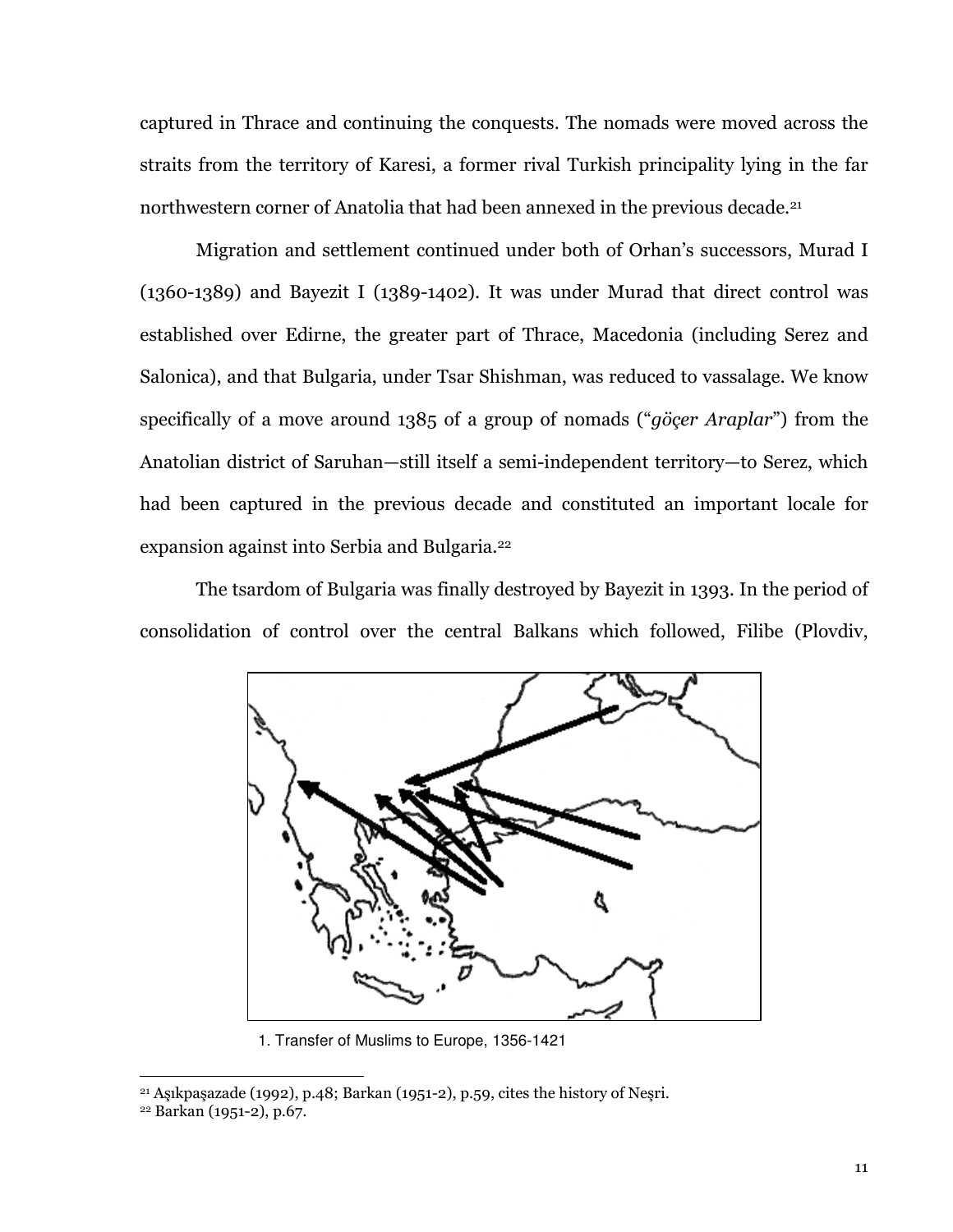Philippopolis), lying on the region's strategic southern approach, became the destination for two major tribal transfers. In the first, the Crimean Tatar chieftain Aktay, driven into the Balkans by Timur's campaigns north of the Black Sea, was assigned the area surrounding Filibe along with his fellow tribesmen, many of whom turned to settled agricultural life. Aktav himself, it seems, was later executed by the sultan, who feared his growing military power on the western frontier.<sup>23</sup> The second transfer involved a group of nomads who had come into conflict with a state salt monopoly in the territory of Saruhan—now formally under direct Ottoman control—and were transferred to Filibe as a result. Relocation did not always spell isolation from political importance - the leader of this latter group, Pasaviğit Bey, came to be an significant figure in the expansion of the Ottoman frontier in the Balkans.<sup>24</sup>

Bayezit also initiated the settlement of Türkmen in the areas surrounding the new capital city of Edirne<sup>25</sup>, an action which anticipated the grand urban development projects which would undertaken in Salonica, Istanbul, and Trabzon under his grandson and great grandson Murad II and Mehmet II.

Accompanying Ottoman expansion and raiding in Europe was a simultaneous flow of conquered peoples across the straits into Anatolia. Many of those arriving in Asia did so as booty. Large numbers of Christians were sent to the slave markets, either ending up in the service of the state or dispersed as personal property. The *devsirme* 

<sup>&</sup>lt;sup>23</sup> Barkan (1953-4), pp.211-2.

<sup>&</sup>lt;sup>24</sup> Asikpasazade (1992), pp.65-6; Barkan (1951-2), pp.69-76. There seems to be some confusion among various accounts concerning Pasaviğit's arrival in the Balkans. Barkan places the transfer described by Asikpasazade, which seems to include Pasayiğit Bey himself ("Pasa Yeğit Beg o kavmın ulusuydı. Ol zamanda onlarun ile bile gelmiş idi."), in 803/1400-1. Uzunçarşılı (1947), pp.260-1, however, places him at the Battle of Kosovo in 1389 and Shaw (1976), p.29 makes mention of his campaigns in Albania from 1393 to 1395.

<sup>&</sup>lt;sup>25</sup> Shaw (1976), p29.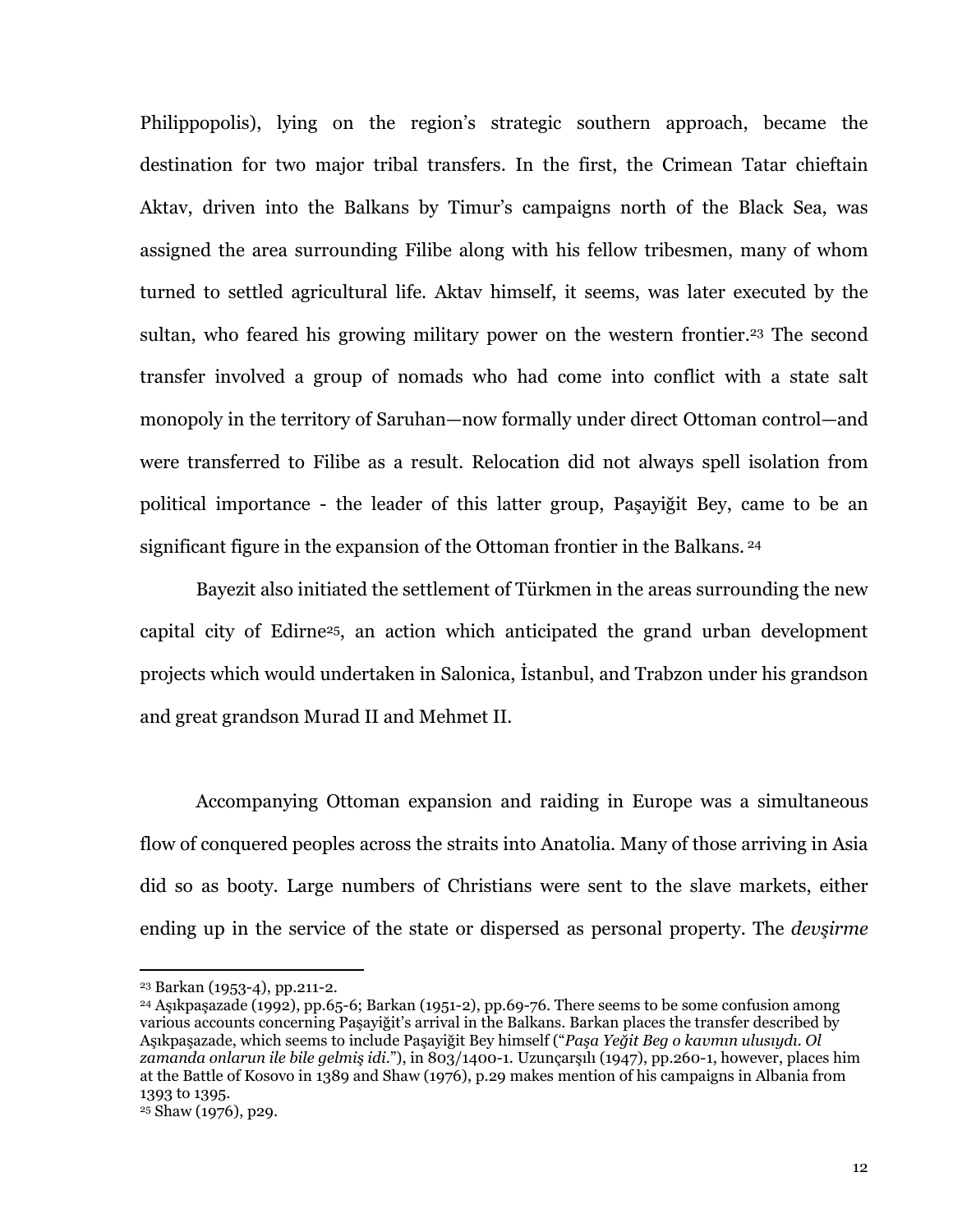system was instituted to provide a steady stream of Christian youths, at first drawn from the body of war captives and later collected as a sort of human taxation, in order to fill the ranks of the state slave hierarchy (the kapi kullari) and the sultan's personal infantry, the Janissaries.

Whole communities, too, were transported from their homes in Europe into other territories held by the Ottomans in Anatolia and Thrace. Our knowledge of such transfers, unfortunately, is less specific than for migration in the reverse direction: the chroniclers often leave us guessing as to the ultimate fate of these communities whether group settlement or dispersion—and often provide us with no more than 'Anatolia' as their destination. We have the example from the early conquests of the 1350s of a group of Christian knights evacuated from two fortresses in Thrace who were transported to the territory of Karesi, an action which was followed by the transfer in the reverse direction of the Karesi nomads mentioned above.<sup>26</sup> Doukas, too, relates the



2. Transfer of Christians to Anatolia, 1356-1401

<sup>&</sup>lt;sup>26</sup> Aşıkpaşazade (1992), p.47; Barkan (1951-2), p.62; Barkan also cites the texts of Nesri and Hayrullah Efendi.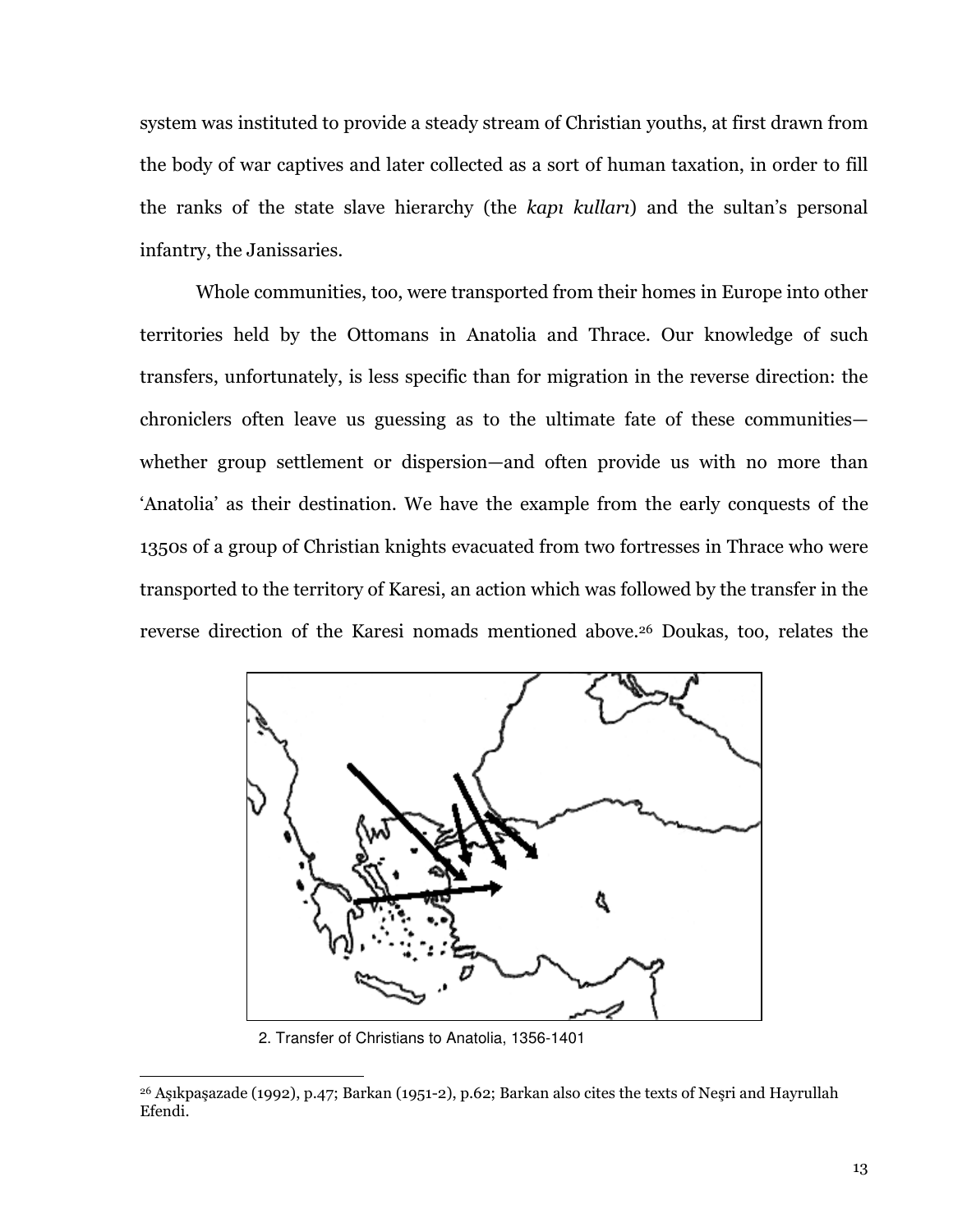transport of communities to Anatolia in the course of Murad I's (1360-89) campaigns against the Serbs.<sup>27</sup> This treatment was repeated for the populations of Tirnova in Bulgaria and Argos in the Morea following their conquest in the reign of Bayezit I (1389-1401).<sup>28</sup> The same sultan, in an act of economic warfare, evacuated the populations of the villages lying outside Byzantine Constantinople, a move which would be reversed by Mehmet II in the course of its reconstruction as the imperial capital.<sup>29</sup>

While the majority of state-directed demographic movement occurred on the Ottoman front with Christendom, the statement by Doukas that Timur, upon capturing Erzincan in 1402, "slaughtered by the sword all those who had been settled there by Bayezid," hints at some degree of colonizing manpower employed in control the eastern front as well.<sup>30</sup> Though we are given no indication of the nature of the settlement or the degree to which it was emulated elsewhere, the idea of sürgün in Eastern Anatolia in the  $14<sup>th</sup>$  century is intriguing. The only parallel we may cite is the settlement of some 3,000 men from western Anatolia in Bayburt half a century later under Mehmet II.<sup>31</sup>

It was in 1402 that Timur finally brought the force of his military to bear against the Ottoman principality at the battle of Ankara, resulting in the Ottoman army's defeat and Bayezit I's capture following the unanimous desertion of the Turkish and Tatar forces of Anatolia. The battle was followed by two decades of political fragmentation in

<sup>30</sup> Doukas (1975), p.89. Bayezit had captured Erzincan in the previous year, Imber (2002), p.16.

<sup>&</sup>lt;sup>27</sup> Doukas (1975), p.60.

<sup>&</sup>lt;sup>28</sup> Barkan (1951-2), p.63. Barkan cites H.A. Gibbon for the conquest of Tirnova in 1393 and Joseph von Hammer for the transfer from Argos in 1397, which supposedly involved 30,000 Greeks, Barkan, citing the history of Müneccim Basi, states that the population of Ayaslona, too, shared this fate, though I have had trouble pinning down where this is or when it occurred.

<sup>&</sup>lt;sup>29</sup> Doukas (1975), p83; for later settlement, see Inalcik (1994), pp.167-8.

<sup>&</sup>lt;sup>31</sup> Barkan (1951-2), p.64.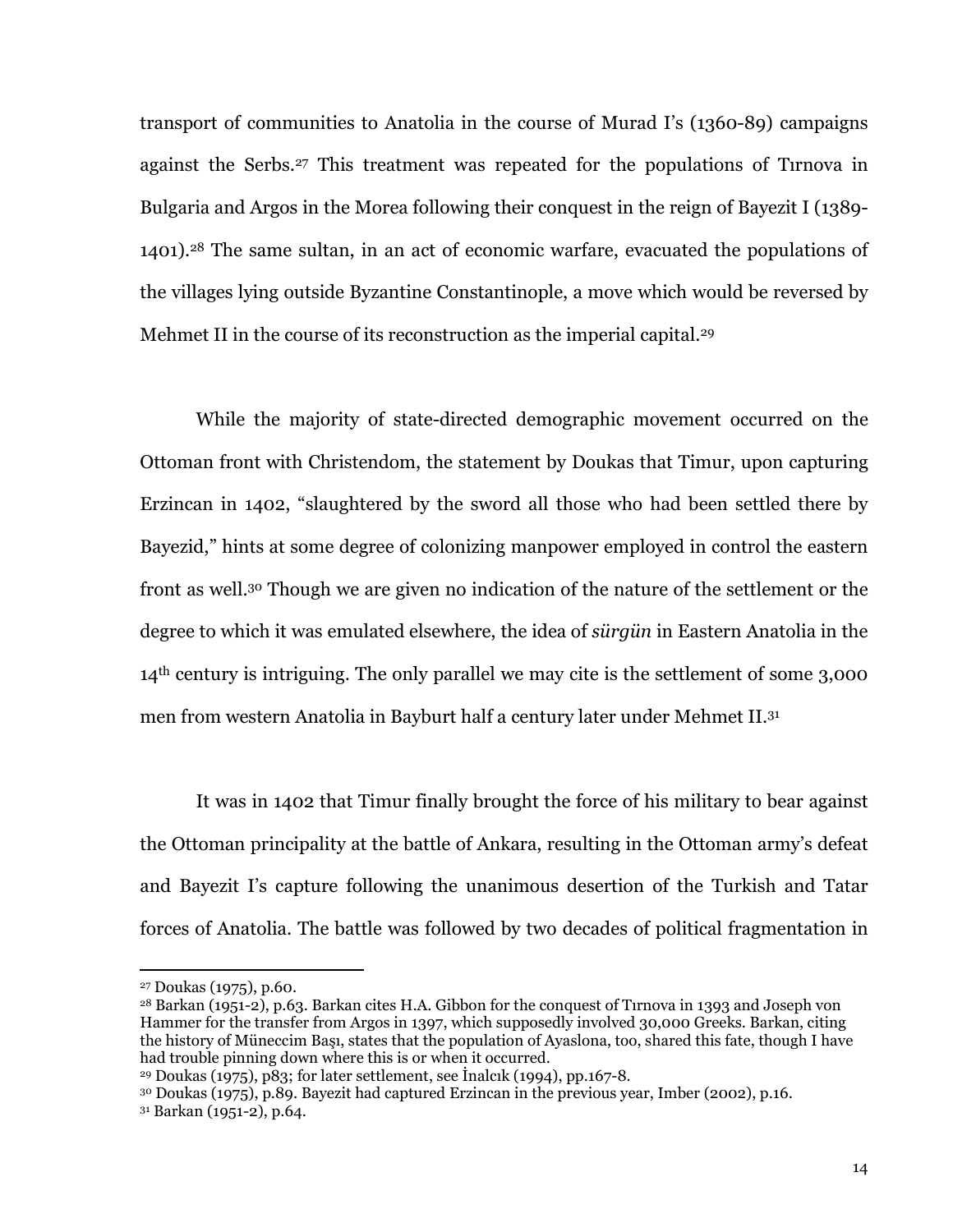which power devolved onto competing princes and local actors until the eventual reconstitution of a unitary state under Mehmet I (1413-21).

During Sultan Mehmet I's reconsolidation of Ottoman control in Anatolia, Filibe once again became a destination for tribal relocation. The sultan, returning from campaigns in northern Anatolia in 1418, ordered the relocation of a large group of Tatars from Iskilip to Konis Hisari near Filibe on the pretext, as the chroniclers relate, of their not having supported Sultan Bayezit against Timur. Their chief, Minnet Bey, and his descendents subsequently became important notables in the area and participated in the warfare of the western frontier.<sup>32</sup> Also in the context of the restoration of control, a large number of nomadic Türkmen, some in outright rebellion, were deported to Rumeli under Mehmet I from the Kastamonu-Amasya-Tokat-Canik region, an area which slipped from control several times during that period.<sup>33</sup>

The establishment of manpower in conquered areas in this period was also implemented through the allocation of territorial units to soldiers and members of the Ottoman military (askeri) class. Türkmen fighting under the designation of yaya were granted farm plots *(ciftliks)* in the conquered territories, a policy which remained functional until the effective marginalization of the group by the 15<sup>th</sup> century.<sup>34</sup> A similar insertion occurred at the elite level with the application of the Ottoman administrative system. The assignment and subsequent transfer of a large number of Turkish knights (sipahi) to holdings in Albania in the first decades of the  $15<sup>th</sup>$  century served both to

<sup>32</sup> Asikpasazade (1992), pp.77-8; Barkan (1953-4), pp.209-11; Barkan also cites Oruç bey, Nesri, and Evliva Celebi.

<sup>33</sup> Inalcik (1986), p.46; Inalcik (1994), p.34. The rebellious Çepni Türkmen of the Canik region were specifically deported to Albania.

 $34$  Inalcik (1994), pp.92-3. Inalcik states that despite substantial benefits in the 14<sup>th</sup> century, the replacement of the yaya forces with the Janissary corps resulted in heavy burdens on the yayas which in turn caused a break down in the system.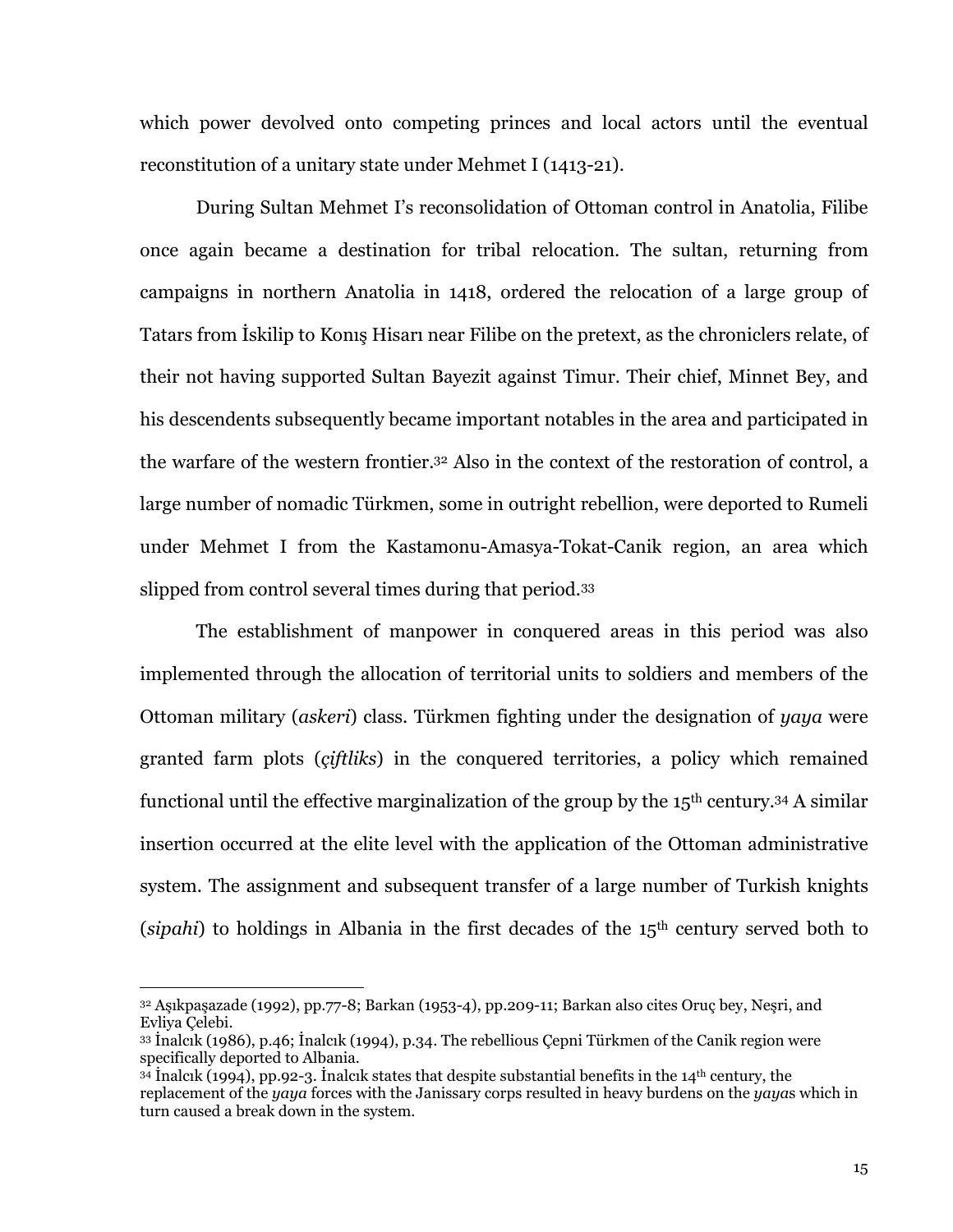deepen Ottoman control over an area of increasing importance to the front with Venice as well as to shift members of the untrustworthy Turkish aristocracies away from their traditional power bases.<sup>35</sup> We may tie these moves again to the reconstitution and extension of Ottoman power in Anatolia. Saruhan, for example, the principal source of those transferred, had been re-seized by Mehmet I from local Turkish rule in 1417, after which a Bulgarian notable was installed as governor.<sup>36</sup>

### The 15<sup>th</sup> Century – Murad II and Mehmet II

The reigns of Murad II (1421-1451) and Mehmet II (1451-1481) constituted the period in Ottoman history in which population transfers were used to their greatest extent. As rapid territorial expansion continued, a series of urban reconstruction projects were initiated utilizing the human resources gained by conquests on two fronts.

The Byzantine city of Salonica had first been gained in 1387, but was lost during the interregnum following the defeat at Ankara.<sup>37</sup> Murad II captured the city again in 1430, after which he initiated a settlement program which brought Turkish families from the surrounding villages and encouraged the return of ransomed Greeks.<sup>38</sup> Around one thousand Muslims from the Macedonian city of Yenice Vardar were transplanted to the city<sup>39</sup> as were a large number of households from the towns of western and central Anatolia, possibly later under the reign of Mehmet II.<sup>40</sup>

<sup>35</sup> Barkan (1953-4), pp.215-6, based on a *tahrir defter* from Arnavid-ili, 1431/2. Close to one-third of the land holders in the sancak were of Turkish origin, with most designated as having been transferred. <sup>36</sup> Imber (2002), pp.20, 185.

<sup>37</sup> Imber (2002), p.17.

<sup>&</sup>lt;sup>38</sup> Doukas (1975), p.172.

<sup>39</sup> Lowry (1980-1), p286; Aşıkpaşazade (1992), p.98; Lowry also cites the history of Agnostes.

<sup>&</sup>lt;sup>40</sup> Lowry (1980-1), pp.286-7; Lowry (1986b), p.329. These new arrivals appear in a *mufassal tahrir defter* of 1478 registered with such names as Anadolulu, Bergamalı, Gebzeli, Kütahyalı, Karamani. The assumption is that some of these may have been transferred in the course of Mehmet II's campaigns against Karaman in central Anatolia.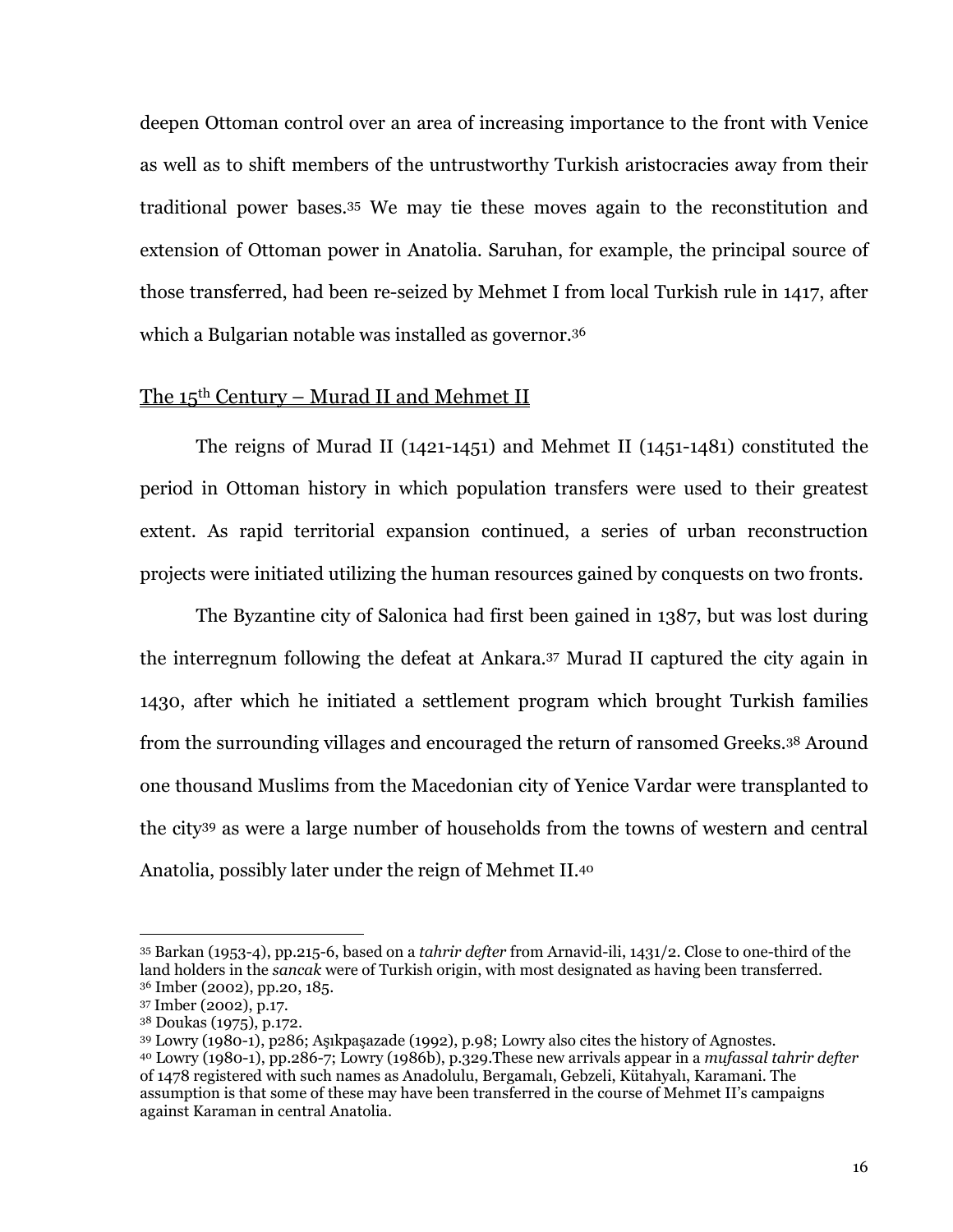Upon Mehmet II's capture of Istanbul in 1453, the sultan embarked on a vast reconstruction project to reconstitute the city as the capital and leading urban center of the empire. Among many other measures, population transfers implemented over the remainder of the sultan's reign would bring large communities of Turks, Greeks, Armenians, and Jews from many parts of Europe and Asia for permanent settlement in city.<sup>41</sup> The sultan's portion of the captives was resettled and Greeks who had fled or been captured and ransomed were encouraged to return.<sup>42</sup> A general call for voluntary immigration to the city was followed by the transfer of specific individuals and communities, particularly those who could offer specific contributions to the economic



3. Population sources for the reconstruction of Istanbul, 15<sup>th</sup> century source: Lowry (1986b)

<sup>&</sup>lt;sup>41</sup> Lowry provides a useful list of the points of origin for the Istanbul transfers:

ARMENIAN CHRISTIANS from Aksaray, Amasra, Bursa, Ereğli, Foca, Konya, Kaffa, Larenda, Merzifon, Niğde, Sivas, Tokat and Trabzon; GREEK CHRISTIANS from Aksaray, Amasra, Argos, Ereğli, Euboea, Imbros, Kaffa, Karaca, Konya, Larenda, the Morea, Mytilene, Samothrace, Trabzon, Thassos, and Yenice Foca; JEWS from Demetoka, Edirne, Euboea, Filibe, Ivoz, Kastamonu, Karafereve, Lamia, Niğbolu, Selanik, Sinob, Sofya, Siroz, Tırhala, and Tirnova; LATIN CHRISTIANS from Kaffa; MUSLIMS from Aksaray, Ankara, Bursa, Edirne, Ereğli, İznik, Karaman, Konya, and Larenda. Lowry (1986b), p.325.  $42$  Inalcik (1973), p.225.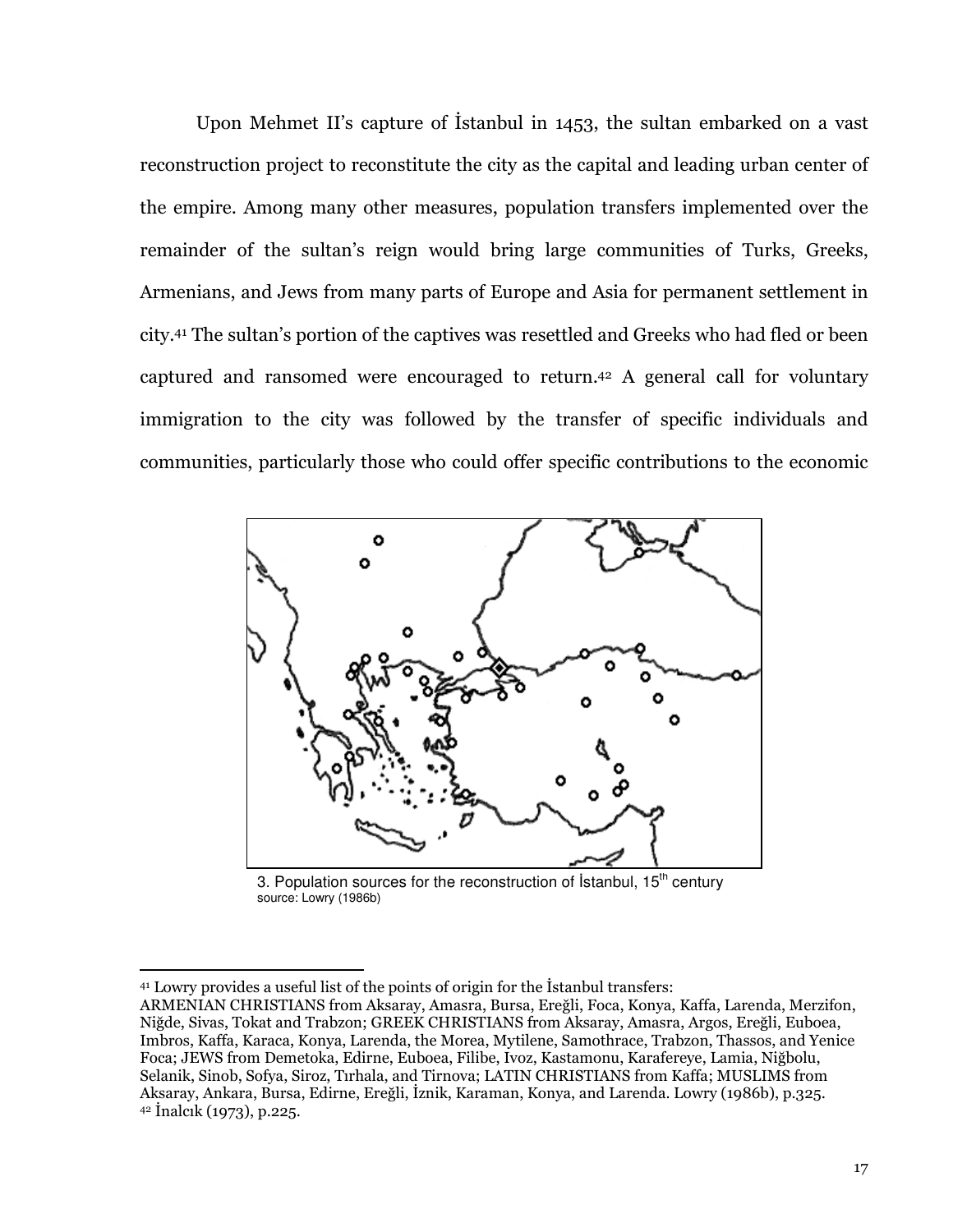reconstruction.<sup>43</sup> In the flurry of movements which followed, three trends emerged: (1) settlers were drawn from all populations of the empire; (2) special emphasis was put on those possessing wealth, education, or trades skills; and (3) many, though not all, of the populations were drawn from areas in which there were active military campaigns.

Wealthy families were brought from Bursa<sup>44</sup> and the entire Jewish population of Salonica was transferred to Istanbul.<sup>45</sup> In the course of a series of military campaigns executed over the next three decades, the hinterland of the city was refurbished as the sultan sent large numbers of Christians from the Morea, Albania, and Serbia to settle in the 180 some villages surrounding Istanbul.<sup>46</sup> Doukas mentions the transfer of the nobility and court officials of the Morea as well;<sup>47</sup> Kritovoulos adds that the tradesmen brought from the Morea were specially selected to be settled within the city itself. He also states that the "larger and more able part" of the population of Amasra on the Black Sea, a large number of wealthy, skilled, and mercantile Armenians, and wealthy and educated Greeks residing in Edirne, Philippopolis (Filibe?), Gelibolu, and Bursa were transported to the city.<sup>48</sup> In 1460, around five years after their capture, the population of the predominantly Greek towns of New and Old Foca and the Aegean islands of Imbros, Lemnos, Thasos, and Samothrace were emptied into Istanbul as well.<sup>49</sup>

<sup>&</sup>lt;sup>43</sup> Kritovoulos (1954), pp.93, 105; Lowry (1986b), p.330; Lowry also cites the history of Tursun Beğ. <sup>44</sup> Inalcik (1969-70), p237, citing a register from the *gadi* of Bursa.

<sup>45</sup> Lowry (1980-1), pp.262-4, based on *tahrir defters* from both Istanbul and Selanik. The community numbered around 50 families.

 $46$  Inalcik (1969-70), p.239; Barkan (1951-2), p.63. Campaigns in Serbia were launched in 1454, and the transfer is dated in the following year; people were deported from the Morea in 1455 and 1458, and the peninsula was fully conquered by 1460. Doukas describes the deportation to these villages of 4,000 inhabitants from a fortress near Smederevo in Serbia, Doukas (1975), p.243.

<sup>47</sup> Doukas (1975), pp.257-8.

<sup>48</sup> Kritovoulos (1954), pp.139-40, 148-9

<sup>&</sup>lt;sup>49</sup> Inalcik (1969-70), p.238; Kritovoulos (1954), pp.148-9, 157, 159.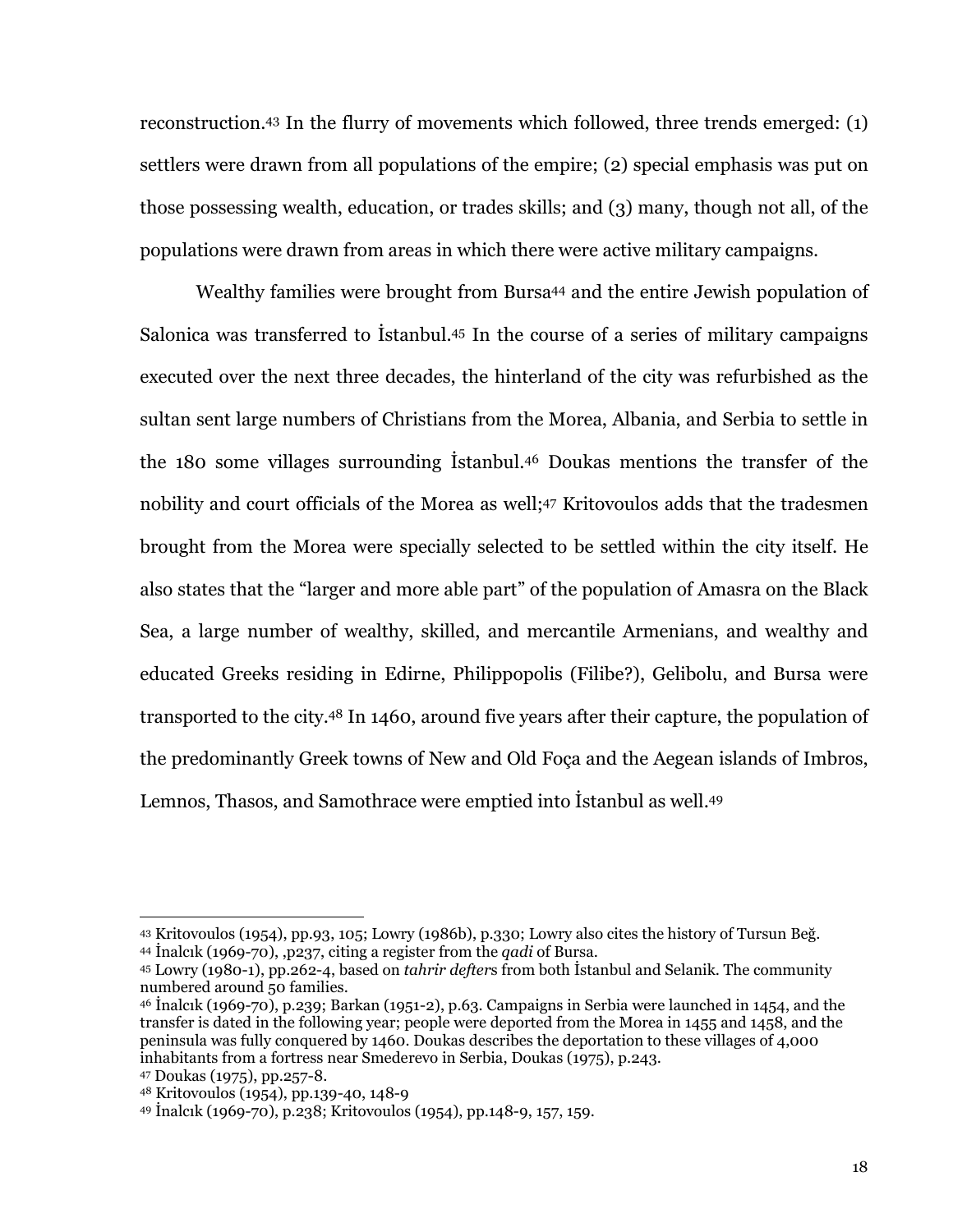The conquest of Trabzon occurred in 1461. Like the Greek dynasts of the Morea, the Emperor of Trabzon, his retinue, and the notables of the city found themselves aboard a ship to Istanbul.<sup>50</sup> Like the cities of Salonica and Istanbul before it, however, the city became the object of a settlement and development project that included the relocation of Muslims from the towns of central and western Anatolia, a group which made up 78% of the city's Muslim population in the 1480s<sup>51</sup>. Land assignments were also granted to both Christian and Muslim knights (sipahi) who had been transferred from Albania. Barkan again sets this last transfer within the context of conciliation with troublesome elements of the ruling class which simultaneously dislocating them from a position from which they posed a challenge to the centralized authority.<sup>52</sup>



4. Transfers to Selanik and Trabzon, 15<sup>th</sup> century sources: Lowry (1977); Lowry (1980-1)

<sup>50</sup> Lowry (1977), p.9; Aşıkpaşazade (1992), p.136 p.136; Doukas (1975), p.259; Barkan (1953-4), p.218. The emperor appears to have eventually ended up in Rumeli.

 $51$  Lowry (1976), p.25; Lowry (1986b), p.329. The community is listed in the tahrir defter of 1486 as "Cemaat-i Müslümanlar ki bi-emr-i Hazret-i Sultan-i Azam sürgün amed der Trabzon," the community of Muslims forcibly settled in Trabzon by order of the sultan. Also named are: Niksar, Sonusa, Ladik, Amasya, Bafra, Osmancık, İskilip, Çorumlu, Gümüş, Merzifon, Tokat, Samsun, Tohal, Zile, Gölköy, Satılmış Canik, Kağala, and Kadı Gadı.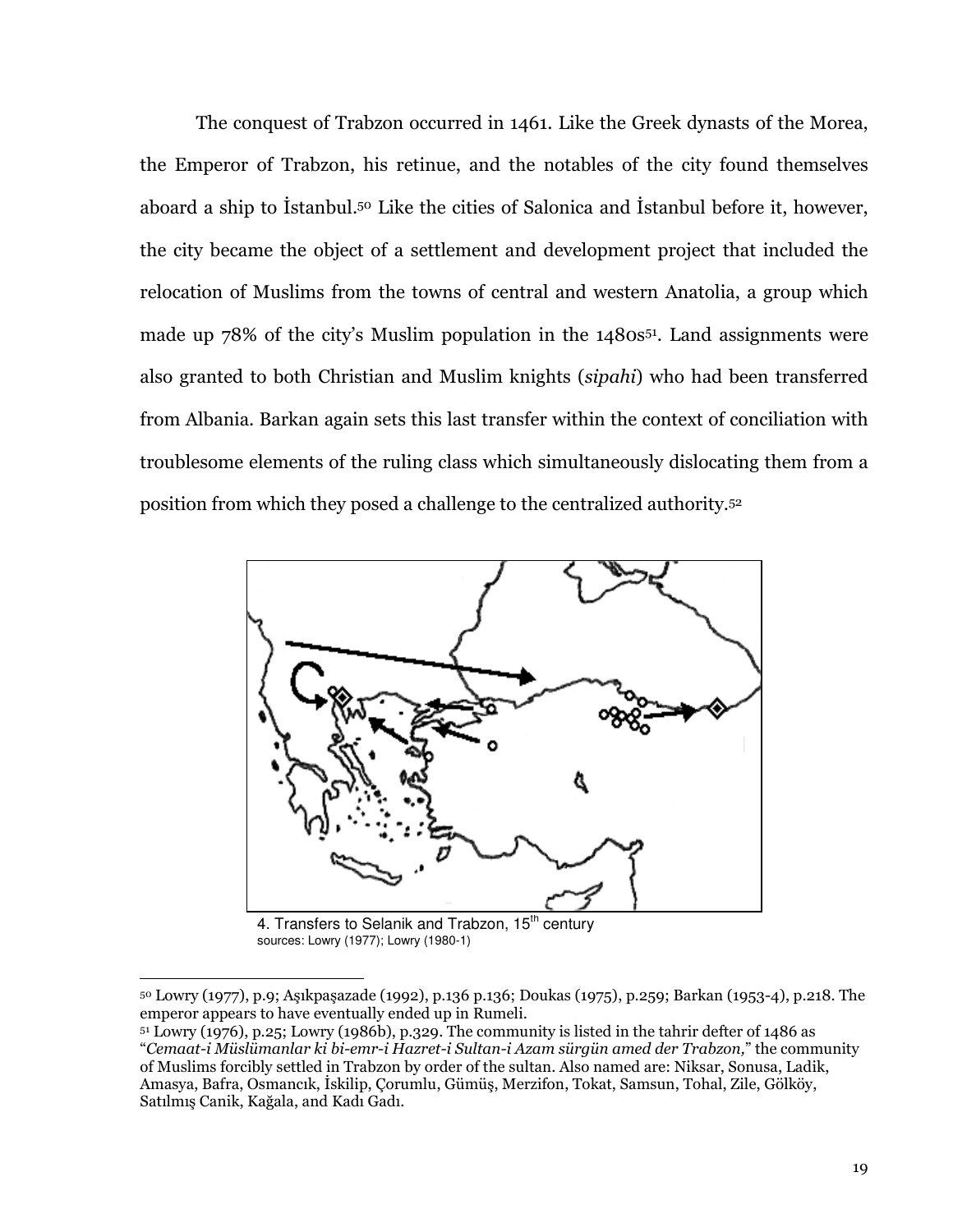Istanbul's repopulation-through-conquest program continued through the 1460s and 70s. Portions of the population of Mitylene and other towns on the island of Lesbos and the entire population of Argos were evacuated in 1462 and 63.53 From the Black Sea there were transfers to Istanbul of Greeks from Euboea in 1470 and Genoese and Armenian merchants from Kaffa upon its conquest in 1477.<sup>54</sup> Two years later, the islands of Zante, Cephalonia, and Aya Maura, lying between the Greek and Italian peninsulas, were secured under Ottoman control and their populations were settled in the villages outside Istanbul.<sup>55</sup>

On the eastern front, during campaigns against the emirate of Karaman in Central Anatolia through the late 1460s and early 1470s, hundreds of craftsmen and wealthy individuals, including Muslims, Armenians, and Greeks, were brought to İstanbul from Konya, Larenda, Aksaray, and Ereğli.<sup>56</sup> Tribal resistance which had formed around the Karaman leader Pir Ahmet was met with slaughter and wide-scale transfers of nomadic Türkmen to Rumeli.<sup>57</sup> Tursun Bey relates that in 1473 a large number of captives were brought to Istanbul from near Sivas in the course of Mehmet II's campaign against Pir Ahmet's ally, the Akkoyunlu leader Uzun Hasan.<sup>58</sup> It was also under Mehmet II that around 3,000 men were moved from Tire, near the Aegean coast,

<sup>&</sup>lt;sup>52</sup> Barkan (1953-4), pp.221-2.

<sup>&</sup>lt;sup>53</sup> Kritovoulos (1954), pp.183-4; Inalcik (1969-70), p.238; the event is also described by an Italian account footnoted in the Magoulias translation of Doukas (1975), pp.322-3. Argos may or may not have recovered from the same event in 1397 following Evrenos Bey's temporary occupation of the town, mentioned above. The Morea has seen far more than its fair share of population transfers; see Charanis (1961) for the Byzantine period.

 $54$  Lowry (1986b), p.325; Inalcik (1969-70), p.238. These Genoese numbered 267 households in 1477.

<sup>55</sup> Inalcik (1969-70), p.239.

<sup>&</sup>lt;sup>56</sup> Inalcik (1969-70), p.238.

<sup>&</sup>lt;sup>57</sup> Inalcik (1986), p.46; Shaw (1976), p.64.

<sup>&</sup>lt;sup>58</sup> Tursun Beğ (1978), p.61.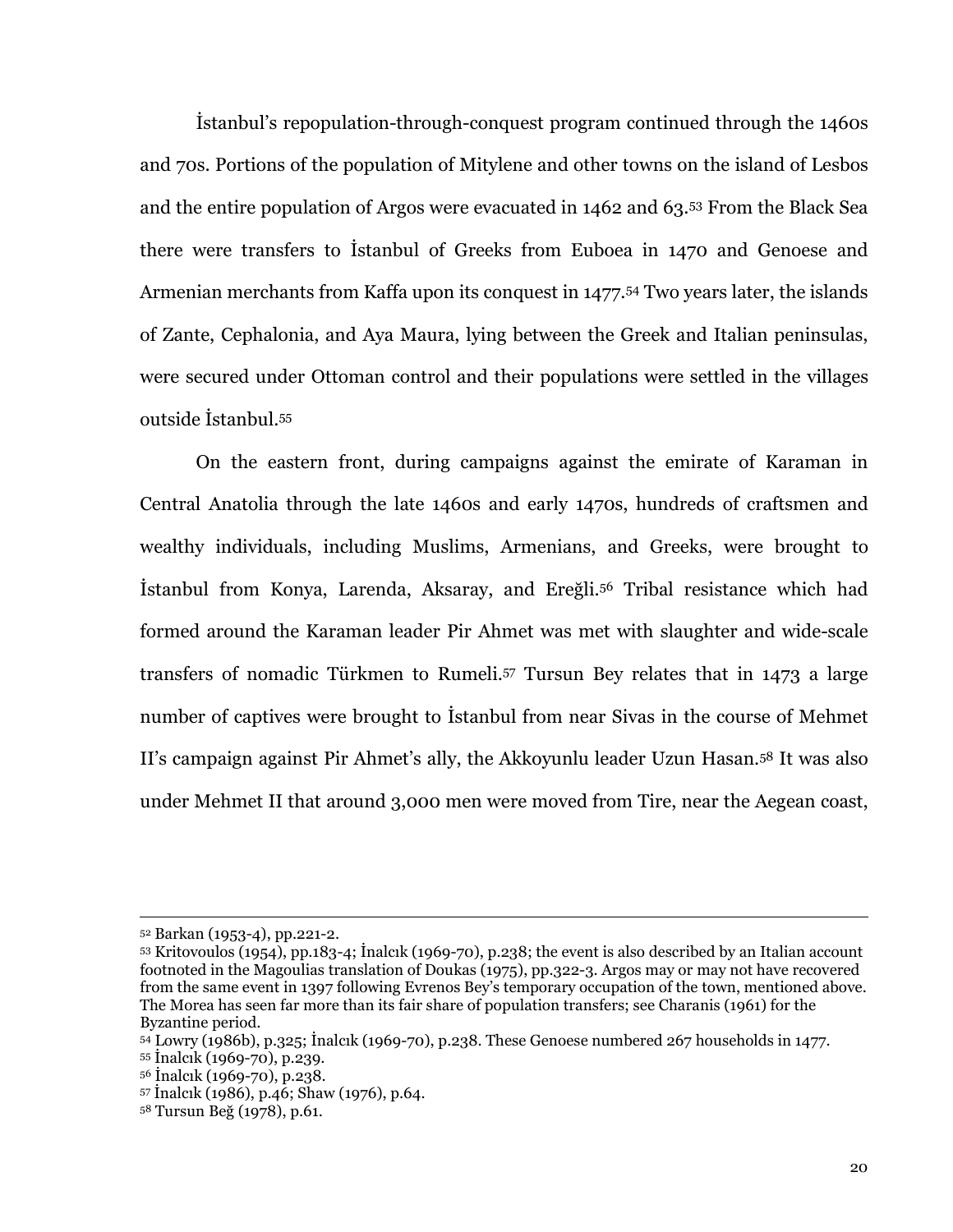to Bayburt, an eastern Anatolian town captured from Uzun Hasan, another apparently rare instance of the use of resettlement to secure Ottoman holdings in the east.<sup>59</sup>

We are aware of a number of other transfers from the period of Mehmet II. According to Kritovoulos, a fortress built in Albania in the mid-1460s was populated drawing on "very many colonists from the countryside and from the surrounding towns and cities."<sup>60</sup> In the same style as the many villages settled around Istanbul, prisoners of war were used to establish rural settlements near Bursa and Biga dedicated to the raising of livestock for the state.<sup>61</sup> In one of the few instances which reveals the destination of those Christians transferred out of the Balkans as communities, Uzunçarşılı writes that a number of Bulgarian settlements were established near İzmir under the designation of *sürgün* in the 15<sup>th</sup> century.<sup>62</sup>



5. Transfers outside Selanik, İstanbul, and Trabzon, 15<sup>th</sup> century

<sup>59</sup> Barkan (1951-2), p.64, based on a comment by Evliya Çelebi.

<sup>60</sup> Kritovoulos (1954), p.215.

<sup>61</sup> Barkan (1951-2), p.63.

 $62$  Uzuncarsili (1947), v.1 p.181, with reference to the work of the Bulgar scholar Dorosiyef.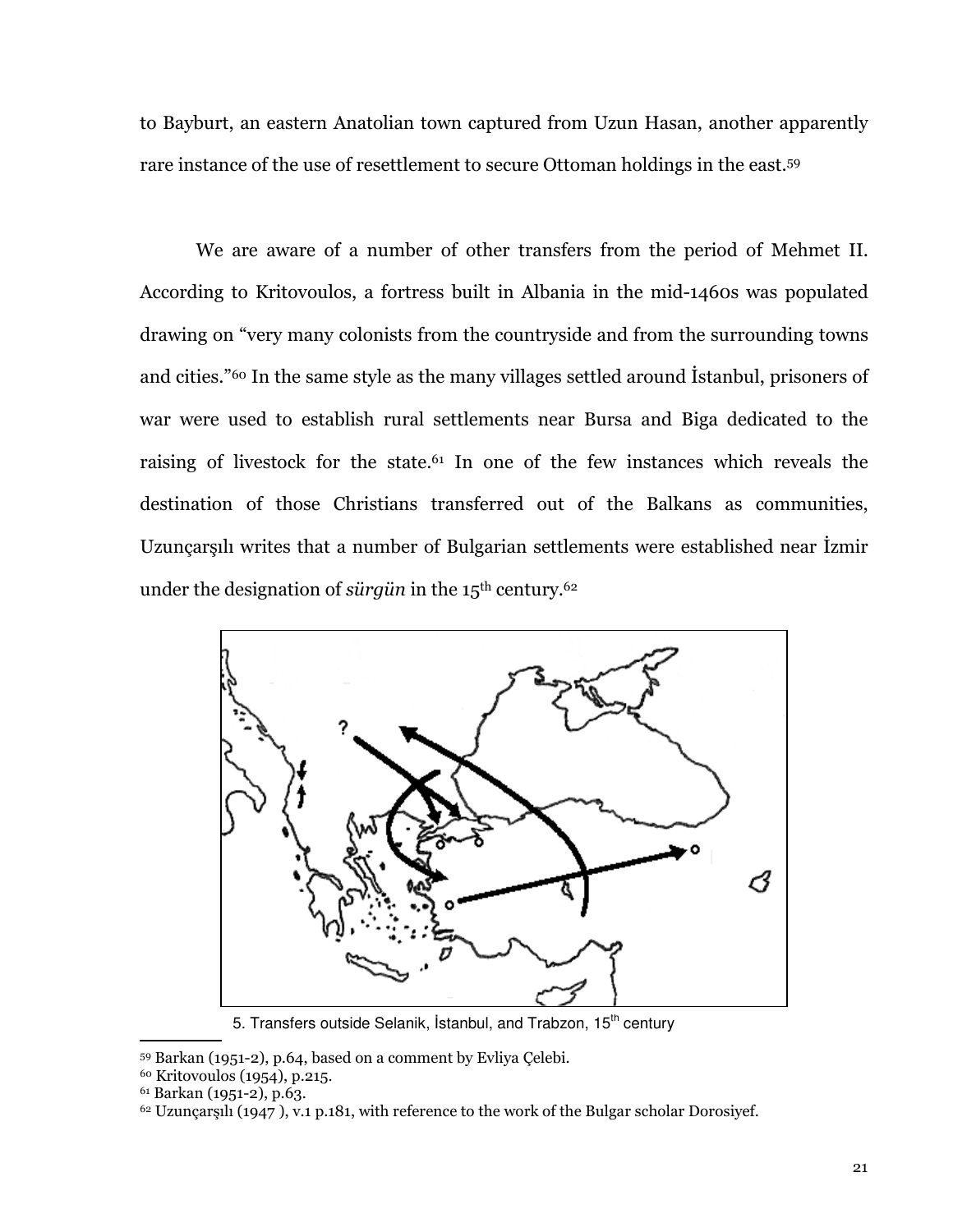### The 16th Century – Bayezit II to Murad III

The movement of Muslims into the Balkans was continued under Bayezit II (1481-1512), whose favor of the Turkish aristocracy over the *devsirme* class resulted in an increased role for the Turkish frontier raiders on the western border.<sup>63</sup> A group of Muslim peasants, some 1025 households, were settled as a distinct administrative unit in the sancak of Silistre, situated on the Danube in northern Bulgaria.<sup>64</sup> The early 1500s also saw the transfer of Muslims from Anatolian and Balkan towns into territories in Serbia and Hungary.<sup>65</sup>

Following the capture of the northwest Black Sea port of Akkerman in the early years of Bayezit II's reign, a segment of the Christian inhabitants were removed and resettled in Old Biga, near the Sea of Marmara in Anatolia.<sup>66</sup> Also operating in this direction was the transfer from Rumeli to the area of Yenişehir of sixty Christian households assigned to guard a dangerous pass, an instance of population placed in order to bring security to internal territories<sup>67</sup>.

<sup>63</sup> Shaw (1967), p72.

<sup>&</sup>lt;sup>64</sup> Inalcik (1954), pp.123-4; Barkan (1953-4), p.225. The community was placed in the kaza of Pravada. The surviving kanunname for this group proves very interesting in regards to the demarcation and administration of a sürgün population: İstanbul, Başbakanlık Arşivi, Tahrir defteri no.270, vrk.242. <sup>65</sup> Uzuncarsılı (1947), v.1 p.181, citing Tabakat-ül-Memalik, the history of Pecevi, and a mühimme defter from that period.

<sup>&</sup>lt;sup>66</sup> Barkan (1951-2), p.63, citing the history of Hoca Mehmet Sadettin.

<sup>67</sup> Barkan (1951-2), p64, based on a *mufassal tahrir defter*: Ankara, Tapu ve Kadastro Umum Müdürlüğü Arşivi, Hüdavendigar müfassalı no.75, varak 25a.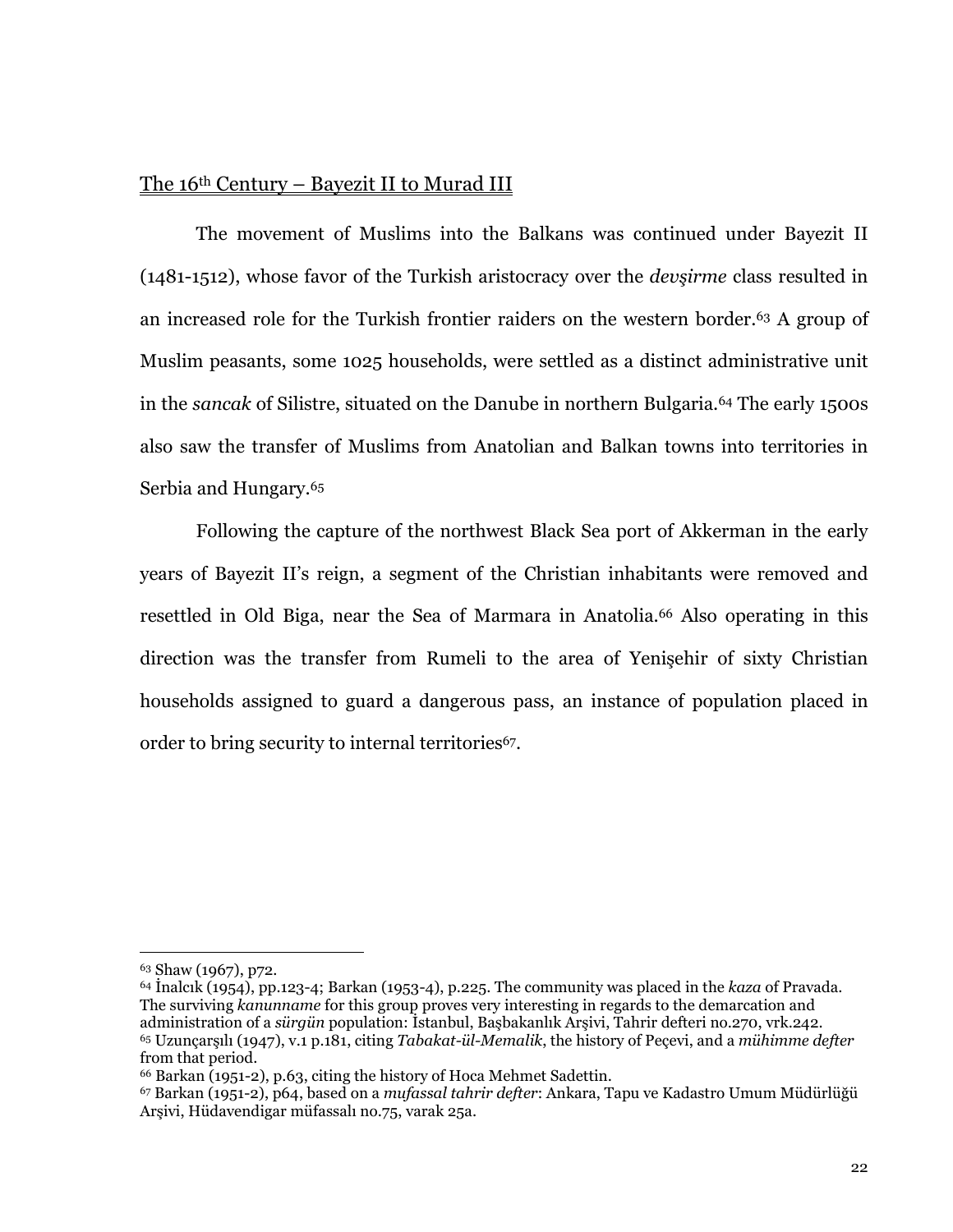The cities of Salonica and Istanbul continued to grow by means of forced and voluntary settlement. Christians from Serbia and Hungary were relocated to the cities under Beyazit II.<sup>68</sup> The encouragement of the settlement of Sephardic Jews fleeing Spain starting in the 1490s in Albania, Salonica, and Istanbul developed the empire's Adriatic coastline and resulted in the tripling of the Salonica's population.<sup>69</sup> The distant conquest of territories under Selim I (1512-1520) presented the opportunity to draw educated, skilled, and wealthy manpower into the empire once again. The temporary occupation of the Safavid capital of Tabriz in 1514 resulted in the transfer of thousands of merchants, artisans, and scholars to Istanbul.<sup>70</sup> The conquest of Egypt three years later in 1517 was similarly followed by the transport of a large number of merchants, artisans, and scholars along with the figurehead of the caliph back to the imperial



6. Urban population transfers, early 16<sup>th</sup> century

<sup>68</sup> Uzunçarşılı (1947), v.1 p.181.

<sup>&</sup>lt;sup>69</sup> Shaw (1967), p69; İnalcık (1994), p.31; Lowry (1980-1), p264.

 $70$  Shaw (1976), p.81.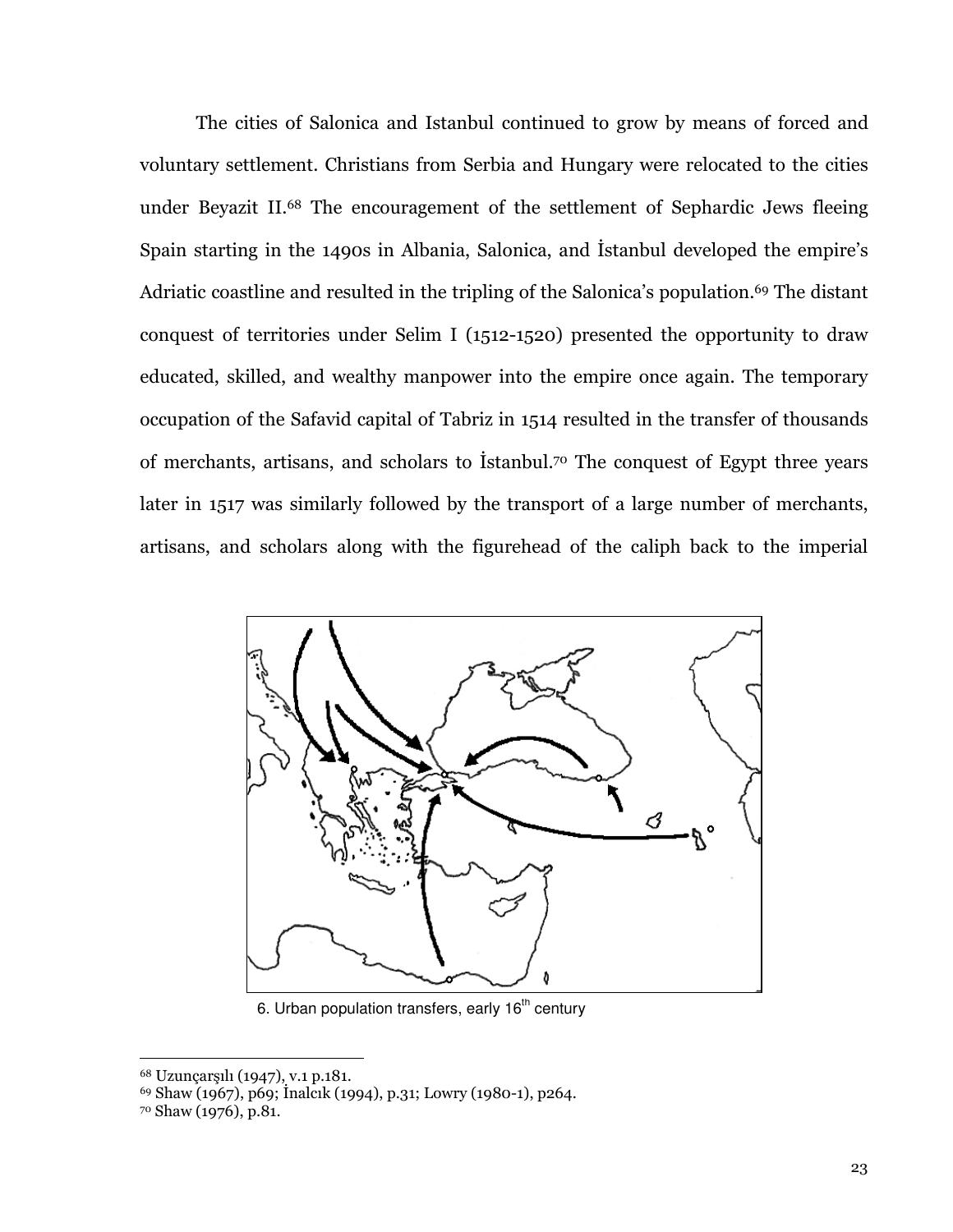capital. The officers and artisans of the Mamluk Red Sea fleet were relocated to Istanbul in the following year for the enhancement of the imperial fleet to match the new Ottoman hegemony in the Eastern Mediterranean.<sup>71</sup>

The reshuffling of skilled labor amongst the empire's urban centers continued under Süleyman I (1520-1566). Between the years 1523 and 1540, around 280 Christian families from Trabzon, predominantly fishermen, were resettled in Istanbul, while in the same period several hundred Muslims possessing specific trade skills were moved into Trabzon from territories in eastern Anatolia.<sup>72</sup> With continued campaigning on the eastern front, these too may have been drawn from areas subjected to military occupation. Interestingly, a decree was released in Süleyman's reign declaring that artisans and scholars relocated from Tabriz, Egypt, and Azerbaijan were free to return



7. Transfers outside Selanik, İstanbul, and Trabzon, 16<sup>th</sup> century

<sup>71</sup> Shaw (1976), pp.85-7.

<sup>&</sup>lt;sup>72</sup> Lowry (1976), pp.144-51; Lowry (1986b), p.331.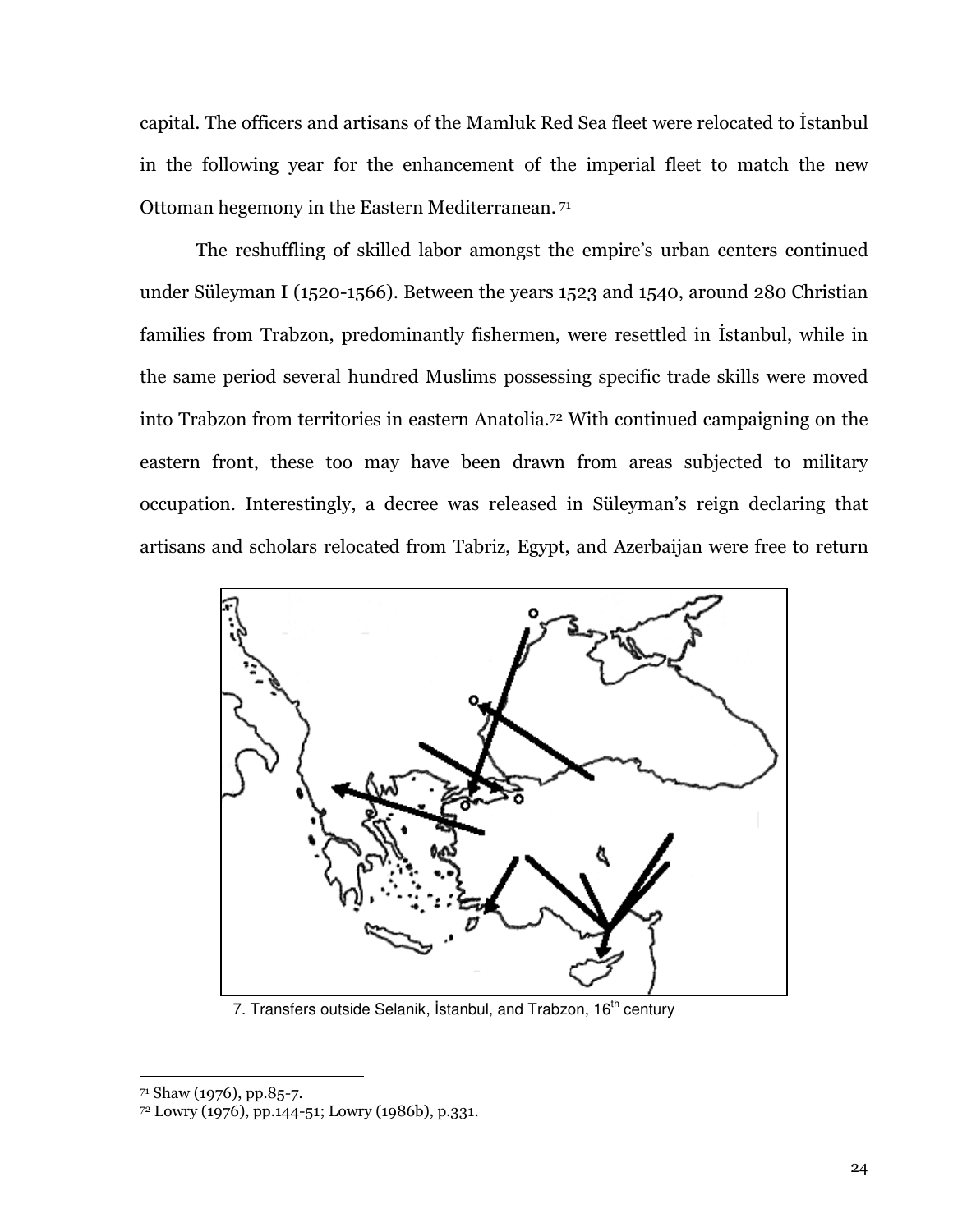home as they wished, something which we may see as a concession to those unhappy with their new setting.73

Rhodes, counting among the first of Süleyman's long list of conquests, became the subject of a tightly directed colonization project following its capture from the Knights of St. John in 1522.<sup>74</sup> A general call for manpower was issued to territories throughout the empire, requesting a number of households from each community be provided for transfer to the island. A nearly identical policy was applied to the island of Cyprus under Selim II (1566-1574), which was fully removed from Venetian control by 1573.75 A number of Greek Cypriots were also resettled near the Anatolian port of Antalya to serve as hostages against further resistance, of which there was little.<sup>76</sup>

The 16<sup>th</sup> century also was host to a number of transfers undertaken as the Ottomans attempted to put down a series of insurgencies by the empire's disaffected tribalist Türkmen population. Responding to the pro-pastoralist *shi*'i propaganda of the new Ottoman rival to the east, the Safavids, these tribesmen—called kizilbaş, or redheads—were subject to harsh crack-downs starting in the reign of Bayezit II. In response to growing Safavid support within the empire, in 1502 the sultan ordered the deportation of kizilbaş from Teke, Hamid, and elsewhere in Anatolia to Coron and Modon in the Morea.<sup>77</sup> A decade later, such fears were confirmed with the outbreak of a major pro-Safavid rebellion in Teke in 1511. Such revolts, predominantly among the Türkmen, continued periodically through the mid-16<sup>th</sup> century, notably again in 1519

<sup>76</sup> Shaw (1976), p178.

<sup>&</sup>lt;sup>73</sup> Shaw (1976), p.87.

<sup>&</sup>lt;sup>74</sup> Barkan (1949-50), pp.545-8. He includes an exemption order related to the project: Istanbul, Basbakanlık Arsivi, Tahrir defteri no.285.

<sup>75</sup> Barkan (1949-50), pp.547-58. He reprints a series of commands regarding the Cyprus sürgün: İstanbul, Başbakanlık Arşivi, Mühimme defteri, no.19, pp.69, 334, 337; Akham defteri, yp.310;

<sup>77</sup> Lindner (1983), p109; Imber (2002), p42.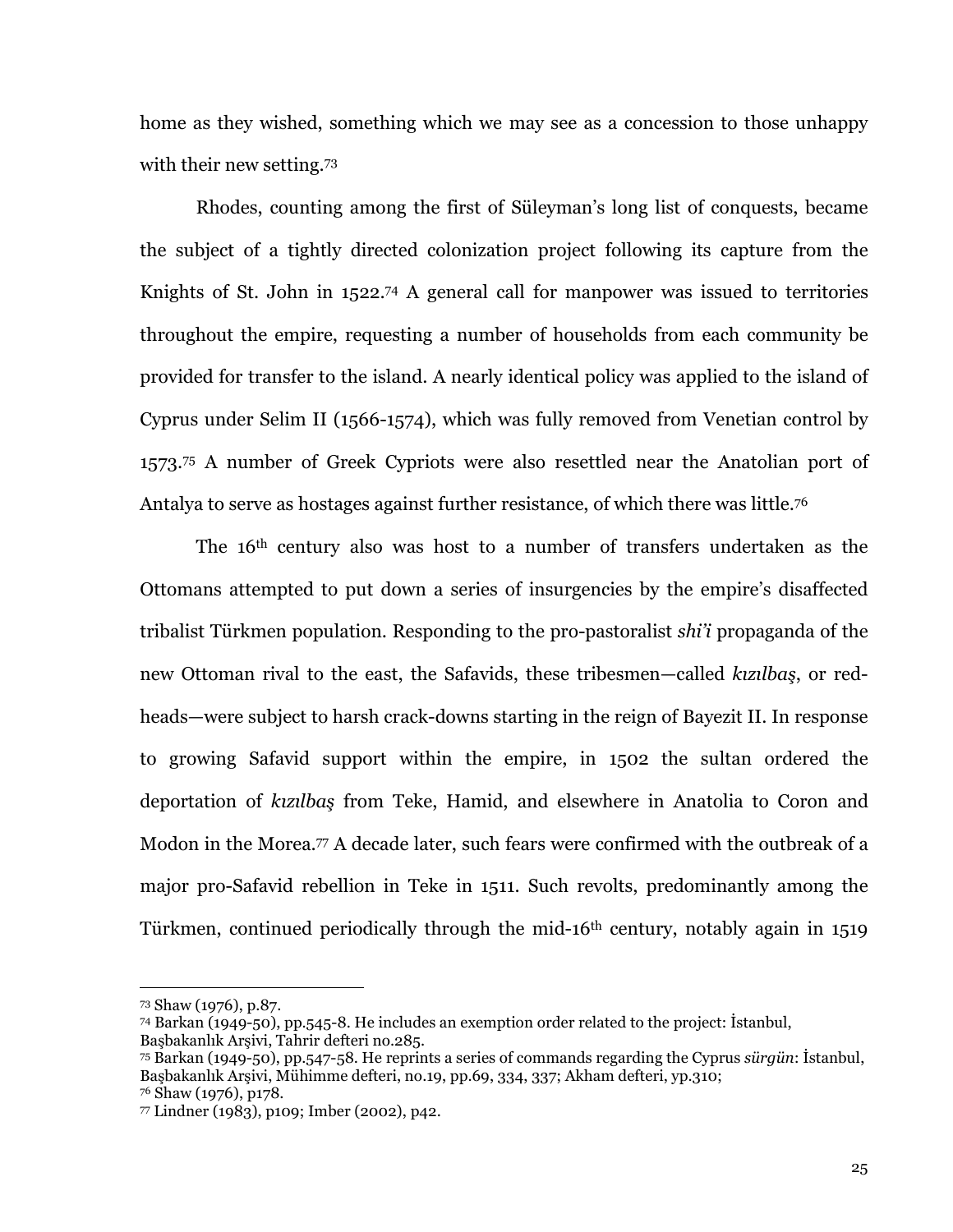and 1526-8, as did measures taken to curb their disruptive power.<sup>78</sup> We possess an imperial decree from the mid-1560s ordering the transfer of the descendents and relatives of five kizilbaş leaders from central Anatolia to Budin, in Hungary.79 A command was issued in 1577-8 under Murad II to the governor-general of the province of Rum in Central Anatolia declaring that, if necessary, rather than being executed, heretical kizilbas should be punished by deportation to Cyprus.<sup>80</sup> Finally, another move taken against the empire's nomadic factions, state-pressured sedentarization, dates back at least to the reign of Süleyman I ( $1520-1566$ ).<sup>81</sup>



8. Transfer of kizilbaş, 16<sup>th</sup> century

<sup>&</sup>lt;sup>78</sup> Shaw (1976), pp. 86, 92.

<sup>&</sup>lt;sup>79</sup> Barkan (1953-4), p.229. Barkan cites a *hüküm* dated Muharrem 973: İstanbul Başbakanlık Arşivi, Mühimme defteri, no. 6, p.575.

<sup>80</sup> Barkan (1953-4), p.229; İstanbul, Başbakanlık Arşivi, Mühimme defteri, no.33, p.206. "Sunni mezheb olmayub mülhid ve rafizi olan kızılbaş evleri ve barkları ile alakaların kat edip hisar erlerine koşub Kıbrıs'a sürgün eyleyüb halife namına olanların haklarından geldüresin."

 $81$  Lindner (1983), p.55; Inalcik (1994), p.159.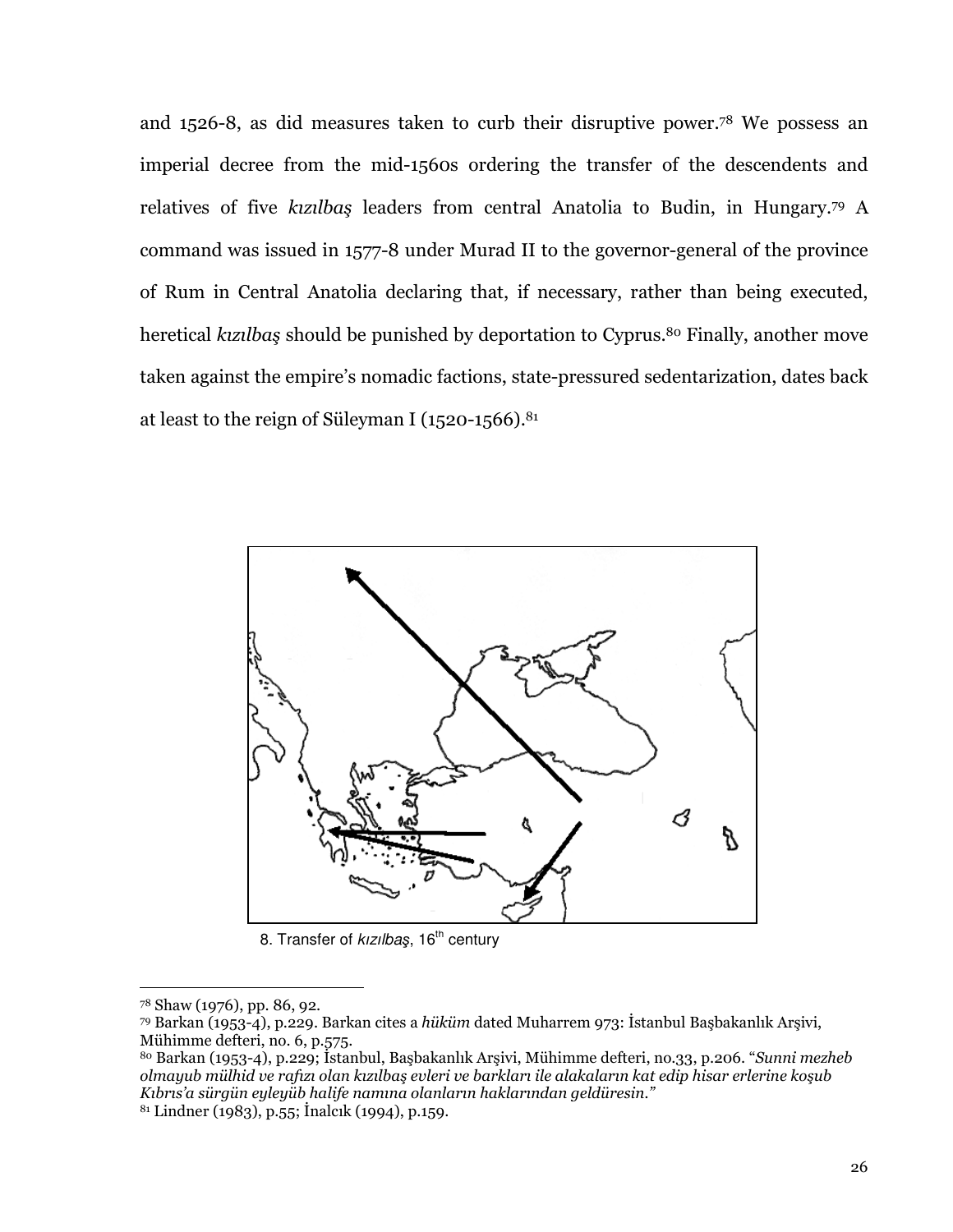### The Drop-off of the Policy

From our current understanding of the phenomenon, it appears that by the late 17<sup>th</sup> century the population transfer had fallen from its previous position as a standardly implemented tool of Ottoman policy. This said, the continued movement of communities by the state at some level is certainly probable – incidental moves may well have continued through the end of empire. Barkan, for example, cites an instance from 1635-6 of the transfer of tribes in Azerbaijan to Erzincan and Pasin under Murad IV (1623-1640), in order to refurbish the area as evidence for the longevity of the phenomenon.<sup>82</sup> Also relevant to our subject are those resettlement projects undertaken in 1610 and 1635 attempting to move agriculturalists who had fled to the towns and cities in the course of the Celali uprisings back onto their former plots—not, it seems, to new lands.<sup>83</sup>

The conquest of Crete in 1669, the last of the Ottoman advances in the Mediterranean, was not followed by a state colonization project like those implemented in Rhodes and Cyprus.<sup>84</sup> Why this is the case is not readily apparent - one might cite a lack of need for such a project for control of the island, as well as the absence of a cohesive policy-making body as had existed in the preceding era.<sup>85</sup> In any case, conquest had its demographic effect even without forced civilian transfer; by the early 18<sup>th</sup> century Muslims may have constituted one-third to one-half of the total population.<sup>86</sup> With the exception of Crete, it was during this middle period that we see an end brought to the

<sup>82</sup> Barkan (1951-2), p.73; Naima (1968), v.3 p.1312.

<sup>83</sup> Faroqhi (1984), pp.283-4.

<sup>84</sup> Greene (2000), p.87.

<sup>&</sup>lt;sup>85</sup> Greene addresses the issue of the 'dilution' of power in the court in this period, Green (2000), pp.20-1. On specific problems in the capital see Imber (2002), pp.83-4.

<sup>&</sup>lt;sup>86</sup> Greene (2000), pp.52-3.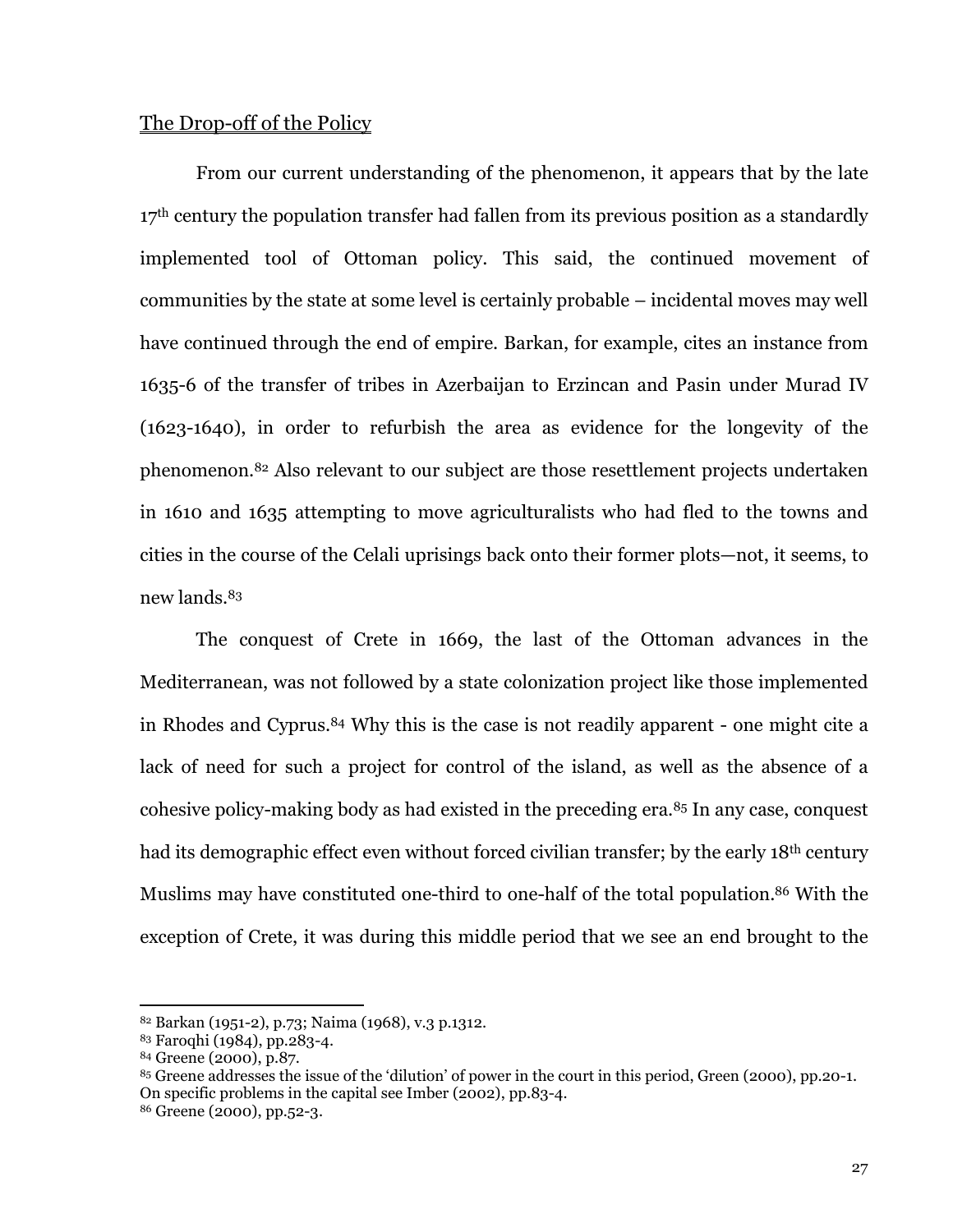lunging territorial expansion and deliberate imperial construction which had characterized the first three decades of the empire's existence.

Also important to our narrative was the end of the European frontier as region of new opportunity. With the frontier no longer functioning as a 'safety-valve' for nomadic restlessness-to borrow Turner's concept from American history-the state turned increasingly to sedentarization as the central strategy of tribal policy, especially in the late 17<sup>th</sup> century, with only marginal success, then again in the 19<sup>th</sup> century with greater effectiveness.<sup>87</sup>

Other activities with close semblance to the phenomenon of sürgün continued to take place past the 17<sup>th</sup> century. Türkmen and Kurdish tribes were pressured by the Ottoman government to move onto the fringes of the Syrian desert in the first half of the 18<sup>th</sup> century in a misdirected attempt to limit the lawlessness of Bedouin groups moving into the same area.<sup>88</sup> Exile, both political and criminal, was a common tool of government throughout the later Ottoman period; court officials and eunuchs were commonly exiled to Egypt in the 18<sup>th</sup> century<sup>89</sup>. Banishment of individuals and their families to other parts of the empire, such as the islands of the Aegean, was a commonly applied sentence in 19<sup>th</sup> century Ottoman court system.<sup>90</sup>

<sup>87</sup> Faroqhi (1994), p.446; see also Cengiz Orhanlu 1987, Osmanlı İmparatorluğu'nda Asiretlerin İskanı. <sup>88</sup> McGowan (1994), p.647.

<sup>89</sup> Jane Hathaway, lecture at Princeton University. March, 2003.

<sup>90</sup> Ruth Miller, lecture at Princeton University. April 16, 2003.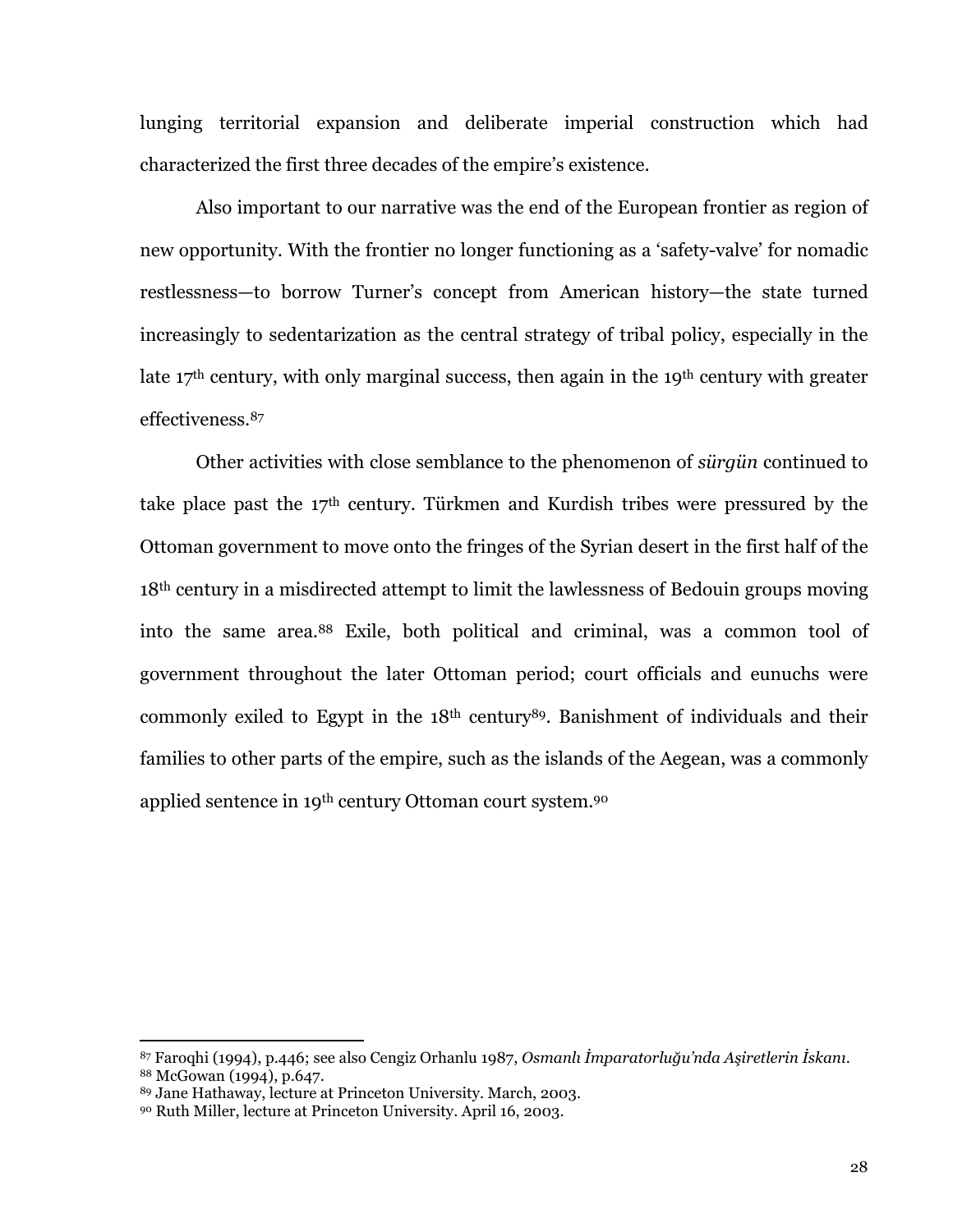## Part II. Objectives

The intention of this chapter is to lay out the objectives which underlay the Ottoman population transfers and discuss their role within the larger framework of imperial strategy. The organization of this discussion has utilized the distinction between security-oriented goals—those striving for a particular level of political or military control—and economic goals—those operating to effect changes in the realm of production, revenue, and trade. The ultimate precision of these terms is not unproblematic; conditions in the political/military sphere were crucial to the economic life of the empire while the economy constituted the primary basis of the state's ability to project political and military power. They are, however, useful enough for the purposes of this analysis.

The first section of part two addresses a number of central themes important to the concept of transfer within the context of the manipulation of manpower within the empire. The second and third sections then address the individual objectives which drove the transfers; the second will deal with those objectives related to the security of the realm while the third will deal with the economic objectives, taking into account both the pushes driving the removal of populations from one area and the pulls leading to their placement in another.

### A. Using Manpower Wisely

The population transfer was an act of direct manipulation of the human resources of the empire. Humanity was a resource. People were power. They were capital to be invested and from which to benefit. But they were a peculiar kind of resource, one that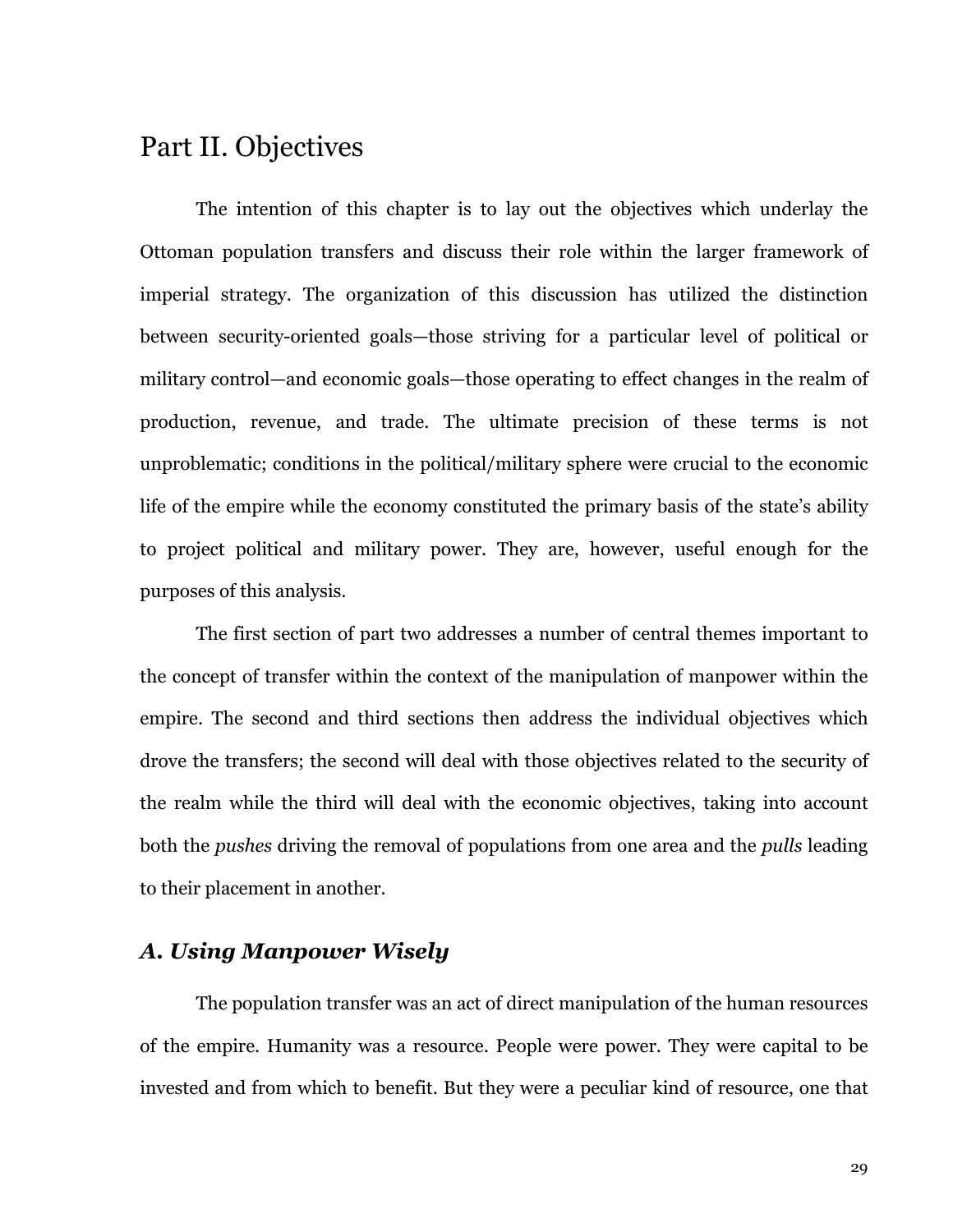had will and followed interests, interests often in conflict with those of the state. It was in the state's interests to see that these human resources were in a position of greatest benefit and least detriment to the system.

The aims of the transfers were varied, and each transfer often fulfilled a multiplicity of goals. Some motives were based primarily on the desire to remove a population from a particular territory due to its position as a hindrance or threat to state interests—what we may label 'pushes'; other motives were based on the desire to insert a population into a territory due to the advantages to imperial strategy its presence there would provide—what we may call 'pulls'. Within a context of maximizing the efficacy of manpower within the empire, the trend of 'doubling up' the goals of a single transferthe establishment of frontier colonies utilizing disruptive internal populations or the use of conquered populations in the process of restoring commercial centers, for example was the standard rather than the exception. Not only could populations being 'pushed' out of one territory be utilized to fulfill the 'pulls' of another, but transfers often worked towards economic, military, and long-term demographic goals simultaneously.

### Theme 1. Profiting from disposable populations

When faced with the question of the mobilization of manpower, the state had varying degrees of mandate over the human resources of the empire. Said differently, populations existed at varying degrees of disposal to the ruling authority.

Perhaps the clearest mandate, for example, was held over those who lay under the state's direct professional control – the central military body, state slaves, and to a lesser degree, members of the greater military (*askeri*) class. Within bounds, the state held and commanded the movements and activities of these groups with complete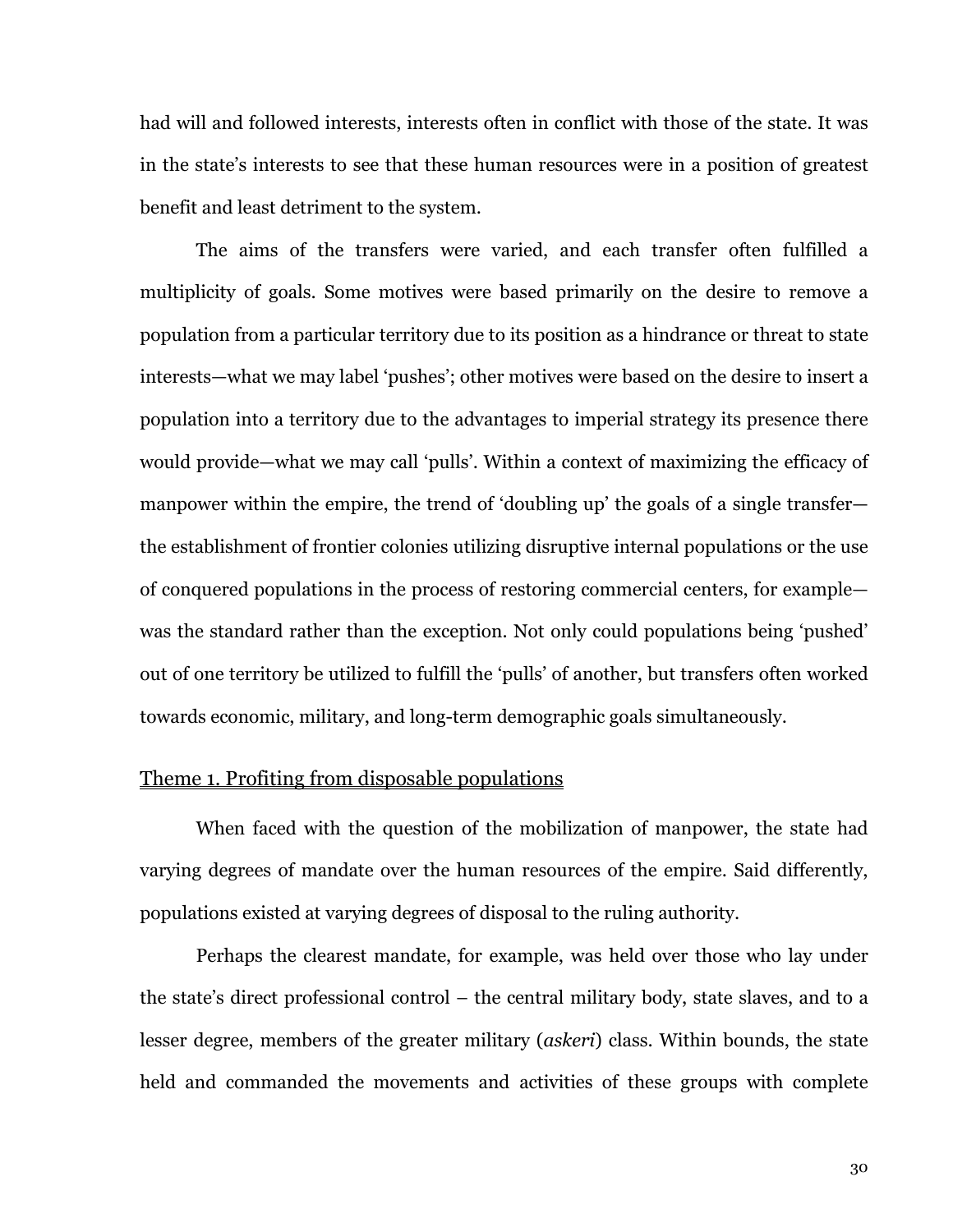discretion. Outside of this grouping of 'state' manpower, lay the larger portion of the population, civilian and semi-civilian groups including peasants, city-dwellers, and pastoralists. The state, of course, claimed an absolute mandate over these as well. On the other hand, there were certain conditions that made the practical exercise of this mandate easier for the state, certain groups that for one reason or another were more easily or more efficiently manipulated. These constitute what we may term particularly 'disposable' populations - populations that, due to their particular character or status, existed at a high degree of disposal to the state.

Examples of such sources included those who existed at the edges of society and the economy  $-$  the landless, migrants, the unemployed  $-$  or those who by their actions were put at the mercy of the state  $-$  criminals, dissidents, or otherwise disruptive groups. The listing of those to be rounded up for the colonization of Cyprus, for example, explicitly emphasized this first group, whose removal, at least in theory, had little negative effect on state revenues, benefited the health of the source community, and provided the opportunity of gain for those who were moved.<sup>91</sup> Ming repopulation projects in the 14<sup>th</sup> century similarly targeted landless populations.<sup>92</sup> They constituted a set of resources whose displacement could be executed with greater impunity and whose disruption had little negative impact on the state or its holdings.

Conquered populations present another example of such a 'disposable' group. We have seen, for example, that huge numbers of captives from Mehmet II's conquests in Greece were transported to Istanbul in the course of the city's repopulation. Some were settled outside the walls as agricultural laborers and some, particularly artisans and

 $91$  Barkan (1949-50), pp.550-551; Mühimme Defteri, no.19 p.334. Faroqhi, utilizing the same source material in her discussion of population transfers, uses the term 'marginal men'. Faroqhi (1994), p.282. 92 Mote and Twitchett, pp.123-4.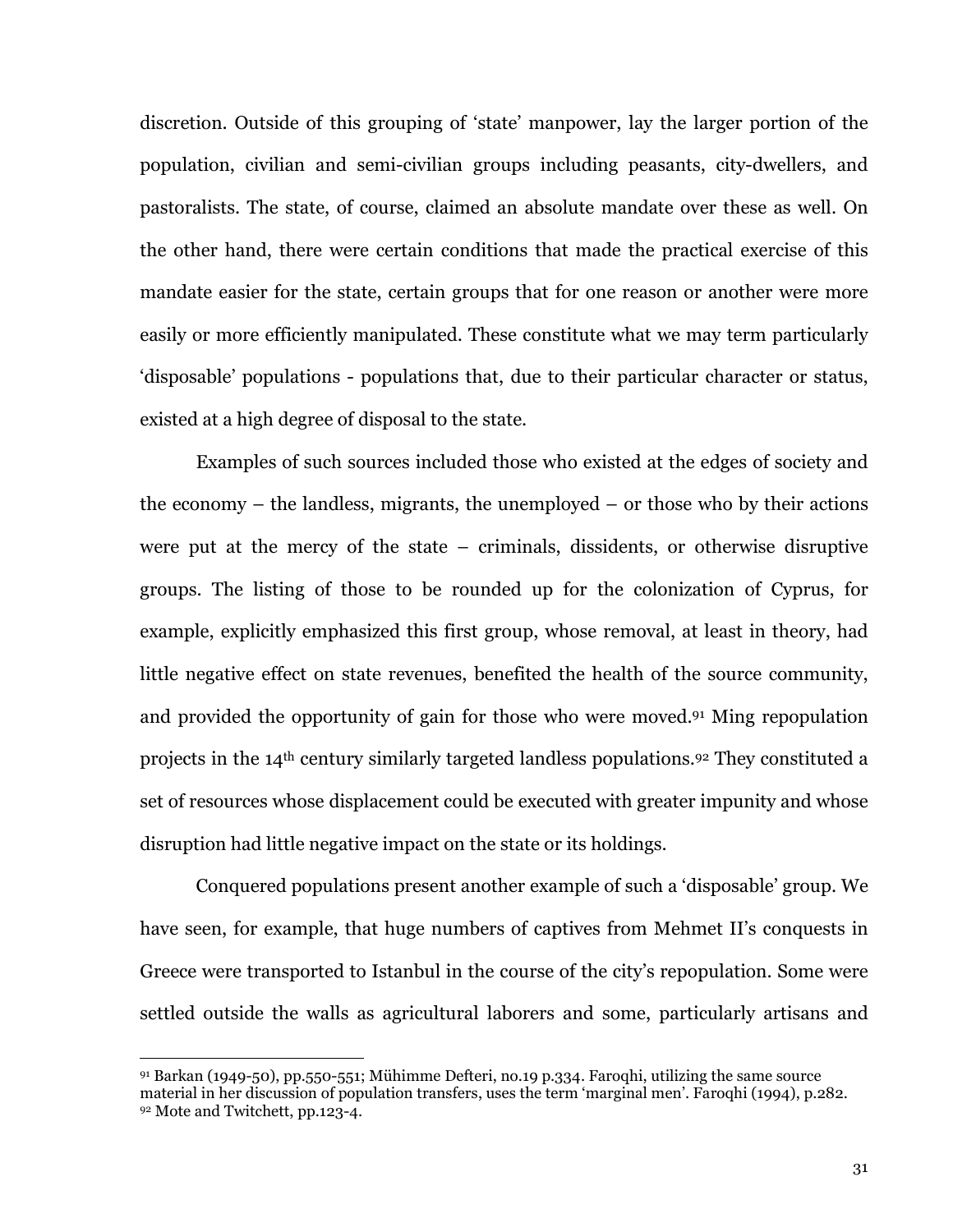craftsmen, were selected to settle inside the city. What drove such usage? Surely not all of these populations constituted major threats to Ottoman control of the Morea. The explanation comes with the fact that they represented an especially *accessible* source of manpower. The event of conquest, of suddenly being given the status of a 'conquered people,' placed their fate in the hands of the state. As a course of warfare, they were subject to death, enslavement, or relocation – the state had every right to do what it wanted. As a result, conquest was an excellent opportunity to grab manpower – agrarian, skilled, wealthy, or otherwise. This was especially true in the case of the Ottomans, who were conquering particularly skilled urbanite populations. Furthermore, in dealing with these populations at conquest, it wasn't uprooting any of its established resource base. In the course of incorporating these resources into the empire, there was little disadvantage to relocating them to the areas provides maximum benefit to the state. Their utilization in such projects thus came very cheaply to the state.93

We may contrast this to the situation of a settled peasant population sitting firmly within the empire - constituting a much less 'disposable' population, they were a group over which the state had comparatively little mandate to treat with impunity and whose disruption proved much more costly to state economic interests. Should that population rebel, however, the tables are turned and the state can do what it wants – such an act renders it a much more disposable population.

The empire's nomadic populations, too, held a particularly 'disposable' position within the total scheme of labor available to the state. Marked by their natural mobility, these groups could be moved with little disruption to the state's economic base; their

<sup>93</sup> One further factor that aided and encouraged the relocation of conquered peoples was the fact that the military forces applied to the conquest could then be used to execute such moves.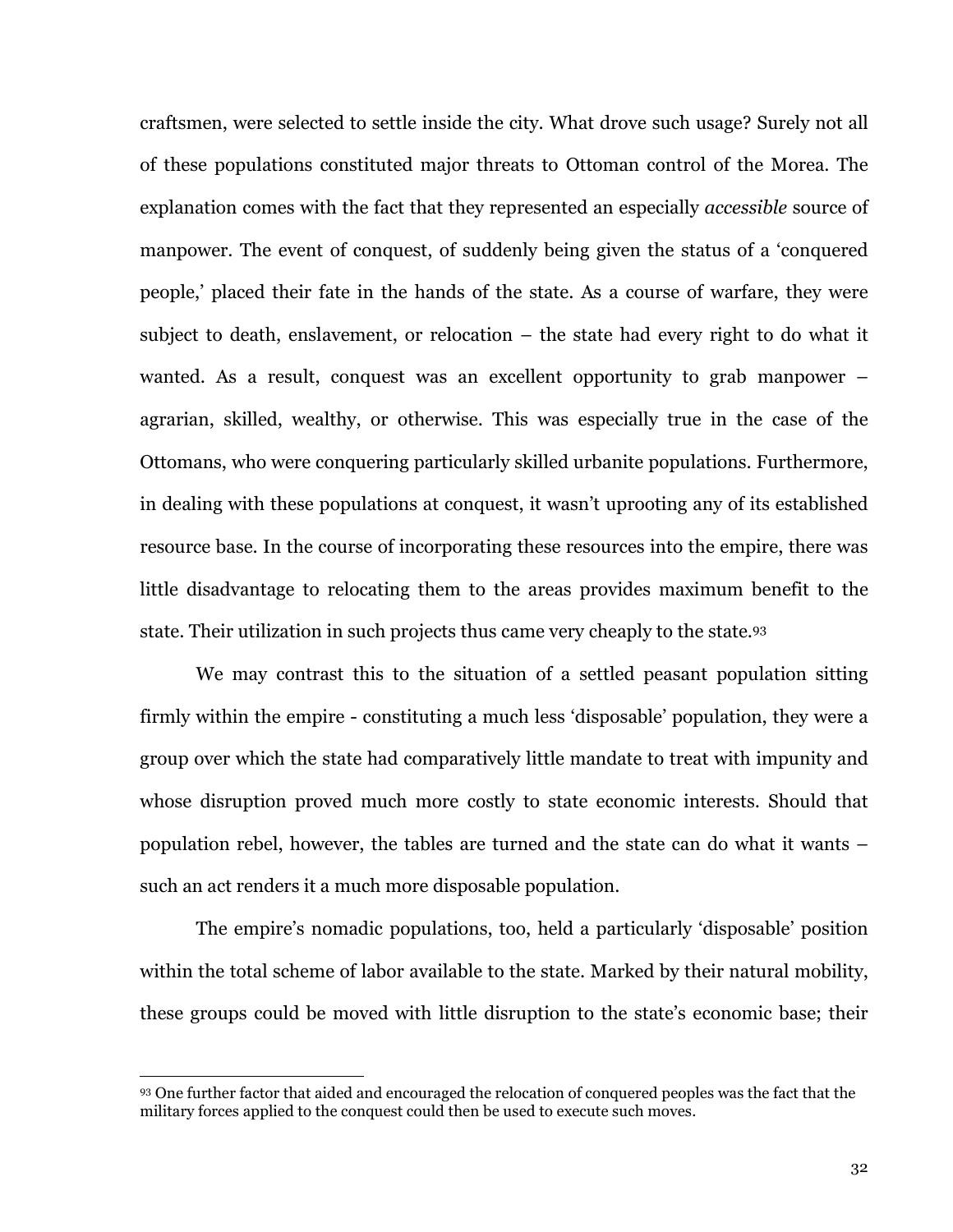martial character and disruptive tendencies, moreover, gave the state a free hand in relocating them.

The state was of course not limited to such groups – there are a bevy of instances in which the state attempted to and succeeded in the relocation of groups lying at the center of the society establishment. Such transfers we find in cases of massive projects bearing the full weight of imperial authority—such as the construction of Istanbul under Mehmet II; instances of moves executed with such lack of mandate often required greater compensation by the state, and often gave rise to greater complaint than would the mobilization of a fringe community. The withdrawal of the Han dynasty from the practice of relocating members of the aristocracy to the areas surrounding the royal tombs in the 2<sup>nd</sup> and 1<sup>st</sup> century B.C. presents an example of a the state having to desist from the practice due to a lack of legitimacy.<sup>94</sup> The 'repeal' of the transfer of wealthy, skilled, and learned people from Azerbaijan, Tabriz, and Egypt under Süleyman I may have been responding to similar pressure.95

# Theme 2. Construction of a new order through displacement

The reconfiguration of power structures was a central process underlying a great many of the population transfers which we examine in this essay. This process was primarily a political one, crucial to the construction of an imperial state, but which often had important economic and social elements. We find a guide for this approach outlined by Machiavelli:

<sup>94</sup> Twitchett and Loewe (1986), pp.209-210, 555.

<sup>95</sup> Shaw (1976), p.87.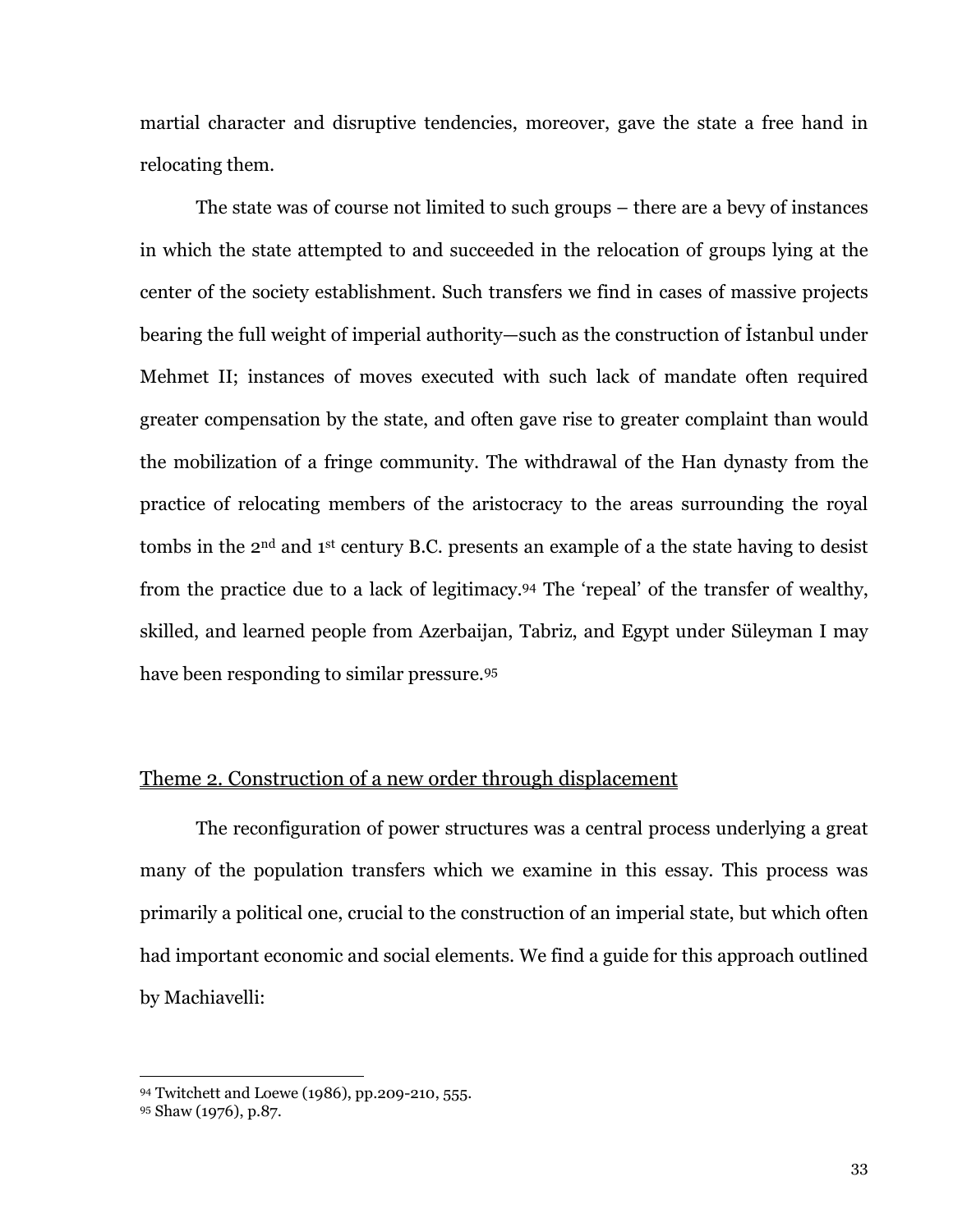Whoever becomes prince of a city or state... will find the best means for holding that principality to organize the government entirely anew... that is, he should appoint new governors with new titles, new power, and new men, and he should make the poor rich... Besides this, he should destroy the old cities and build new ones, and transfer the inhabitants from one place to another; in short, he should leave nothing unchanged in that province, so that there should be neither rank, nor grade, nor honor, nor wealth, that should not be recognized as coming from him. He should take Philip of Macedon, father of Alexander for his model, who by proceeding in that manner became, from a petty king, master of all Greece. And his historian tells us that he transferred the inhabitants from one province to another, as shepherds move their flocks from place to place.96

While Machiavelli's protocol proves somewhat more harsh than the characterization of Ottoman expansion and conquest given by those scholars who point to a tendency towards adaptation and conciliation over harsh military rule as a major factor in the success of the early principality<sup>97</sup>, it may nevertheless serve in understanding the place of many of the population transfers within greater imperial designs.

The Ottoman Empire from the  $14<sup>th</sup>$  through the  $16<sup>th</sup>$  century was a state engaged in nearly continuous territorial expansion and self-construction as an imperial power. Ottoman policy throughout this period was playing very active political games throughout its holdings in Europe and Anatolia, both among populations which might be categorized as 'subjects'—conquered Christians—and those which might be

<sup>96</sup> Machiavelli (1950).

<sup>97</sup> see, for example, Inalcık (1954), pp.122-22; Inalcık (1969), p.5; Lowry (2003).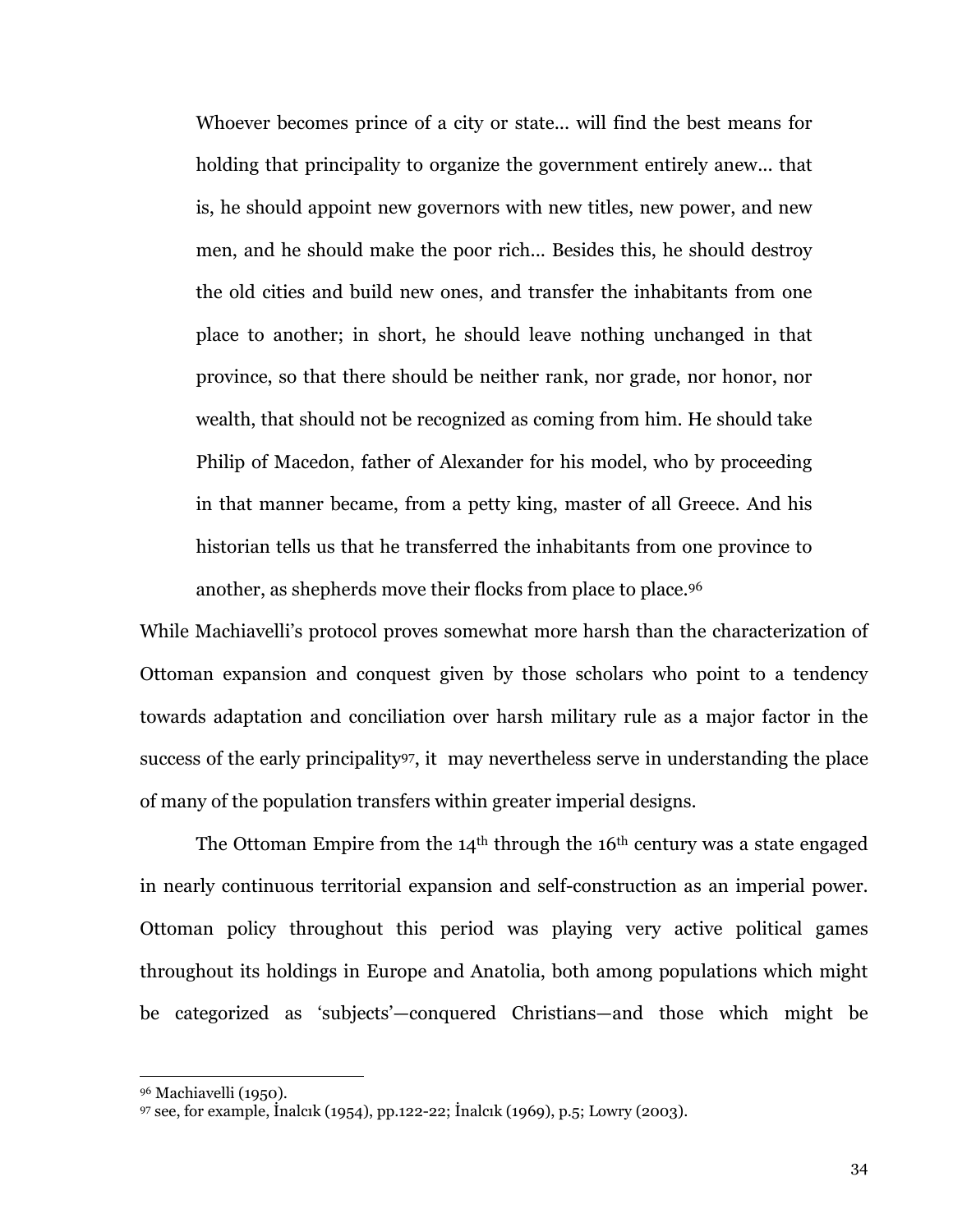considered its 'constituents'—the Muslim Turks of Anatolia. Halil Inalcik's concept of the basic pattern of Ottoman expansion as the establishment of progressive "stages" of control<sup>98</sup> might well be extended to the process of consolidating state power, not in the conquered territories alone but throughout the empire as a whole. Thus, we may conceive the consolidation of control as a process that was occurring at varying stages simultaneously in both the heartlands and the frontiers of the state.

The realignment of power structures—that is, the way in which one derived authority and defined one's position in the world—was an important element in this expansion and consolidation of power. It was within this effort that population transfers were utilized in the dismantlement of conquered and internal elites, in the establishment of dominion over new territories, eliminating threats to state control, and realigning the interests of otherwise belligerent tribal groups.

On a similar note, the use of transfers in the organization of the Inca Empire presents a clear application of such an approach, one which went beyond even the Ottoman in application. The *mitimae* system—by which large portions of conquered communities were swapped with groups of loyal settlers—was institutionalized, deeply hitting, and applied across the empire's holdings. As Bernabe Cobo, writing in the 17<sup>th</sup> century, expresses, "By means of this resolution to make the majority of their people reestablish themselves by shifting some to the places of other, the king kept his states secure from rebellion."99 The Inca used the transfers as a tool in the dismantlement of pre-existing political, social, and even religious structures and in ensuring the implementation of their own. Nigel Davies writes: "As a form of social engineering, the

<sup>98</sup> Inalcik (1954), p.103.

<sup>99</sup> Cobo (1979), p.189.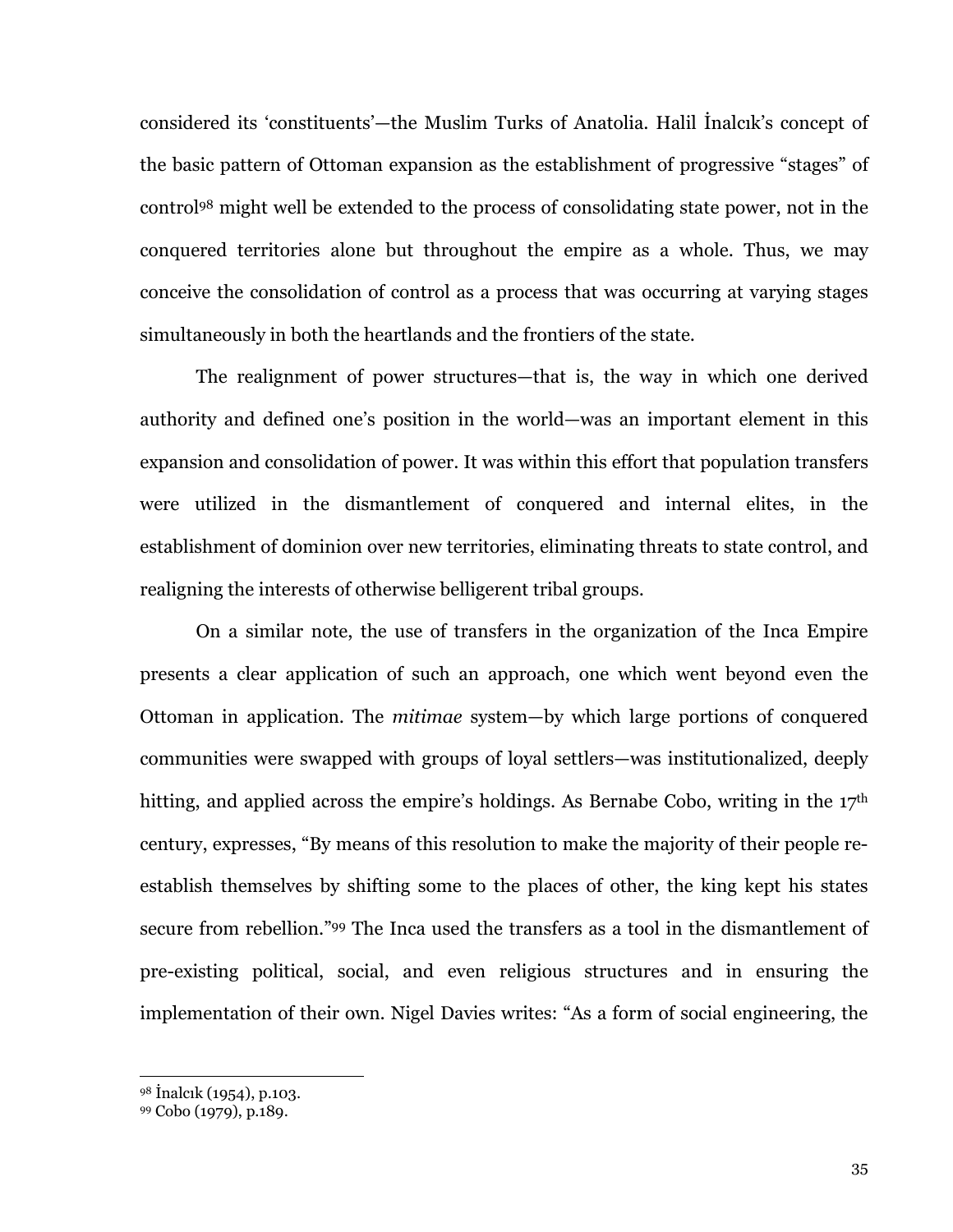mitimae system was used on such a scale that it is hard to find a parallel elsewhere in the world. It played a vital role in the process of conquest as a means of pacifying newly acquired lands by removing the more unreliable elements and replacing them with loyal settlers."100

The same strategy was undertaken in the construction of a unified Afghan state under Abdur Rahman in the second half of the 19<sup>th</sup> century, locating large numbers of ethnic Pashtuns into the majority Tajik northern areas and Tajiks into the Pashtun dominated south. In the words of H. Mortimer Durand, the British foreign secretary to the government of India, "Tribe after tribe which had maintained some sort of independence was reduced to order, and scattered in colonies all over the country."101 The historian Vartan Gregorian continues: "By 1901, when he died, Abdur Rahman had managed to unify Afghanistan politically and to establish the first thoroughly centralized regime in the country."<sup>102</sup>

A metaphor that may aid our thinking of this process—the realignment of power structures in the constitution of an imperial body—is an endothermic chemical reaction, one in which the bonds holding together an existing set of molecules are broken apart to allow the formation of a new molecular arrangement bound by a new set of more stable, lasting bonds. Because the reaction is endothermic, the transformation is reliant on the application of energy. The population movements, the reshuffling of peasants, pastoralists, and aristocracies, serve as the catalytic application of energy that aids and encourages this transformation. One may then apply that energy with varying degrees of intensity depending on the extent of restructuring necessary to achieve a lasting level of

<sup>&</sup>lt;sup>100</sup> Davies (1995), pp.123-5.

<sup>&</sup>lt;sup>101</sup> H. Moritmer Durand, quoted in Gregorian (1969), p.134.

<sup>&</sup>lt;sup>102</sup> Gregorian (1969), p.133.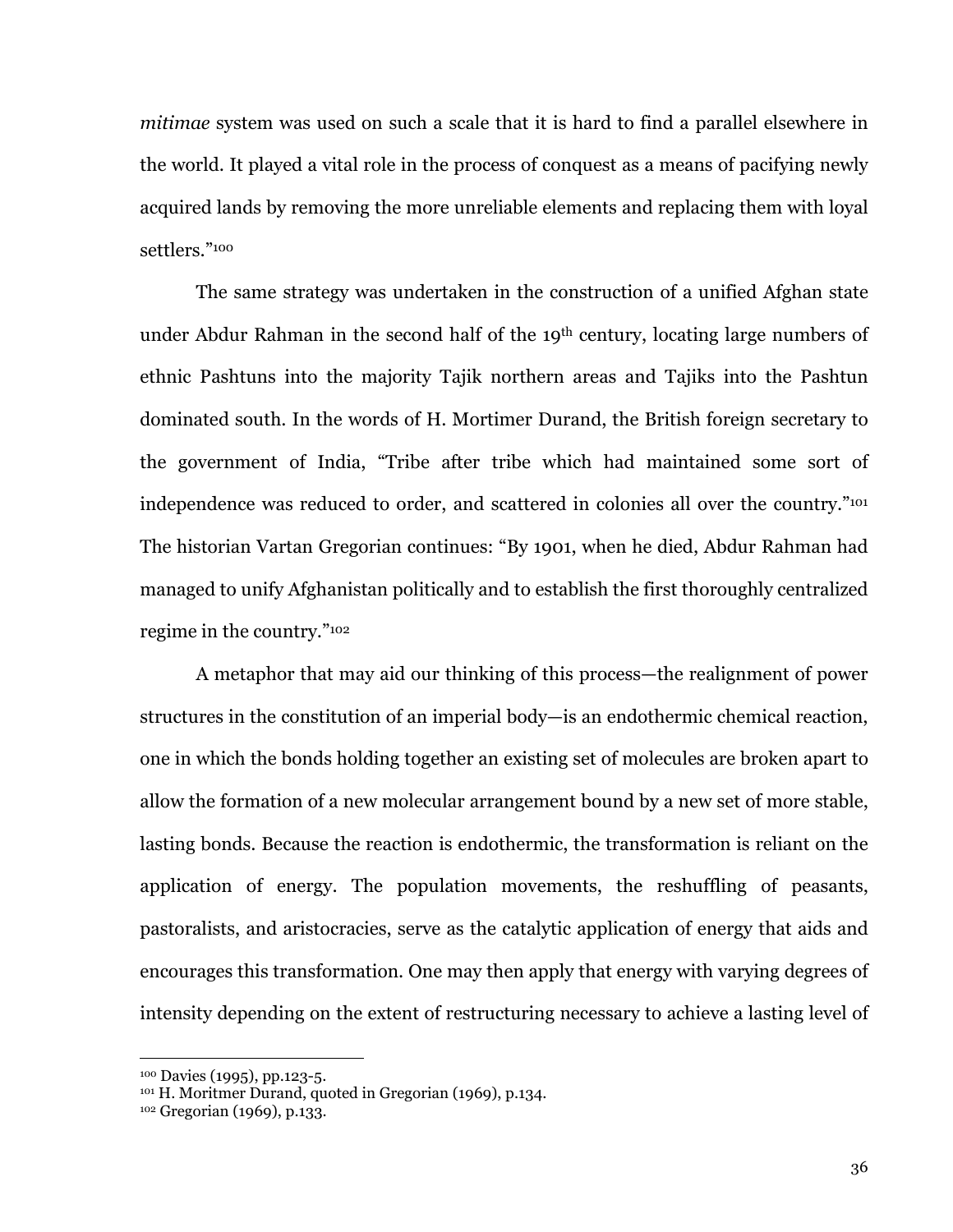control over the area. The Ottoman sürgün, the movement of peoples throughout the empire "as shepherds move their flocks from place to place," served as a force of change in the formation of a new political order.

This applied to a degree within the economic sphere as well. The Inca, who exhibited a very tightly controlled economy, strengthened the state-controlled sector of the economy through the relocation of labor.<sup>103</sup> The farming and ranching communities settled by transferees near Istanbul—perhaps numbering in the tens of thousands—and in northwestern Anatolia were similarly placed under the direct control of the sultan's court.<sup>104</sup>

# Theme 3. Lovalty through displacement

Another important dynamic at work in many of these cases is that of the maximization of loyalty through displacement. The issue of a population's loyalty to the state and its adherence to state interests was a key factor in the establishing added strength to the bonds between state and people.

Using transfer as a means by which populations that are dangerous in their original location are rendered dependable by settling them in a new location was both a central drive of many transfers as well as a factor which added extra profitability to the process of consolidating control and projecting influence – dangerous populations, instead of simply being eliminated, could be neutralized or even redirected towards state interests through displacement. Placed among hostile, unsympathetic, or simply linguistically or culturally alien populations, loyalty would fall back on the state which

<sup>&</sup>lt;sup>103</sup> Conrad and Demarest (1984), p.133.

<sup>&</sup>lt;sup>104</sup> Barkan (1951-2), p.63; İnalcık (1969-70), p.239. İnalcık cites an article by Barkan which I have been unable to access: "XV ve XVIInci asırlarda Osmanlı İmparatorluğunda toprak işçiliğinin organizasyon sekilleri." İstanbul Üniversity İktisat Fakültesi Mecmuası, 1 (1940)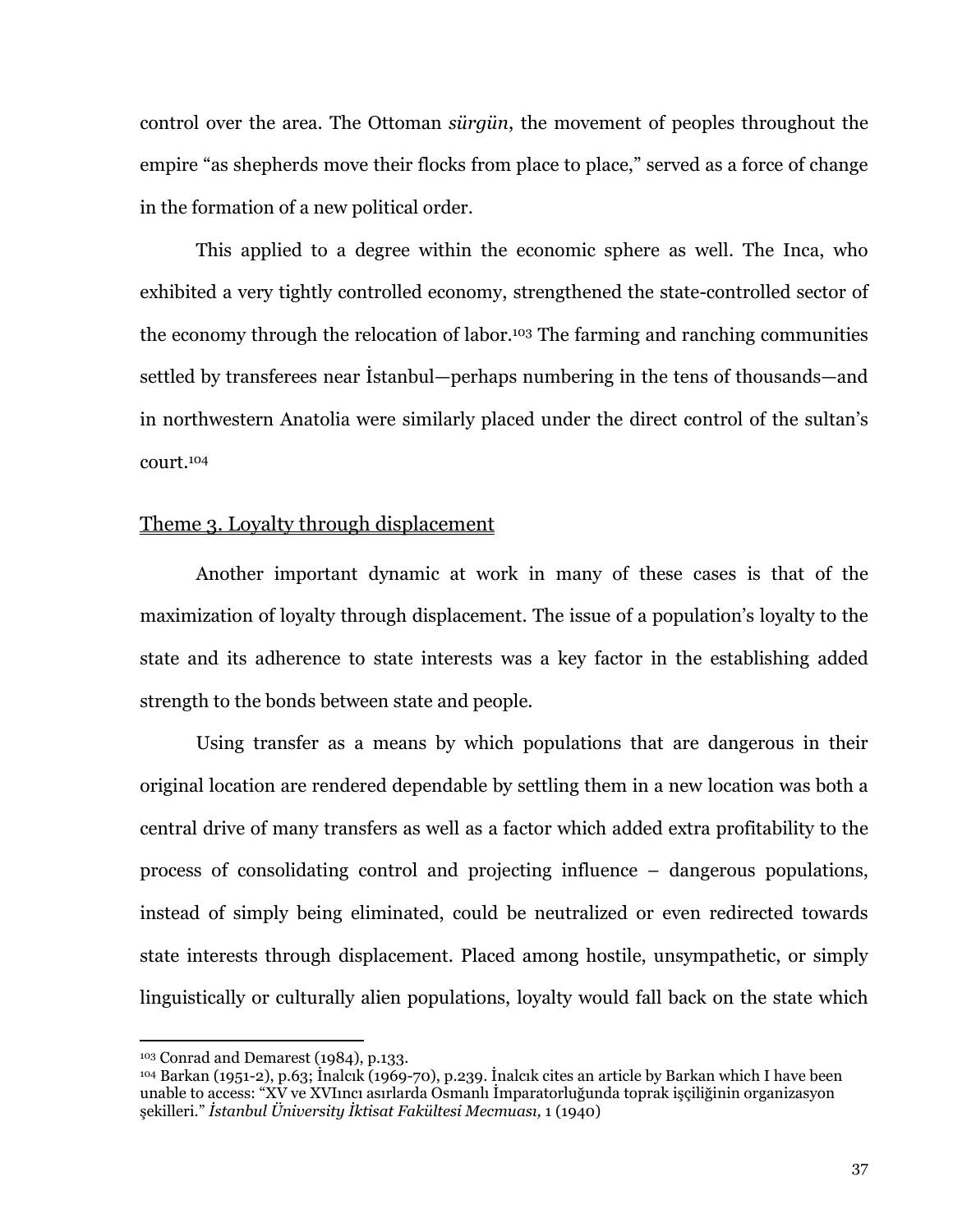had set them there and which backed their interests. Key examples of this in the Ottoman case include of the movement of Turkish and Tatar tribes from Anatolia into the Balkans, the reassignment of native aristocracies to positions elsewhere within the empire, and the transport of conquered peoples out of their native lands to be settled in the towns and countryside of Anatolia. As Colin Imber expresses concerning the deportation of Turkish knights to Albania in the early 15<sup>th</sup> century: "What Mehmet clearly did was to remove the fief holders from Saruhan, where they had local connections, and transferred them to Albania, where they had none. Their only source of patronage and protection was the Ottoman Sultan, whose interests they would therefore defend from local challenges."105 The disorienting/reorienting effects of such relocations, however, were not necessarily enduring; the strangeness leveraged here no doubt diminished as the foreigners and their new environment became accustomed to one another.

In some cases, what was produced was not necessarily loyalty in the sense of hearts and minds, but rather a convergence of interests. The transformation of Türkmen tribesmen from anti-state actors to loyal supporters of the new regime may seem implausible. In many cases, however, such a shift in loyalties was not engendered through any change in regard for authority but rather through moving them into a position where, in acting in their own interests, they were acting in the interests of the state as well.

Cieza de Leon presents the Incan *mitimae* strategy as a self-regulatory system of provincial security: "And these mitimaes were ordered by the Incas to be always obedient... so that if the natives should rebel, and they supported the governor, the

<sup>&</sup>lt;sup>105</sup> Imber (2002), p.185.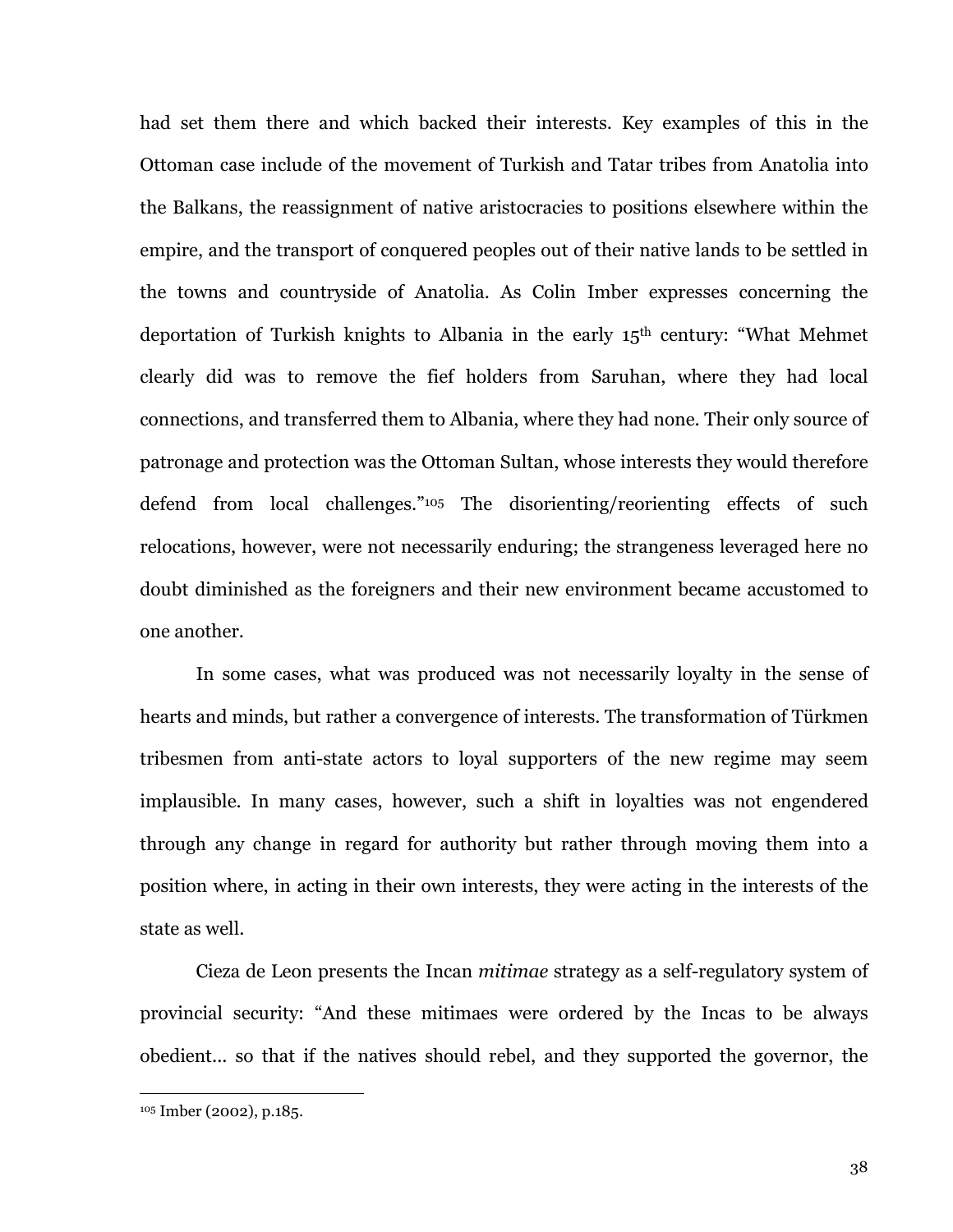natives would be punished and reduced to the service of the Incas. Likewise, if the mitimaes stirred up disorder, they were put down by the natives... In this way, all was quiet, and the mitimaes feared the natives, and the natives feared the mitimaes, and all occupied themselves only in obeying and serving."106 A populace occupied only in obeying, serving, and producing revenue was indeed a worthwhile goal for the many state actors examined in this essay.

<sup>&</sup>lt;sup>106</sup> Cieza (1959), pp.57, 60.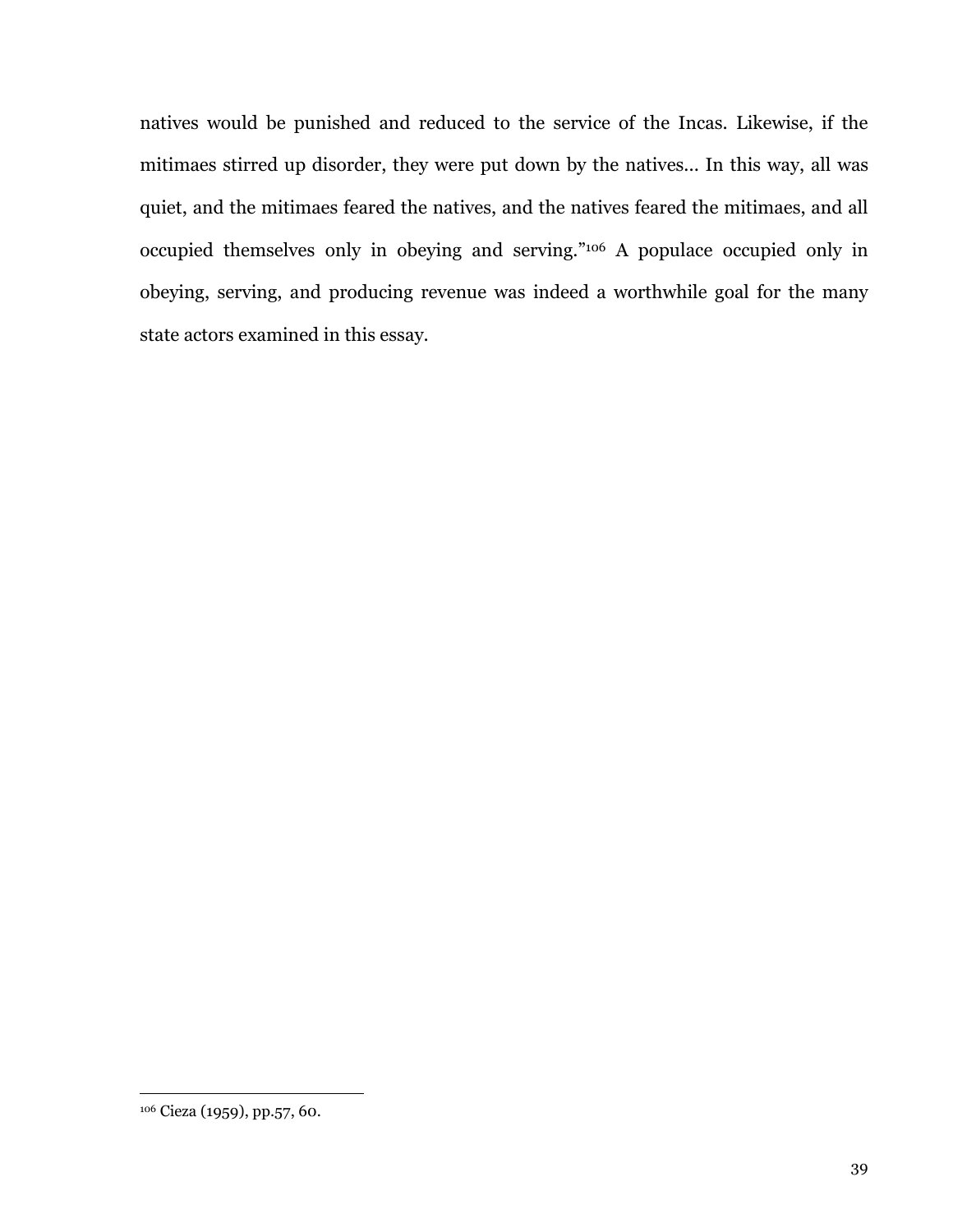# **B. Security Objectives**

# PUSHES: political and military reasons behind moving people out

The removal of a population was often stimulated by the threat or obstacle which it comprised to the state's control over the territory that it inhabited. In some instances these populations were drawn from newly acquired areas within the context of consolidating control over conquered territory; in others they were drawn from internal territories in an attempt to destroy or channel the potential or manifest danger which they posed to state control.

## control of new territories, part 1: the conquered populations

The removal of populations within the process of conquest accomplished a number of security objectives. This removal often took the form of enslavement, which neutralized the ability of groups to resist occupation while simultaneously providing the conquerors with a commodity to be sold, put into direct service, or used to reward troops.<sup>107</sup> Deportation at the community level was another such method by which to establish firm control over the territory.

Cieza de Leon provides us a description of the approach of the Inca to the question of controlling territory:

In as much as all this length of territory was inhabited by barbarous peoples, some of whom were very warlike, in order more easily to insure

<sup>&</sup>lt;sup>107</sup> Enslayement shares many of the features of population transfers. Enslayement, too, ensured the neutralization of the conquered community and in the case of those captured within the course of warfare, served to eliminate the greater part of the fighting men from the scene. Indeed the flow of slaves from the Balkans into Anatolia in the  $14<sup>th</sup>$  and  $15<sup>th</sup>$  centuries can be considered a demographic movement of significant proportions which, though falling outside the scope of this study, is a phenomenon that shares many of the dynamics of group transfers.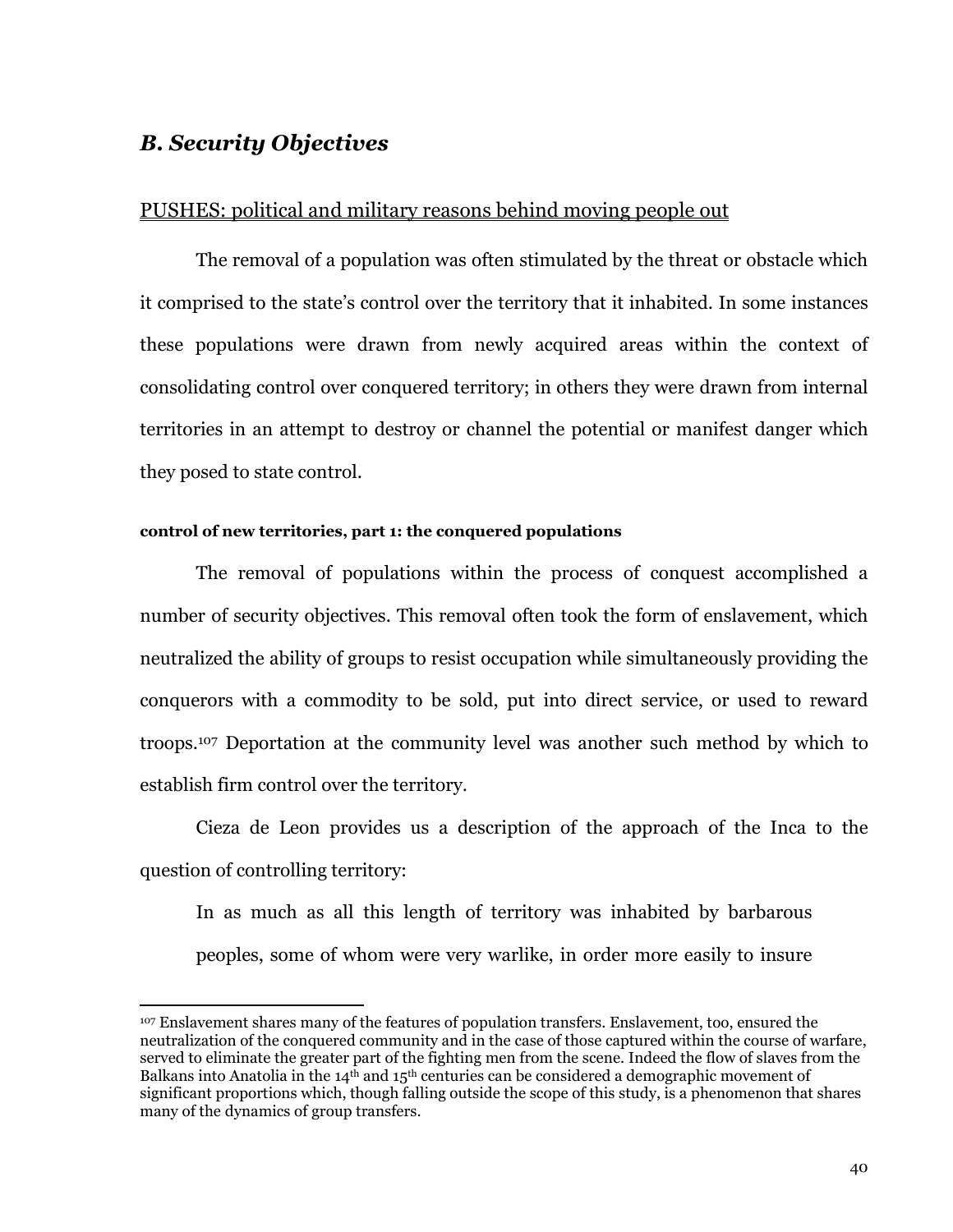and keep their power and tranquility, the following policy had been put into force from the time of Inca Pachacuti [d.1471]... As soon as one of these large provinces was conquered, ten or twelve thousand of the men and their wives, or six thousand, or the number decided upon, were ordered to leave and remove themselves from it. These were transferred to another town or province of the same climate and nature as that which they left...<sup>108</sup>

Such actions served to neutralize the obstacle posed by native populations to the consolidation of state control over the area. In the Ottoman Empire, this came primarily in the form of the removal and resettlement of large numbers of Greek and Slavic speakers from Europe into Anatolia.

Such relocations allowed the establishment of control over strategic sitesfortifications or inaccessible areas—which could either to be occupied or destroyed. The Inca instituted localized relocations to this effect by moving communities off of hilltops and out of fortified areas into lower valleys where they might more easily be controlled.<sup>109</sup> This state objective had prominence among the Ottoman transfers as well. The earliest transfer presented by the chronicler Aşıkpaşazade describes such a move undertaken in the first years of conquest in Thrace by Süleyman Paşa, who orders his men to "remove the unbelievers who are *sipahis* [knights] from these castles. Send them with their families to Karesi so that they won't eventually bring some harm to us." He then populated the fortress with nomads brought over from the same province in

<sup>108</sup> Cieza (1959), pp.56-7

<sup>&</sup>lt;sup>109</sup> Cobo (1979), p194. The Ottomans ordered similar localized movements outside the context of conquest later in the  $17<sup>th</sup>$  century following the movement of peasants into fortified enclaves during a period of uprisings. The concentration of rural populations in fortified areas was undesirable in terms of both security and the economy – such a situation kept peasantry away from their fields and provided the lawless with fortresses from which to defy state authority. See Faroqhi (1984), pp.273-5.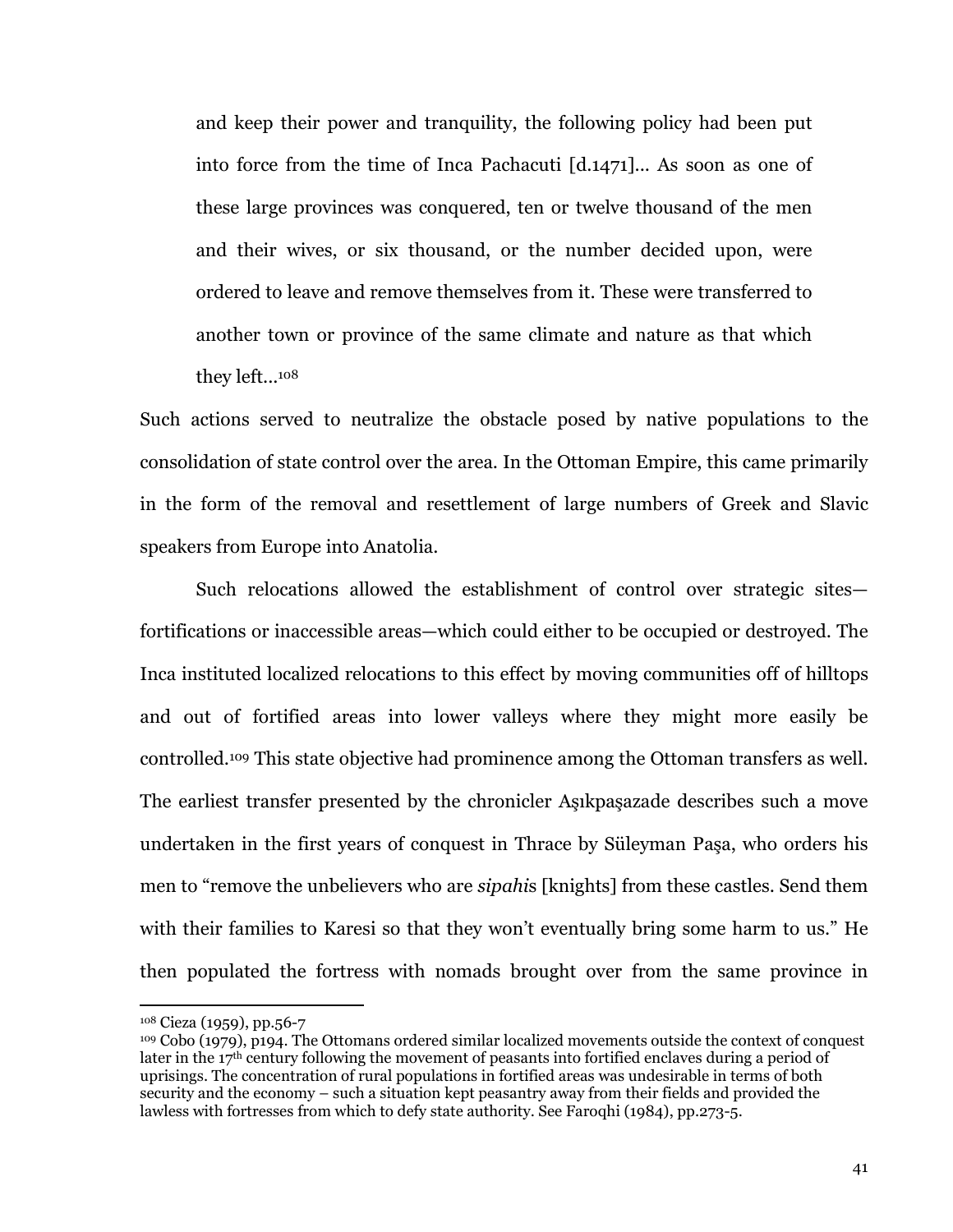Anatolia.<sup>110</sup> The narrative of the Byzantine chronicler Doukas reveals the continued application of such removals through the following century.<sup>111</sup>

The Byzantines, facing the identical geographical landscape centuries earlier, transferred large bodies of Slavs captured in the Balkans into Anatolia in an attempt to break the threat they posed to the empire's European presence. Syrians, Armenians, and others presenting problems farther east were then moved into defensive positions along the western frontier.<sup>112</sup> This presents a nearly perfect parallel with the Ottoman solutions to control over both its conquered territories and difficult tribal populations.

It should be noted that as the conquered were potentially a very valuable source of new manpower to the state, it was very often more than the obstacle they posed to state control that underlay their removal. As we shall explore later, in a large portion of such instances the objective was largely economic – the conquered groups would be transplanted into cities or resettled as agricultural workers. In other instances, however, they could also be utilized to meet security objectives. The relocation to Rumeli, for example, of the Türkmen tribes supporting the emir of Karaman subdued through the 1460s and 70s would have worked towards Ottoman security objectives in Europe in

<sup>110 &</sup>quot;Süleyman Pasa: 'Bu hisarlardan sipahi olan kafirleri cıkarın. Evleriyle Karası iline ilertin ki bunlardan sonunda bize bir kötülük gelmeye'dedi. Öyle yaptılar." Asıkpasazade (1992), ch.39 p.47. <sup>111</sup> During Murad I's campaigns against the Serbs, "he destroyed many of their fortresses and towns and took their inhabitants captive; he then transported them to the Asiatic shore over the straits of the Chersonese." Doukas (1975), p.60. Mehmet II, after capturing a fortress near Smederovo, "took all the inhabitants captive... After claiming half of the captives for himself, he sent them to populate the villages outside Constantinople." Doukas (1975), p.243.

 $112$  Fine (1983), p.6. A much more thorough treatment of the routes by which the Byzantines and Ottomans dealt with their geographical and demographical situations is an exciting prospect, one which would prove extremely interesting looking at the issue of population transfers alone. See, for example, Charanis (1961).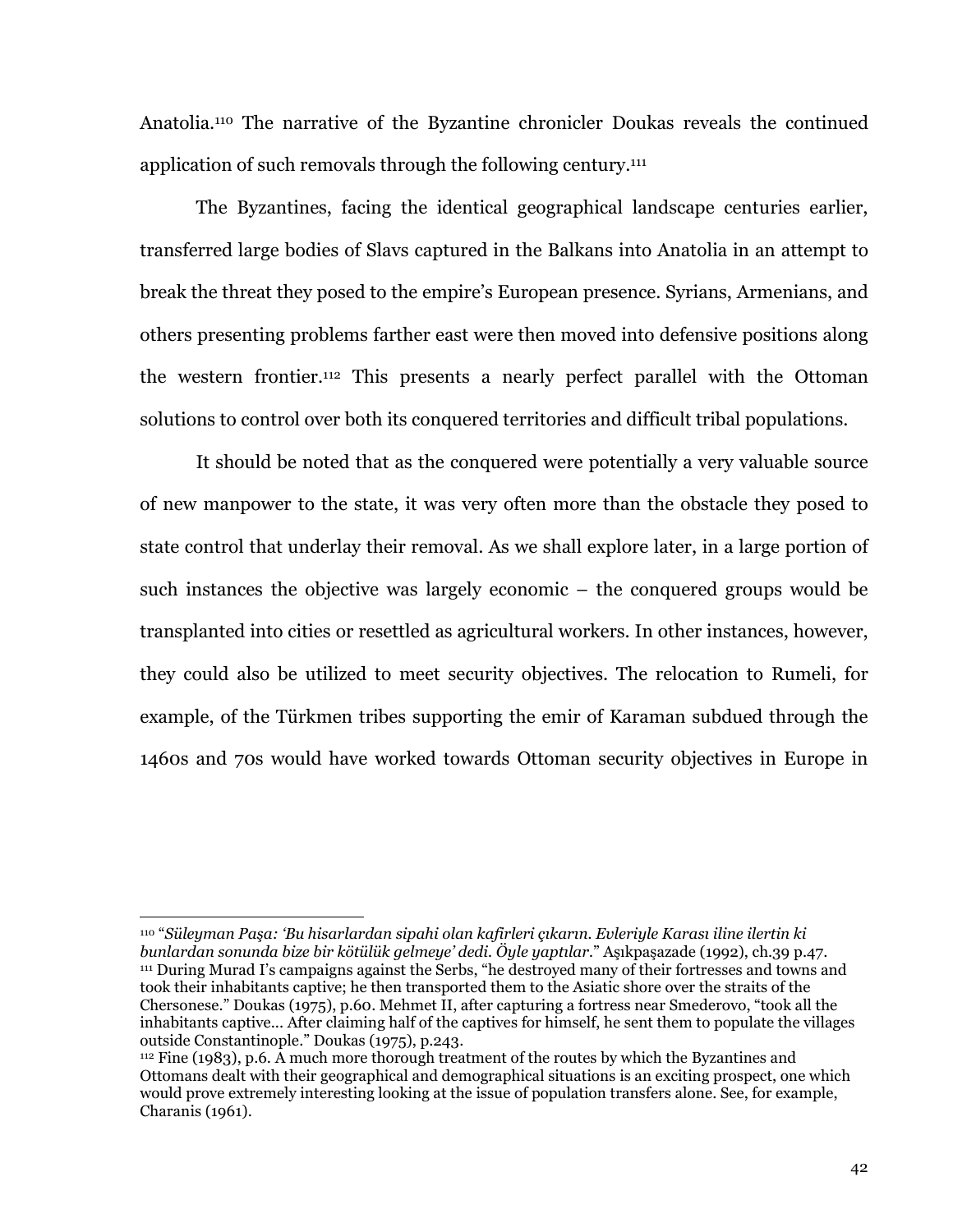addition to eliminating a serious source of resistance to Ottoman expansion in Anatolia.<sup>113</sup>

#### control of new territories, part 2: the political elites

Another key question facing the expanding state was what to do with those that stood at the top of the pre-existing power structures in newly acquired territories – members of the ruling class or native aristocracies. The central power faced the dilemma of attempting to minimize the ability of such elites to challenge its own authority, but vet at the same time utilize groups whose education, skills in government, and wealth held advantages for a growing empire.<sup>114</sup>

There were several options to follow in dealing with this issue, depending on the necessities of the situation and the approach of the imperial power. They might be entirely destroyed, such as in the case of the defeat of the Bey of Aydin in the 1420s, who was executed along with all his family.<sup>115</sup> In other instances, the state could ensure their complete isolation from the political realm, often by means of transfer. While the central aim lay in the relocation of specific individuals, this sometimes could involve significant numbers, not just the removal of the royal family. Alternatively, they might be given a place within the new system. In some cases they would be left in the same positions as

<sup>&</sup>lt;sup>113</sup> Inalcik (1986), p.46. The idea of the converse - using newly conquered Christian populations in securing territory in Anatolia - though intriguing, lacks evidence: most instances of Christian communities moved eastward offer no destination other than 'Anatolia'. It does not seem likely that the 60 Christian families placed as guards at the pass near Yenisehir under Bayezit II were newly conquered subjects, Barkan (1951-2), p.64. Cieza's description of the Inca *mitimae* system includes a role for the conquered in contributing to the security of the area to which they were transplanted, Cieza (1959), p.57, though Cobo includes that they were generally transferred to "the quiet and peaceful provinces." Cobo (1979), p.189. The Ming utilized the large number of Mongols surrendering themselves along the northern frontier in the mid-15<sup>th</sup> century to shore up their defenses in Kwangtung and Fukien, Serruys (1968), pp.234-50; the case, however, is not quite analogous as there was a degree of willingness among the Mongols which would be unexpected among most we would label as 'conquered' peoples in the Ottoman Empire.

<sup>&</sup>lt;sup>114</sup> Lowry (2003), pp.115-30.

<sup>&</sup>lt;sup>115</sup> Imber (2002), p.23.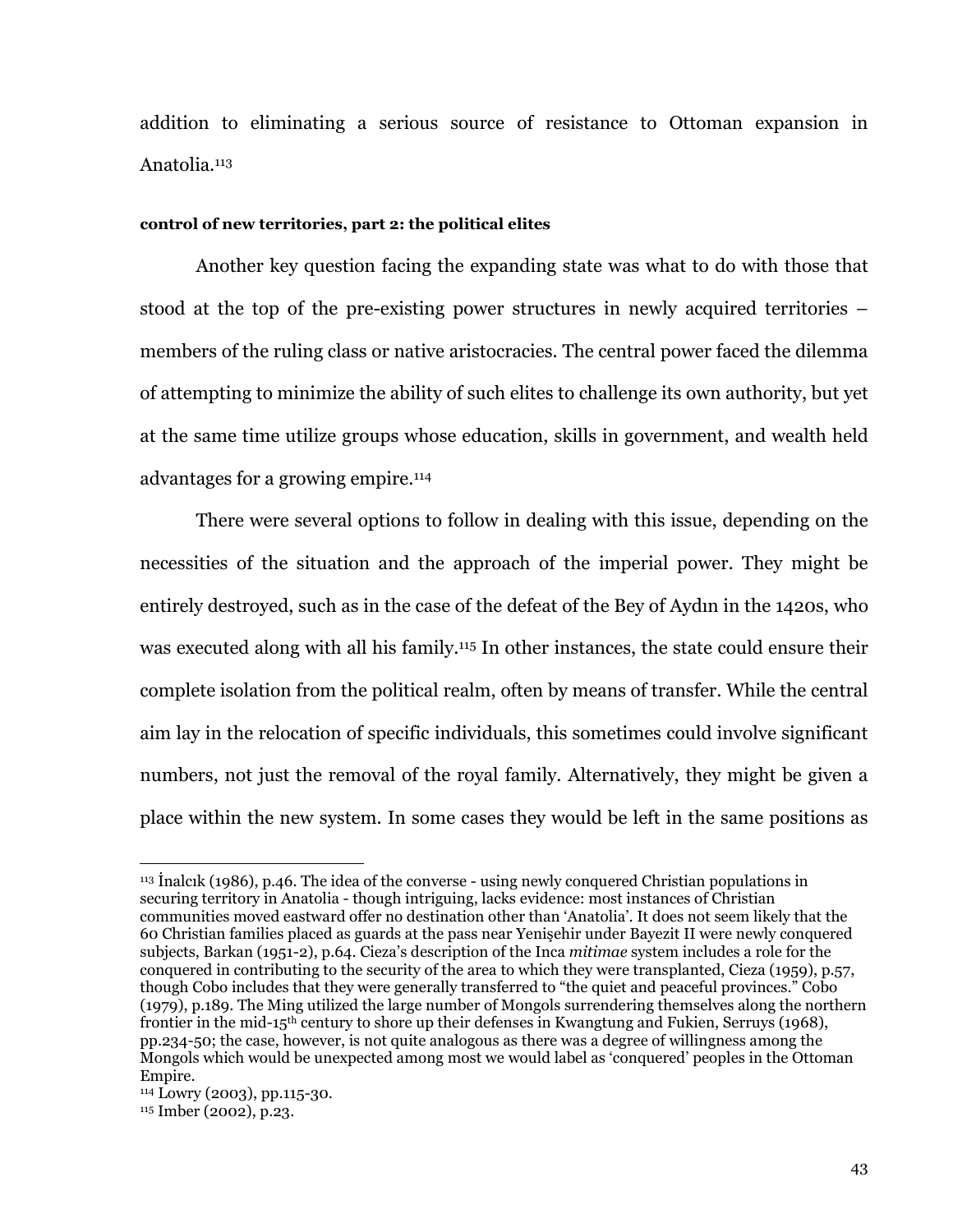before; with tighter control, they would be assigned positions elsewhere within the empire, still existing within a new political order but isolated from their previous bases of power.

This last approach proved a particularly effective means for the encroaching imperial power to induce those who would otherwise oppose its authority to act instead toward its own goals. The phenomenon through the  $14<sup>th</sup>$  and early  $15<sup>th</sup>$  centuries which Lowry has labeled the "the subsumption of members of the Byzanto-Balkan aristocracy into the Ottoman ruling elite"<sup>116</sup>, whereby members of the Christian ruling classes and their descendents were granted posts within the central and provincial state hierarchy, would fall within this category. The execution of Tsar Shishman in 1395, for example, was followed by the 'exile' of the remaining members of the Bulgarian dynasty to governorships in Asia.<sup>117</sup> The practice of granting governorships and *timars* to those Turkish warlords who surrendered their claims over territories in Anatolia is a parallel on the eastern front.<sup>118</sup>

Several cases from the mid-15<sup>th</sup> century demonstrate the simultaneous isolation of conquered elites from their native lands and retention of the body of wealthy and educated manpower which they constituted. Doukas reports that following the capture of territories in Greece, for example, Mehmet II "took with him Demetrios and his entire household, the palace officials and wealthy nobles from Achaia and Lakedaimonia and the remaining provinces..."<sup>119</sup>. This action was repeated in the following decade with the removal of the ruling class of Trabzon—"the emperor, his lords, and other useful men"

<sup>&</sup>lt;sup>116</sup> Lowry (2003), pp.115-30; see also Inalcik (1954), pp.112-22.

<sup>&</sup>lt;sup>117</sup> Imber (2002), pp.14-15.

<sup>&</sup>lt;sup>118</sup> Imber (2002), p.185.

<sup>&</sup>lt;sup>119</sup> Doukas (1975), pp.257-8.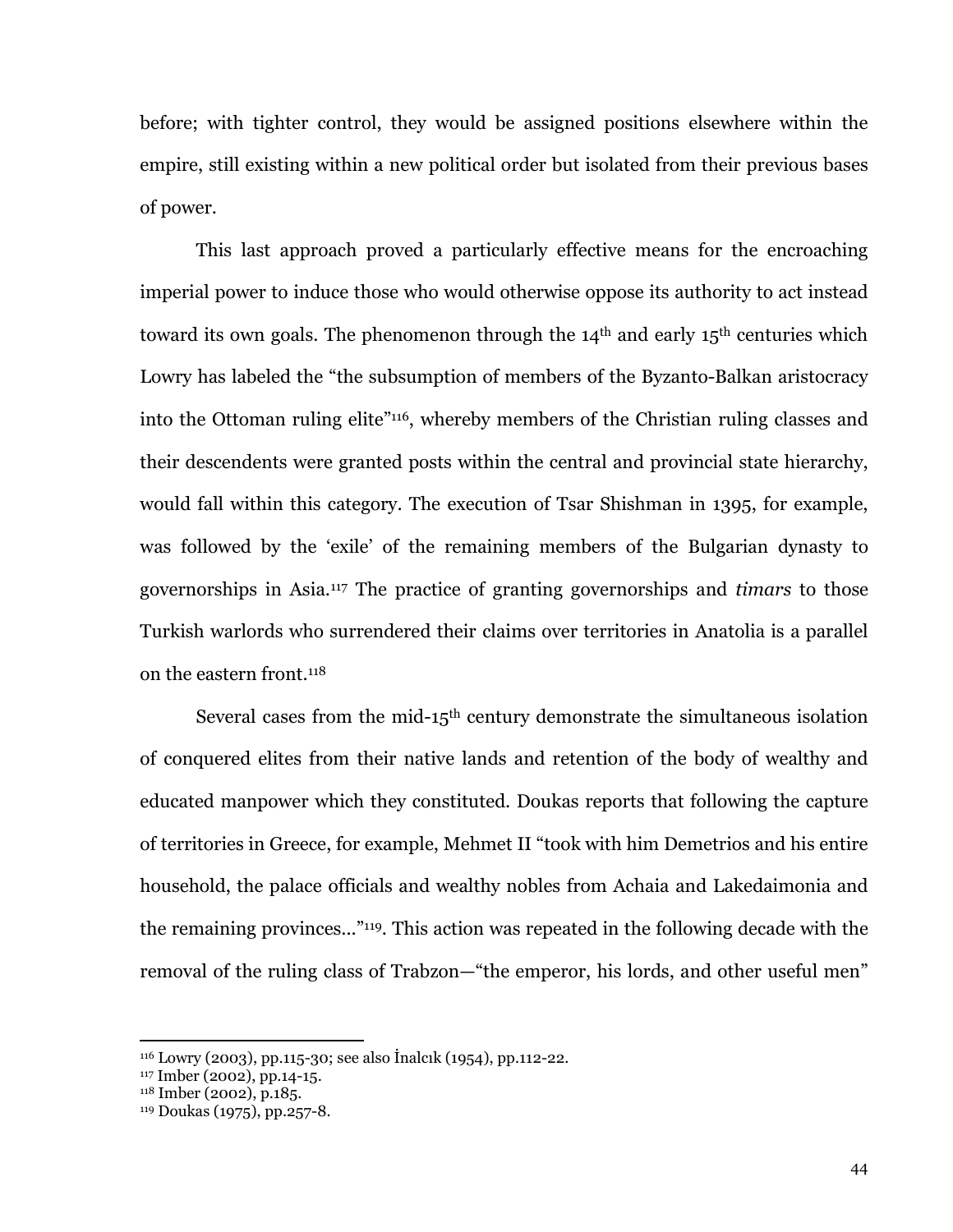according to Aşıkpaşazade<sup>120</sup>; the emperor, "his entire family, uncles and nephews, palace officials and nobles" according to Doukas<sup>121</sup>—to Istanbul and Rumeli following its conquest in 1461; thus in the process of destroying the remnants Byzantine power in Trabzon, the sultan was increasing the pool of cultured and wealthy individuals active in the construction of the imperial capital.

In some cases, removal of a portion of the conquered could provide hostage communities which might then afford additional leverage in dealing with those who remained; it seems likely that such measures would have been directly mainly at control of the ruling classes. Shaw attributes this goal to the early relocation of Christians under Murad I (1360-89). A number of Greek Cypriots were also apparently relocated to the environs of Antalya for the same purpose following the island's conquest in 1571.<sup>122</sup>

## the issue of internal elites

Many of the concerns over conquered aristocracies were applicable to political elites which existed within the empire as well. Those who sat within the confines of the empire but remained 'outsiders' to the centralized imperial order often held positions from which they could challenge that order. States often made an attempt to either sideline or redirect these notables.

Such transfer in its simplest form was exile. During the course of Russian eastward expansion through the  $16<sup>th</sup>$  and  $17<sup>th</sup>$  centuries, for example, Siberia served as a common destination for political and religious figures holding an undesirable level of

<sup>&</sup>lt;sup>120</sup> Aşıkpaşazade (1992), p.136.

<sup>&</sup>lt;sup>121</sup> Doukas (1975), p.159.

 $122$  Shaw (1976), pp.19, 178. The holding of individual hostages—often the family members of those in power—in order to guarantee vassal loyalty was a common medieval practice, one certainly employed by the Ottomans.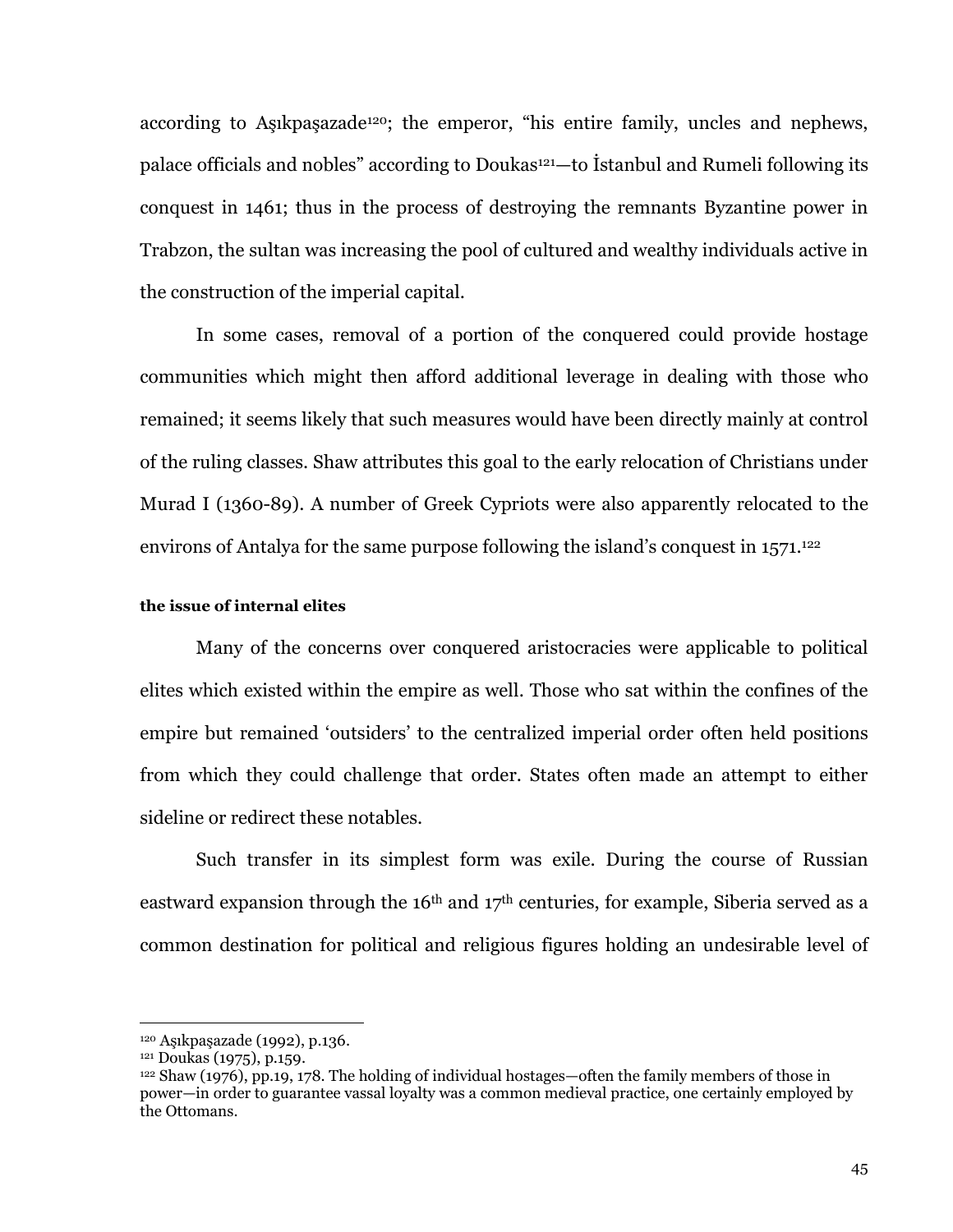influence at the empire's center.<sup>123</sup> In many cases, however, the manipulation of elites was rolled into other actions, such as the reassignment of lands and positions within the empire. The Han dynasty in the 2<sup>nd</sup> and 1<sup>st</sup> centuries B.C. used the assignment of notables to the upkeep of imperial funerary structures as a means by which to displace landed aristocracies from their established bases of power.<sup>124</sup> We can see this drive at work in many of the Ottoman transfers. In the transfer of Christian and Muslim knights from Albania to Trabzon, for example, assignment of land in the newly opened territory was utilized to appease those threatening the system as well as relocate them far away from their bases of power.<sup>125</sup>

Such worrisome elites were sometimes direct carry-overs from the pre-conquest ruling class—a situation particularly common in a relatively new, expansion-oriented state such as the Ottomans' in the early period. This was the case for a large body of the landed Turkish aristocracy of Anatolia. When the district of Saruhan in northwest Anatolia—brought under Ottoman control in the 1390s but lost to local powers in the shake-up following the battle of Ankara—was formally annexed by Mehmet I in 1417, a large body of Turkish knights *(sipahi)* from that area were reassigned lands in Albania while a son of a Bulgarian noble was granted its governorship.<sup>126</sup> We can assume that

<sup>&</sup>lt;sup>123</sup> Huttenbach (1988), p.99.

 $124$  Twitchett and Loewe (1986), pp.209-210, 555. Later emperors were pressured to drop this practice; as was briefly mentioned in an earlier section, this presents us with a good example of attempting to manipulate a fairly non-'disposable' population – the state lacked the high level of mandate over these groups needed to continue to push through such arbitrary moves. In contrast to say, a group of captives, the fact that aristocracies generally possess some level of influence with which the state must negotiate lessens its ability to act with impunity, from which stems the need to (a) legitimize their transfer on other grounds and (b) to provide them some degree of compensation making it 'worth their while'. <sup>125</sup> Barkan (1953-4), pp.221-22; Inalcik (1954), p.124.

<sup>&</sup>lt;sup>126</sup> Barkan (1953-4), pp.215-6; Imber (2002), p.184-5. The tahrir defter cited by Barkan also lists sipahis drawn from Yenişehir, Koca-İli, Vize, Engüri, Canik, İncügiz, Tarakborlu (Bolu), Kastamonu, Mihaliç, and Eflani.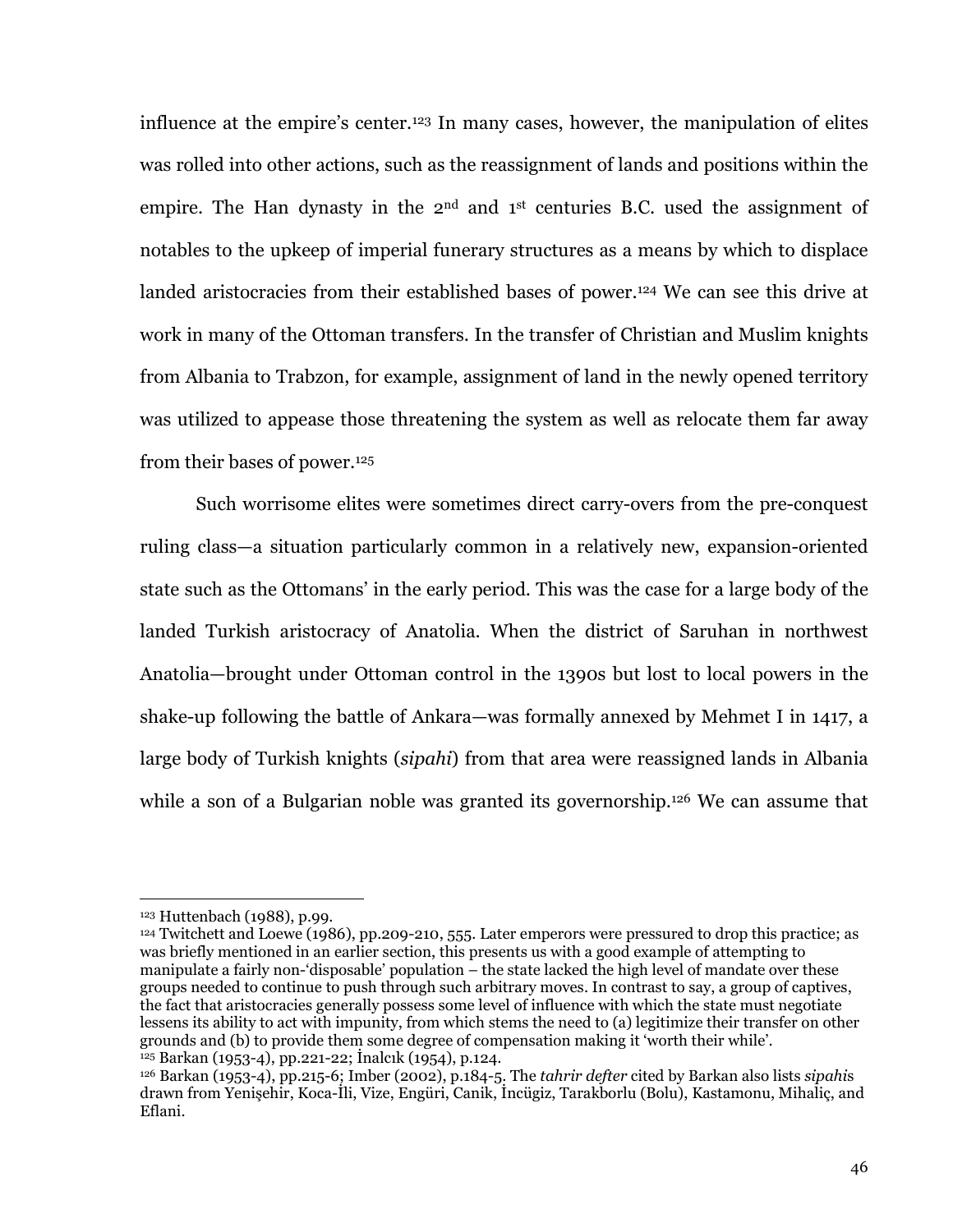similar principles may have been active throughout much of the process of the assignment of new lands to members of the Ottoman ruling class.

Though the primary and explicit aims of transfers executed in the course of urban reconstruction were undoubtedly economic. Mehmet II's "calling of notable persons by name from all over the empire,"<sup>127</sup> might also have presented the sultan with the opportunity of dislodging potentially troublesome members of the provincial elite, a very real possibility in consideration of the strong centralizing drive characteristic of his reign.<sup>128</sup> Similar moves had been instituted in Ming China in the preceding century. In the large-scale movements of population undertaken by the emperor T'ai-tsu—most of which were economically driven—large numbers of landed gentry and wealthy households were relocated from the coastal provinces to Nanjing with the aims of reducing their influence and bringing them under tighter central control.<sup>129</sup> Edward Farmer discusses the peopling of Beijing several years later in a similar regard, noting that the calling of wealthy families served both to settle "people of substance" in the city, but "may also have provided an opportunity to root out some of the leadership of the southern provinces."<sup>130</sup> Such examples attest to the use of transfer as a powerful tool in the state's dealings with its internal political elites.

## the issue of the tribes and their elites

The obstacle that the nomadic tribes of Anatolia posed to Ottoman power was a major incentive for a large number of the transfers undertaken in the early centuries of the dynasty. Sometimes such transfers were executed in the course of expansion in

 $127$  Tursun Beğ, quoted in Lowry (1986b), p.324,

<sup>&</sup>lt;sup>128</sup> Such centralizing tendencies were typified by the replacement of local governing elites with members of the *devsirme* class. See Imber (2002).

<sup>&</sup>lt;sup>129</sup> Ho (1959), pp.136-9.

<sup>&</sup>lt;sup>130</sup> Farmer (1976), p.149.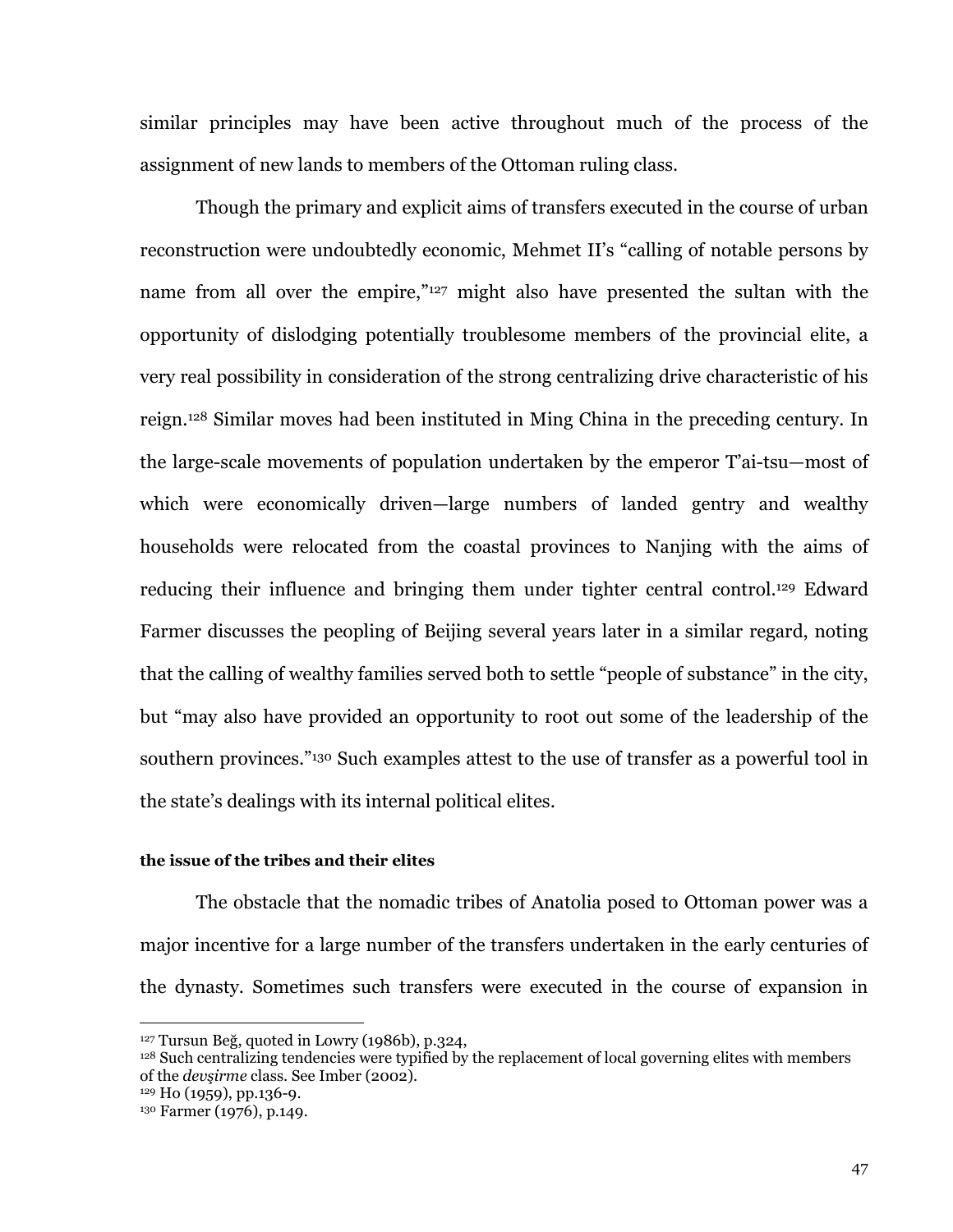Anatolia, serving to eliminate threats to Ottoman dominance over a particular territory; at other times, transfers were aimed at removing sources of disturbance lying deeper within the principality's borders.

Both the tribes and their chieftains constituted specific sources of worry to the central state body. Despite the origins of the Ottoman dynasty in the nomadic warfare of the frontier, the development of the Ottoman state as a centralized governing body dependent on a sedentary agricultural tax base had given rise to a fundamental divergence of interests between the state and nomad. Such a situation induced a change of tribesmen of Anatolia, in the words of Rudi Lindner, "from willing comrades to untrustworthy subjects."131 Their predatory tendencies disrupted trade and eroded agricultural revenues and with growing estrangement from the central government, the Yörük and Türkmen of Anatolia were prone to frequent revolt and collaboration against the state order;<sup>132</sup> they rallied behind Timur at the dawn of the 15<sup>th</sup> century and would rally behind the Safavid Shah Ismail a century later.

The political elites of these groups represented further problems for the establishment of Ottoman control in Anatolia. While many of the Turkish aristocracy of Anatolia constituted members of a landed ruling class, many remained basically tribal leaders in command of nomadic pastoralist populations. As a result, efforts at eliminating the threat they posed as holders of power outside the central state body came to be applied to the communities attached to them as well.<sup>133</sup>

<sup>&</sup>lt;sup>131</sup> Lindner (1983).

<sup>&</sup>lt;sup>132</sup> See Inalcik (1994), p.41.

<sup>&</sup>lt;sup>133</sup> Three factors inclined efforts at eliminating the challenge posed by tribal elites through displacement to involve significant numbers of people. First, unlike sedentary aristocracies, whose attachment is to territorial holdings, the attachment of nomadic elites is to a particular community, regardless of where it lies, and a community, moreover, which by definition constitutes a mobile unit. Second, as these tribal leaders were often individuals sitting firmly within the empire, the state did not possess, except in cases of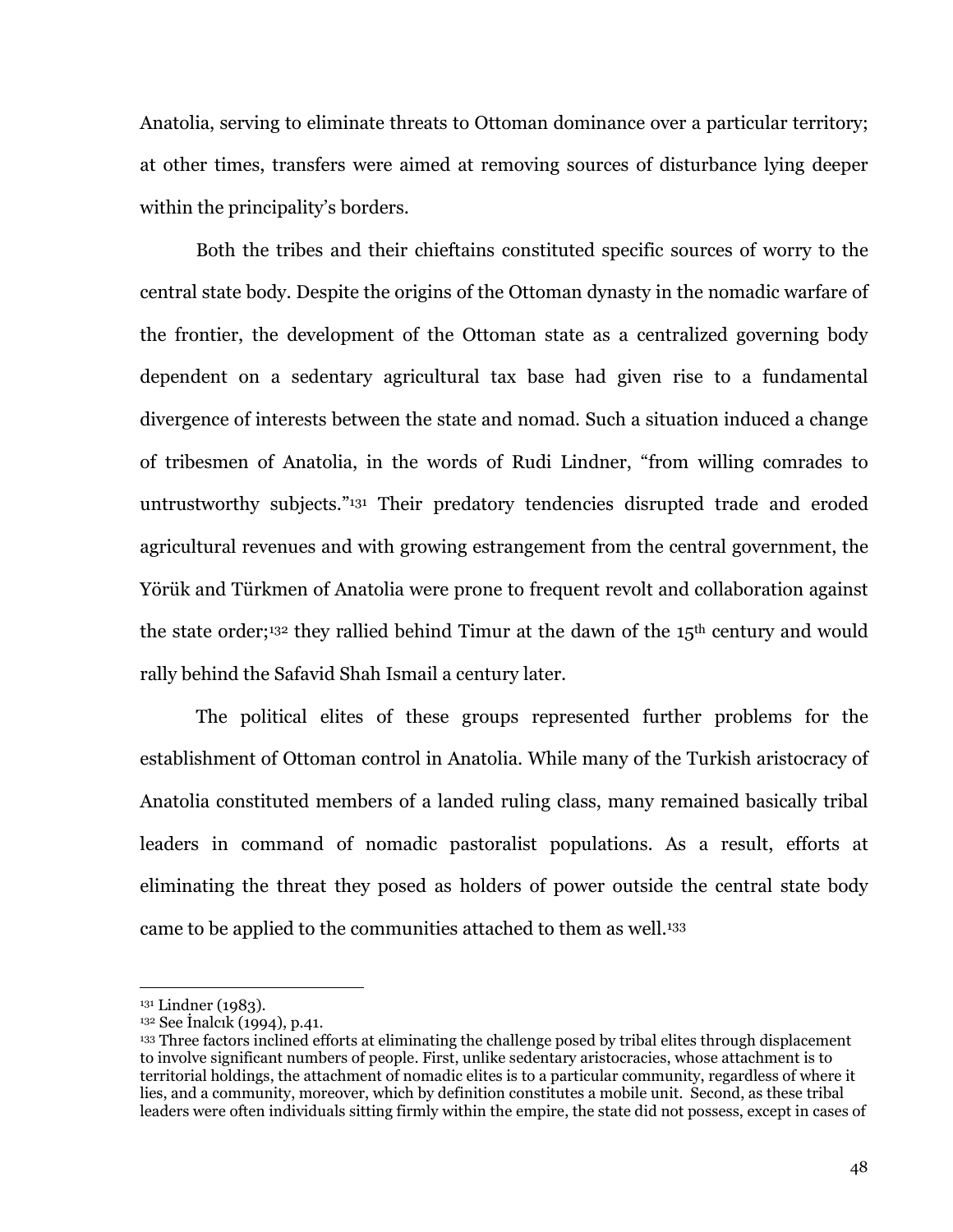A large number of transfers were aimed at redirecting the political and material ambitions of tribal leaders and their constituencies towards frontier warfare, especially through the earlier years of expansion. The Ottomans utilized the tribes as agents within the imperial strategy of territorial expansion and absorption. Nomadic groups were assigned to the frontier as a paramilitary force in residence—fighting both in formal campaigns and conducting raids into foreign territory—and as the guardians of strategic sites, such as forts, roads, or passes.<sup>134</sup> The state was thus able to profit by utilizing an otherwise troublesome source of manpower in the execution of political and military goals elsewhere in the empire.<sup>135</sup> This was analogous to the plan undertaken by the Afghan Abdur Rahman Khan, who "ordered some 10,000 Ghilzai families transferred from the Ghazni area to the region between the Oxus and the Hindu Kush, hoping thereby not only to strengthen the Afghan element in this region, but at the same time to weaken the powerful Ghilzai tribe."136

The Ottoman strategy of directing its troublesome tribesmen into southeastern Europe was not without its pitfalls – the western frontier came to be a difficult region to control as well. The Ottomans faced several uprisings among the tribal groups established in Europe; later, as expansion slowed and the frontier ceased to provide the

open rebellion, the level of legitimacy in isolating them from political life that it would, for example, in dealing with conquered elites – its approach, therefore, was by necessity more conciliatory. Finally, in keeping such tribal leaders attached to their constituencies, the state gave itself the benefit of being able to interact with a single figure in dealing with a potentially troublesome demographic group, a figure capable of responding to inducements, thereby simplifying the effort of reorienting that group towards a more acceptable position.

<sup>&</sup>lt;sup>134</sup> Inalcik (1994), p.41.

<sup>&</sup>lt;sup>135</sup> A similar strategy was undertaken in the Mongol Empire in the 13<sup>th</sup> century. Thomas Allsen writes of the Khan Möngke: "By combining internal reform with external expansion, Möngke kept the conservative nomadic faction, who traditionally opposed political centralization and reform, busily fighting on the frontiers, thereby leaving the partisans of administrative regularization and a strong central government a relatively free hand to pursue their objectives." Allsen (1987), p.220. <sup>136</sup> Gregorian (1969), p.133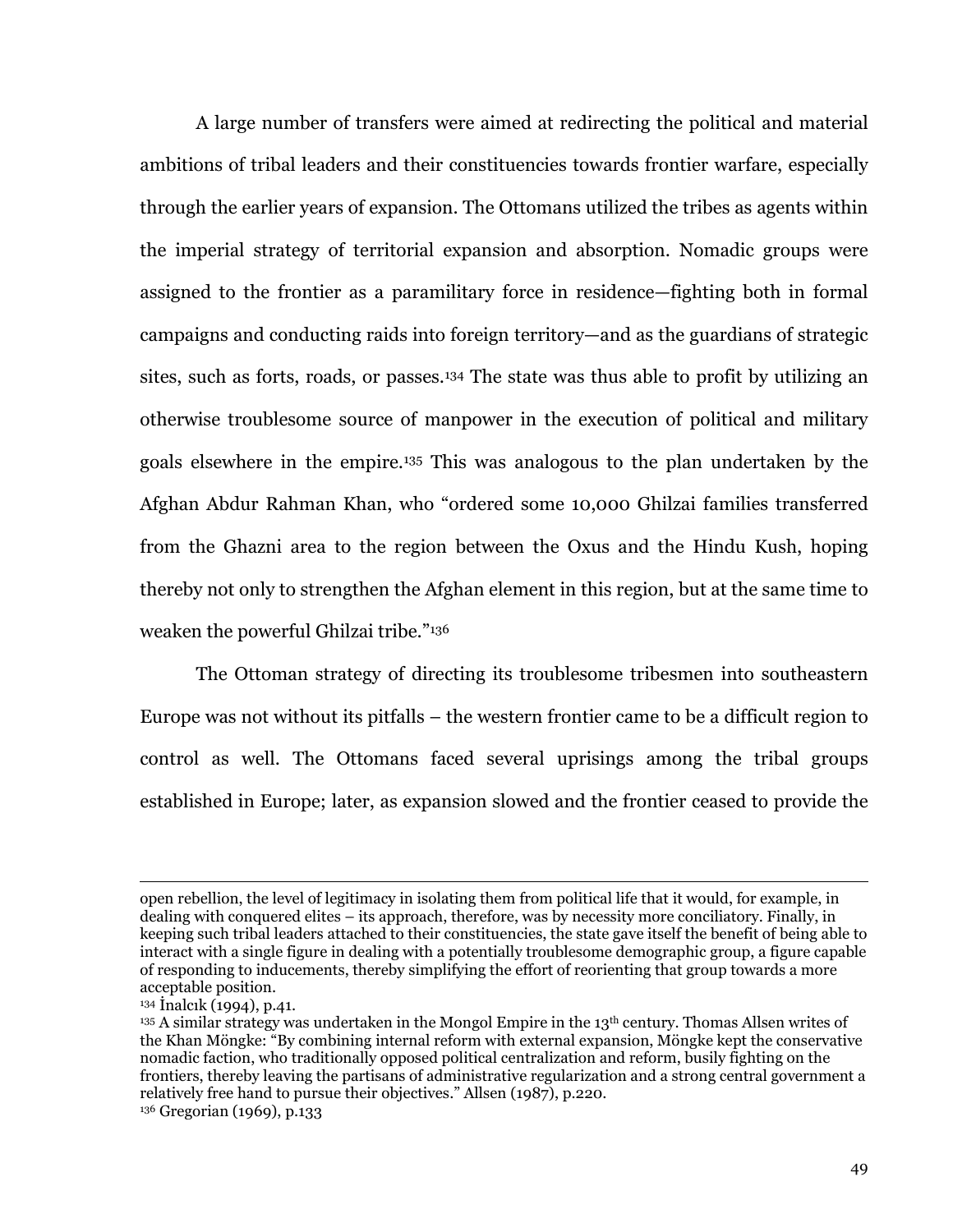safety valve it once did, the tribal tendency toward predation once again troubled the region's economic base and aggravated relations with neighboring powers.<sup>137</sup>

We find a similar strategy of diffusing a potential menace to security undertaken by the Ming in handling the large number of disruptive Mongol tribesman occupying its northern territories in the early and mid-15<sup>th</sup> century. A Ming official in 1450 submitted the proposal that "the best of them be selected for military service... in Kwangtung and Fukien where lately a series of uprisings had occurred, and to send their families to join them as soon as peace was restored. If they settled down permanently in those southern provinces, scattered over a large area and serving in local garrisons, their power would be effectively fragmented while at the same time they would render a great service to the country."<sup>138</sup> The Ottoman transfer of Türkmen and Tatar tribesmen into Rumeli sought to accomplish the same.<sup>139</sup>

At times, the threat posed by the nomadic elements of the empire became expressed more overtly in the form of revolts and collusion with outside powers, most notably the Safavids, but also the Karamanids and Akkoyunlu. As antagonism between nomad and state made itself increasingly clear over the course of the 15<sup>th</sup> and 16<sup>th</sup> centuries, in addition to instances of direct crackdown and massacre we see a number of preemptive and punitive acts of relocation, such as the removal of Safavid sympathizers to the Morea in 1502 and the transfer of kizilbas to Cyprus in the 1570s.<sup>140</sup> The Ming in

<sup>137</sup> Seasonal migration and cross-border raiding, for example, was a source of tension in Ottoman-Polish relations in the 16<sup>th</sup> century. Inalcik (1994), pp.293-4.

<sup>&</sup>lt;sup>138</sup> Surruys (1987), pp.234-5.

<sup>&</sup>lt;sup>139</sup> A very interesting instance of military institutions being established for the purpose of 'dealing' with an internal problem is the development of the Chinese 'field-farm' system. The central government, overburdened by a large military body reliant on state revenues but fearing the consequences of releasing large body of unemployed soldiery onto the land, saw the establishment of joint military-agricultural colonies as a means of bringing about both employment and self-sufficiency. A different situation from the Ottoman case, certainly, but one which fits a similar pattern in regard to policy-making. <sup>140</sup> Lindner (1983), p.109; Barkan (1953-4), p.229.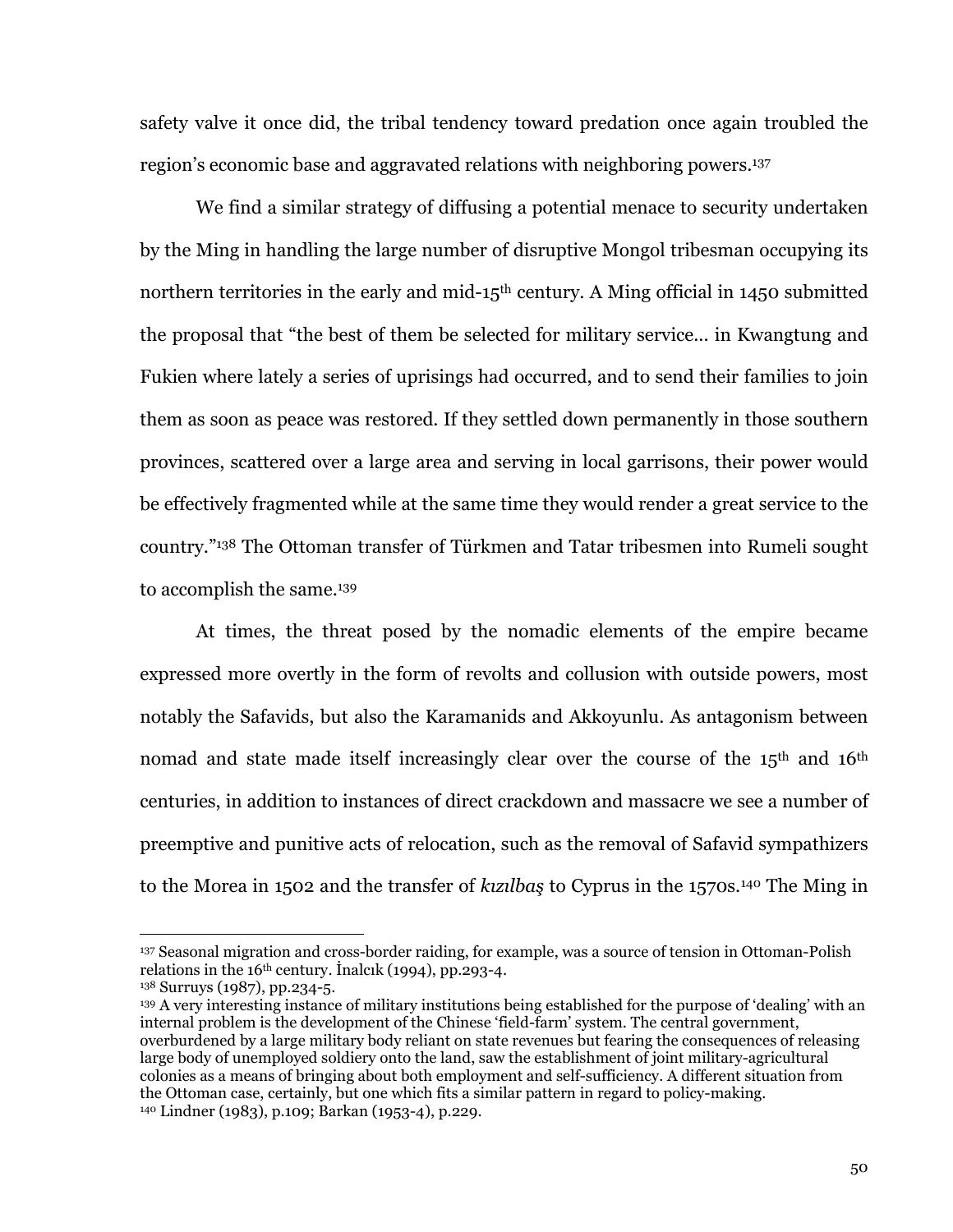the 15<sup>th</sup> century faced a comparable situation with the semi-nomadic Jurchens residing along the northeastern border, who, like the kizilbas, were feared of collaborating with fellow-tribalist forces invading from the north, the Oirat Mongols. The government in Beijing turned to relocation once again, utilizing the empire's internal territories as a depository for potentially traitorous paramilitary groups along a volatile frontier.<sup>141</sup>

The state thus sought to leverage the advantages of displacement to lessen or channel the disruptive ability of the nomads, thereby weakening the resistance of tribal elites and consolidating state control.<sup>142</sup>

## **PULLS:** political and military reasons behind moving people in

Having discussed the forces driving the removal of populations in the pursuit of political and military objectives, let us turn to the forces underlying the insertion of populations for the same purposes. Populations were placed in territories with the goal of establishing a greater degree of control both in the course of expansion and in maintaining security within the empire.

#### holding new territories

In order to understand the objectives of forcibly transferring populations into an area within the process of territorial expansion, we must necessarily look at the greater phenomenon of colonization as a means by which imperial control may be extended over conquered lands, stepping back for a moment to understand the basic role of

<sup>&</sup>lt;sup>141</sup> Rossabi, (1982), p.41.

<sup>&</sup>lt;sup>142</sup> Sedentarization—a shift from migratory nomadic to settled agrarian life—was an additional policy answer to many of the problems posed by the tribes of the empire, one which shares many of the central features of sürgün. In addition tax policies encouraging permanent settlement, state-induced sedentarization occurred as early as the reign of Suleyman I, Linder (1983), pp.55-9, with systematic attempts undertaken in Anatolia and Syria by the late 17th century. See Orhonlu (1987).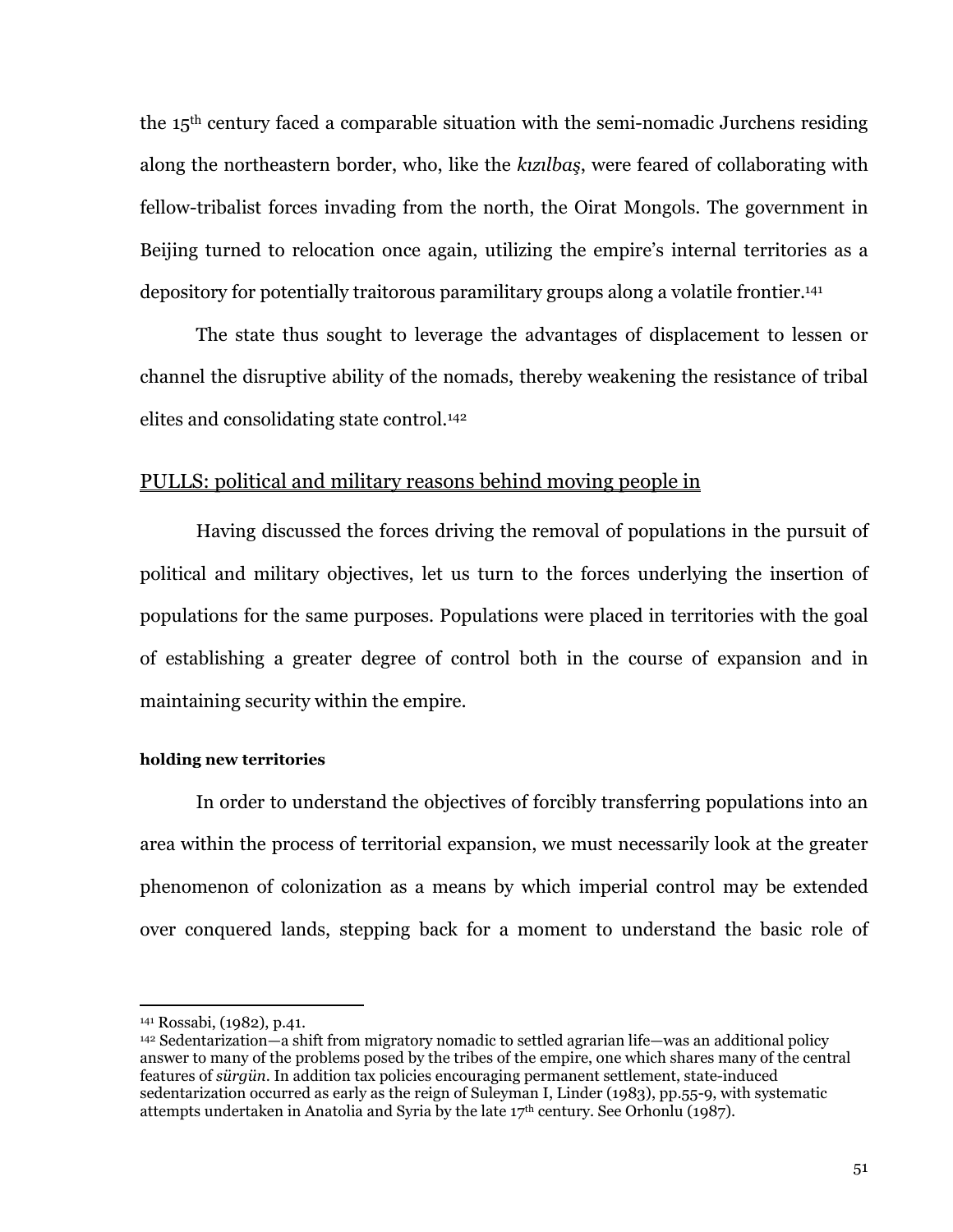colonization in empire building. We may discern this role within a common pattern of territorial control among pre-modern imperial projects.

Faced with the task of controlling a territory, the degree and mobilization of manpower by the state varied. Some territories existed as vassal/tributary states which, though falling under the imperial dominion, involved little to no insertion of state manpower. Examples of such territories included those within what Inalcik describes as the 'first stage' of Ottoman conquest such as the kingdom of Serbia or the emirate of Karaman at the end 14<sup>th</sup> century<sup>143</sup>, or the Kurdish territories of the eastern frontier beginning in the early 16<sup>th</sup> century.<sup>144</sup>

Other cases demanded the insertion of manpower into a territory. As was introduced earlier in this essay, the first manpower reserve generally available to the state for such a purpose was that which lay under its direct professional control, 'state' manpower – the central military apparatus, the greater military aristocracy, and other men of state. The empire would mobilize such manpower to positions of 'active' control, such as the stationing of military forces in forts and garrisons or the application of the imperial administrative system. Early 16<sup>th</sup> century Romania, for example, retained an administration under local aristocracy which gave tribute to the central government while Janissaries manned forts and garrisons within its borders.<sup>145</sup> Other territories including instances in which some portion of the local aristocracy was left in place experienced more penetrating imperial control with the assignment of territorial units

<sup>&</sup>lt;sup>143</sup> Inalcık (1954), pp.103-4.

<sup>144</sup> Shaw (1976), p.82.

<sup>145</sup> Lapidus (2002), p.254.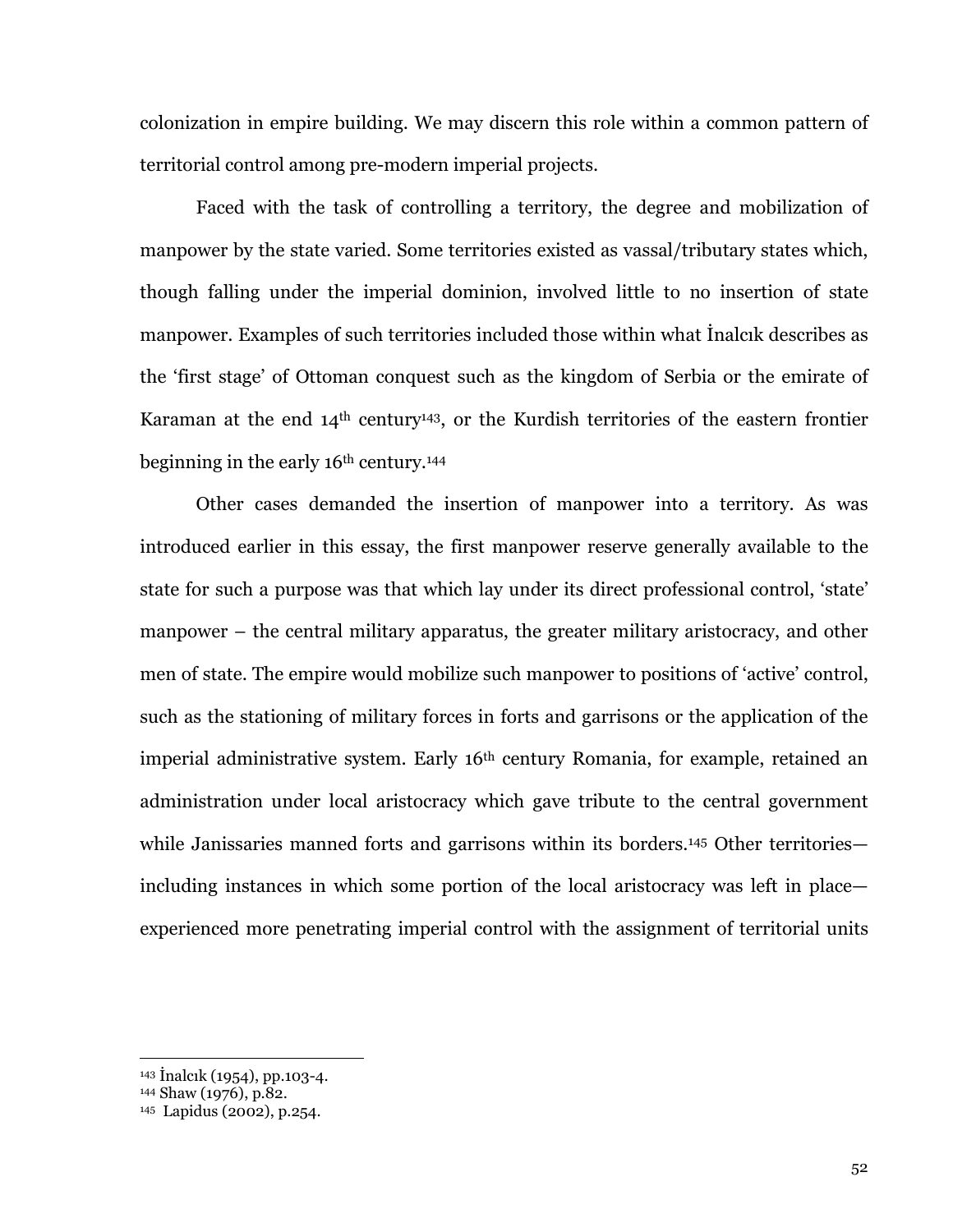(*timars*) to members of the military (*askeri*) class from elsewhere in the empire; the wide-scale implementation of this practice accelerated in the early 15<sup>th</sup> century.<sup>146</sup>

At times the state would also make use of manpower outside the state realm – peasants, nomads, and urban communities. These populations filled both 'active' roles, such as participating in expansion or manning defensives, or the 'passive' role of providing a population base loval to the state that would help to cement long-term control over the territory while at the same time contributing to its economic development.<sup>147</sup> This included the establishment of villages, the migration of pastoralists onto open land, the planting of sufi tekkes, and settlement in towns and cities, all undertaken with a sense of permanence and an intention of irreversibility.

Colonization proved an effective, and most importantly, efficient tool in achieving long-term control over land. Military occupation alone proved a route which was practical in many situations, especially in the short-term, but which held disadvantages in regard to developing permanent authority over an area; furthermore, the stationing of elements of the central military body tied up valuable human resources and drew directly on the material resources of the state. The settlement of communities in permanent residence, however, proved a self-sustaining means of control that, where

<sup>&</sup>lt;sup>146</sup> Imber (2002), p.186. The mobilization of manpower in this form could often be a fairly significant demographic event. The Norman colonization of England through the second half of the  $11<sup>th</sup>$  century took a similar form, Chibnal (2000), pp.39-72.

<sup>&</sup>lt;sup>147</sup> Stephan Horak provides a good description of the role of civilian actors: "The mass migration of Russians into Ukraine, first by landowners, merchants, administrators and then by peasants and workers, created population centers loyal to the Russian state in newly incorporated areas. The settlers became not only agents of Russia's interest, but watchdogs over the unreliable Ukrainian natives." Horak (1988), p.105.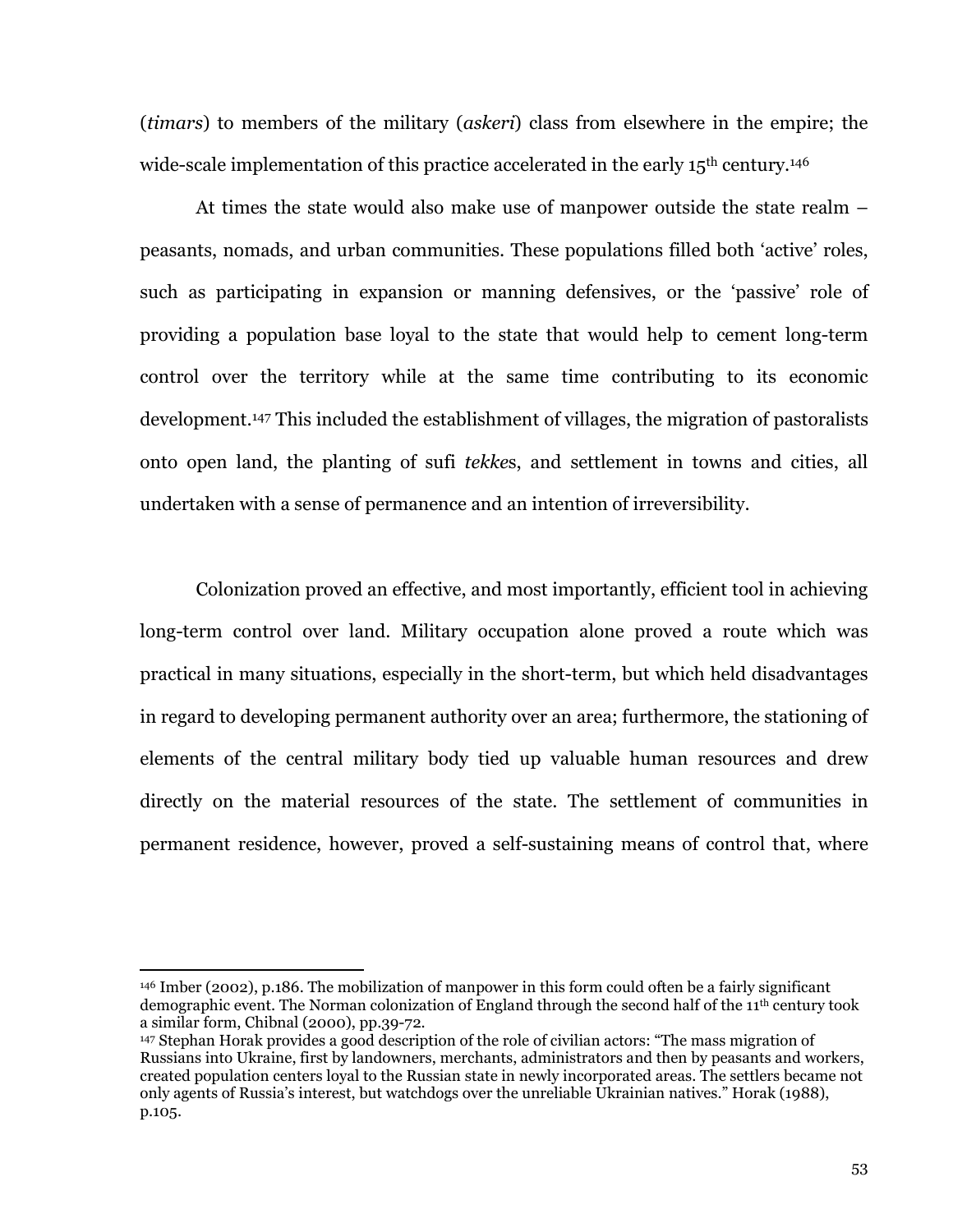successful, allowed a much smaller overall footprint by the central state apparatus, yet often more enduring.<sup>148</sup>

We see an example of such a use of colonists in Inca case as described by the 16<sup>th</sup> century Spanish writer Bernabe Cobo:

The Inca felt that he could not maintain peace and obedience in any other way, and ... the Inca ordered that the majority of the mitimales who are made to go to recently subjected towns settle in the provincial capitals so that they could serve as a garrison and presidio  $-$  not for a salary or for a limited time; rather the *mitimaes* and their descendants would remain perpetually.<sup>149</sup>

It was in such a way that the Incas "could maintain forts without the presence of a contingent of full-time soldiers because of the special features of the *mitimae* system... Such loyal mitimaes would have offered not only sustenance but also security, able both to cultivate their new lands and to guard them in times of emergency."<sup>150</sup>

Colonization served to decrease the ease by which conquered territories could undergo a political 'rollback' resulting in the return of rule to native authorities. The contrast between the protracted French retreat from Algeria and the comparatively clean British withdrawal from Egypt demonstrates the degree of entrenchment which

<sup>&</sup>lt;sup>148</sup> This same issue is addressed by Machiavelli: "The other and better course is to send colonies to one or two places, which may be as keys to that state, for it necessary either to do this or else to keep there a great number of cavalry and infantry....But in maintaining armed men there in place of colonies one spends much more, having to consume on the garrison all income from the state, so that the acquisition turns into a loss, and many more are exasperated, because the whole state is injured; through the shifting of the garrison up and down all become acquainted with hardship, and all become hostile, and they are enemies who, whilst beaten on their own ground, are yet able to do hurt. For every reason, therefore, such guards are as useless as a colony is useful." Machiavelli (1950).

<sup>&</sup>lt;sup>149</sup> Davies (1995), pp.209-210, quoting Cobo.

<sup>&</sup>lt;sup>150</sup> Davies (1995), pp.148-9.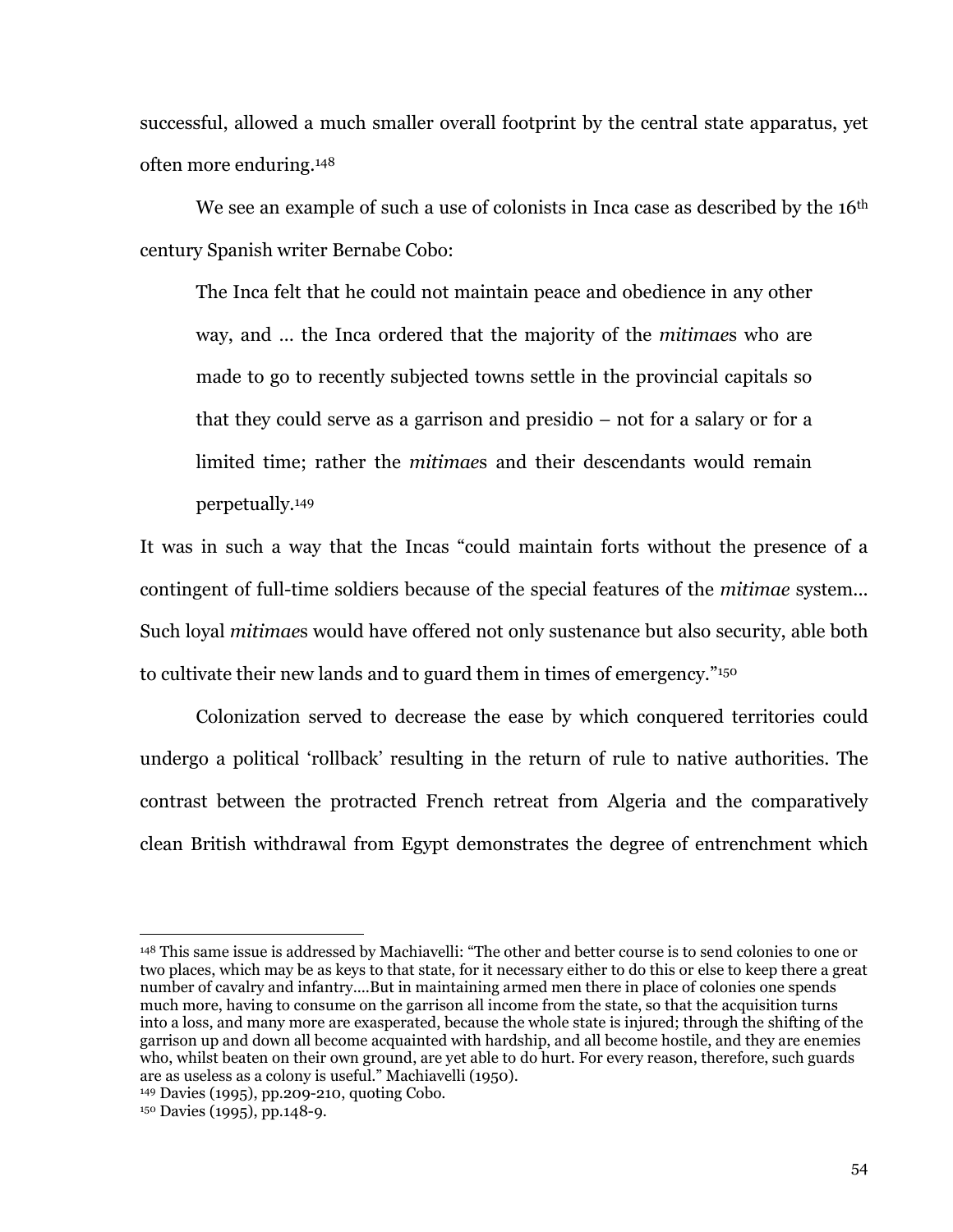becomes possible in cases where projections of imperial power are accompanied by significant demographic insertion.

Settlement of territory from the outside furthermore often worked toward longterm demographic change, inducing a transformation in the character and ultimate identity of those who made up the inhabitants of a territory. This was a result achievable both through the influx of new demographic elements as well as through the inducement of change in the native population, usually in the form of religious conversion or linguistic and cultural assimilation. This indeed proved a crucial force in the history of Turkish dominance in Anatolia and, to lesser extent, parts of the Balkans.<sup>151</sup> This was the process behind the inevitable domination of the American West by European settlers and current Chinese policy towards the provinces of Xinjiang and Tibet.

Understanding 'non-state' colonization in this regard, we may see a specific place for such a policy when considering the needs of the early Ottoman state. Heath Lowry has argued that in the course of the first two centuries of their existence, the Ottomans faced a dearth of manpower in the task of holding and administering the vast territories that were coming under their control. Fortresses were often destroyed rather than filled with loyal troops.<sup>152</sup> They lacked the basic human resources to rule with an iron fist and thus turned to a policy of *istimalet*, or accommodation, which manifested itself in the inclusion of members of the conquered aristocracies and administrative accommodation

<sup>&</sup>lt;sup>151</sup> Barkan, for example, opens his series of articles on population transfers by posing the question of how we can understand the processes of long-term demographic change in the territories conquered by the Ottomans, presenting sürgün as one of the answers. Barkan (1949-50) pp.524-29. <sup>152</sup> Lowry (2003), pp.134-5.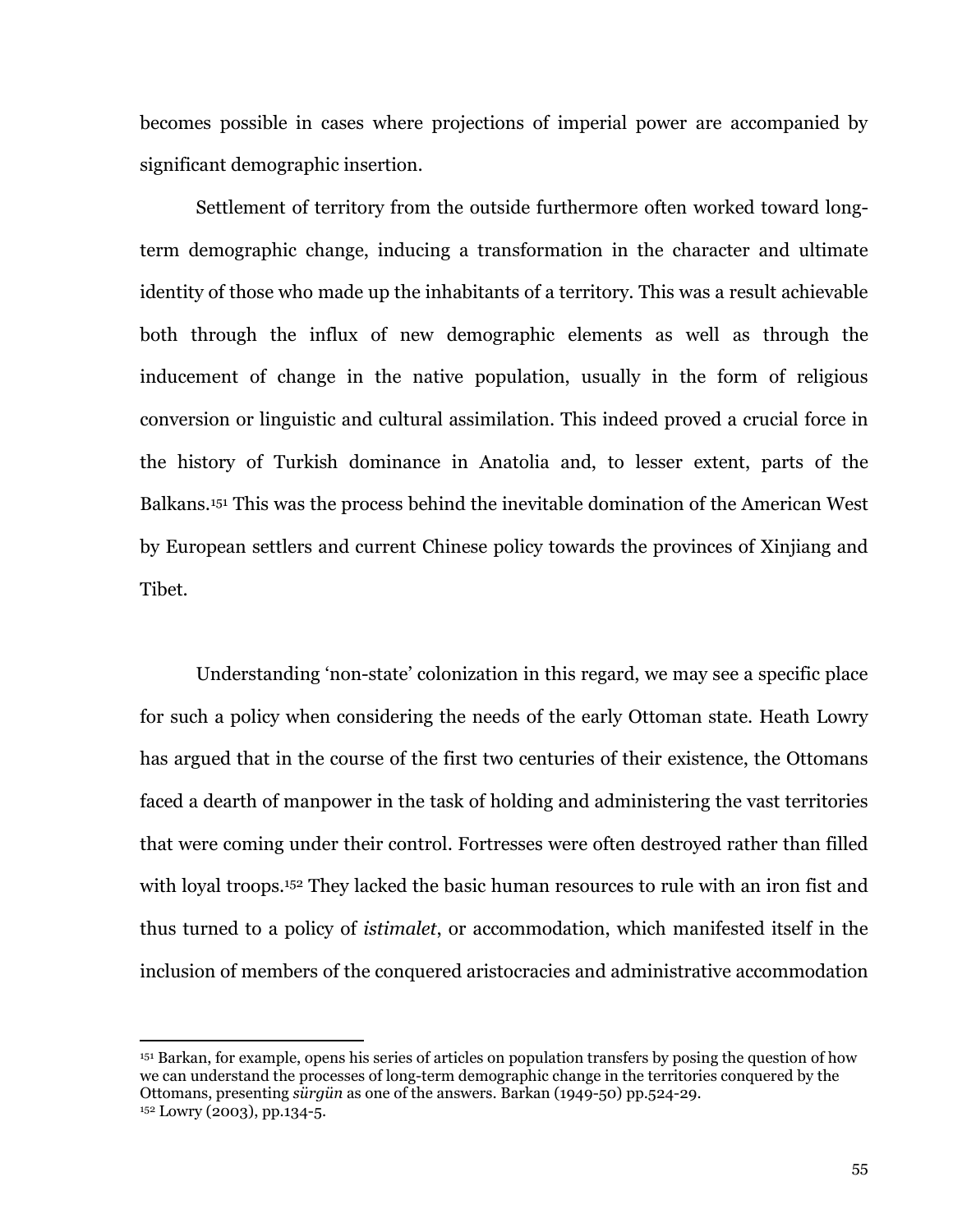towards the conquered populations themselves, Lowry's central point.<sup>153</sup> I would argue that the Ottoman utilization of civilian and semi-civilian manpower bases may be understood within this same context. Despite the apparent disjuncture between *istimalet* (what we would think of as 'soft rule') and colonization (more oppressive rule), both constituted practical policy answers for an empire faced with limited human resources.

#### the military, the civilian, and the paramilitary in colonization

The distinction between military and civilian manpower, of course, was not static. Military establishments, too, could serve in the capacity of instituting long-term control and territorial transformation. The mobilization of state manpower in the establishment of garrisons or in the application of rule over a territory by a military class could constitute 'colonization from above', as was the form taken by the Norman colonization of England through the later half of the 11<sup>th</sup> century.<sup>154</sup> Military colonies could at times emerge as fully-rounded communities themselves, as soldiers and administratorsmembers of the state manpower reserve—came accompanied by families, laborers, merchants, and artisans.<sup>155</sup> Examples such as Chinese agricultural garrisons—the 'fieldfort system'—constitute 'mixed' colonization program.<sup>156</sup> Neither, as we have already mentioned, was the role of 'active' control of the territory limited to the professional

<sup>&</sup>lt;sup>153</sup> Lowry (2003), p139.

<sup>154</sup> Chibnall (2000), pp.39-72.

<sup>155</sup> Roman military colonies for example. Forts or garrisons often provided a bridgehead for more enduring settlement, in the case of French colonization of western Canada. In the Muscovite colonization of Siberia in the 16<sup>th</sup> century, the military-administrative staff, established sovereignty over the natives and implemented taxation and were later joined by families, servants, merchants; finally, peasants were encouraged and forced on the land. Huttenbach 1988, p.91. Some scholars have even suggested the consideration of military movements within the framework of migration. Such an approach has validity when considering, for example, that 25-30% of all military units (perhaps 250,000 men) were moved into Peking when it was made the capital, many accompanied by families. Mote and Twitchet, p.247. <sup>156</sup> Farmer (1976), p.65.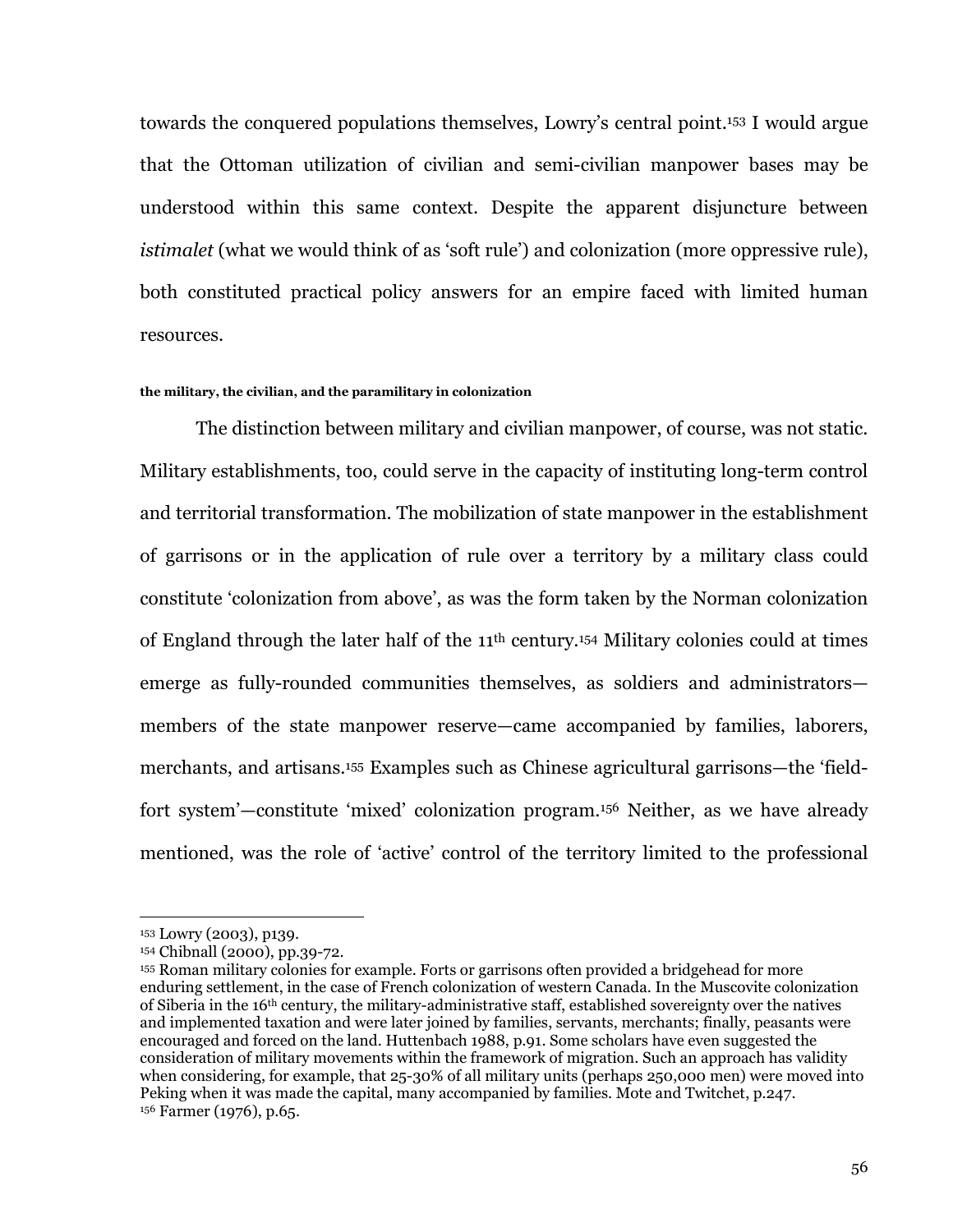military classes; peasant populations have often been utilized in military capacities. Perhaps demonstrating the desire to draw on other sources of manpower in fulfillment of security goals, the government made young men from the civilian/peasant (reaya) class eligible for military posts in course of the settlement of Cyprus, an offer that presumably would also have been further encouragement for migration to the island.<sup>157</sup>

Another 'active' manpower base, lying between the military and civilian, was the paramilitary – armed populations existing outside the centrally controlled military class. These groups could, like the state military, hold control over the land, defend against outside threat, and participate in expansion of the realms while at the same time not placing a drain on state resources. In regard to levels of state mandate, the military potential of such groups often placed them at a higher level of disposal to the state, able to be ordered around and what not. A distinguishing factor was that these were whole communities, not simply a professional body.

In the Ottoman case, as with its Turkish and Mongol predecessor states, the paramilitary population par exellence was the semi-nomadic pastoralists, the Türkmen and Tatar tribes which have already been a central focus of discussion. Unlike sedentary populations, which often required a certain degree of training and armament to constitute an effective fighting force, there was, in a sense, 'no assembly required' in the case of pastoralists, a fact which could also be of some concern for governing authorities. While many of the previously nomadic immigrants to the Balkans through the 14<sup>th</sup> and  $15<sup>th</sup>$  centuries established sedentary communities upon their arrival in Europe,<sup>158</sup> others retained their semi-nomadic paramilitary character as *akincis*, or frontier raiders, a

<sup>&</sup>lt;sup>157</sup> Faroqhi (1984), p.283, drawing from a mühimme defteri in the Başbakanlık Arşivi.

 $158$  Inalcik (1994), p.14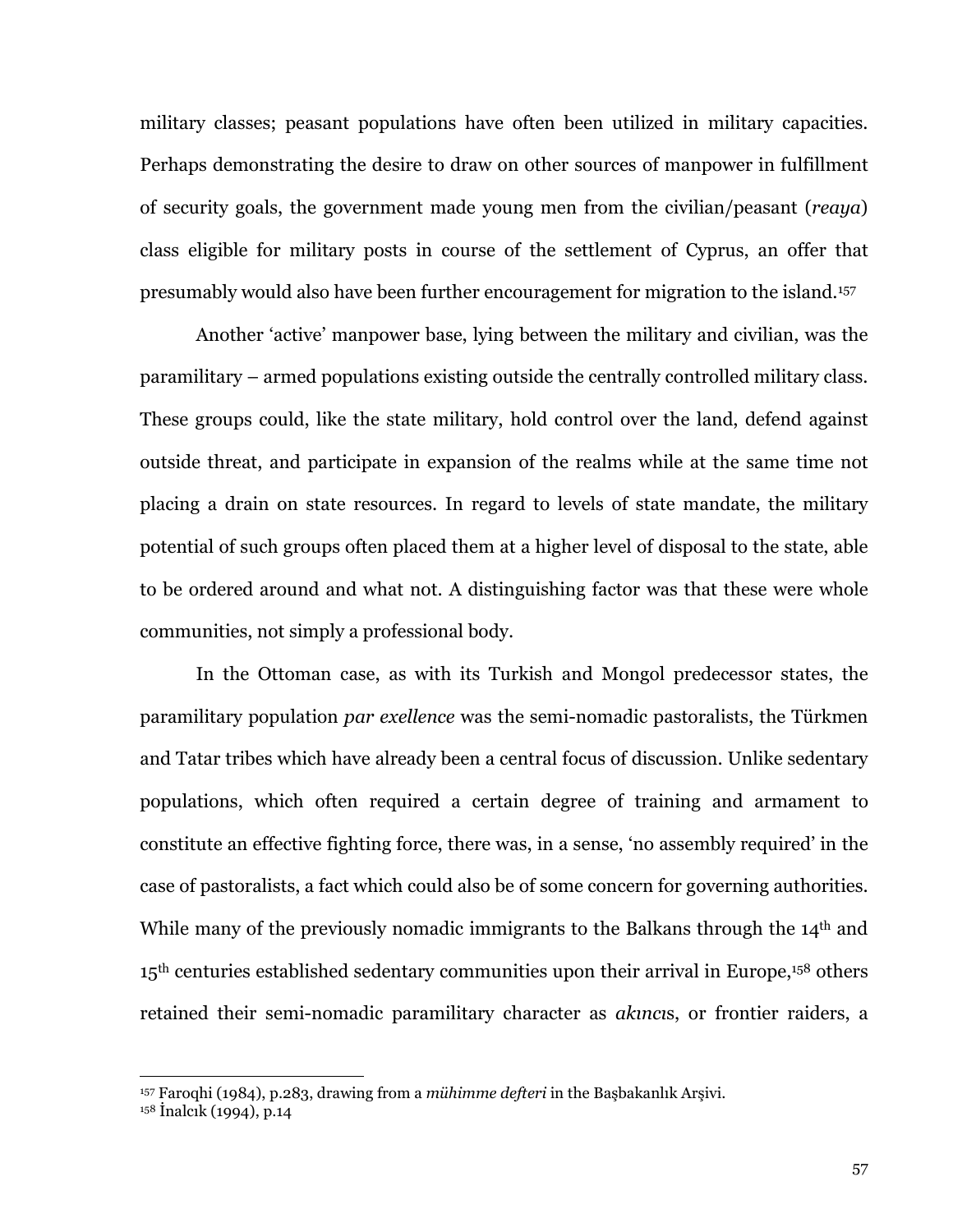force which also included volunteers and adventurers. In addition to their capability as fighters, such tribal segments were also distinguished by their mobility in comparison to sedentary agricultural populations. Altogether there were a number of factors working to insure the role of tribesmen in whatever application of non-state manpower that was undertaken in the control of the European frontier: as a paramilitary group, they were suited to roles of actively controlling territory; as nomads they constituted a naturally mobile force whose movement caused little disruption; they were a segment of the population which could directly benefit from the opportunities of the frontier; and finally, and importantly, there were strong drives to remove these groups from their positions in Anatolia, as discussed earlier.

We have already seen instances in which the Mongols of the Ming Empire were put to use in a very similar way. Likewise, We may assign the Cossacks a similar role in the history of Muscovite expansion. They comprised 'naturally' military populations.

#### levels of control

Perhaps not surprisingly, the character of the occupation or colonization was often closely tied to the desired degree of control in that territory. We find that the implementation of a colonization effort, the number and type of people injected into the territory, was often tied to the degree of control needed for a particular area. Sometimes the degree of control depended on the strategic importance of an area. Bulgaria, for example, was crucial to the empire's western front and for the defense of the heart of the state – there were very large numbers of people transferred there. Tight control over Albania, a territory vital to the empire's cold and hot wars with Venice, may also be seen in this light.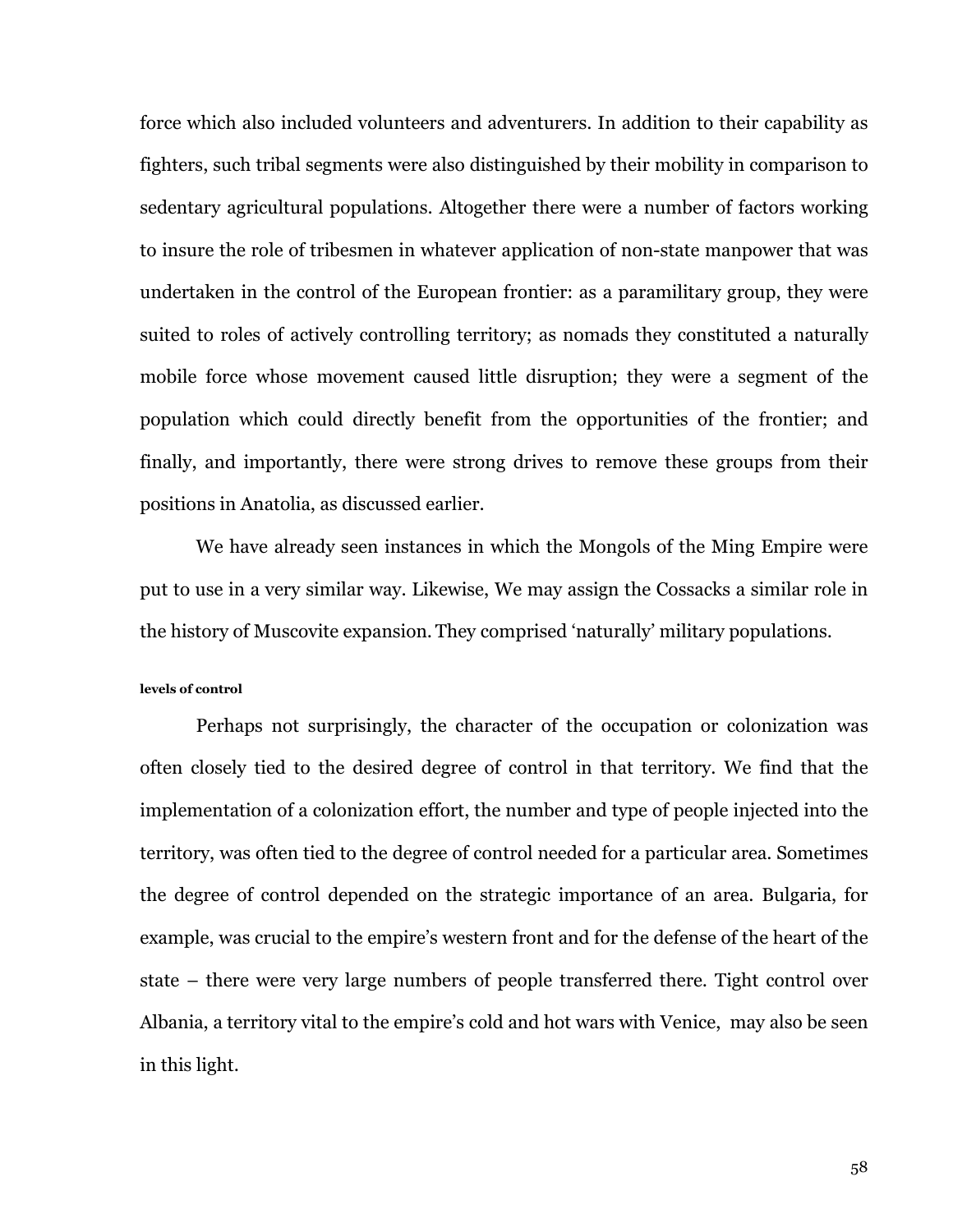Location and distances may also have determined levels of control. Rhodes was fairly far from the imperial center, and Cyprus was even farther; active colonization policies were implemented after the conquest of both these islands. Limnos, on the other hand, was firmly within reach of the capital; it has a small, unworrysome population and economic resources that could be exploited without major restructuring. A single garrison of Greek-speaking janissaries was sufficient to implement the state's interests there.<sup>159</sup>

The Inca case too is an illustration of this. Cobo discusses the transfer of civilians to newly conquered areas in terms of placing a population in permanent residence which would ensure security in the territories farthest from the imperial center.

The city of Cuzco, capital of the kingdom where the Inca had his court and residence, was far away from the most remote provinces in which there were many nations of barbaric and warlike people; therefore, the Inca felt that he could not maintain peace and obedience in any other way, and since this was the main reason why this measure was taken, the Inca ordered that the majority of the *mitimaes* who were made to go to recently subjugated towns settle in the provincial capitals so that they could serve as garrison and presidio—not for a salary or for a limited time; rather, the mitimaes and their descendants would remain perpetually.<sup>160</sup> (my emphasis)

Cobo expresses that it's the distance of the territories from the center that necessitate colonization.

<sup>&</sup>lt;sup>159</sup> Lowry (1986a).

<sup>&</sup>lt;sup>160</sup> Cobo (1979), p.190.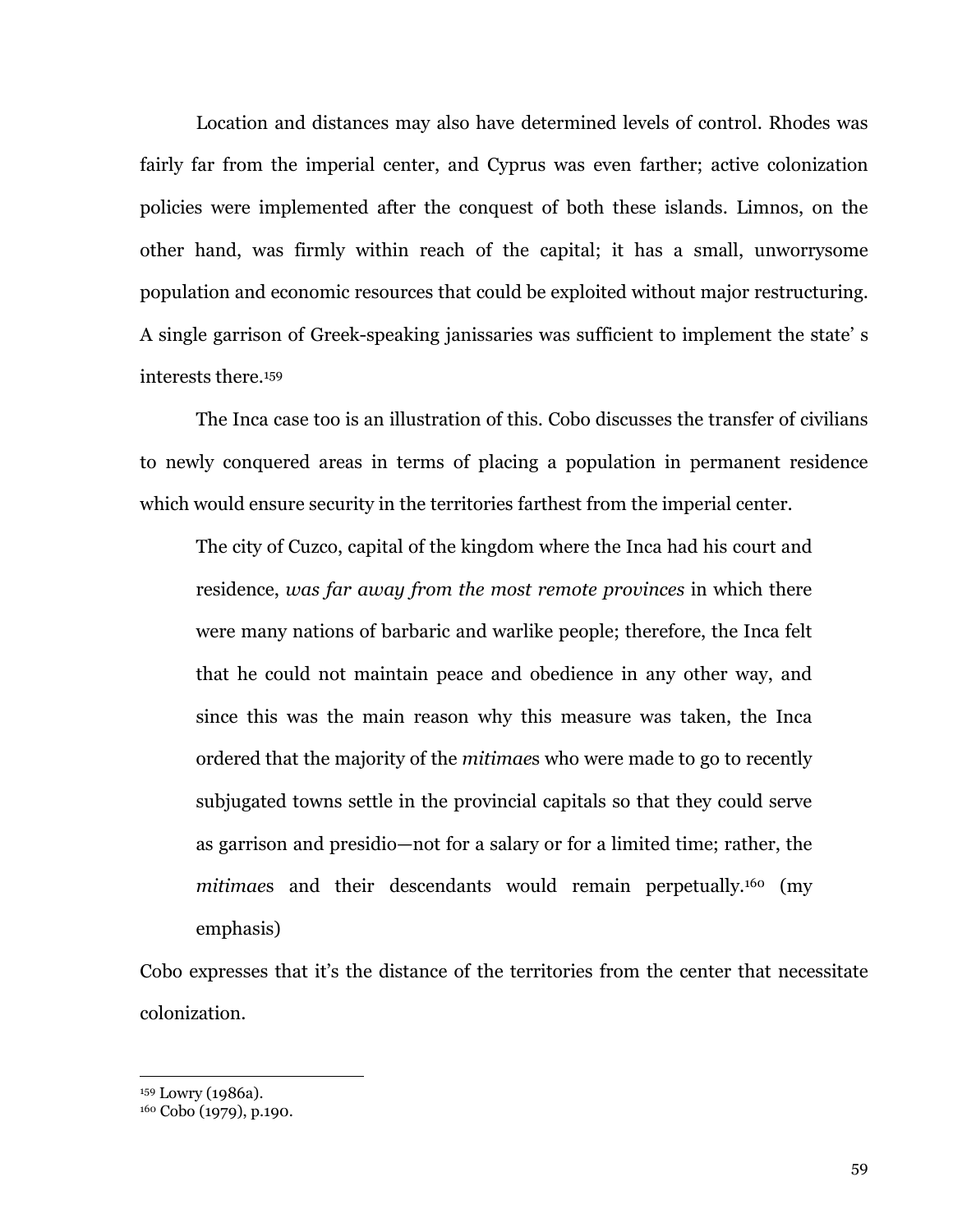## holding internal territories

Transfers also occurred which aimed, like colonization in conquered territories or along the frontier, at the establishment of greater security, but which targeted internal territories. Outside the process of expansion, there was a need to have populations holding certain positions increasing security. Two such examples are the assignment of a Christian community in Rumeli to the guardianship of a pass near Yenişehir and the transplantation of Christians to the fortress of Foca in Saruhan, both in western Anatolia.<sup>161</sup> A much greater number of moves involved the empire's nomadic populations, whose relocation for the fulfillment of services to the state, guard duty primarily among them, occurred with such regularity that they often fall below the radar of those searching out more dramatic moves.<sup>162</sup>

The placement of manpower for the security of internal territories remains a more obscure use of transfer: the communities moved were often fairly small, and, because they lacked association with significant political events, were of little concern to either Greek or Turkish chroniclers. Without the use of archival documents, the occurrence of such moves could easily go unnoticed. In consideration of the many arenas in which the state drew on its civilian and paramilitary manpower bases for security-oriented objectives, it should come as no surprise that the empire undertook the relocation of non-state manpower for the purpose of security at home.

<sup>&</sup>lt;sup>161</sup> Barkan (1951-2), p.64. Tax breaks were also used to encourage voluntary migration into important sites, as in the case of Ayasolug in the later 16<sup>th</sup> century, Faroghi (1984), p.268.

<sup>&</sup>lt;sup>162</sup> See Inalcik (1986) for a comprehensive survey of the responsibilities placed on certain nomadic groups in return for special tax status. Ahmet Rafik's work provides numerous specific instances of such relocations, Refik (1930).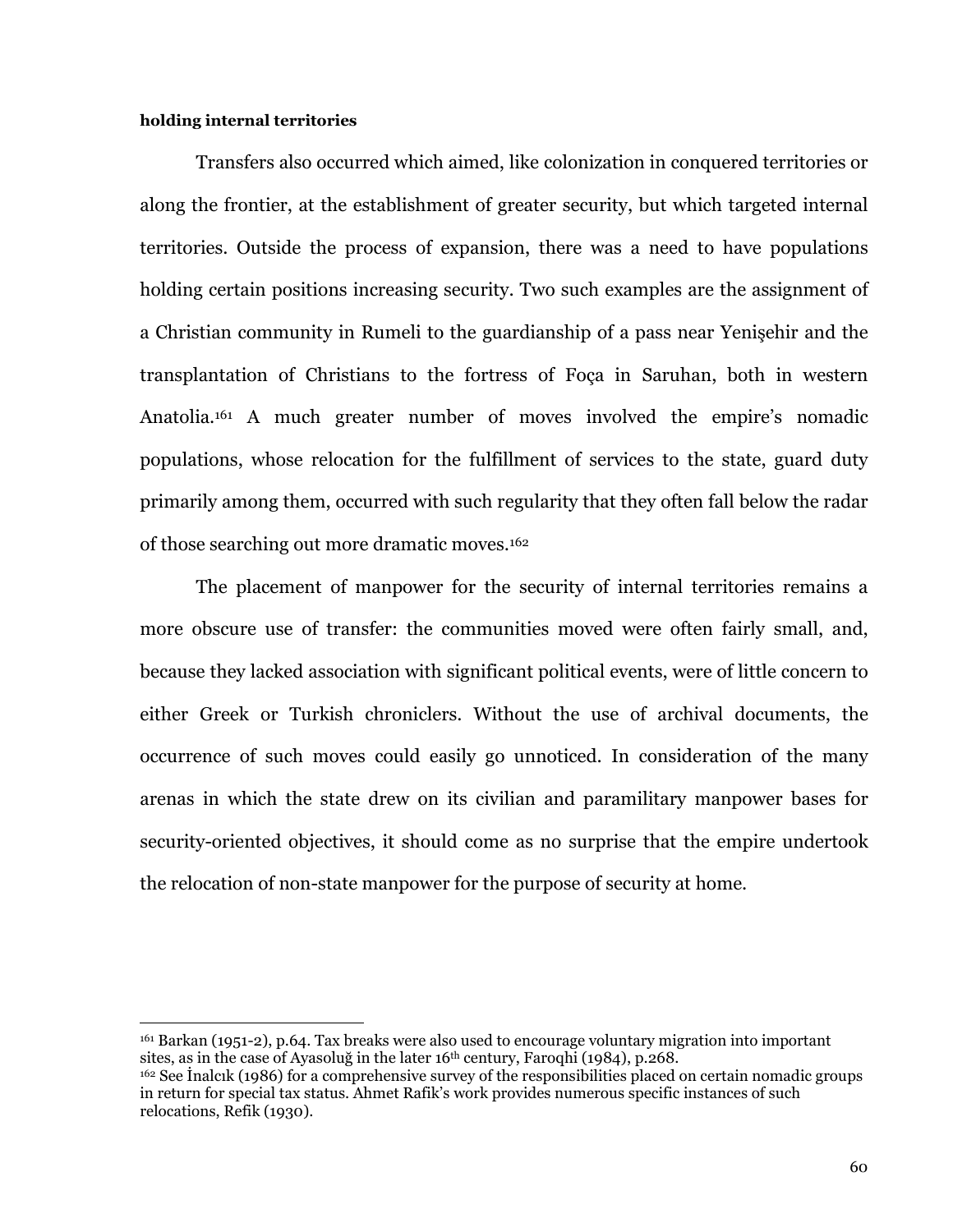# C. Economic Objectives

The economic drives which lay behind state-driven relocation of populations are an incredibly important subject for the assessment of population transfers in both Ottoman and world history. The issue of the distribution and reconfiguration of the empire's economic human resource base, indeed, constituted one of the primary stimuli for a great number of transfers undertaken throughout the period examined.

# PUSHES: economic reasons for moving people out

## alleviating population pressure

The primary economic reason for the desire for population removal from a particular territory was the alleviation of population pressure  $-$  a condition of too many people living on too little land. The removed populations in almost all of these cases became a useable population elsewhere (as discussed in the subsequent section). World history presents us with a number of such examples. Massive projects along these lines were undertaken in the Ming Empire through the  $14<sup>th</sup>$  and  $15<sup>th</sup>$  centuries. According to Cobo, the Incas also had a practice of transferring communities away from densely populated areas to more sparsely populated ones.<sup>163</sup>

In the Ottoman Empire, we see this drive manifest in the selection of men for transfer to areas designated for development. In the case of Cyprus, for example, by targeting for transfers the landless, the unemployed, and migrants arriving in towns and cities from the countryside, the state took the opportunity to effectively siphon off those

<sup>&</sup>lt;sup>163</sup> Cobo (1979), p.192.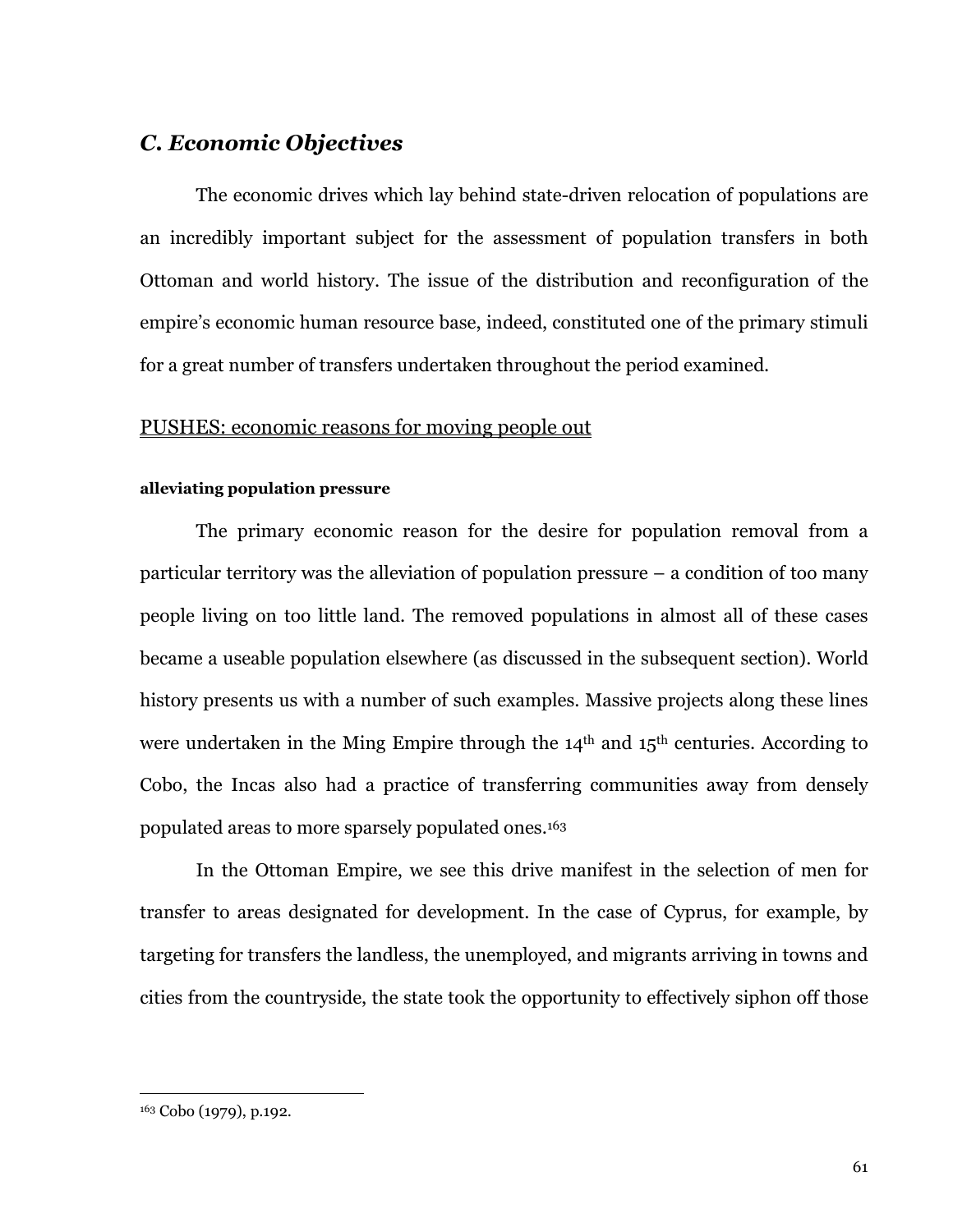who put a strain on the economic well-being of the provinces.<sup>164</sup> Efforts were put in place to return immigrants from rural areas who were placing pressure on the urban centers of the empire to their previous lands, both in general and especially following the Celali uprisings of the early 17<sup>th</sup> century. The attempts at the resettlement of agriculturalists in 1610 and 1635 similarly attempted a more favorable distribution of population. The relocation of those who had fled in search of work to the safety of fortified towns to their former lands was intended to alleviate the strain placed on urban food supplies both by removing non-contributing consumers and returning men to production.<sup>165</sup> Similar movements attempting to remove populations from areas of natural economic draw were undertaken in the Ming Empire with the large-scale forced migration of people away from the attractive coastal centers to the interiors.<sup>166</sup>

It should be remembered that the security-oriented 'pushes' (as discussed in section B) very often had economic dimensions – a central reason for the removal of disruptive Türkmen from Anatolia was to minimize their deleterious effect on agricultural production. Indeed, the buildup of nomadic populations in Anatolia can be seen as population pressure of a certain type that found release in expansion into the Balkans.

For the most part, however, it seems that the 'push' for the alleviation of population pressure was rarely a *primary* drive behind any of the Ottoman transfers;

<sup>164 &</sup>quot;Memalik-i mahrusamda sa'b ve sengistan yerlerde mütemekkin olub yer hususunda muzayakaları olan re'ayayı ve reaya arasında şirret-ü şaka ile ma'ruf olanları ve vilayet tahririnde yazılmayub kalan re'aya ve re'aya oğlanlarını ve sonradan ahar yerden gelüb mutavattın olanları ve kendülerin yerleri olmauub ücret ile ver tutan re'avauı ve müddet-i medidedenberü yaylak ve bağ ve bağce ve yer da'vasın idüb araları fasl omayub niza' üzere olanları ve ehl-i karyeden olub yerlerin ve yurdların birağub kasabat ve sehirlerde mütemekkin olanları velhasıl eğer kasabat ve eğer kura ve sehirlerde bikar olub işi ve gücü olmayub..." Mühimme Defteri, no.19 p.334, in Barkan (1949-50), pp.550-1. <sup>165</sup> Faroqhi (1984), pp.283-6.

<sup>&</sup>lt;sup>166</sup> Twitchett and Mote, p.433.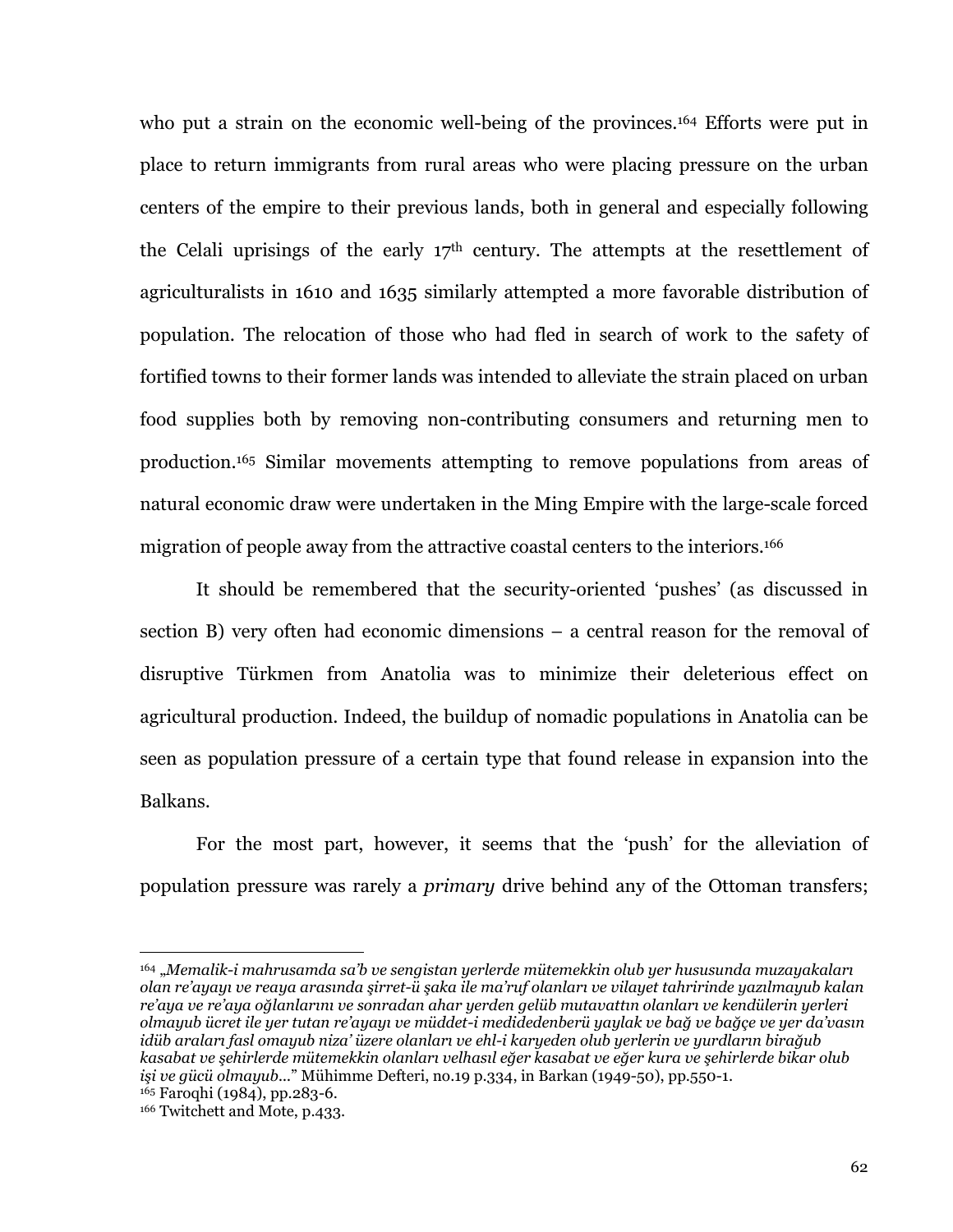rather it was generally the pulls that drove the redistribution of labor as an economic resource.

## depriving the enemy of economic resources

A secondary objective was that of economic deprivation. The desire to deprive another group of a valuable economic resource by the removal of populations was also a factor in several of the transfers presented so far. This was especially true for temporarily held or contested land. The deportation of merchants and scholars from the Safavid capital of Tabriz during its temporary occupation by Sultan Selim II was no doubt injurious to the city's economic life. Through the course of the warfare of the 16<sup>th</sup> and early 17th century, the Ottomans and Safavids had stripped the urban centers of Azerbaijan to the benefit of their more securely held cities – Istanbul and Trabzon in the Ottoman case and Isfahan in the Safavid.<sup>167</sup> Another example of economic deprivation was the evacuation of the villages supporting Byzantine Constantinople under Bayezit I more than a century previously.<sup>168</sup>

## **PULLS:** economic reasons for moving people in

Economic pulls—reasons to insert populations to strengthen the economy of the destination locale—were directly responsible for the lion's share of population transfers in the Ottoman period and particularly those of the 15<sup>th</sup> century. Projects instigated for

<sup>&</sup>lt;sup>167</sup> Lowry (1976), pp.144-51; Lowry (1986b), p.331; Shaw (1976), p.81; Morgan (1988), p.138. The Safavid army, campaigning against the Ottomans in the first decade of the 1600s deported eastward "whole villages and towns"; Christian men and boys were slotted into the state slave system; the Armenians of Julfa were forcibly relocated to Isfahan. Griswold (1983), p.101. <sup>168</sup> Shaw (1976), p.81; Doukas (1975), p.83.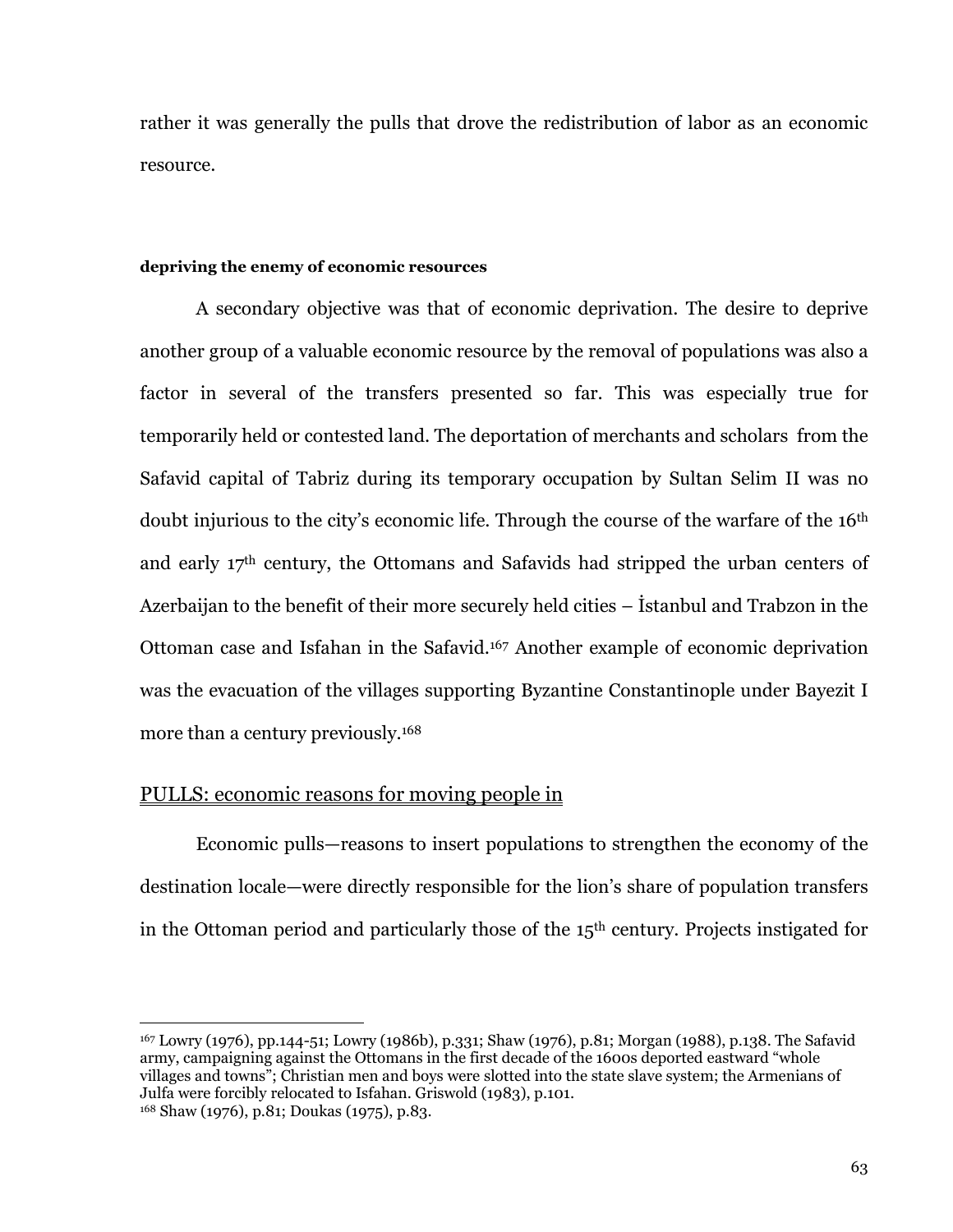the development of economic life targeted both the rural areas and urban centers of the empire.

When considering instances of state-mandated shifts in labor resources, it should be remembered that labor operated as a mobile force in 'ordinary' circumstances. It was customary for laborers and skilled workers to follow the work available, and shifts in labor resources occurred on a regular basis as materials and manpower were mobilized for the execution of specific projects, both public and private. It was customary, for example, for craftsmen and tradesmen (butchers, cooks, saddlers, cobblers, and so on) to be allocated for travel with the Ottoman armies on campaign.<sup>169</sup> Edward Farmer, writing about the movement of human resources in the construction of Beijing under the Ming makes a distinction between short-term laborers and settlers. While shortterm laborers were assigned to grain transport, building canals, and construction projects, it was permanent settlers that allowed the establishment of a long-term tax base, a permanent labor pool, and both agrarian and urban population bases.<sup>170</sup> It is the movement of this second group that is our primary interest in this essay.

## revival of conquered lands

Many of the economically driven moves were aimed specifically at the development of the productive potential of newly acquired lands. Considering the desire for resources that drives communities to conquest, it comes as little surprise that the conquering power would seek maximum exploitation of its new holdings in as short a time as possible; for those states that are willing to do so, it is only natural that transfers

<sup>&</sup>lt;sup>169</sup> Imber (2002), p.234.

<sup>&</sup>lt;sup>170</sup> Farmer (1976), pp.148-52.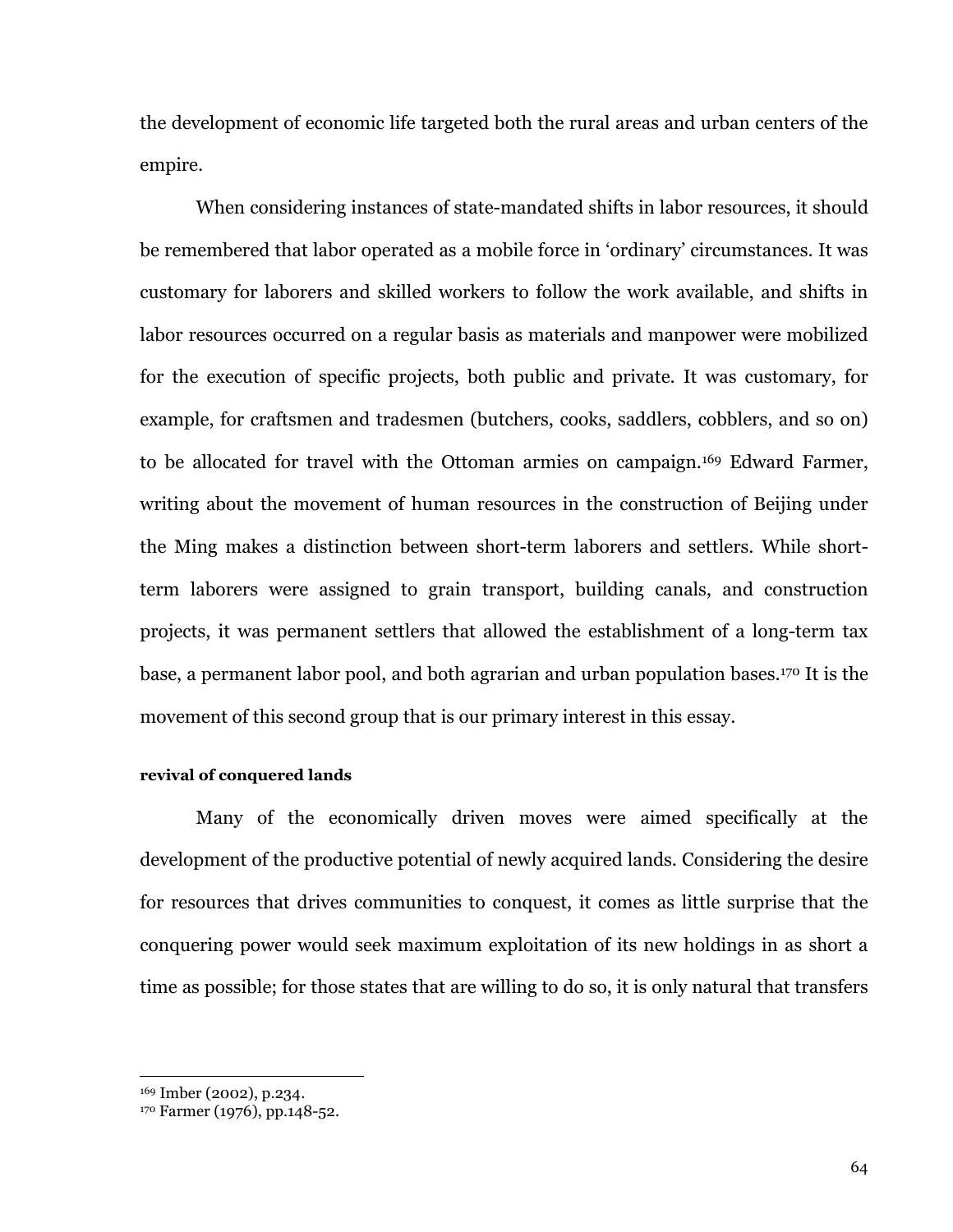would be executed towards this goal. Cieza de Leon describes such a policy in the case of the Inca:

... If, perchance, they had conquered territory in the highlands or plains or on a slope suitable for plowing and sowing, which was fertile and had a good climate, and was empty of people, they quickly ordered that from near-by provinces that had the same climate as these, for the good of the health, enough people come in to settle it, and to these lands were given, and flocks, and all the provisions they needed until they could harvest what they planted.<sup>171</sup>

Many of the demographic movements occurring in the wake of the Ottoman conquests can be seen within this light. In the case of Cyprus, for example, a correspondence sent by the governor-general of the island to the imperial court in Istanbul, declared the territory's economic refurbishment to be primary and explicit goal of the entire transfer project:

With many places lying ruined following the invasion of the island of Cyprus by the victorious troops, let it be known that ruined lands should be made healthy, with gardens and orchards and sugar cane put into cultivation; lands producing one bushel of harvested grain should be made strong, with yields of 50-60 bushels; the towns, villages, and other lands and plots should become prosperous and flourishing. 172

<sup>&</sup>lt;sup>171</sup> Cieza (1959), p.62

<sup>172 &</sup>quot;Anadolu ve Karaman ve Rum ve Zülkadiriyede vaki' olan kadılara hüküm ki. Hala Kıbrıs beylerbeğisi Sinan dame ikbaluhu südde-i se'adetime mektub gönderüp Kıbrıs ceziresi 'asakir-i nusrat eser istilasile hayli yerleri harab olub ve harab olan yerler ziraate bağ ve bağçe ve şeker kamışına salih yerler olub hatta toprağında ziraat olunan hububun bir kilesinden elli altmış kile hasıl virür kuvvetlu yerler olub eğer kasabat ve eğer kurası ve sair erazi ve buka'i ma'mur ve abadan olmak lazım idüğün bildirmişsin." Mühimme Defteri, no.19 p.334, in Barkan (1949-50), p.550.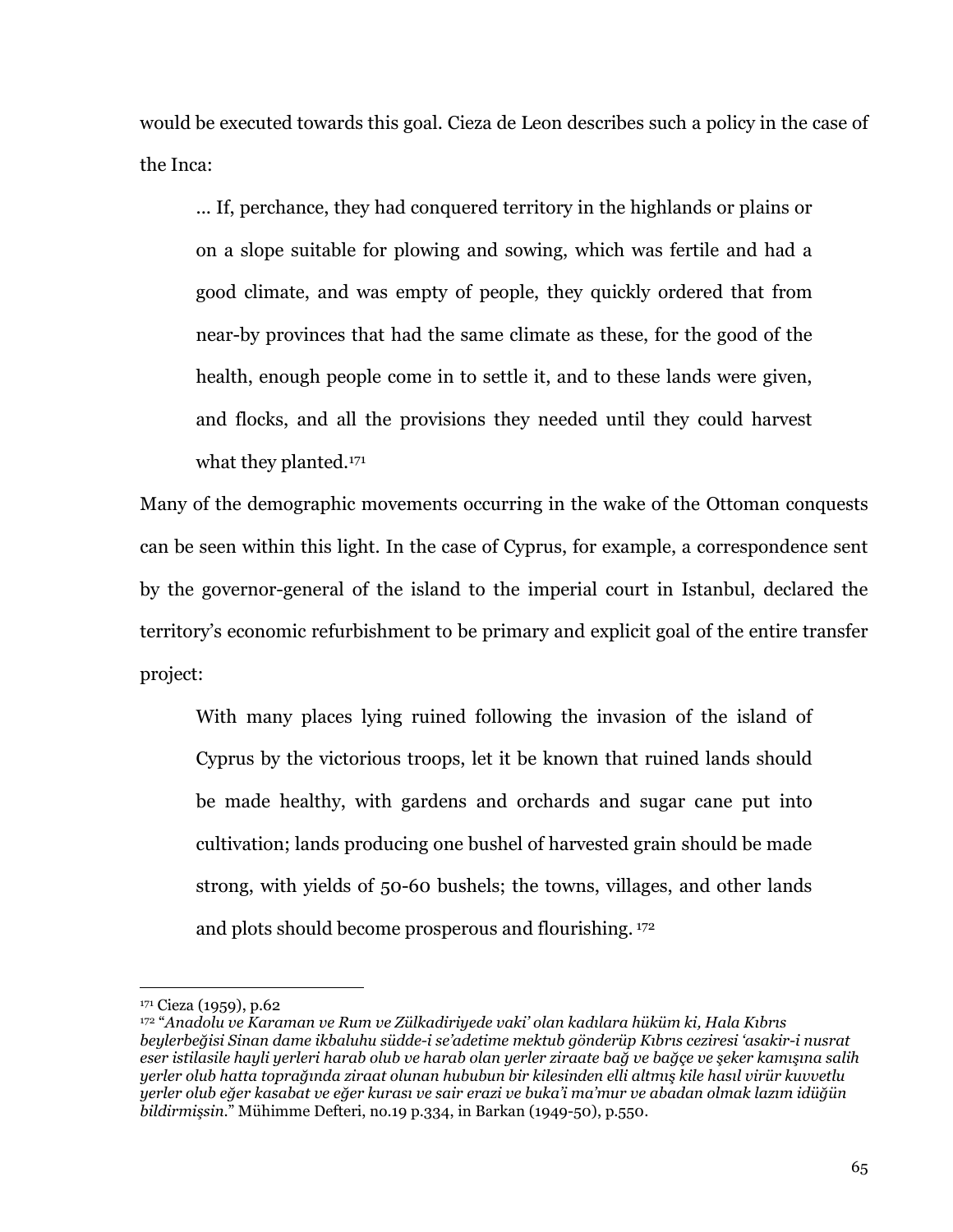The language used in expressing the aims of the transfer of men and families onto the island is in fact very close to that used in the order concerning the rehabilitation of the livelihood of Cyprus' native Christian population.<sup>173</sup>

As we have seen, the three major Ottoman urban development projects of the  $15<sup>th</sup>$ century—Salonica, Istanbul, and Trabzon—were undertaken in Byzantine cities directly following their conquests. These efforts will be examined in greater detail below.

#### developing the rural economy

Population transfers were used to develop the production potential of the empire's rural economy—agricultural and pastoralist—in both newly conquered and internal territories.

Many of these transfers constituted manipulations of the empire's agricultural labor base. On a broad scale, the establishment of Christian peasant communities in Anatolia throughout the first two centuries of the dynasty no doubt helped develop the agricultural base of the economy. On a smaller scale, instances such as the movement of Christian and Muslim peasants from Saruhan onto a *timar* in Rumeli and the planting of peasant communities in Silistre around the beginning of the 16<sup>th</sup> century represent the establishment of the labor bases of specific territories.<sup>174</sup> As we have seen in the transfer to Cyprus, agricultural production was one of the central stated goals of the island's settlement.<sup>175</sup> Much of the movement aimed at building up Istanbul took the

<sup>173</sup> See Mühimme Defteri, no.19 p.69, in Barkan (1949-50), p.560.

<sup>174</sup> Barkan (1951-2), p.64; Barkan (1953-4), p.225.

<sup>175</sup> Mühimme Defteri, no.19 p.334, in Barkan (1949-50), p.550.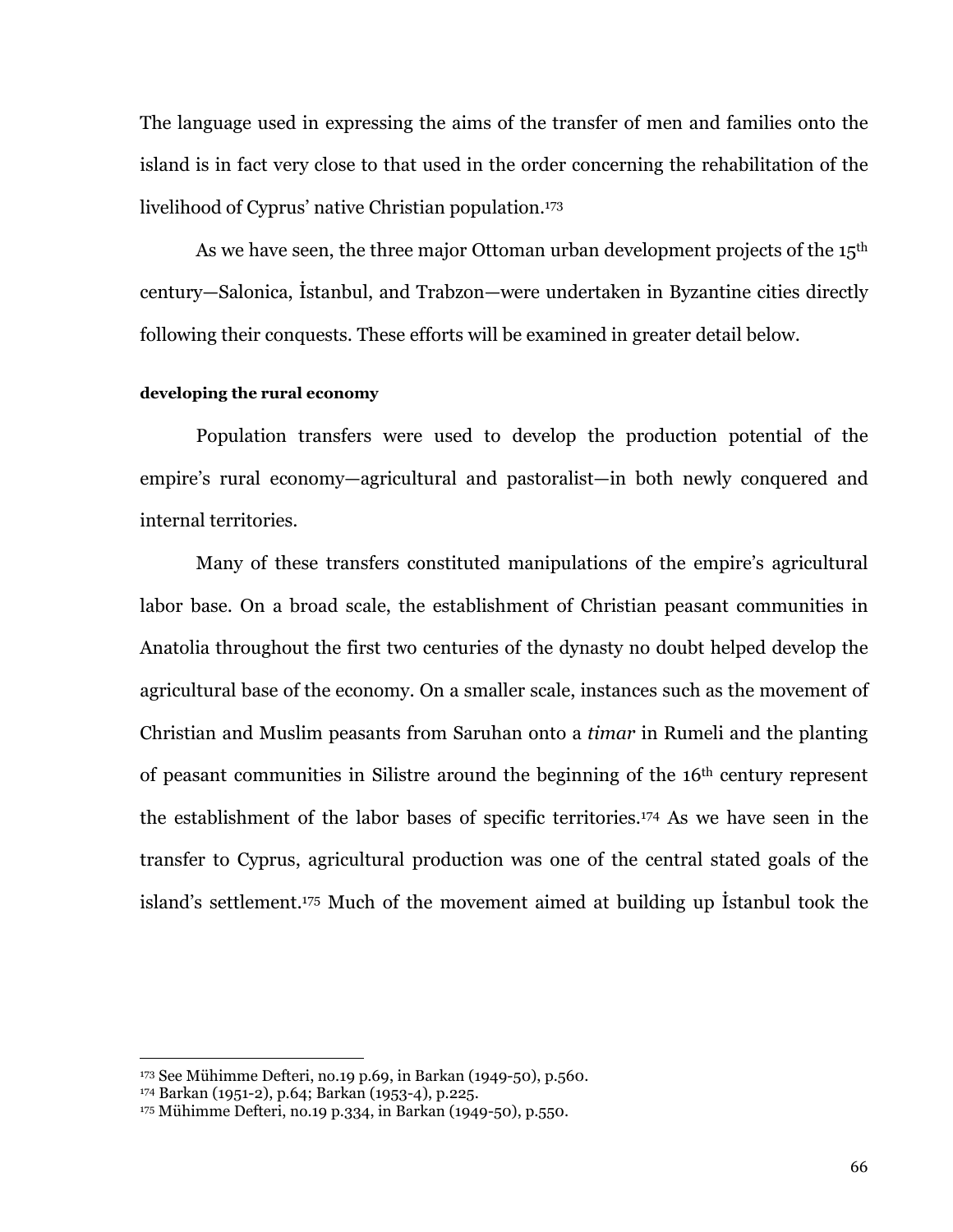form of the settlement in the surrounding region that could then help feed the city, a task undertaken in the development of Beijing as well.<sup>176</sup>

At times, such transfers were aimed at the establishment of a labor base directly attached to the central government. The settlement of villages near Istanbul, Bursa, and Biga with slave/share cropper labor was intended to provide the Sultan a regular supply of grain and livestock. The Inca similarly used transfer to strengthen the state-controlled sector of the economy in their relocation of maize farmers.<sup>177</sup> Groups that would have otherwise operated with greater autonomy or within the provincial administrative system were instead made to report directly to the capital.

It should be noted that the Ottoman manipulation of its peasant labor base, though certainly apparent, does not seem to have reached the scale or impact of similar efforts elsewhere in the world. It is claimed, for example, that in the second half of the 14<sup>th</sup> century of the Ming dynasty, there were some three million people resettled in the decimated territories of the north, mainly from Shansi, an area that had enjoyed relative stability.<sup>178</sup>

The moving of nomadic and semi-nomadic pastoralists, so far discussed only in terms of the security threats and advantages they posed, also had economic dimensions. As Inalcik points out, despite their potential for disruption, the nomads served an important role in the rural economy. Although sedentary agriculture was a superior

<sup>&</sup>lt;sup>176</sup> Inalcik (1969-70), p.239. The construction of Beijing also featured a large number of moves aimed at developing the agricultural production of the province as a whole, Farmer (1976), p.149. 177 Conrad and Demarest (1984), p.133.

<sup>&</sup>lt;sup>178</sup> Twitchett and Mote, p.433.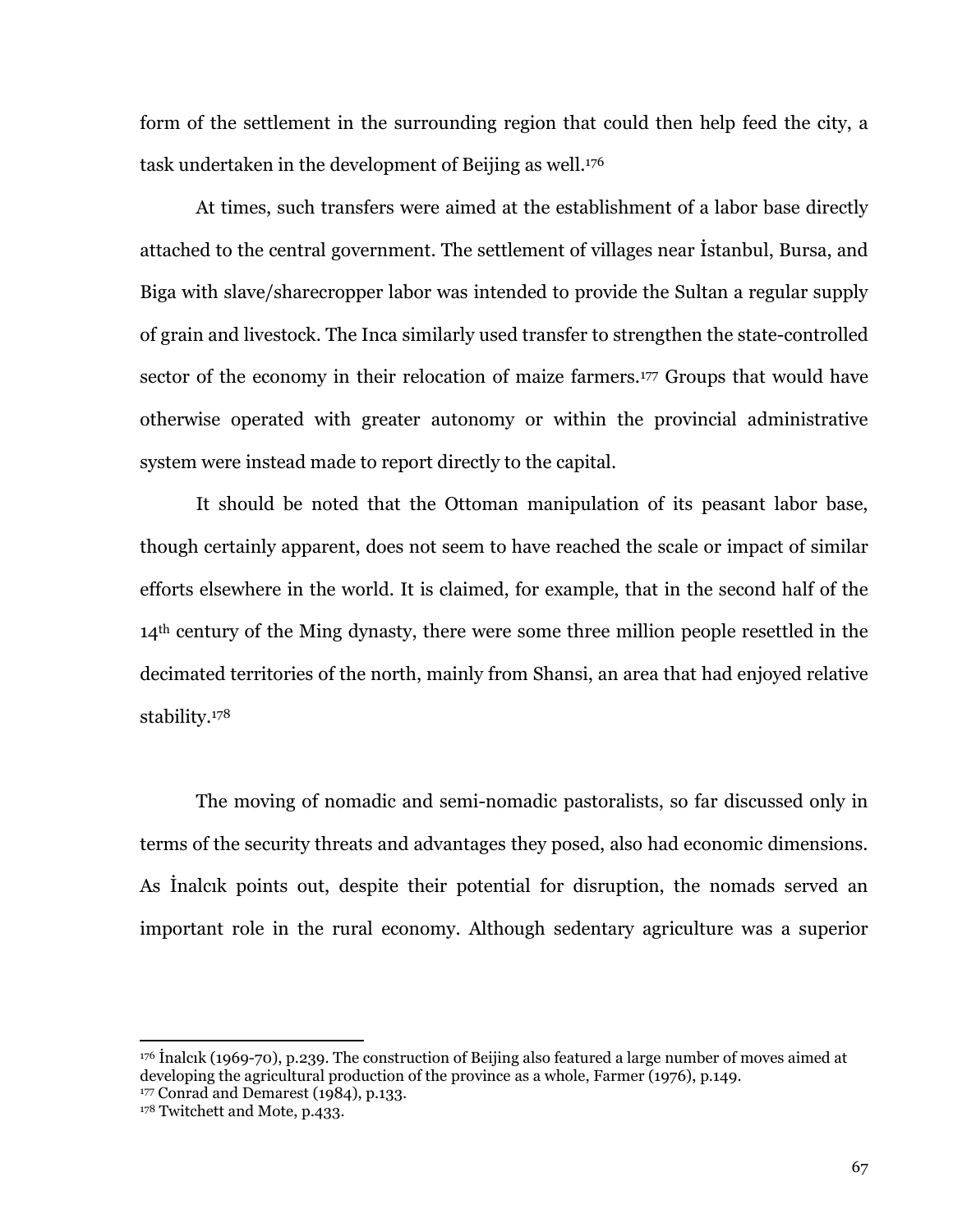revenue producer, pastoralism filled an important niche in the utilization of less easily cultivated or marginal lands for stock raising (producing wool, meat, and hides).<sup>179</sup>

The movement of various nomadic groups into the Balkans developed the pastoral economy and allowed the utilization of marginal lands. The emergence of Filibe-home to large numbers of transferred nomads through the  $14<sup>th</sup>$  and early  $15<sup>th</sup>$ centuries—as an important center for the production of woolen goods in the middle years of the empire is perhaps a demonstration of the contribution which pastoralists could make to the economy of the areas in which they settled.<sup>180</sup> Sultan Murad IV's commanding the relocation of the Zeynelli and other tribes into Erzincan and Pasin in the 1630s seems to have been primarily aimed at the economic restoration of those  $areas<sub>181</sub>$ 

The forced sedentarization of nomads was both economically and security driven and constituted a policy which sought to enlarge the body of labor engaged in agricultural production. Such efforts were meant to change the nature of rural production to fit the desires of the state. Sometimes forced relocation served as a catalyst for the shift to settled life. Many of those pastoralists arriving in Rumeli in the first century of conquest chose to take up full-time agriculture, as was the case for a number of the Tatar groups relocated there in the 15<sup>th</sup> century.<sup>182</sup> In such a way, the transfer of peasants and pastoralists allowed greater utilization of the empire's land

resources.

<sup>179</sup> Inalcık (1994), pp.37-41, 160-161.

<sup>&</sup>lt;sup>180</sup> Faroqhi (1984), p.276.

<sup>&</sup>lt;sup>181</sup> "Suyun öte tarafında bir gün oturulup Zeynelli ve diğer aşiretleri bin kadar oba ile yerlerinden kaldırulup Erzincan ve Pasin sancaklarında boş ve harap yerlere yerleşmek emirler yazılup beylerine sancak ve zeamet verildi." Naima (1968), p.1312.

<sup>&</sup>lt;sup>182</sup> Barkan (1953-4), pp.211-212. A further economic role played by the nomadic segments of the population was in transportation. Inalcık (1994), p.39. The resettlement of a group of "kara araplar" in colonies along trade routes in northwestern Anatolia in the mid-14<sup>th</sup> century proves an example of a move instituted to this effect, Inalcik (1983).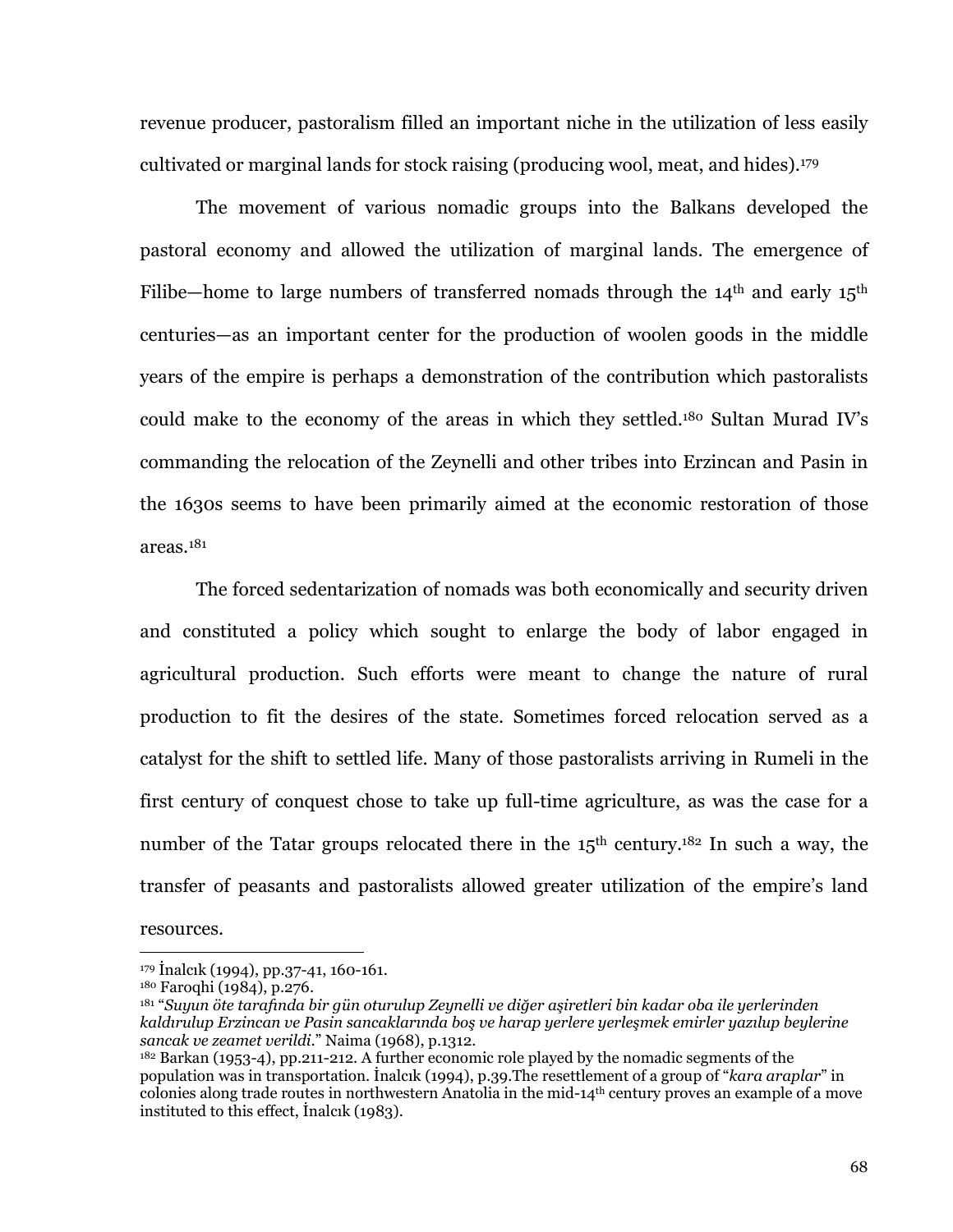### reconstruction and urban development

The economic development of the empire's cities was the single most important objective driving the transfer of population in the early Ottoman Empire. Transfers were used to build up the capital of Edirne in the 14<sup>th</sup> century and proved a central pillar in the reconstruction of Salonica, Istanbul, and Trabzon in the 15<sup>th</sup>.

The employment of transfers in city-building is a common feature of a large number of imperial states. Some, as in the Ottoman cases, occurred within the context of rebuilding areas ravaged in the course of conquest. Others occurred following bouts of plague. Still others were initiated with the declaration of a capital city. Cieza de Leon's description of the Inca capital of Cuzco, for example, places primary emphasis on the diversity of communities imported from throughout the empire.<sup>183</sup> Similarly, large numbers of deportees were used in the construction of the Ming capitals of Nanjing in the 14<sup>th</sup> century and Beijing in the early 15<sup>th</sup> century.<sup>184</sup>

In the both the Ottoman and Ming examples, the governments drew on both the land-poor classes (those who had nothing to lose and could be most easily shifted) as well as skilled and wealthy groups (those who had the greatest to contribute); the first established the city's labor base, which the second flesh out specific segments of the urban economy.<sup>185</sup> In the case of the Beijing, "wealthy families from all the southern provinces, but especially the richest areas of the Southern Capital and Chekiang, were among the first to be moved. This decision insured that the new capital would be

<sup>&</sup>lt;sup>183</sup> Cieza (1959), p.148.

<sup>&</sup>lt;sup>184</sup> Ho (1959), pp136-9; Farmer (1976), pp.148-52.

<sup>185</sup> This formula was articulated by Lowry (1986b), pp.323-5. In the Ottoman case, the establishment unskilled labor was undertaken primarily in the earliest stages of the project; culling of skilled human capital continued for many decades afterwards.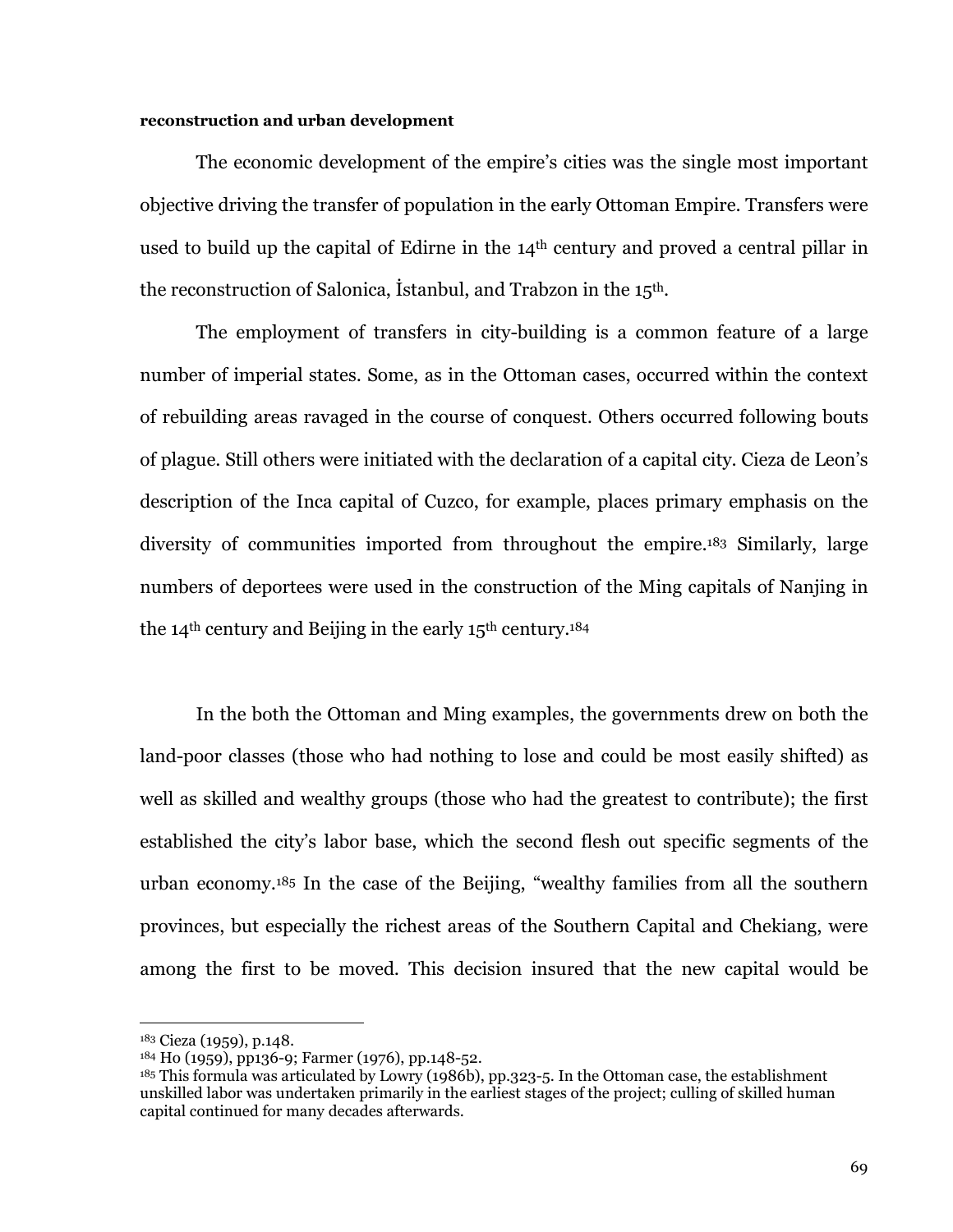populated with people of substance, solid citizens who would bring wealth and culture with them."<sup>186</sup> Much of this process in the case of Istanbul has been related. In addition to a large number of calls extended to specific individuals and communities, Kritovoulos informs us of the selective settlement applied to the large bodies of manpower brought to the city from campaign: "As many of the Peloponnesians whom he had brought back as seemed to be better than the rest in their knowledge of trades. The rest of them he placed in the surrounding villages..."<sup>187</sup> Such tinkering with the distribution of skilled manpower in the empire continued into the reign of the Conqueror's grandson, Sultan Süleyman I (1520-66). As seen in the transfer of the fishing communities from Trabzon to Istanbul, such moves continued to be executed some sixty to eighty years after the conquest. Such transfers could have a large impact on the actual composition of the city; Lowry states in the case of Salonica, for example, that "there was a direct correlation between the prominence of these trades and industries in Salonica, and the nature of the populace sürgüned there by Mehmed II."188

In addition to increasing the general prestige of the city, such actions presented the state with specific economic advantages. In creating superpowered economic centers, the Ottomans were leveraging the same advantages that bring tradesmen together in an open economy, the process of agglomeration. The concentration of trades simplified and reduced the cost of bringing in materials and marketing finished goods; it facilitated taxation and put the labor force within direct reach of the state for employment in public projects. This control-through-consolidation method was leveraged in the Inca case as well, with craftsmen being relocated to special

<sup>&</sup>lt;sup>186</sup> Farmer (1976), p.149.

<sup>&</sup>lt;sup>187</sup> Kritovoulos (1954), pp.139-40.

<sup>&</sup>lt;sup>188</sup> Lowry (1986b), p.337.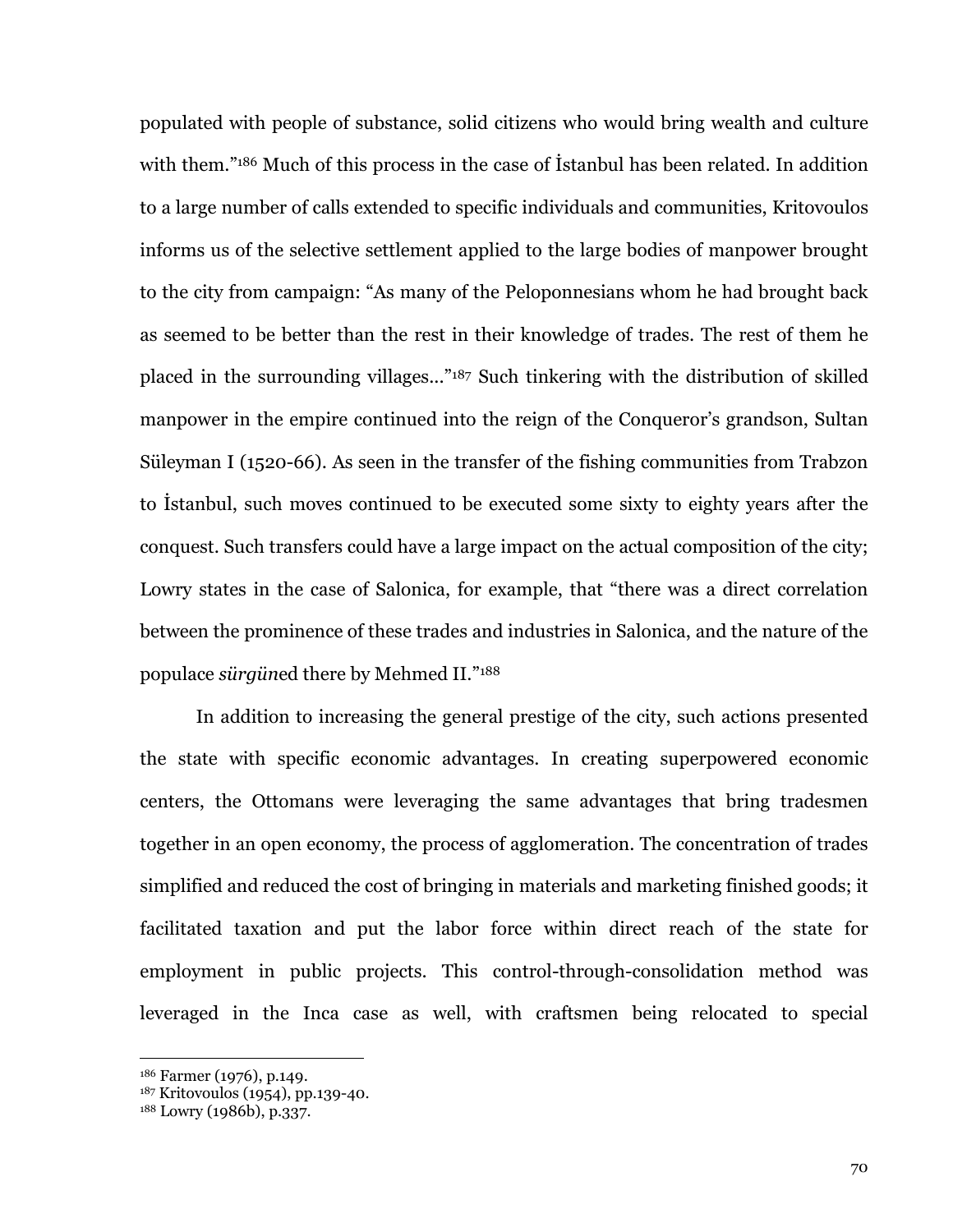communities to allow fulfillment of their state labor responsibilities and ease the task of storing and distributing goods.<sup>189</sup>

As has been mentioned, there was also a major effort to develop the hinterlands of cities, as peasants were brought to settle around Edirne and, on a much larger scale, Istanbul; such moves paralleled Ming settlement of the northern provinces surrounding the new capital, a particularly underdeveloped region at the start of the project.<sup>190</sup>

### looting labor

Drawing off the labor resources, both skilled and unskilled, of newly conquered realms was a central feature of a large number of transfers instituted in the development of various sites in the empire. As discussed earlier, conquered populations were a group over which the state could exercise power with a great deal of impunity. Considered purely economically, if the revival of conquered lands was aimed at bringing the territory into the imperial economic system, the removal of populace aimed at bringing in its manpower. Ibn Kemal's statement concerning the campaigns against Karaman in central Anatolia in the mid-15<sup>th</sup> century that "orders were issued that from each city some hundreds of households of craftsmen and wealthy citizens should be selected for transfer<sup>"191</sup> appears to have been applicable throughout the conquests of the period. As we have seen, three consecutive sultans drew off conquests in Serbia, mainland Greece, the Morea, the islands of the Aegean, central and eastern Anatolia, Azerbaijan and Egypt in the peopling of the imperial capital. While shipment of manpower coming in from the earliest conquests contained both standard and skilled labor, later transfers came to focus solely on this second sector.

<sup>&</sup>lt;sup>189</sup> Julien (1983), pp.78-9.

<sup>&</sup>lt;sup>190</sup> Farmer (1976), p.149.

 $191$  Ibn Kemal, quoted in Inalcık (1969-70), p.238.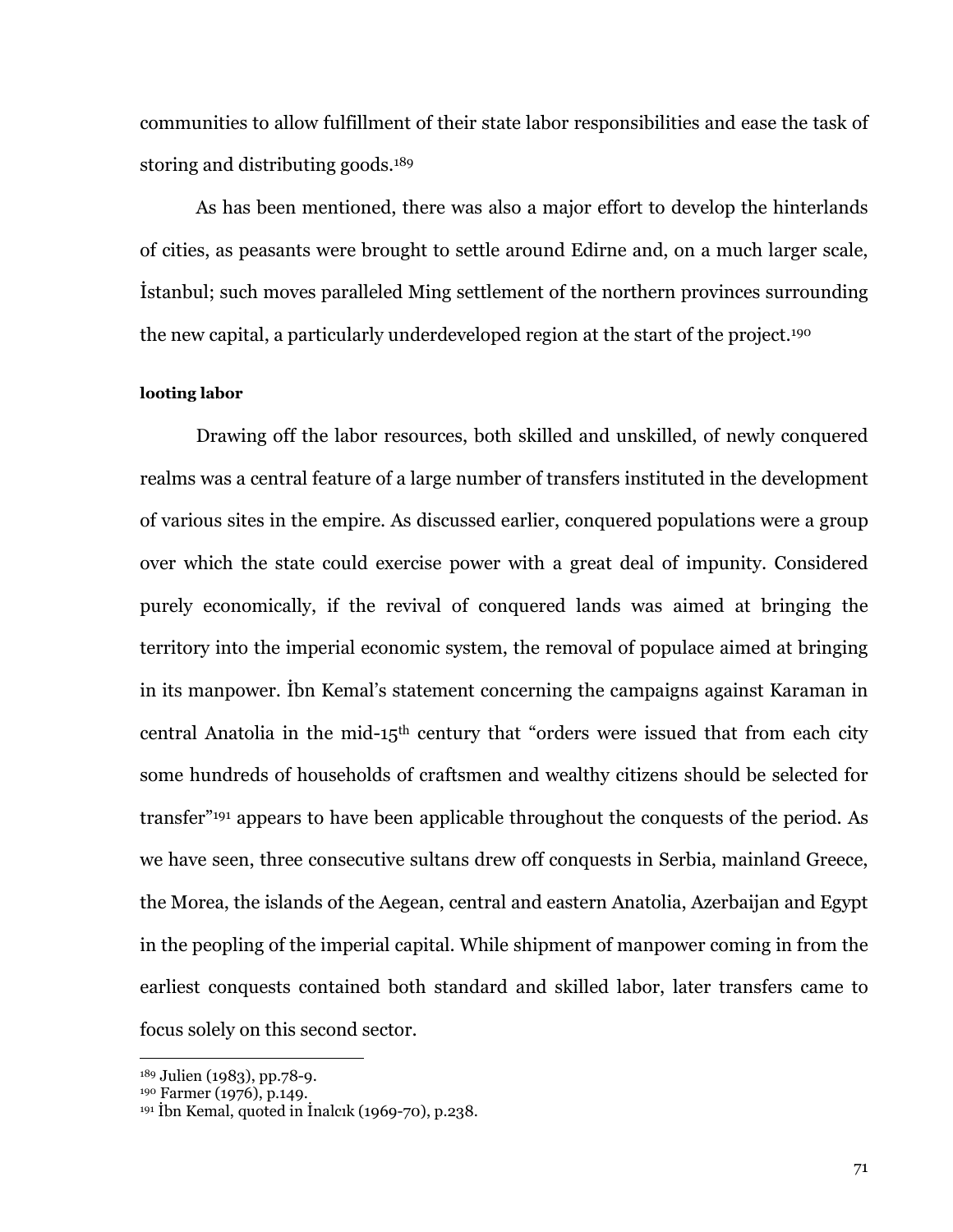Once again, the Ottomans were in good company with their neighbors and predecessors. The deportation of skilled labor for conquered cities was a major theme throughout the conquests of Genghis and Ögedey Khan in the 13<sup>th</sup> century and Timur in the 14<sup>th</sup> century; Doukas, for example, relates that before confronting the Ottomans at Ankara, Timur razed Damascus and Aleppo and "transported many craftsmen to Persia".<sup>192</sup> The Safavids used the campaigns of 1604-5 to bring some 3,000 Armenian craftsmen from Julfa, on the Ottoman-Safavid border, to Isfahan, where they were settled in the neighborhood of "New Julfa."<sup>193</sup>

The Ming utilized captured labor as well, settling 7,000 captured Annamese artisans in Beijing in 1407.<sup>194</sup> The same opportunities were not missed by the Incas: Following the conquest of Chimu, for example, "Topa Inca, with his usual clemency, [ordered] the survivors to devote themselves to tilling their fields... As the [Chimus] were so skillful at working metals, many of them were taken to Cuzco and the capitals of the provinces, where they wrought jewelry, vessels, and goblets of gold and silver, and whatever else they were ordered."<sup>195</sup> As shown, large portions of manpower were relocated from conquered cities in an attempt to strengthen the prestige and economic power of the imperial center.

<sup>&</sup>lt;sup>192</sup> Doukas (1975), p.90.

<sup>&</sup>lt;sup>193</sup> Morgan (1988), p.138.

<sup>&</sup>lt;sup>194</sup> Mote and Twitchett, pp238-9.

<sup>&</sup>lt;sup>195</sup> Cieza (1959), p.328.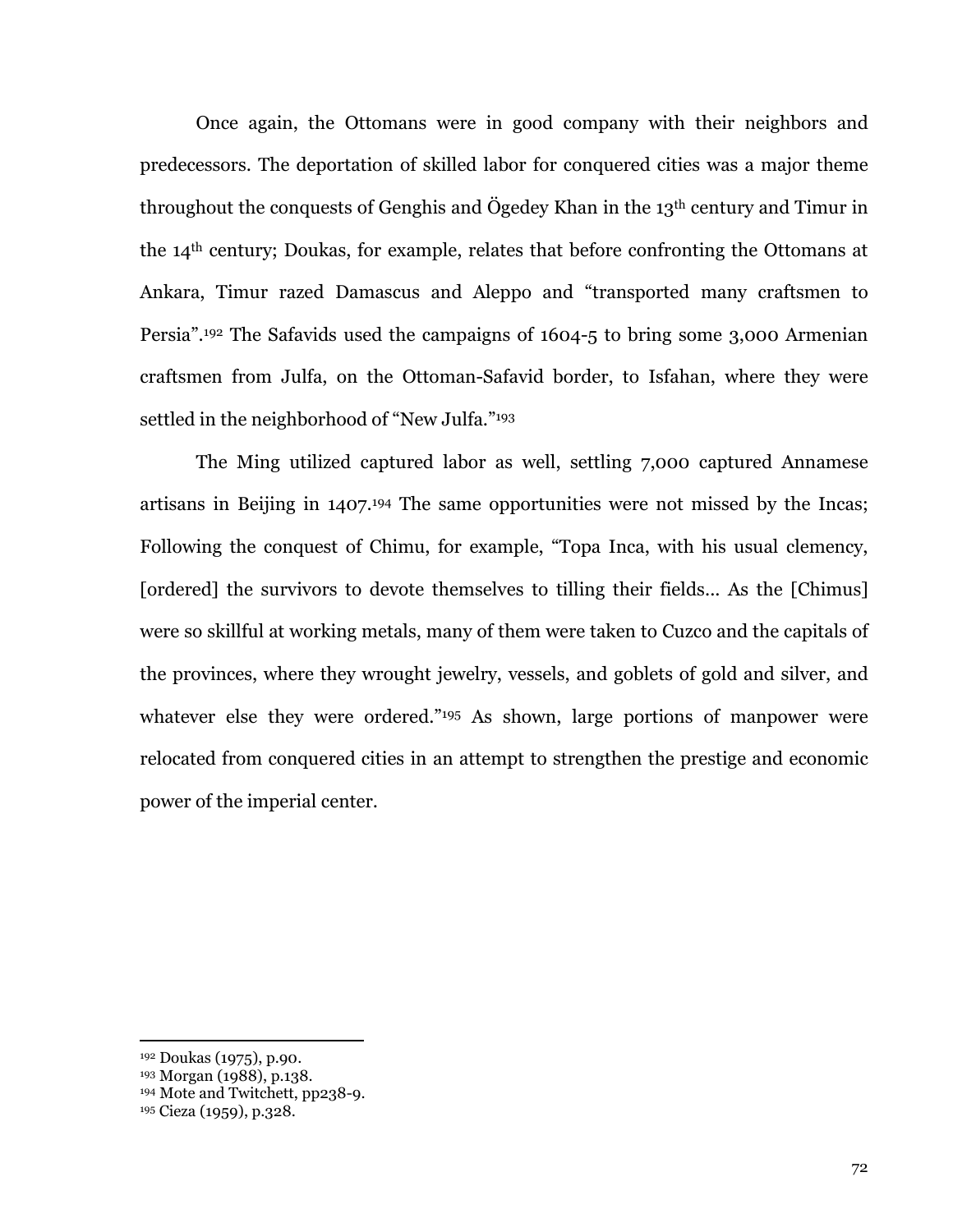## Part III. Methods and Pitfalls

The methods by which the Ottoman sürgüns, or population transfers, were executed varied according to the objectives and context. The institution no doubt changed over time. While the transfers of the 14<sup>th</sup> century, mainly the movement of tribesmen and conquered peasantry, appear in the chronicles as fairly opportunistic disposals of population, by the  $15<sup>th</sup>$  century the policy had taken on an institutional character, a trend which paralleled the development of the Ottoman state as a centralized bureaucratic order.

Some transfers were leveled against communities on a case-by-case basis, such as in instances of alleviating specific threats (deporting rebellious tribes), opportunistic grabs for manpower (removing captives from newly conquered areas), or fulfilling small-scale needs (populating a fortress). Others, generally deliberately undertaken projects requiring large-scale insertion of human capital, were instituted through general calls for manpower which could then be followed up by calls for individuals or groups answering specific needs.

Mehmet II's use of forced transfers in the repopulation of Istanbul took on this latter form.<sup>196</sup> As Kritovoulos relates immediately following the capture of the city, "he sent an order in the form of an imperial command to every part of his realm, that as many inhabitants as possible be transferred to the City, not only Christians but also his own people and many of the Hebrews," and later, "he gathered them there from all parts

<sup>&</sup>lt;sup>196</sup> For close examinations of this process, see Lowry (1986b) and Inalcik (1973).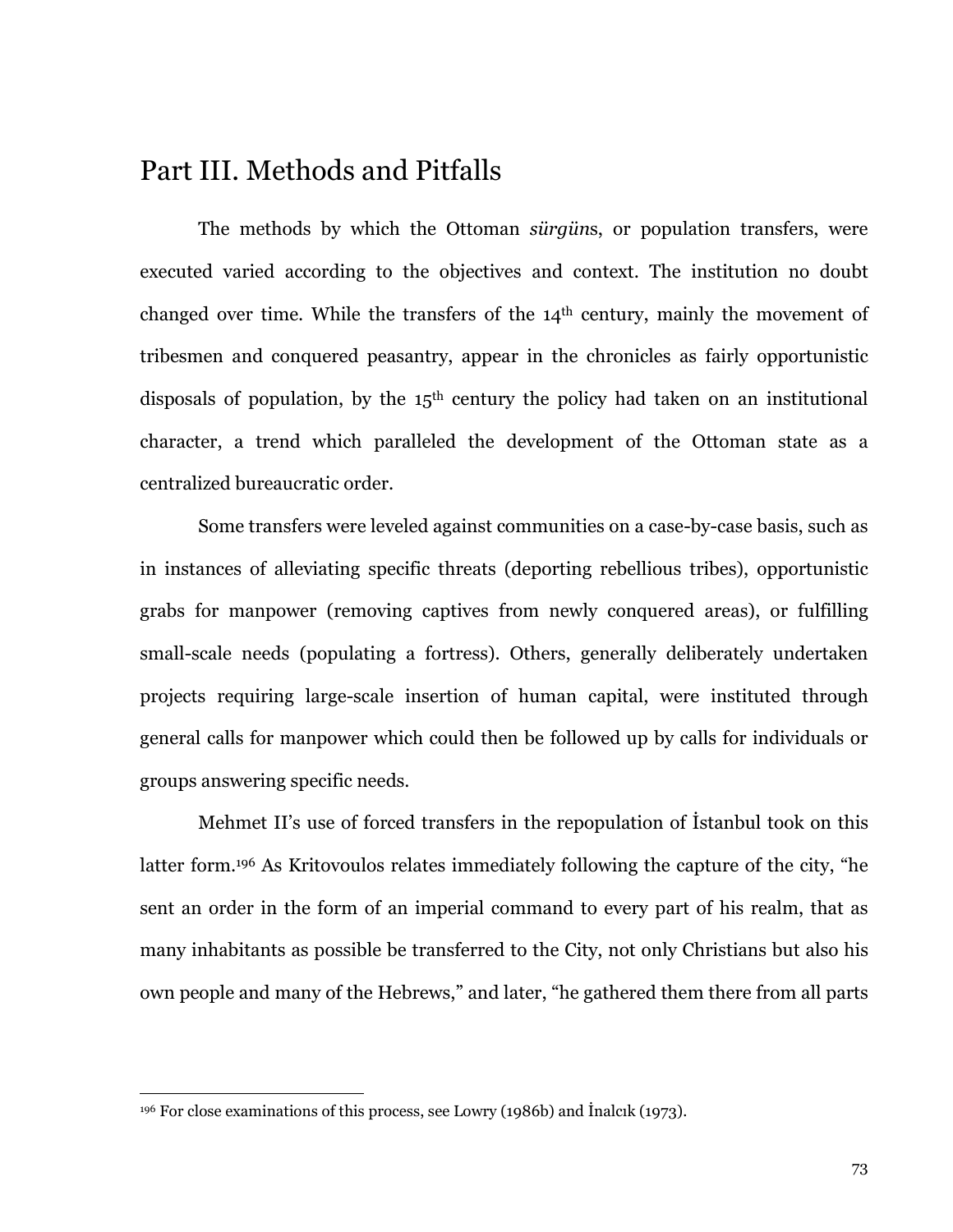of Asia and Europe, and he transferred them with all possible care and speed..."197 This broad culling of manpower was then augmented over a long period of time with summons issued to specific individuals and communities—the wealthy citizens of Bursa and the fishermen from Trabzon, for example<sup>198</sup>—as well as the human spoils of conquest.

Some general calls took on the form of a human tax, paralleling the collection of Christian youths within the *devsirme* system or the taxation of sheep.<sup>199</sup> In the colonization of Cyprus in the 1570s, the *surgun* project for which—thanks to Barkan's studies—we have the most complete documentation, one out of every ten households of districts throughout Anatolia were to be set aside for immigration to the island.<sup>200</sup> The Mongol Khan Hülegü, according to one chronicler, undertook the reconstruction of his Armenian holdings in a similar fashion: "from each inhabited village he selected householders, one from a small and two or three from large villages ... and sent them to all destroyed places to undertake rebuilding."<sup>201</sup> In the case of Cyprus, the criteria for selection targeted both those individuals lying on the periphery of society and the economy—those lacking land or occupying marginal land, share-croppers, recent immigrants, unemployed bachelors, as well as those convicted of petty offenses such as usury—as well as those possessing specific trades skills—cobblers, cloth-makers, cooks, candle-makers, grocers, tanners, blacksmith, carpenters, stonemasons, and so on.<sup>202</sup> A

<sup>&</sup>lt;sup>197</sup> Kritovoulos (1954), pp93, 105.

<sup>&</sup>lt;sup>198</sup> Inalcık (1969-70), p.237; Lowry (1976), pp.144-8.

<sup>199</sup> Inalcik (1994). The sheep tax in the 16<sup>th</sup> century called for one out of every hundred sheep to be turned over to the provincial administrator. Tapu Tahrir, no.370, in Barkan (1953-4), p.225.

<sup>&</sup>lt;sup>200</sup> Mühimme Defteri, no.19 p.334, in Barkan (1949-50), pp.550-51.

<sup>&</sup>lt;sup>201</sup> Grigor of Akanc', quoted in Allsen (1987), p.90.

<sup>&</sup>lt;sup>202</sup> "şehir ve kasabatda sakin olan erbab-ı hiref ve ehl-i sanayi'den pabuccu ve başmakcı ve derzi ve takyeci ve kemhacı ve mutaf ve hallac ve kazzaz ve aşçı ve başcı ve mumcu ve semerci ve nalband ve bakkal ve debbağ ve demürcü ve dülger ve benna ve taşcı ve kuyumcu ve kazancı..." Mühimme Defteri, no.19 p.334, in Barkan (1949-50), pp.550-51.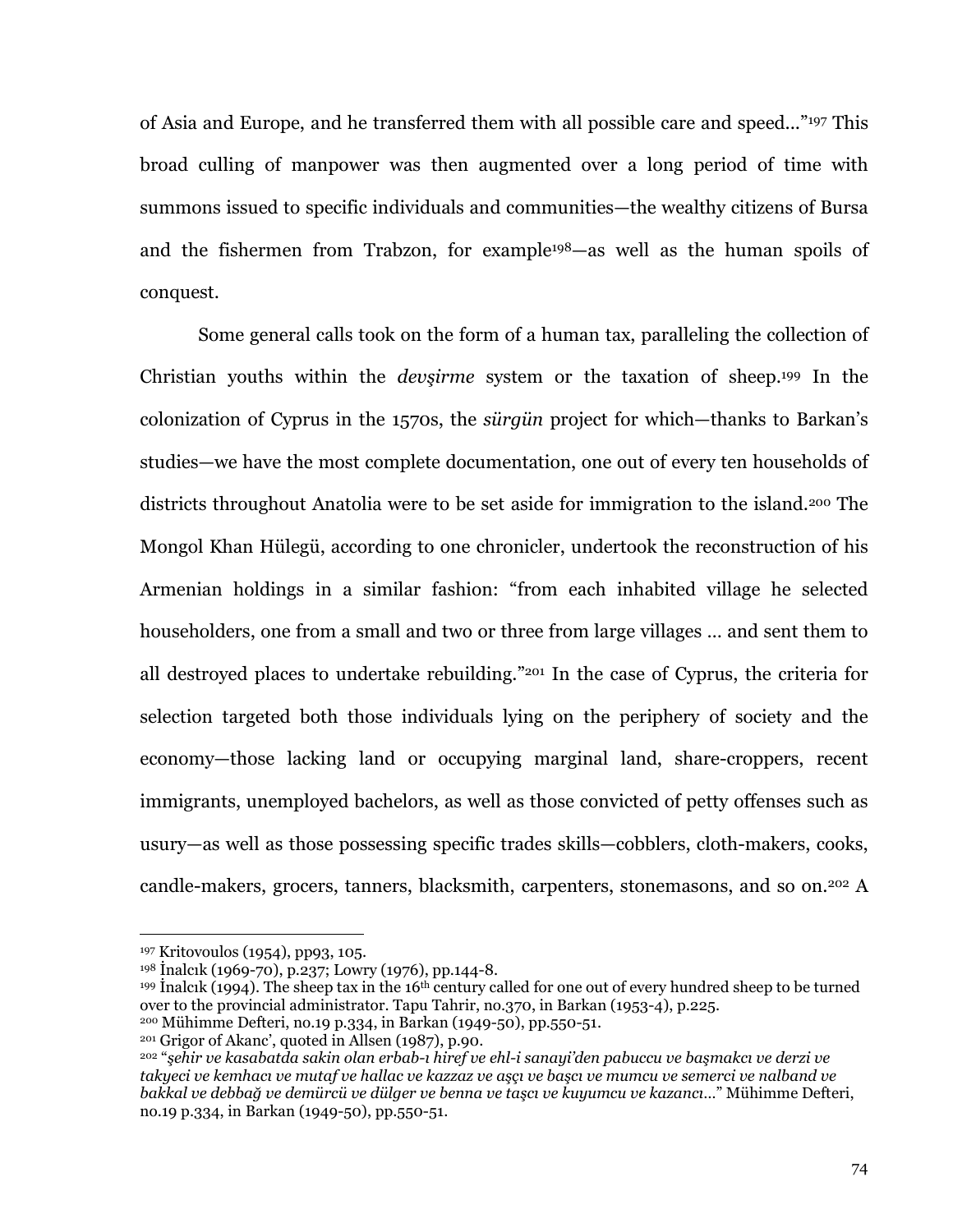similar, if not identical process was employed several decades earlier in the colonization of Rhodes and may or may not have been employed in the many transfers of the 15<sup>th</sup> century.<sup>203</sup> Such a dual approach – aiming both for the marginal and the valuable elements in society – was common to such projects. In the repopulation of Beijing and its hinterland in the first decade of the 15<sup>th</sup> century, the Ming not only made use of landless peasants and convicts but additionally to targeted wealthy families who would be able to contribute directly to the reconstruction.<sup>204</sup>

The issue of exemptions was important in the case of general as well as specific calls. Just as certain areas and populations were exempted from imperial taxes, some territories, such as the port town of Sinop in the 16<sup>th</sup> century, were granted a status of permanent protection guaranteeing freedom from being utilized in a state transfer project.<sup>205</sup> Other territories and communities were specifically excused in the course of implementation, such as in the case an exemption decree (*müaf hükmü*) issued for the city of Ayasoluğ (Ephesus) absolving it from the duty of sending men to the island of Rhodes.<sup>206</sup>

Transfers occurring in the course of conquest generally took a somewhat different form. Many took place right at the time of the occupation of the territory, in which case the state had the benefit of being able to use the conquering forces in the execution of the move. Those transferred could constitute either the entire or a portion of the population, with others being drafted into state service, distributed as booty, sold

<sup>&</sup>lt;sup>203</sup> Mention is made of "a few people from every town of the people of the whole of the province" being ordered to settle on the island: "amme-i vilayetin ehalisinden her kasabadan bir kaç nefer kimesne cezire-i mezkurda temekkün etdirilmek emr olundukda..." Tapu Tahrir. no.285, in Barkan (1949-50), pp.546-8.

<sup>&</sup>lt;sup>204</sup> Farmer (1976), pp.148-52.

<sup>&</sup>lt;sup>205</sup> Faroqhi (1984), p.107.

<sup>&</sup>lt;sup>206</sup> Tapu Tahrir. no.285, in Barkan (1949-50), pp.546-8.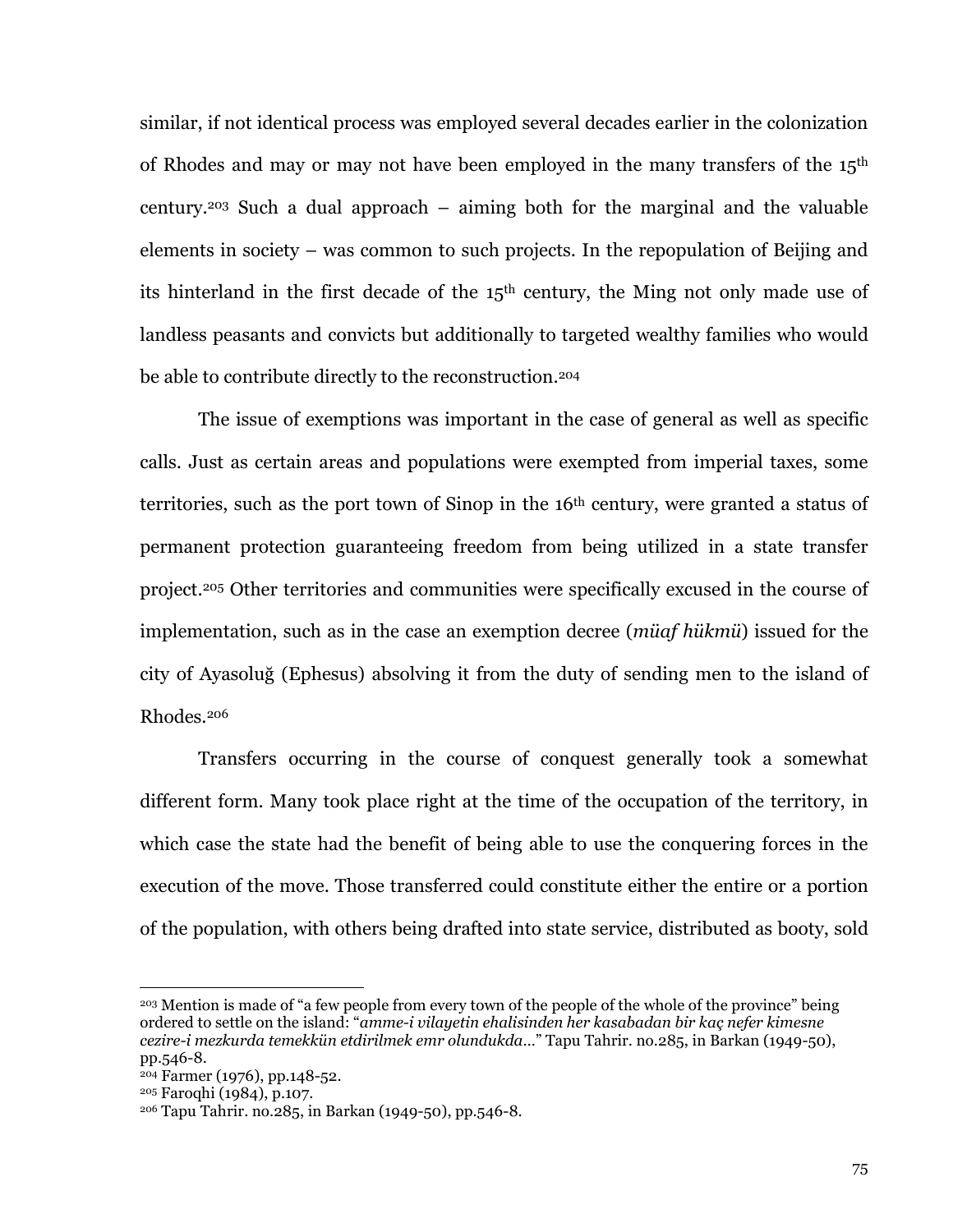in auction, or left in residence. Several years after the conquest of Istanbul, for example, Doukas relates that when the Sultan captured a fortress near Smederovo he "took all the inhabitants captive," then "after claiming half of the captives for himself, ... sent them to populate the villages outside Constantinople."<sup>207</sup> Following the conquest of Mitylene, on the island of Lesbos, an Italian chronicler writes that "a census was taken of the citizens, who were divided between the worthless who staved behind, those who were sold at public auction, and the remainder, some 10,000, who were transported to Constantinople."208 Other utilization of conquered populations appears to have come several years after the initial conquest, such as in the transfer in 1460 of the populations of Old and New Foca (captured in 1455) and the islands of Imbros, Lemnos, Thasos, and Samothrace  $(1456)$  to Istanbul.<sup>209</sup> It is probably not insignificant that the transfer occurred after having taken stock of the newly available resources – the practice of assessing manpower through the recording of population registers *(tahrir defters)* provided both a portrait of the empire's taxable resources as well as an account of the total human resources available to the state.<sup>210</sup>

A number of archival documents and narrative anecdotes provide us with an understanding of the process by which these transfers were executed. The *sürgün* orders

<sup>207</sup> Doukas (1975), p.243; a similar scene is described by Kritovoulos following the destruction of several fortresses in the Morea, Kritovoulos (1954), p.157.

<sup>&</sup>lt;sup>208</sup> Doukas (1975), note pp.322-3. Chalcocondyles, quoted in Lowry (1976), p.9, describes the events following the conquest of Trabzon in similar terms: "Dividing the population into portions, he kept one for himself, making of it later in his court Silahdars and Sipahi Oğlans... Another section he settled in Byzantium, and the third he made Janissaries and laborers."

<sup>&</sup>lt;sup>209</sup> Kritovoulos (1954), pp.148-9, 159; Inalcik (1969-70), p.238.

<sup>&</sup>lt;sup>210</sup> Such practices were common to bureaucratic tax-driven states. The Incas, too, made a point of conducting a census shortly after bringing new acquisitions into the empire, but as this was completed following the main body of population reshufflings it does not seem to have played an important role in the process. We might assume that such data proved useful later as the state set about the mobilization of manpower towards projects such as the construction of Cuzco, Cobo (1979), p.194.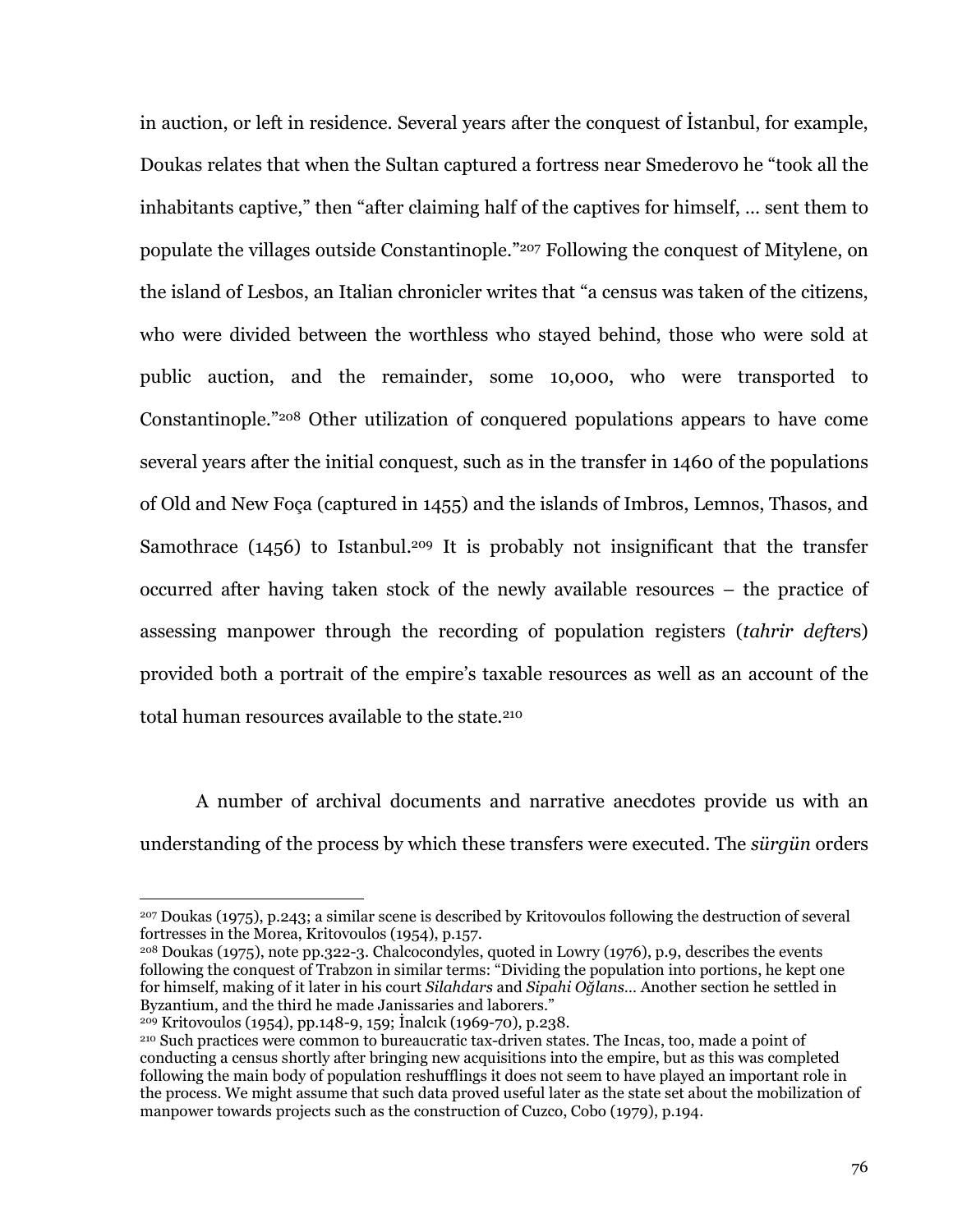were nearly always directly linked to the court of the sultan, though a few instances exist in which instigation appears to have occurred at lower levels, such as an instance of a group of peasants relocated from Saruhan to Rumeli by a notable from Trabzon who was attempting to establish a fief (*timar*) there.<sup>211</sup> The documents from the Cyprus transfer provide us with the role played by officials in the provincial government. The majority of orders relating to the collection and embarkation of transferees are addressed to the provincial kadis (judges); some are extended to them as a group, while others address individuals with specific instructions.<sup>212</sup> It is evident from a number of the orders that there was communication between provincial officials and the capital; for example, one correspondence is addressed to the governor-general of Cyprus inquiring whether or not the 1,000 households under a certain officer had arrived on the island.<sup>213</sup> The orders also mention the role of officials (*mübaşir*)—who are warned against turning to corruption—and "useful men," sometimes soldiers assigned to execute the move.<sup>214</sup>

The provincial administrators were then charged with the transport of the transferees, along with their flocks and oxen, to the port for shipment to the island, where they would come under the command of the local governor-general *(beylerbeyi)*.<sup>215</sup> The use of portions of the imperial fleet in transporting transferees appears in a number of sources. For the transport of the populations of Old and New Foca to Istanbul, for example, Kritovoulos relates that Mehmet II "sent Zaganos,

 $212$  See Mühimme Defteri, no.19 p.334, in Barkan (1949-50), pp.550-51, for example, versus Ahkam Defteri, yp.310 in Barkan (1949-50), pp.555.

 $211$  Barkan (1951-2), p.64, based on a *tahrir defter* from the *liva* of Saruhan.

 $213$  Mühimme Defteri, no.19 p.69, in Barkan (1949-50), p.560.

<sup>&</sup>lt;sup>214</sup> Mühimme Defteri, no.19 p.69, in Barkan (1949-50), pp.550-552. The phrasing used is "dahi varar ademlere kosub;" In the transfer of kizilbas to Cyprus several decades later specifies to appoint soldiers to the task. "hisar erlerine kosub." Mühimme Defteri, no.33 p.206, in Barkan (1953-4), pp.229-30.  $215$  Mühimme Defteri, no.19 p.334, in Barkan (1949-50), p.552. In the case of the relatives of the executed kizilbas transported to Budin in Hungary we also see the beylerbeyi indicated as the recipient of the transferees. Mühimme Defteri, no.6 p.575, in Barkan (1953-4), p.229.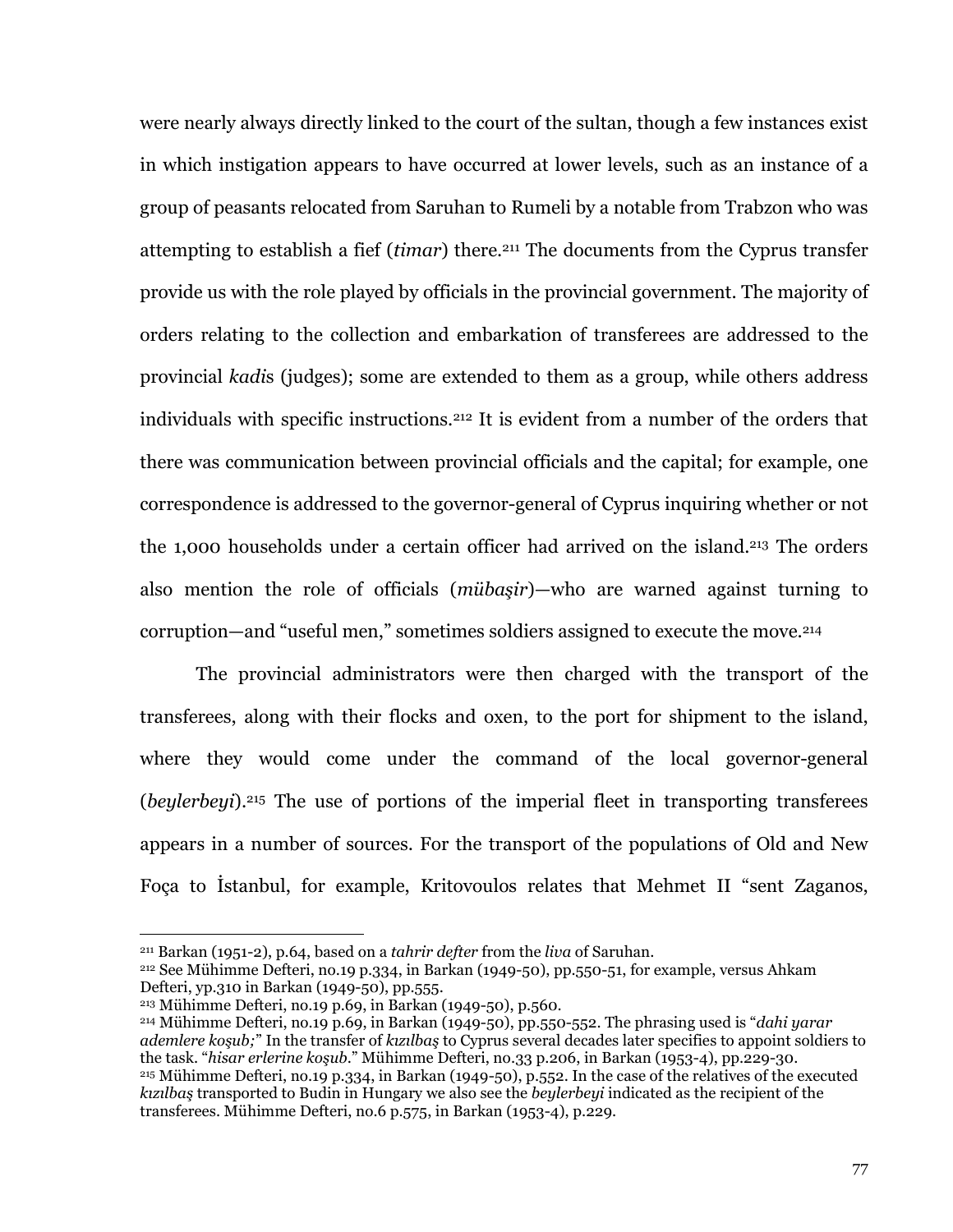Governor of Gallipoli and admiral of the entire fleet, to the islands with forty ships. When this man arrived there, he removed some peoples of Thasos and of Samothrace and settled them likewise."216 Deportations following conquest often made use of the ships which had been used in the course of the conquest, such as in the removal of groups from Trabzon and Lesbos.<sup>217</sup> The Italian chronicler presents us with a less than ideal portrait of this phase of the operation in the movement of captives from Mitylene to Istanbul in 1462, noting as well the attention paid to proper accounting: "Many died from overcrowded conditions on the transports; the right ear of each corpse was cut off as evidence of death and the name was removed from the lists to obviate disputes as to ownership."218

The emphasis on keeping track of the people and goods involved through close record keeping is apparent throughout the orders for Cyprus. Registers compiled at the source location were to be copied to both the capital and the governor-general of the destination and lists completed at various stages were then used to verify arrivals and track desertion.<sup>219</sup> The prescribed punishment of those who went missing after having been registered for the transfer was harsh: "those who oppose my [the sultan's] command and arrive in other areas are to be executed wherever they are found."<sup>220</sup>

These transfers, of course, could not take place by the threat of force alone, and it was of maximum benefit to the state for the transferees to accept their fate and become

<sup>216</sup> Kritovoulos (1954), p.159. Trabzon in 1461 presents a similar case: Doukas (1975), p.259; Kritovoulos (1954), pp.173-6; Chalcocondyles, quoted in Lowry (1976), p.9.

<sup>&</sup>lt;sup>217</sup> Kritovoulos (1954), pp.173-6; Doukas (1975), note pp.322-3.

<sup>&</sup>lt;sup>218</sup> Doukas (1975), note pp. 322-3.

 $^{219}$  Mühimme Defteri, no.19 p.334, in Barkan (1949-50), pp.551-2.

<sup>&</sup>lt;sup>220</sup> "Ve bilcümle emr-i şerifim üzere Kıbrısa yazılub ve kefili alınub ihrac defterine kayd olunub davarile Kıbrısa gönderilenlerden biri gaybet idüb emrime muhalif ahar diyara vara her ne mahalde bulunursa onda siyaset olunur." Mühimme Defteri, no.19 p.334, in Barkan (1949-50), p.552.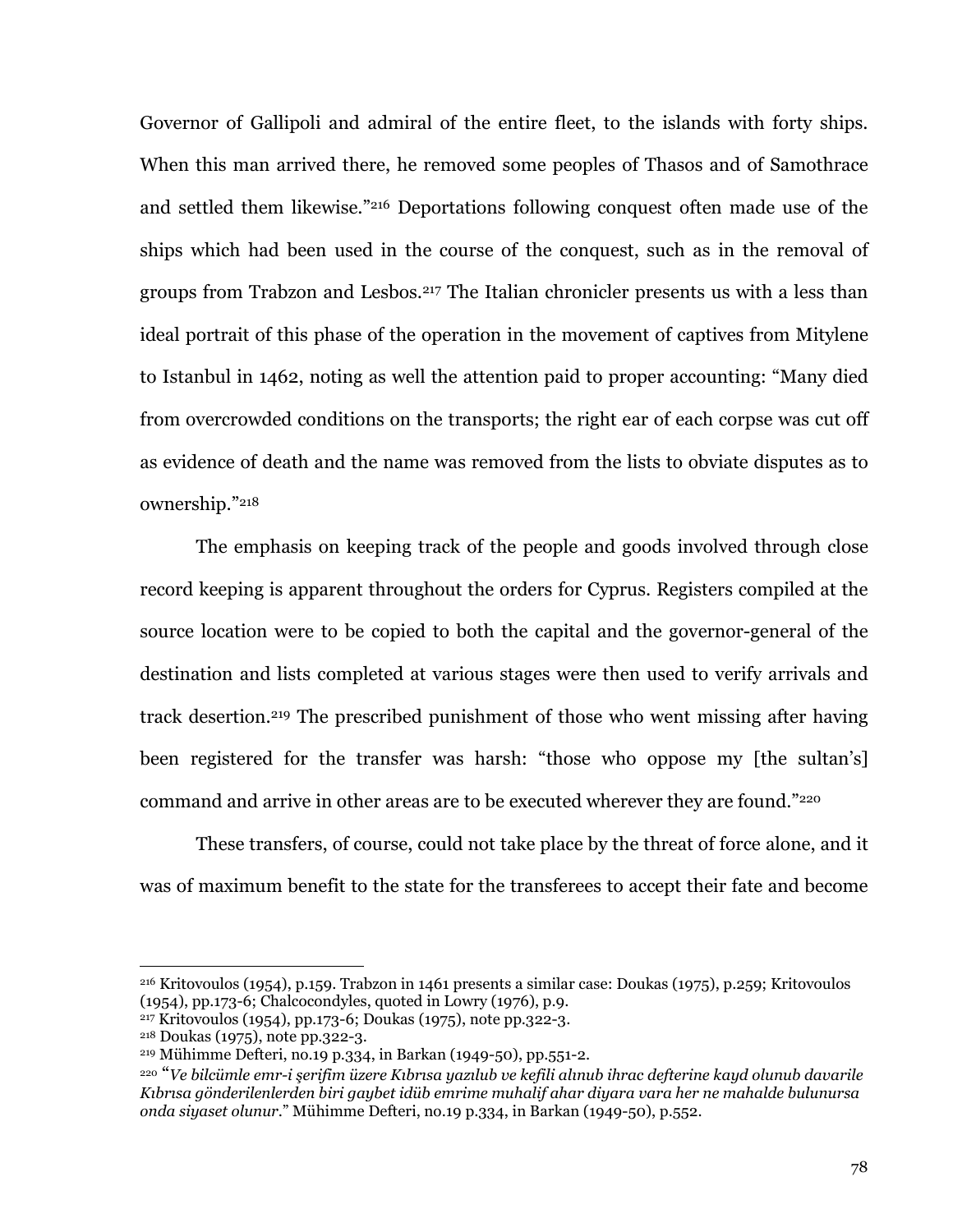productive in as short a time as possible. Cieza de Leon remarks on the same issue faced by the Incas in dealing with the *mitimae* settlers:

As the Incas were aware of how reluctant peoples are to leave their native land and the surroundings they know, in order that they should cheerfully accept this exile, they treated these people with special consideration; to many they gave arm bands of gold and of silver, and clothing of wool, and feathers, and women, and they enjoyed other privileges... To these lands were given, and flocks, and all the provisions they needed until they could harvest what they planted... For a number of years no tribute was exacted of these new settlers, but on the contrary, they were given women, coca, and food so that they would carry out the work of settlement with better will.<sup>221</sup>

The Ottomans similarly had a number of measures by which to assuage and assist the displaced populations. Kritovoulos tells us of the settlement of Greeks from the Morea whom "he placed in the surrounding region [of Istanbul] in villages, distributing to them grain and yokes of oxen and every other necessary supply they needed for the time being, so that they were able to give themselves to agriculture."<sup>222</sup> Nearly all transfers were accompanied by the distribution of lands; Inalcik cites the granting of *timars* in the  $14<sup>th</sup>$  and  $15<sup>th</sup>$  centuries to the nomads under the frontier lords such as Pasayigit Bey, as evidence "that in the frontier districts the deportees as warriors were treated in an exceptionally generous way."<sup>223</sup> Those individuals and communities whose removal had little justification—those not among the highly 'disposable' populations—were given

<sup>&</sup>lt;sup>221</sup> Cieza (1959), pp.60-2.

<sup>&</sup>lt;sup>222</sup> Kritovoulos (1954), pp.139-40.

<sup>&</sup>lt;sup>223</sup> Inalcik (1954), p.125.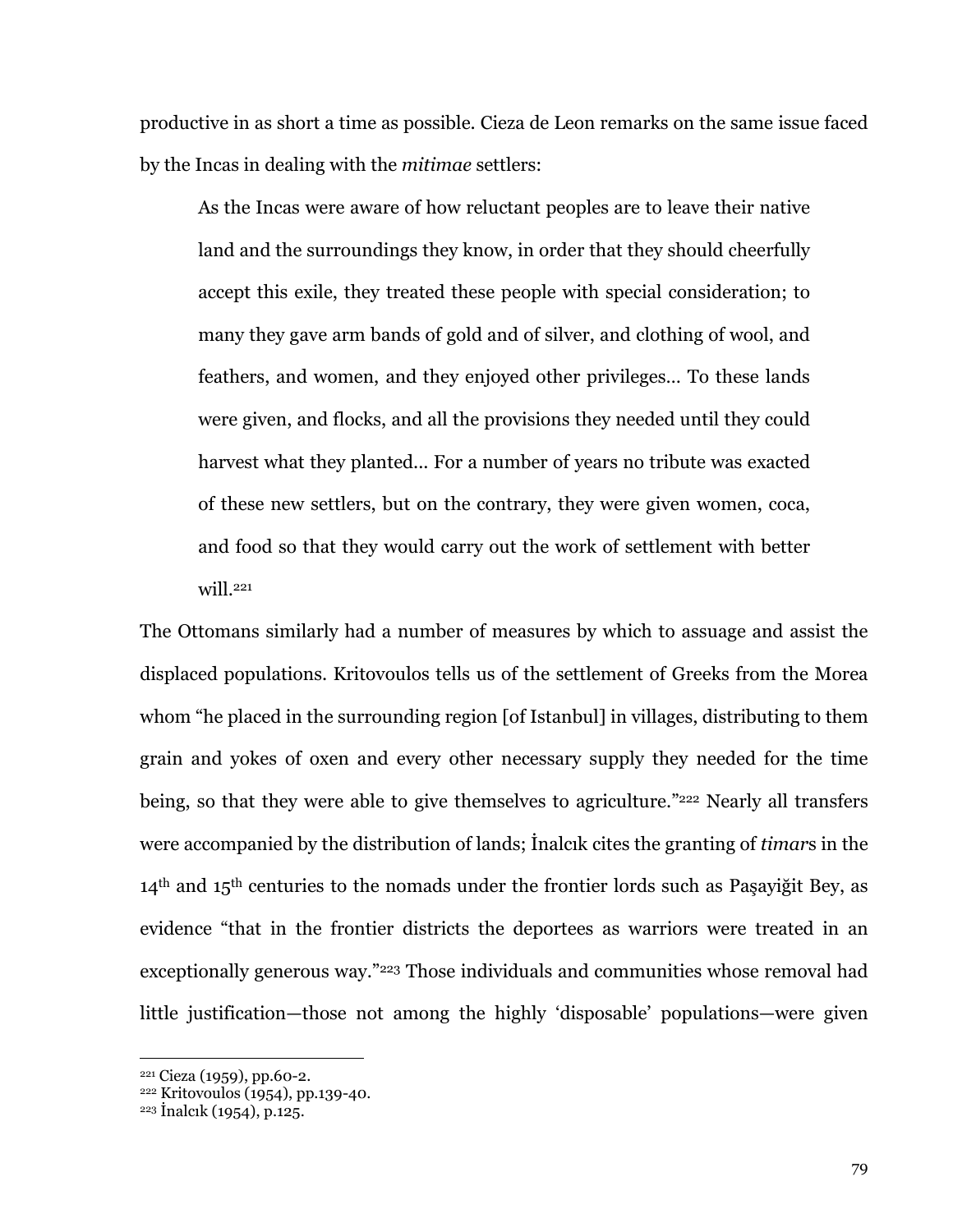greater compensations. Mehmet II brought to Istanbul the wealthy Greeks of Edirne, Filibe, Gelibolu, and Bursa, "giving to some of them houses, to other building lots in whatever part of the city they preferred, and to still others every sort of facility in needed benefit, most generously for the time being."<sup>224</sup> When the objective was the removal of notables or tribesmen from positions dangerous to the state, promises of profitable lands or the opportunity to participate in frontier warfare were techniques employed to make the move worth their while.

Taxation too, the fundament of the relationship between state and subject in many empires, played a key part in the attempt to ease the shock of transfer. The extension of tax breaks—most often exemption from extraordinary taxes, the *avariz-i divaniye* and the *tekalif-i örfiye*—were a common means of compensation for special services such as guard duty or providing iron or firewood. Tax benefits were also used to encourage voluntary migration to certain regions of the empire.<sup>225</sup> Populations holding the status of *sürgün*, that is, those transferred by state decree, were awarded similar dispensations. The peasants transferred to Cyprus, for example, were exempted from the agricultural tithe for a period of two years.<sup>226</sup> The sürgün community of Silistre, having evidently been established in the area for a number of years, paid a tax on sheep and oxen and the agricultural tithe, but were exempted from the extraordinary *avary* tax<sup>227</sup> The Christian families assigned to the dangerous pass near Yenisehir, being both

<sup>&</sup>lt;sup>224</sup> Kritovoulos (1954), pp.148-9.

 $225$  See Faroghi (1984), pp.60-1, 268, 275. Inalcik (1954), also relying on the documents published by Barkan, addresses the issue in similar terms, p.123. I have referenced Faroqhi (1984) and Inalcik (1994) for the administrative terminology in this section.

<sup>&</sup>lt;sup>226</sup> Mühimme Defteri, no.19 p.334, in Barkan (1949-50), p.550: "ol cezireye varanların iki yıla değin öşür ve hukuku alınmayub af olunmak üzere..." p552: "ikişer yıllık hasılı alınmaya degü emrim oluduğun reayaya tenbih ve ilan eyleyüb cezire-i mezbureye tergib eyleyesiz."

<sup>&</sup>lt;sup>227</sup> Tapu Tahrir, no.370, in Barkan (1953-4), p.225.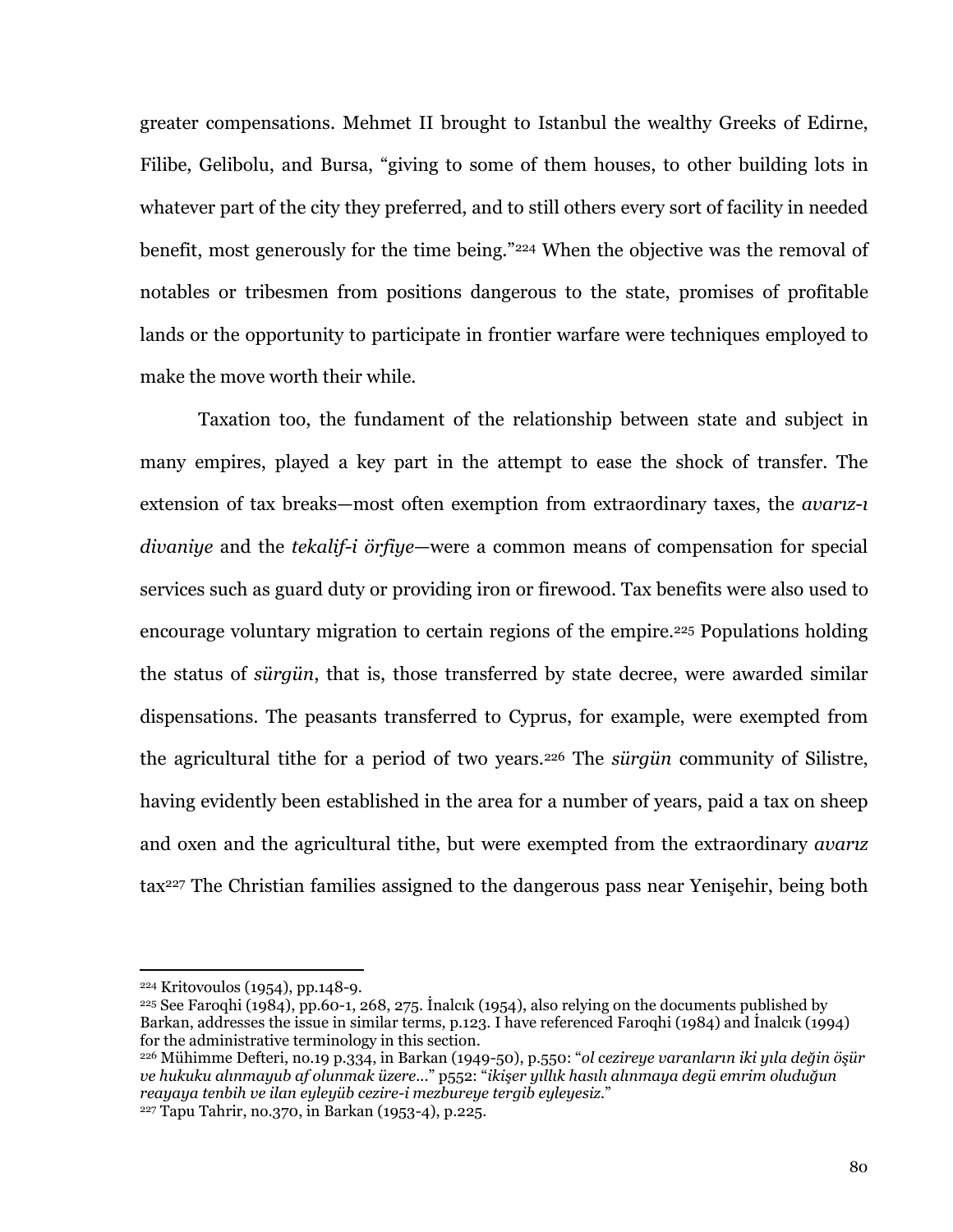transferred and assigned guard duty, were excused from the agricultural tithe and the avariz and tekalif taxes.<sup>228</sup>

Regarding the long-term administration of transferred communities, we again see some variation according to the context of the move. As noted in the works of Inalcik and Lowry, a distinction was made in urban settings between areas made up of groups transferred from elsewhere, often labeled as *cemaats* (communities), and long-standing or naturally settled districts, or *mahalles*.<sup>229</sup> Population registers often indicated the origins of these imported groups and had a greater tendency to record professional affiliations than patronyms, a practice which Lowry has suggested was meant to help keep track of the new immigrants;<sup>230</sup> they may also be significant in consideration of the importance placed on bringing individuals and groups with specific trade skills to flesh out various sectors of the urban economy. With time, as the foreign elements put down roots in the city, the distinction of *cemaat* would then fade away.<sup>231</sup> We see a similar situation in the case presented by Barkan of the agriculturalists established in Silistre, who, despite being distributed throughout several villages, remained as a distinct taxation unit (labeled as a *zeamet-i sürgünan*) under an independent official (*subasi*) for a number of decades.<sup>232</sup> The Bulgarian villages placed in western Anatolia in the 15<sup>th</sup> century appear to been given a similar administrative distinction.<sup>233</sup>

<sup>&</sup>lt;sup>228</sup> Tapu ve Kadastro Umum Müdürlügü Arşivi, no.75, in Barkan (1951-2), p.64: "öşürlerin ve rüsümlerin almıya ve avarızı divaniyeden ve tekalif-i örfiyeden muaf ve müsellem olalar..."

<sup>&</sup>lt;sup>229</sup> Inalcik (1973), p.239; Lowry (1986b), p.326.

<sup>&</sup>lt;sup>230</sup> Lowry (1986b), pp326-7. See also Lowry (1976), pp144-8.

<sup>&</sup>lt;sup>231</sup> Lowry (1976), p.41.

<sup>&</sup>lt;sup>232</sup> Barkan (1953-4), p.225, citing Tapu Tahrir, no.370.

<sup>&</sup>lt;sup>233</sup> Uzunçarşılı (1947), p.181. He cites an entry in *tahrir defter* for the kaza of Mihaliç: "karye-i Bulgarlar, Rumeli'den sürgünlerdir. Hassa-i padişahi Akhisar'da has olan yoz korusunda olurlar ve harac dahi verirler." Tapu Tahrir, no.111 p.179.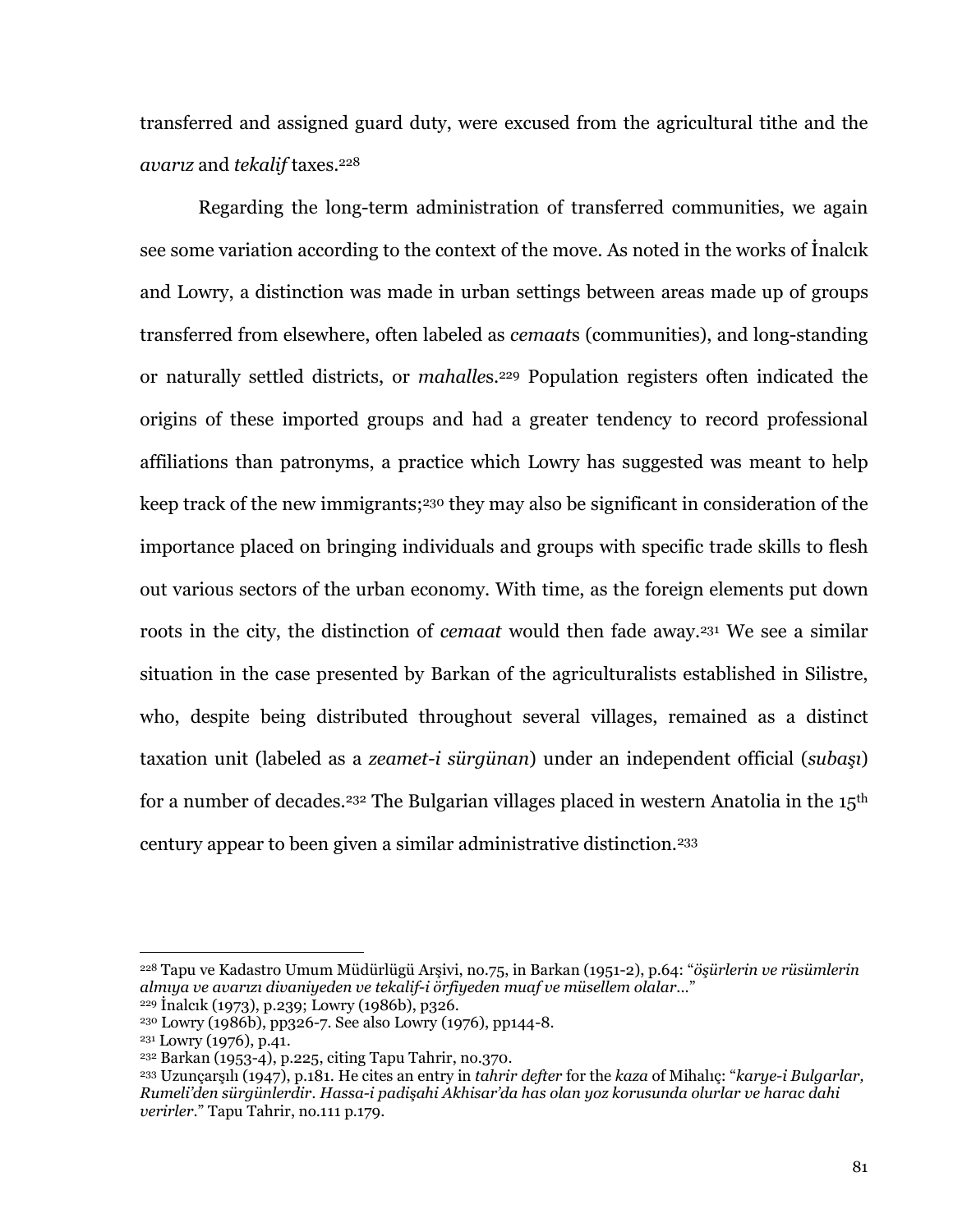Though transfer could at times present the opportunity for advancement in the world, it was in nearly all situations a disruptive force, often met with unwillingness on the part of those involved. Resistance in the Ottoman case took on several forms. Some, especially those with influence, attempted to flaunt the orders or negotiate their way out of them. The wealthy citizens of Bursa attempted to avoid deportation to Istanbul, producing some amount of paperwork as a result.<sup>234</sup> The notables of central Anatolia, whose deportation was ordered during campaigns against the emirate of Karaman, were evidently able to gain the favor of the official put in charge of the project; his subsequent efforts to transfer poorer subjects in their place were discovered and corrected by the court.<sup>235</sup> Officials at the capital could intervene on behalf of those targeted for transfer, as occurred in the course of the Cyprus surgun.<sup>236</sup>

Other transfer groups deserted en route. The nomads, while in other respects one of the greatest candidates for movement throughout the empire, proved a particularly difficult group to gather and drive to a destination. Several groups marked for transfer to Cyprus killed those directing the move and took up banditry in Anatolia. Serious commands were placed upon the provincial judges of Anatolia ordering the arrest of those who attempted to flee the project.<sup>237</sup>

The population registers examined by Lowry show a decrease in the number of Muslims in both Selanik and Trabzon by the early 16<sup>th</sup> century which he suggests may show transferred populations returning to their areas of origin.<sup>238</sup> As map four shows, the often short distances involved would have made such repatriation an easy task.

 $234$  Inalcik (1969-70), p.237.

<sup>&</sup>lt;sup>235</sup> İnalcık (1969-70), p.238, citing İbn Kemal and Eremya Çelebi Kömürcüyan.

<sup>&</sup>lt;sup>236</sup> Faroqhi (1984), p.283.

<sup>&</sup>lt;sup>237</sup> Barkan (1949-50), p.522. See Mühimme Defteri, no.19 p.334.

<sup>&</sup>lt;sup>238</sup> Lowry (1977), pp.238-9; Lowry (1986b), p.333.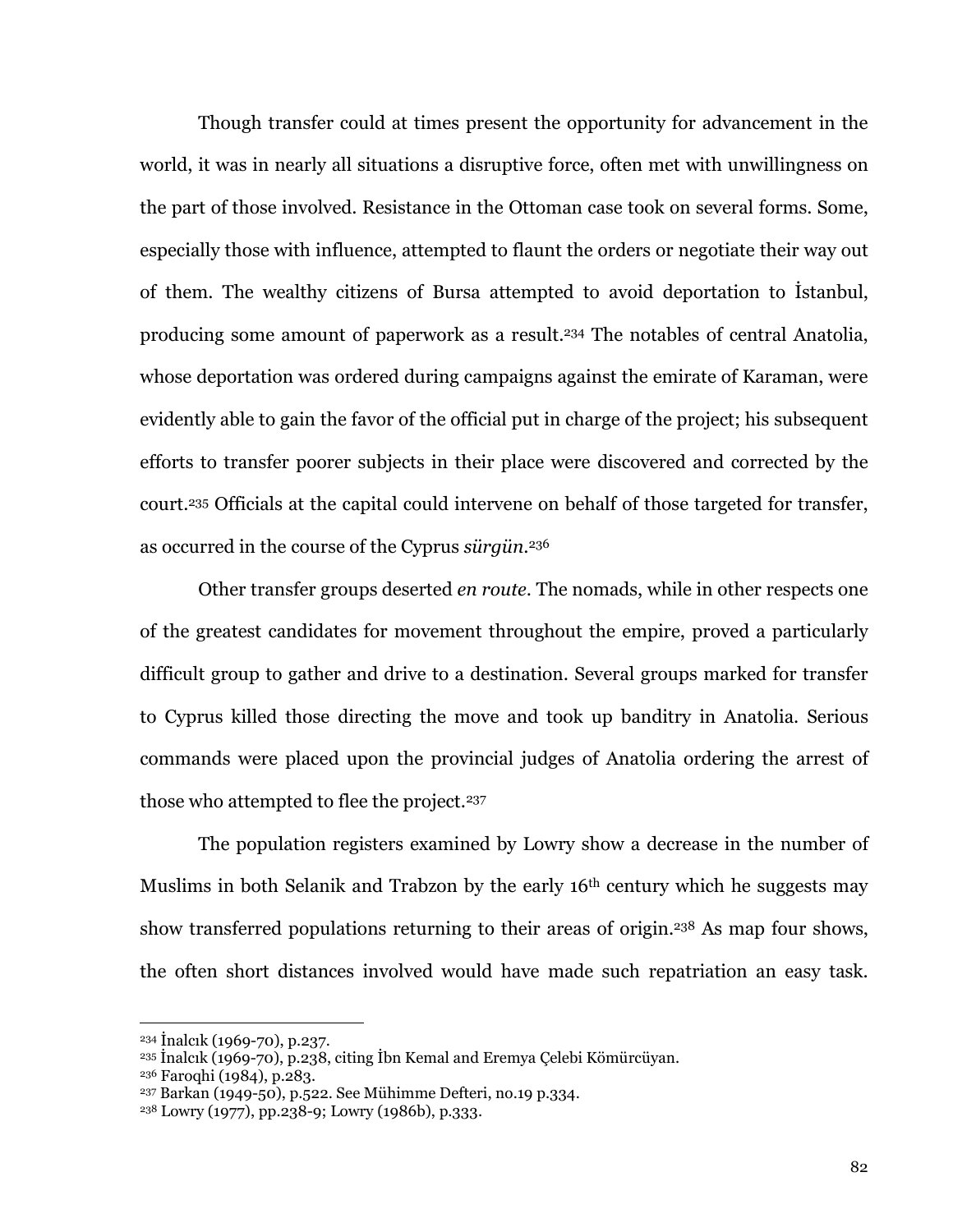Faroqhi, examining a number of mühimme defters not included in Barkan's study, pronounced the result of the Cyprus transfer project "mediocre": "A rescript dated several years after the initiation of the project remarks that of 12,000 families or households deported to Cyprus, only a few hundred remained."239

In summary, if labor was a manipulatable resource available to the state, it at times proved a difficult one. The relocation of entire communities required a determined application of central authority and careful coordination on the part of the officials involved.

<sup>&</sup>lt;sup>239</sup> Faroqhi (1984), p.283.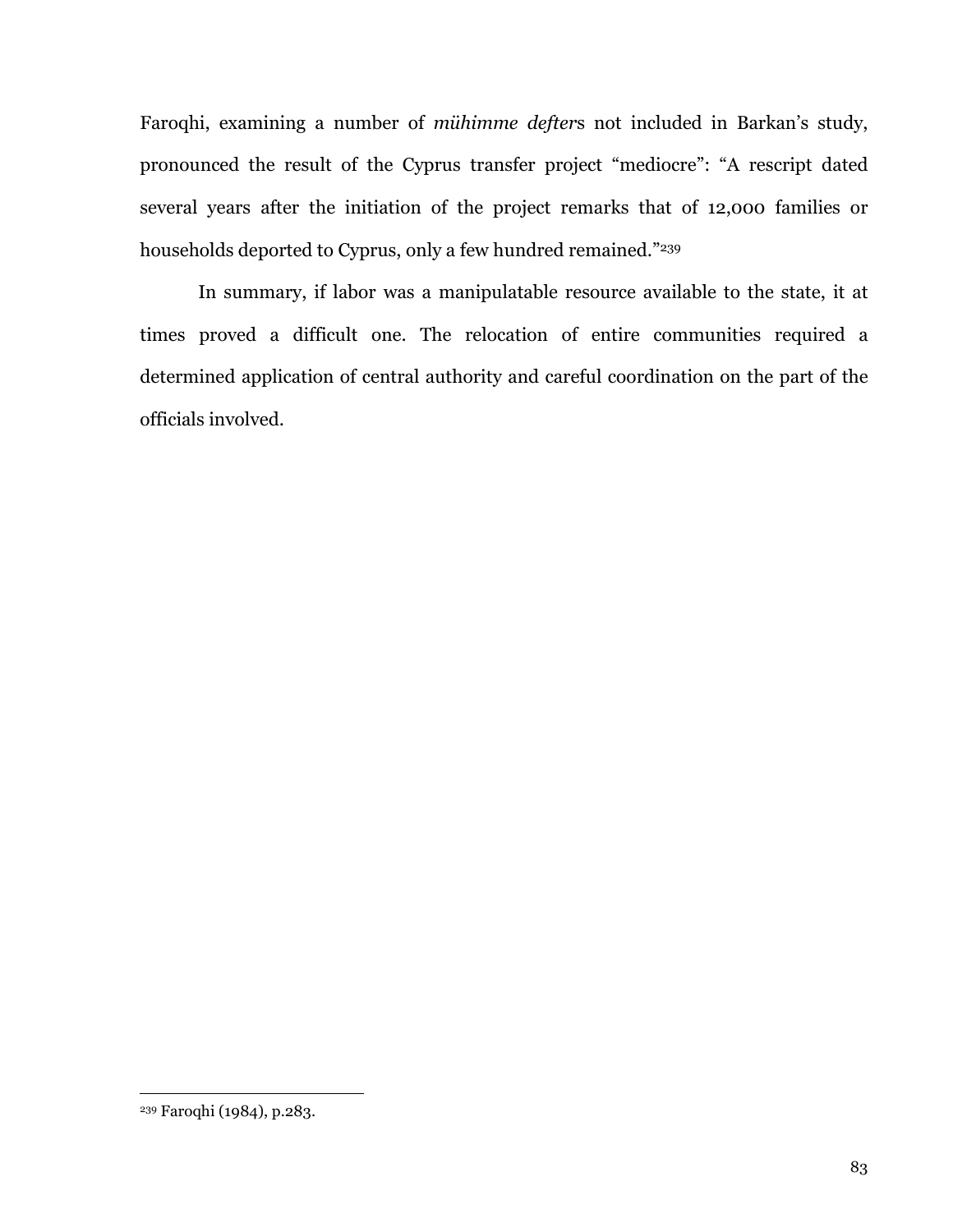# Part IV. Outcomes and Conclusion

As the objectives and conditions involved in the many Ottoman population transfers varied greatly, so too must a consideration of the outcomes of the moves address a number of angles. First, to what degree were the Ottomans successful in utilizing the transfer of population in and out of newly conquered territories to meet their objectives of holding dominion over them? In the short-term, the deportation of conquered peoples as slaves and communities certainly served the objectives of bringing control over the area, particularly in holding strategic sites and in isolating those who would have been capable of mounting resistance to the new regime. The wholesale clearing of territories in Serbia, the Morea, and the islands of the Aegean would have left little able-bodied manpower to impede Ottoman rule there. The deportation of tribes directly resisting expansion into Anatolia was undertaken on a scale which would have served considerably in clearing the path of the armies advancing against the Turkish Beys holding out against growing Ottoman dominance in the region. Colonization by civilian and paramilitary communities in Europe allowed the expansion of the Ottoman presence beyond cities and garrisons into the countryside.

Crucial to the Ottoman success in Europe, however, was the ability to accommodate members of the ruling elites into the new system of governance, thus turning a potential source of resistance into a valuable contribution to the growing Ottoman ruling class. By the selective application of hard force and conciliatory measures, the Ottomans were able to push their borders out to the Adriatic and into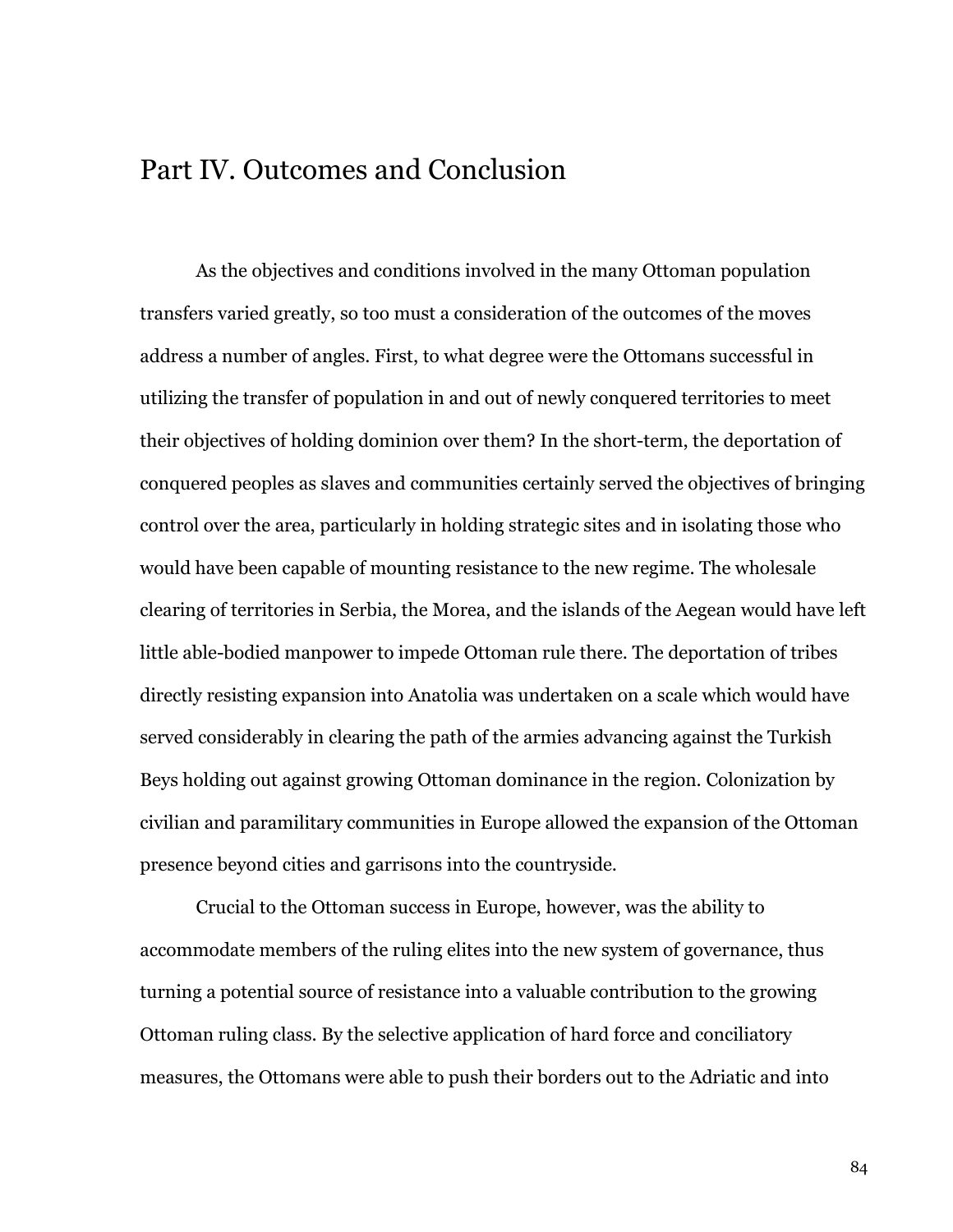Central Europe within the first two centuries of their regime. While the degree to which transfers were important to this process does not seem to match what commentators attribute to similar practices under the Inca, deportation and colonization no doubt oil the process of consolidating control.

The place of population transfer within the larger issue of long term demographic change in the Balkans, Aegean, and Eastern Mediterranean is also important to our consideration of the policy. To what degree did such change take place and what role did transfers play in bringing it about? The Islamification of the empire's holdings in Europe indeed constitutes a central question in Ottoman history. On the whole, the Balkans were certainly neither Islamicized nor Turkified to the extent that Anatolia had been. Many Muslim communities resulted from conversion rather than settlement. In Bosnia and Hercegovina, for example, Todorov writes that "Islamization took place without massive Turkish colonization."<sup>240</sup> Nevertheless, Turkish settlement occurred on a scale large enough to have what Inalcik has called "a revolutionary effect on the demography of the eastern Balkans and Thrace."<sup>241</sup> Some districts were fully dominated by Türkmen immigrants by the 16<sup>th</sup> century, in particular those that served as the destination of a number of transfers, such as Serez and Filibe.<sup>242</sup> The relative importance of voluntary and forced migration in these cases is difficult to evaluate. Regarding 'colonization' efforts further south, we find the role of the transfers as a vehicle of demographic change equally obscure: the ratio of Muslim and Christian inhabitants on Cyprus, which had

<sup>&</sup>lt;sup>240</sup> Todorov (1983), p.51

<sup>&</sup>lt;sup>241</sup> Inalcik (1994), pp.34-5.

<sup>&</sup>lt;sup>242</sup> Inalcık (1994), p.35.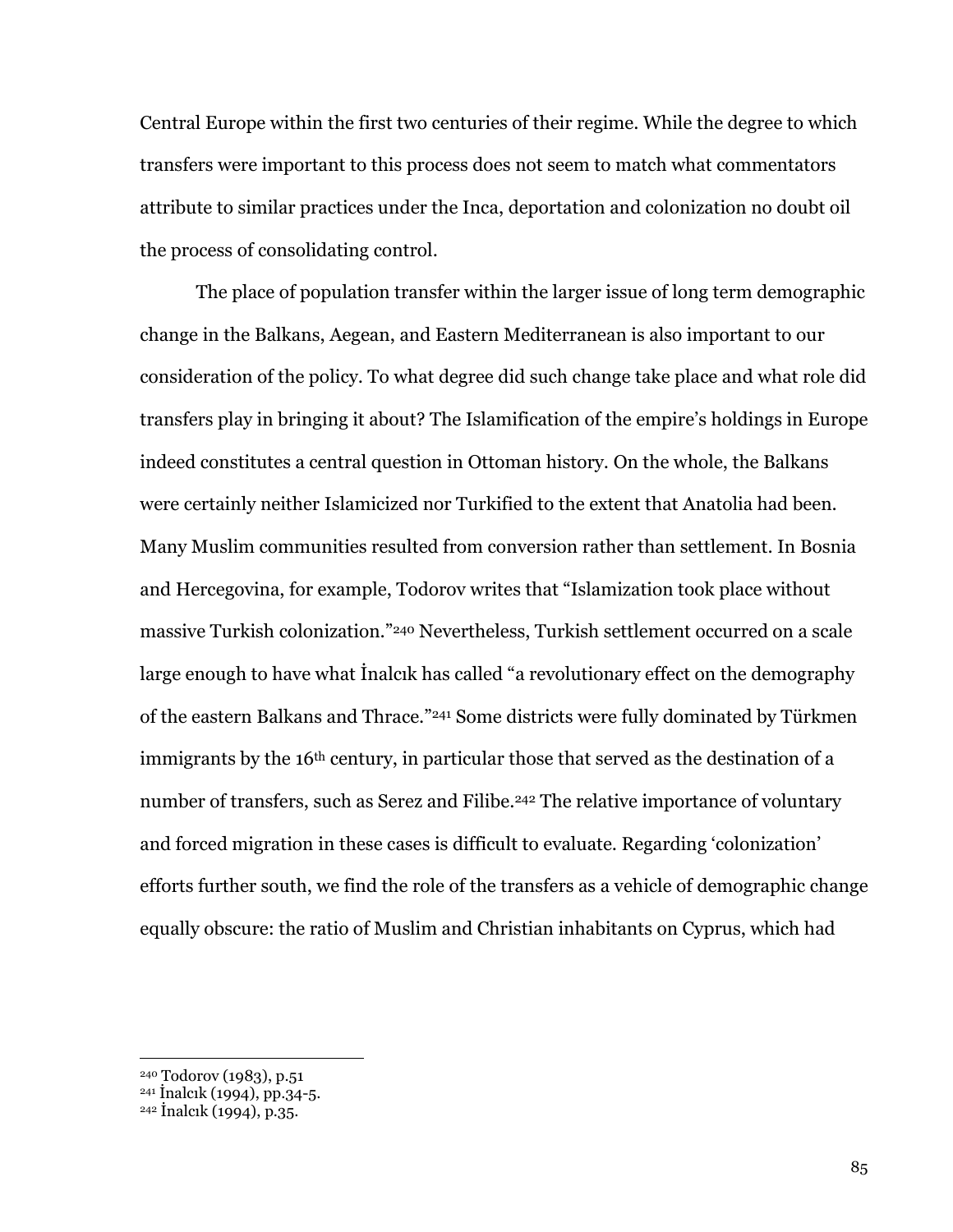undergone a conscious colonization project, and Crete, which had not, appear to have reached very similar levels in the two centuries after their conquests.<sup>243</sup>

The channeling of the empire's nomadic population remains an important issue. The reconsolidation of state control over Anatolia under Mehmet I in the early 15<sup>th</sup> century may have owed a great deal to the sultan's ability to shift both tribesmen and aristocracies onto foreign lands. The difficulty of revolt on the western frontier and the headaches that border-hopping pastoralists continued to cause the centralized state, however, reveal that transfer to Europe was not an end-all solution. The deterioration of nomad-state relations corresponds in part with the state's increasing inability to find a place for the tribalist in the new ruling order. The earlier days, in which it was possible to direct such factions to the European frontier, had proved much easier in this regard. Though other factors were also at play, it was not until the flow of nomadic peoples into southeastern Europe had stalled by the later 15<sup>th</sup> and 16<sup>th</sup> centuries that the Türkmen uprisings in Anatolia took on such endemic proportions.

The impact of the policies launched under the sultans Murad II and Mehmet II for the reconstruction of the conquered Byzantine cities of Salonica, Istanbul, and Trabzon was far reaching. In each case, the cities were not only restored to economic health, but transformed into distinctly Ottoman cities which reflected the character of peoples throughout the empire, much like Cieza de Leon's description of Cuzco, "full of strange and foreign peoples".<sup>244</sup> In the case of Salonica, however, the greatest growth occurred with the influx of Jewish immigrants in the later 15<sup>th</sup> century, not with the

<sup>243 18</sup>th century Cyprus appears to have been 20-30% Muslim, Hill (1952), pp.31-2, while Crete in the same period may have been 30-50%, Greene (2000), pp.52-3.

<sup>&</sup>lt;sup>244</sup> Cieza (1959) p.148. Lowry also emphasizes the deliberate "metropolitan" character established through the use of population transfers, Lowry (1986b), pp.336-8.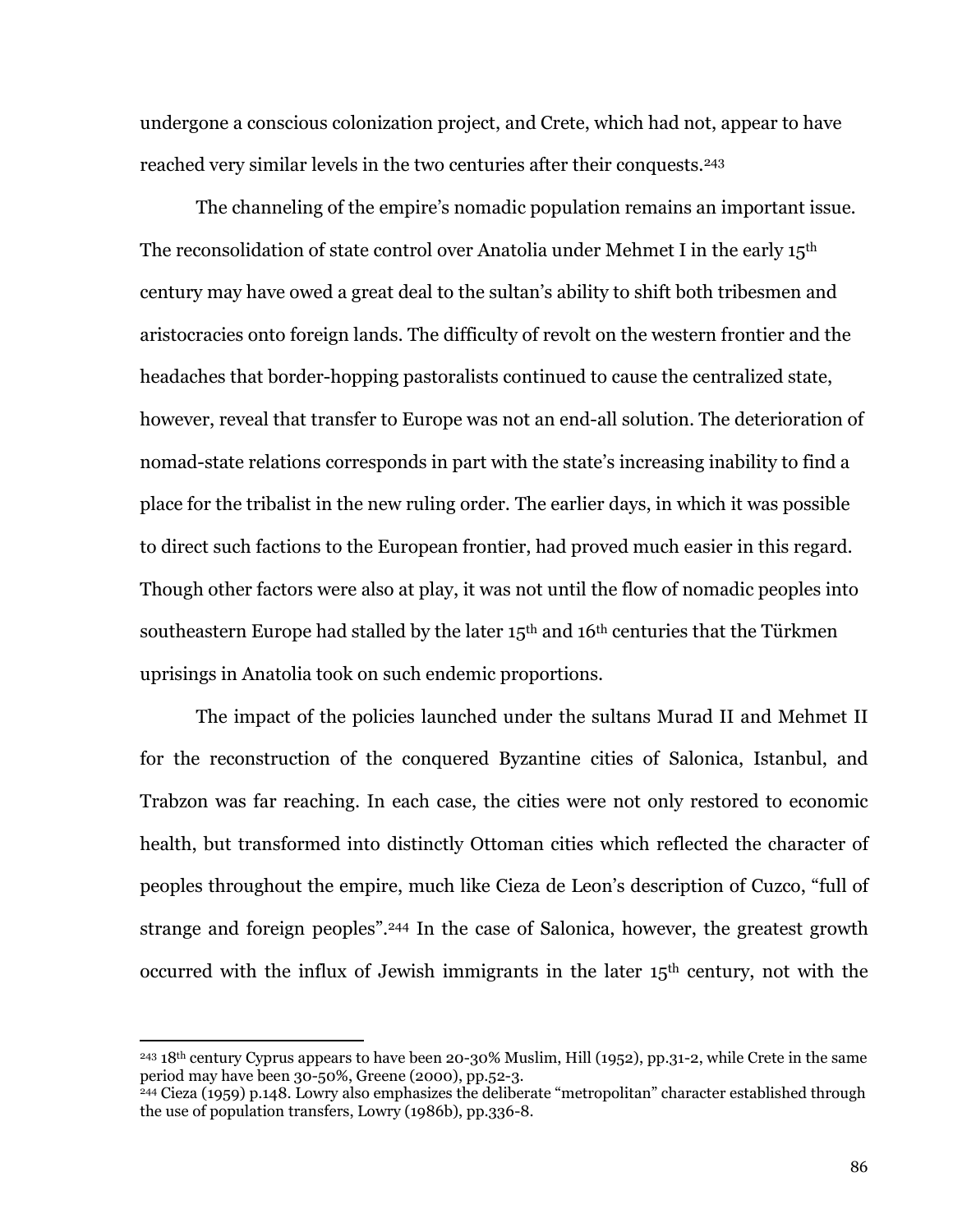multiple transfers which preceded.<sup>245</sup> Though it seems probable that the reconstruction of Istanbul might have been possible through by the forces of voluntary migration alone, the use of transfers in stocking it with the most productive resource base that the empire could yield no doubt had a large impact on the speed at which the capital once again became the preeminent city of the Eastern Mediterranean.

There is no doubt that the subject of *sürgün* has left a considerable imprint on Ottoman history. Forced population transfer indeed served as a powerful tool in the formation and maintenance of the early Ottoman state. The goal of this study has been to address several of the mechanisms by which this action has functioned as a tool of policy, and in a broader sense to understand the dynamics by which states and populations have interacted throughout the course of their history together.

<sup>&</sup>lt;sup>245</sup> Lowry (1980-1), p.264.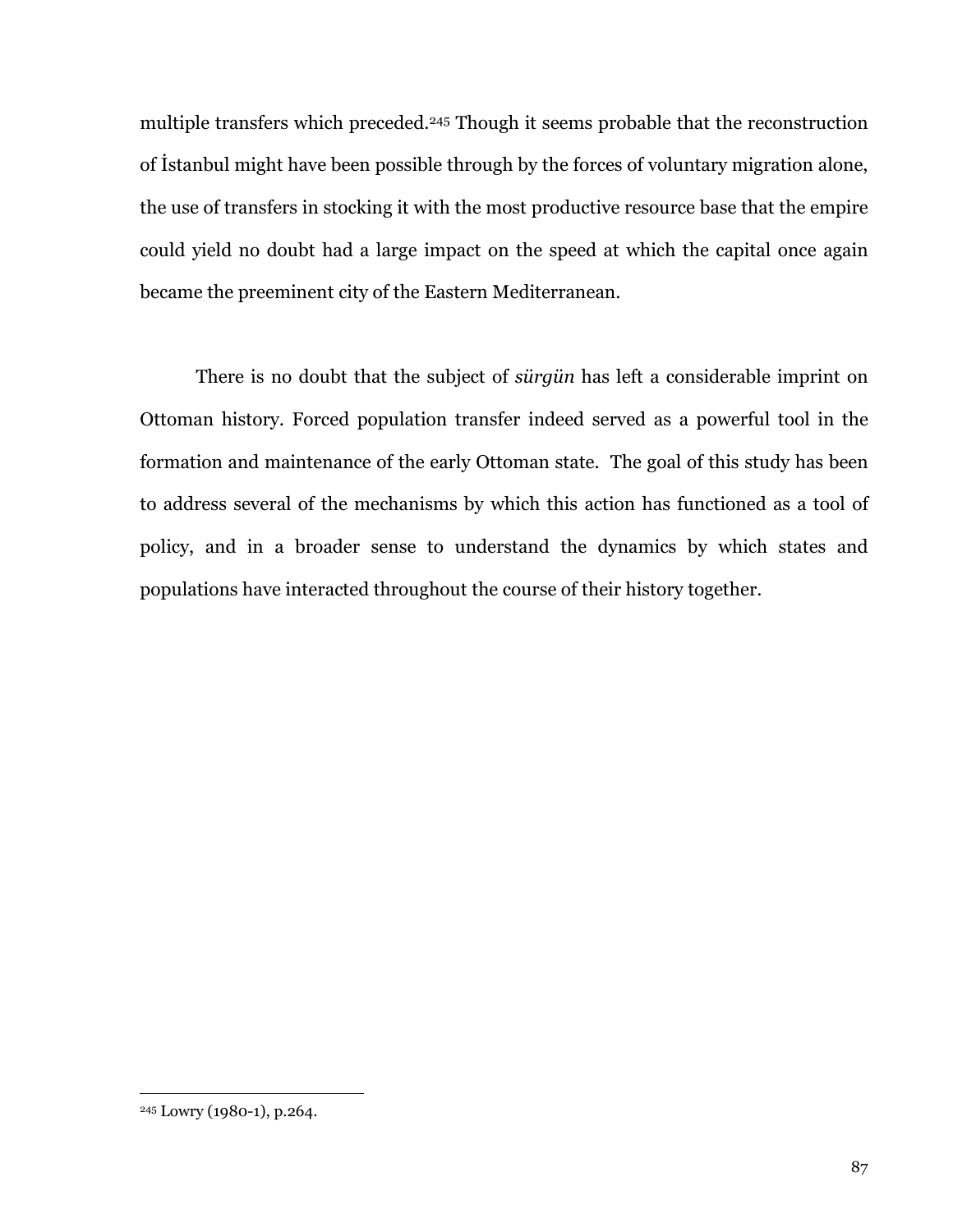# Bibliography

### Ottoman primary sources

- Başbakanlik Arşivi, İstanbul. Ahkam Defterleri. yp.310. published in Barkan (1949-50), p.555.
- Başbakanlik Arşivi, İstanbul. Mühimme Defterleri. no.6, 12, 19, 33. published in Barkan (1949-50), pp.550-3, 560-1; Barkan (1951-2), p.64; Barkan (1953-4), pp.229-30.
- Başbakanlik Arşivi, İstanbul. Tapu Tahrir. no.285, p.370. published in Barkan (1949-50), pp.526-8; Barkan (1953-4), p.225.
- Tapu ve Kadastro Umum Müdürlüğü Arşivi, Ankara, no.75. published in Barkan (1951- $2)$ , p.64
- Aşıkpaşazade. (1992). Aşık Paşaoğlu Tarihi. (Tevarih-i Al-i Osman) ed. Nihal Atsız. Milli Eğitim Bakanlığı Yayınları, İstanbul.
- Doukas. (1975). Decline and Fall of Byzantium to the Ottoman Turks. (Historia Turco-Byzantina) translated by Harry J. Magoulias. Wayne State University Press, Detroit.
- Kritovoulos. (1954). *History of Mehmed the Conqueror*. translated by Charles T. Riggs. Princeton University Press, Princeton.
- Naima. (1968). Naima Tarihi. translated by Zuhuri Danışman. Bahar Matbaası, İstanbul.
- Tursun Beğ. (1978). The History of Mehmed the Conqueror. (Tarih-i Abu'l-Fath) translated by Halil Inalcik and Rhoads Murphey. Bibliotheca Islamica.

## Ottoman secondary sources

- Barkan, Ömer Lutfi. (1949-50). "Osmanlı İmparatorluğunda bir İskan ve Kolonizasyon Metodu Olarak Sürgünler." ("Population Transfers as a Method of Settlement and Colonization in the Ottoman Empire") Istanbul Üniversitesi Iktisat Fakültesi Mecmuasi. 11, pp.524-69.
	- (1951-52). "Osmanlı İmparatorluğunda bir İskan ve Kolonizasyon Metodu Olarak Sürgünler." İ.Ü. İktisat Fakültesi Mecmuası. 13, pp.56-78.
	- (1953-54). "Osmanlı İmparatorluğunda bir İskan ve Kolonizasyon Metodu Olarak Sürgünler." İ.Ü. İktisat Fakültesi Mecmuası. 15, pp.209-37.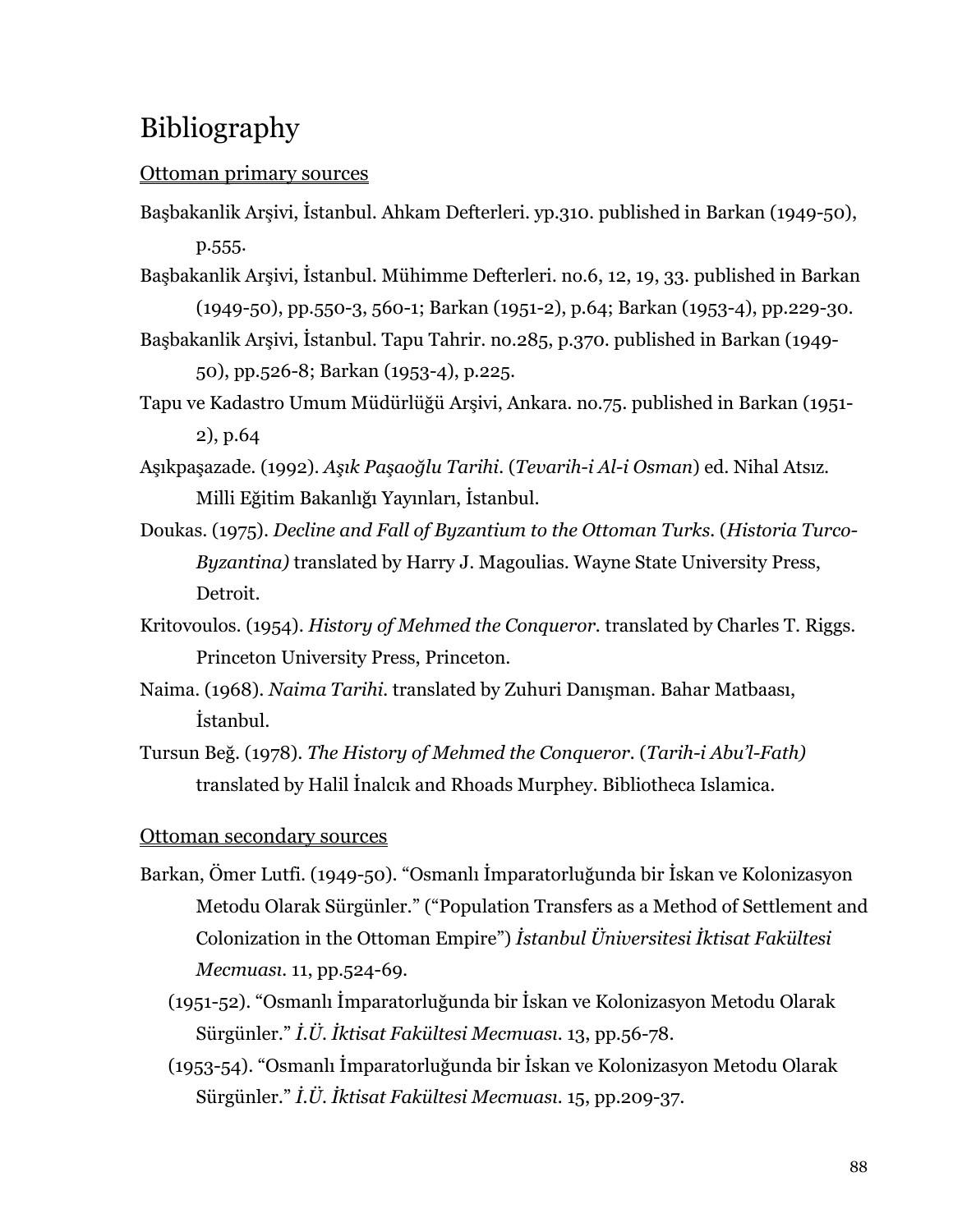- Bryer, Anthony and Heath Lowry ed. (1986). Continuity and Change in Late Byzantine and Early Ottoman Society. Dumbarton Oaks, Washington D.C.
- Faroqhi, Suraiya. (1984). Towns and Townsmen of Ottoman Anatolia: Trade, Crafts, and Food Production in an Urban Setting, 1520-1650. Cambridge University Press, Cambridge.
	- $(1994)$ . "Crisis and Change, 1590-1699" in Inalcik and Quataert  $(1994)$ , pp.411-636.
	- (1999). Approaching Ottoman History: An Introduction to the Sources. Cambridge University Press, Cambridge.
- Greene, Molly. (2000). A Shared World: Christian and Muslims in the Early Modern Mediterranean. Princeton University Press, Princeton.
- Griswold, William J. (1983). The Great Anatolian Rebellion 1000-1020 / 1591-1611. Klaus Schwarz Verlag, Berlin.
- Hill, George A. (1952). A History of Cyprus. vol. IV: The Ottoman Province and the British Colony 1571-1948. Cambridge University Press, Cambridge.
- Imber, Colin. (2002). The Ottoman Empire, 1300-1650: The Structure of Power. Palgrave Macmillan, New York.
- Inalcik, Halil. (1954). "Ottoman Methods of Conquest." Studia Islamica II. Paris. pp.104-29. reprinted in Inalcak  $(1998)$ .
	- (1969). "Ottoman Policy and Administration in Cyprus after the Conquest." Ayyıldız Matbaasi, Ankara. reprinted in Inalcik (1998).
	- (1969-70). "The Policy of Mehmed II Toward the Greek Population of Istanbul and the Byzantine Buildings of the City." Dumbarton Oaks Papers 23/24. Washington D.C. reprinted in Inalcik (1998).
	- (1973). "Istanbul." *Encyclopedia of Islam*,  $2<sup>nd</sup>$  ed. IV, pp. 224-48.
	- (1978). The Ottoman Empire: Conquest, Organization and Economy. Varorium Reprints, London.
	- (1983). "Arab camel drivers in western Anatolia in the fifteenth century." Revu d'Histoire Maghrebine, X, pp.247-70.
	- (1986). "The Yürüks: Their Origins, Expansion, and Economic Role." in Pinner and Denny (1986), pp.39-65.
	- (1994). "The Ottoman State: Economy and Society, 1300-1600." in Inalcik and Quataert (1994), pp.9-409.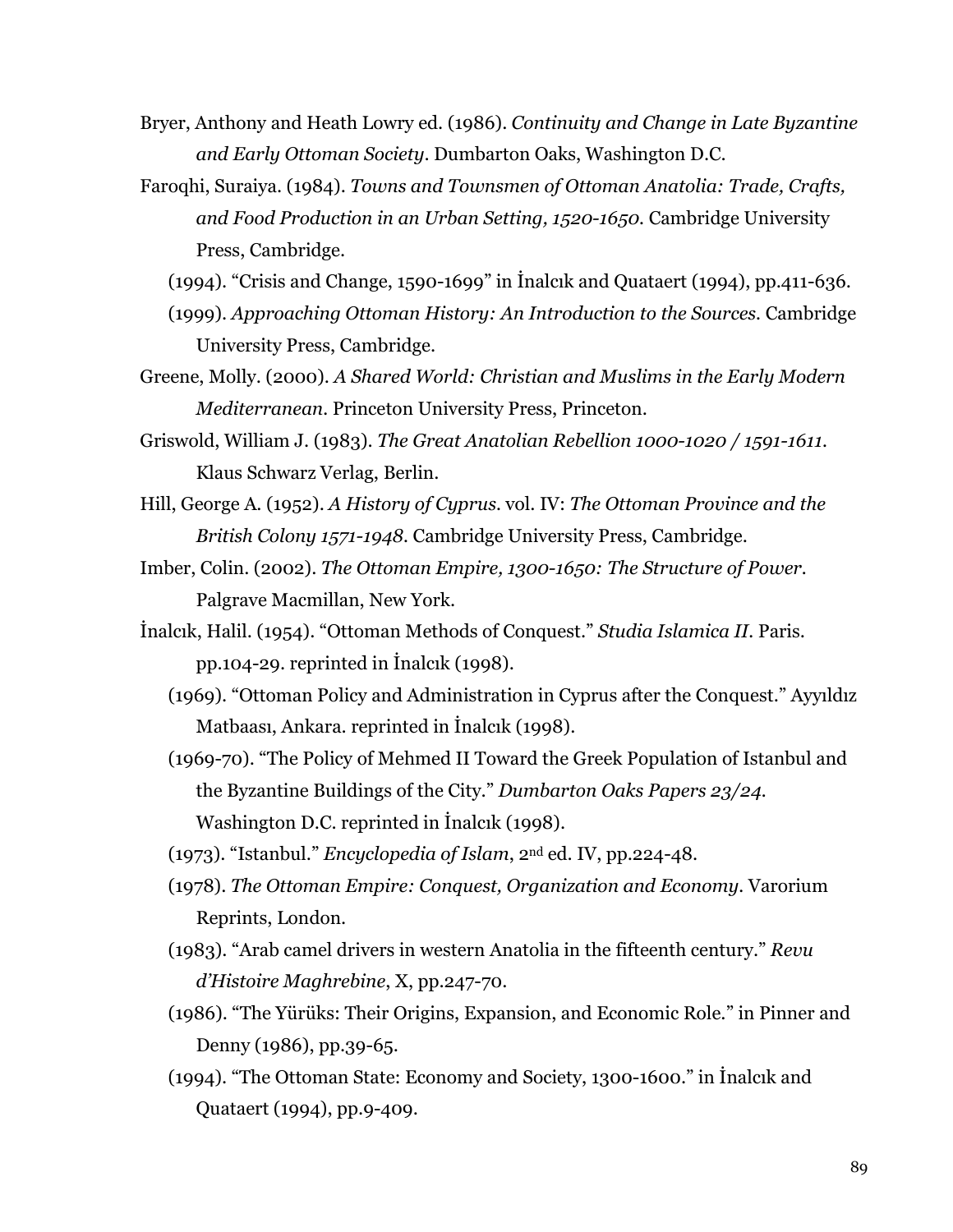(1998). Essays in Ottoman History. Eren Yayıncılık, Istanbul.

- Inalcik, Halil and Donald Quataert. (1994), eds. An Economic and Social History of the Ottoman Empire. Cambridge University Press, Cambridge.
- Itzkowitz, Norman. (1972). Ottoman Empire and Islamic Tradition. University of Chicago Press, Chicago.
- Kafadar, Cemal. (1995). Between Two Worlds: The Construction of the Ottoman State. ???, Berkeley.
- Lindner, Rudi Paul. (1983). Nomads and Ottomans in Medieval Anatolia. Research Institute for Inner Asian Studies, Bloomington.
- Lowry, Heath. (1977). The Ottoman Tahrir Defters as a Source for Urban Demographic History: The Case Study of Trabzon (ca.1486-1583). Ph.D. thesis. University of California, Los Angeles.
	- (1980-1). "Portrait of a City: The Population and Topography of Ottoman Selanik (Thessaloniki) in the Year 1478." Dumbarton Oaks, Washington, D.C.
	- (1981). Trabzon Şehrinin İslamlaşma ve Türkleşmesi: 1461-1583. (The Islamization and Turkification of the City of Trabzon) Boğaziçi Üniversitesi Yayınları, İstanbul.
	- (1986a). "The Island of Limnos: A Case Study on the Continuity of Byzantine Forms under Ottoman Rule" in Bryer and Lowry (1986), pp.235-59.
	- (1986b). "From Lesser Wars to the Mightiest War': The Ottoman Conquest and Transformation of the Early Byzantine Urban Centers in the 15<sup>th</sup> Century." in Bryer and Lowry (1986), pp.332-38.
	- (2003). The Nature of the Early Ottoman State. State University of New York Press, Albany.
- McCarthy, Justin. (2001). The Ottoman Peoples and the End of Empire. Arnold, London.
- McGowan, Bruce. (1994). "The Age of the Ayans, 1699-1812." in Inalcık and Quataert  $(1992)$ , pp.657-758.
- Orhonlu, Cengiz. (1987). Osmanlı İmparatorluğunda Aşiretlerin İskanı. (The Settlement of Tribes in the Ottoman Empire) Eren Yavincilik ve Kitapcilik, *istanbul.*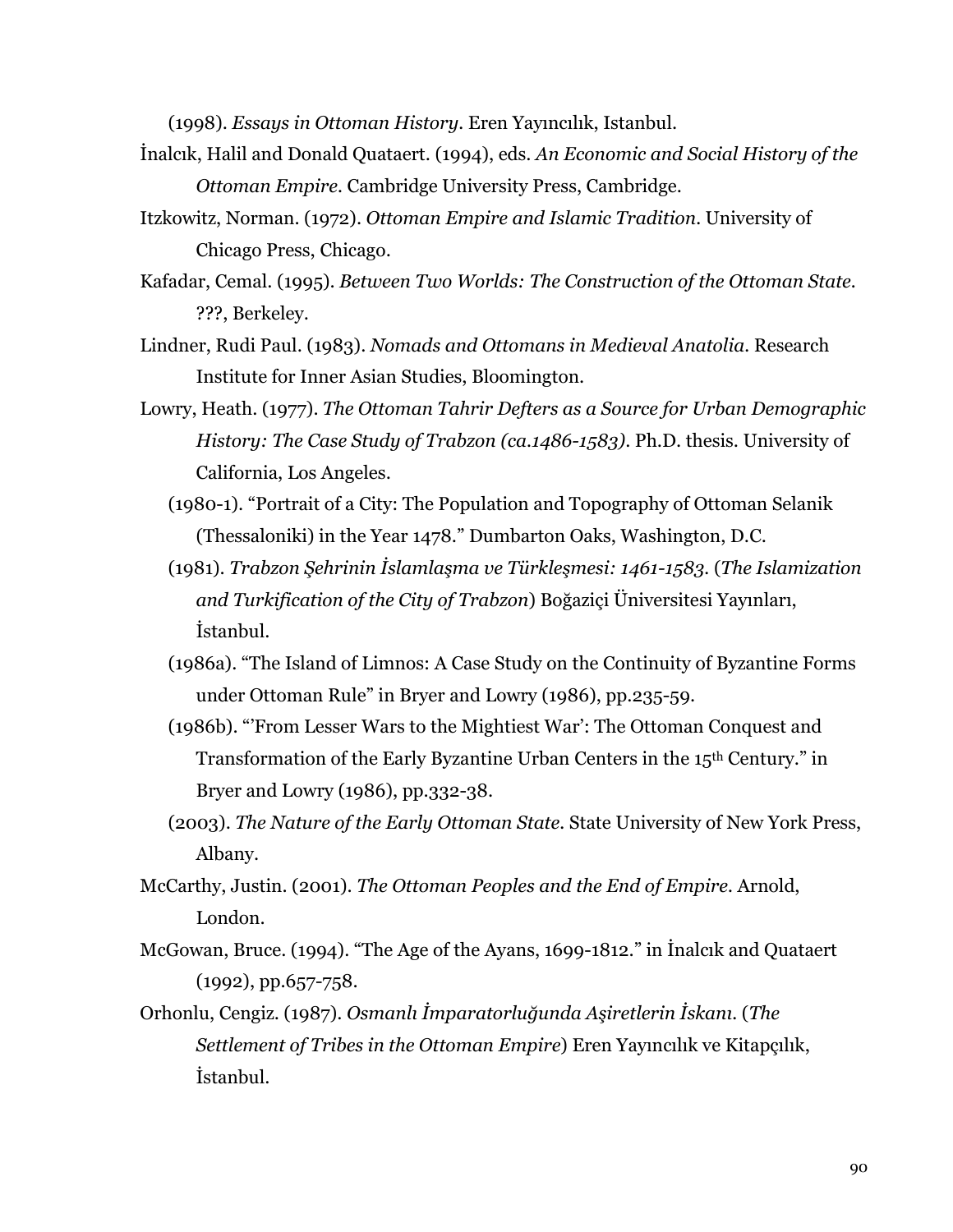- Pinner, Robert and Walter B. Denny. (1986), eds. Oriental Carpet & Textile Studies II: Carpets of the Mediterranean Countries 1400-1600. Hali, London.
- Quataert, Donald. (1994). "The Age of the Reforms, 1812-1914." in Inalcik and Quataert  $(1994)$ , pp.759-944.

(2000). The Ottoman Empire, 1700-1922. Cambridge University Press, Cambridge.

- Refik, Ahmet. (1930). Anadolu'da Türk Aşiretleri (966-1200). (Turkish Tribes in Anatolia) Devlet Matbaası, İstanbul.
- Shaw, Stanford. (1976). History of the Ottoman Empire and Modern Turkey. Volume I: Empire of the Gazis: The Rise and Decline of the Ottoman Empire, 1280-1808. Cambridge University Press, Cambridge.
- Todorov, Nikolai. (1983). The Balkan City, 1400-1900. (translation of Balkanskiiat *grad*) University of Washington Press, Seattle.
- Uzunçarşılı, İsmail Hakkı. (1947). Osmanlı Tarihi. (Ottoman History) vol. 1: Anadolu Selçukluları ve Anadolu Beylikleri hakkında bir mukaddime ile Osmanlı Devleti'nin kuruluşundan İstanbul'un fethine kadar. (From the foundation of the Ottoman State to the conquest of Istanbul with an introduction concerning the Seljuks of Anatolia and the Beyliks of Anatolia) Türk Tarih Kurumu, İstanbul. reprinted 1998.

### Inca sources and studies

- Cieza de Leon, Pedro de. 1520-1554. (1959). The Incas. translated by Harriet de Onis, edited by Victor Wolfgand von Hagen. University of Oklahoma Press, Norman.
- Cobo, Bernabe 1582-1657. (1979). History of the Inca Empire: An Account of the Indians' Customs and their Origin Together with a Treatise on Inca Legends, History, and Social Institutions. translated and edited by Roland Hamilton. University of Texas Press, Austin.
- Conrad, Geoffrey W. and Arthur A. Demarest. (1984). Religion and Empire: The Dynamics of Aztec and Inca Expansionism. Cambridge University Press, Cambridge.

D'Alroy, Terence N. (2002). The Incas. Blackwell Publishers, Malden, Massachusetts. Davies, Nigel. (1995). The Incas. University Press of Colorado, Niwot. Hyslop, John. (1990). Inka Settlement Planning. University of Texas Press, Austin.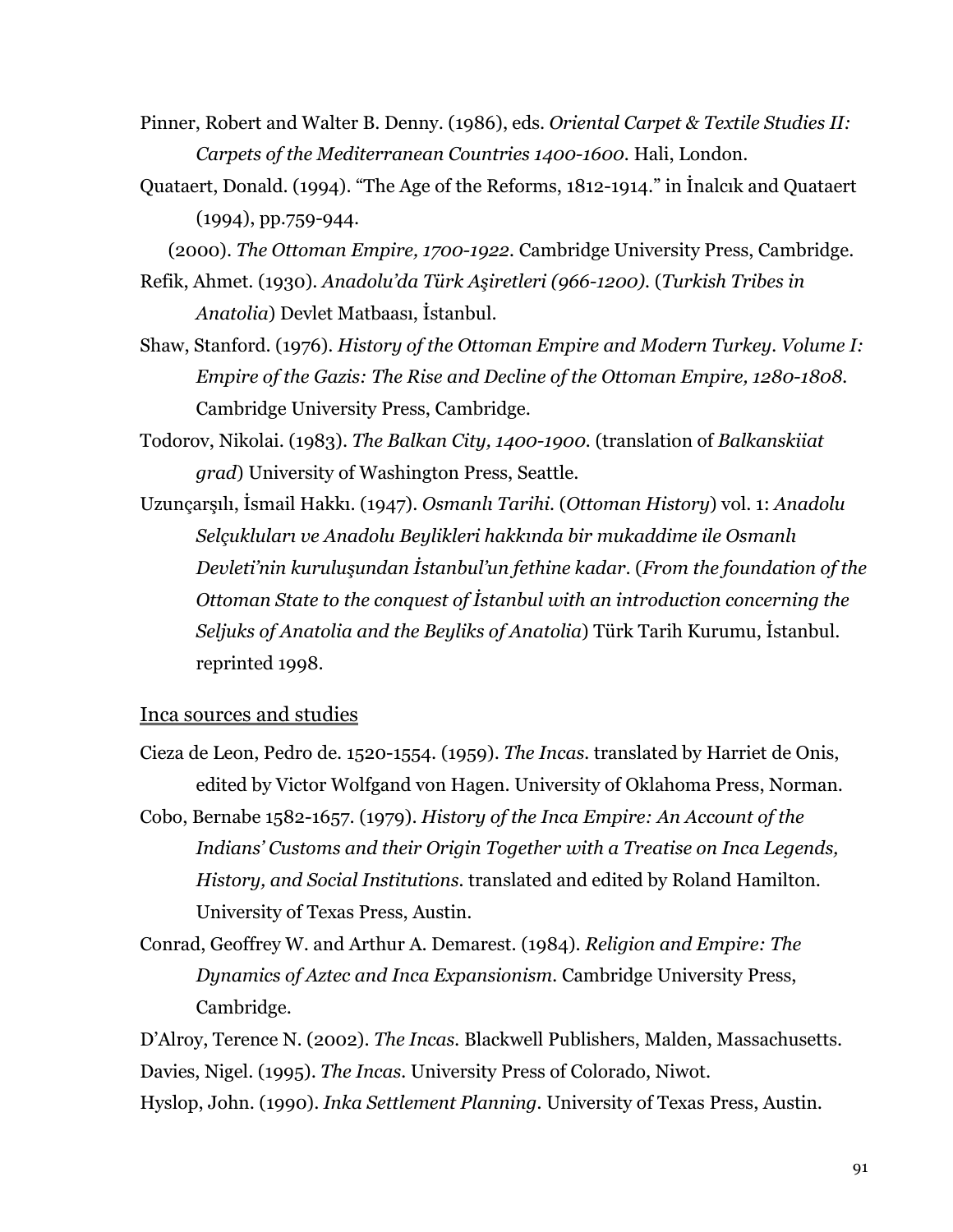- Julien, Catherine J. (1983). Hatungolla: A View of Inca Rule from the Lake Titicaca Region. University of California Press, Berkeley.
- Murra, John Victor. (1980). The Economic Organization of the Inka State. Jai Press, Greenwich, Connecticut.

### China studies

- Chou, Chin-sheng. (1974). An Economic History of China. translated by Edward H. Kaplan. Western Washington State College, Bellingham, Washington. (originally published in Chinese in 1959)
- Farmer, Edward L. (1976). Early Ming Government: The Evolution of Dual Capitals. Harvard University Press, Cambridge.
- Ho, Ping-ti. (1959). Studies on the Population of China, 1368-1953. Harvard University, Cambridge.
- Langlois, Jr., John D. (1981), ed. China Under Mongol Rule. Princeton: Princeton **University Press.**
- Mote, Frederick W. (1999). Imperial China 900-1800. Harvard University Press, Cambridge.
- Mote, Frederick W. and Denis Twitchett. (???), ed. The Cambridge History of China. Volume 7: The Ming Dynasty, 1368-1644, Part I. Cambridge University Press, Cambridge.
- Rossabi, Morris. (1982). The Jurchens in the Yüan and the Ming. Cornell University Press, Ithaca

(1981). "The Muslims in the Early Yüan Dynasty," in Langlois (1981), pp.257-296.

- Serruys, Henry. (1968). "The Mongols in China: 1400-1450." Monumenta Serica XXVII. Los Angeles. reprinted in Serruys (1987)
	- (1987). The Mongols and Ming China: Customs and History. Variorum Reprints, London.
- Twitchett, Denis, and Michael Loewe. (1986), eds. The Cambridge History of China. Volume I: The Ch'in and Han Empires, 221 B.C.-A.D. 220. Cambridge University Press, Cambridge.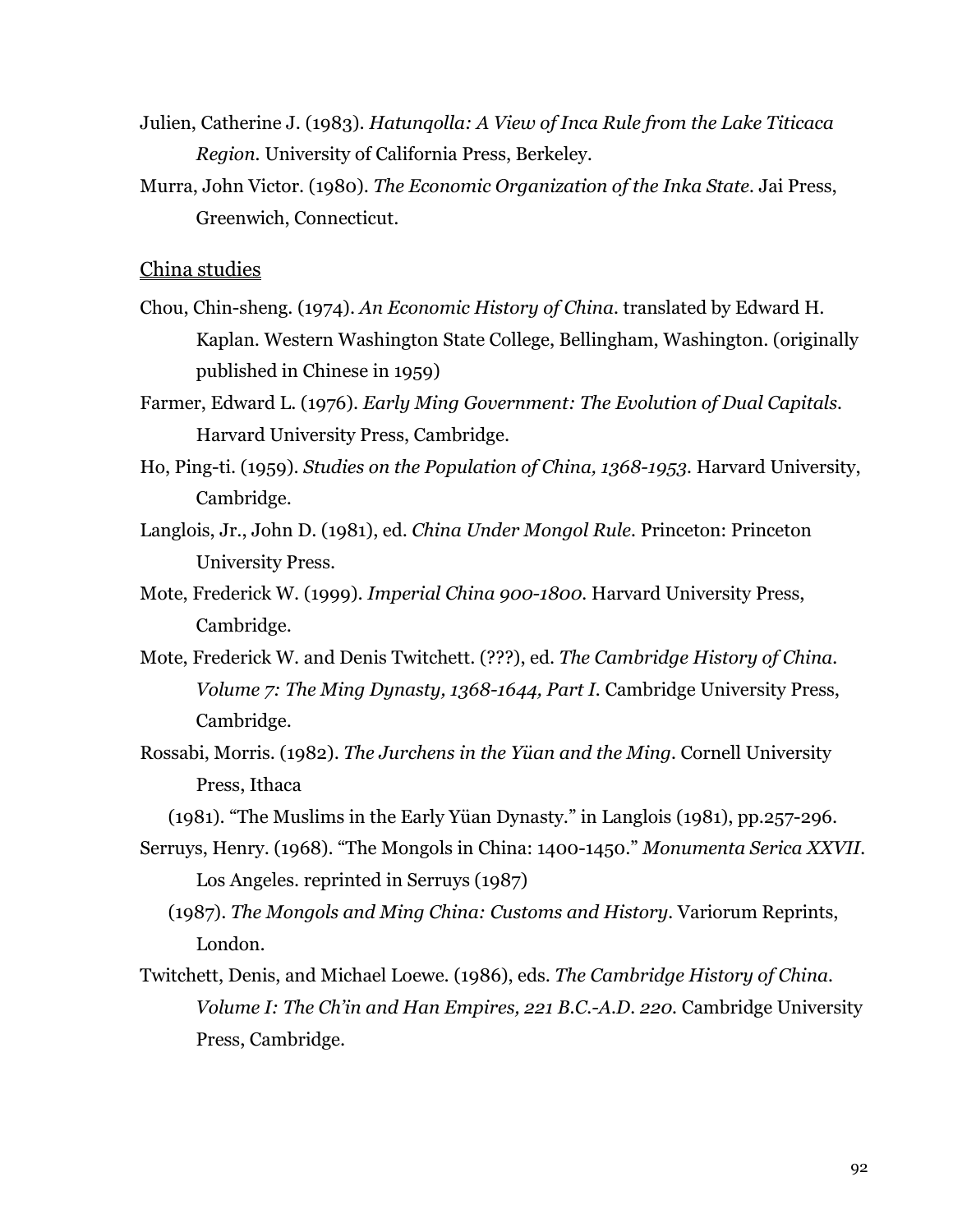Twitchett, Denis, and Frederick W. Mote (???) eds. *The Cambridge History of China*. Volume 8: The Ming Dynasty, 1368-1644, Part II. Cambridge University Press, Cambridge.

Other civilizations and general works

Adshead, S.A.M. (1993). Central Asia in World History. Macmillan Press, Hampshire.

- Allsen, Thomas T. (1987). Mongol Imperialism: The policies of the Grand Qan Möngke in China, Russia, and the Islamic Lands, 1251-1259. University of California Press, Berkeley.
- Barrett, Thomas M. (1999). At the Edge of Empire: The Terek Cossacks and the North Caucasus Frontier, 1700-1860. Westview Press, Boulder.
- Charanis, Peter. (1961). "The Transfer of Population as a Policy in the Byzantine Empire." Comparative Studies in Society and History, Vol. III, No. 2, Mouton & Co., The Hague. pp140-154. reprinted in Charanis (1972).
	- (1972). Studies on the Demography of the Byzantine Empire. Variorum Reprints, London.
- Chibnall, Marjorie. (2000). The Normans. Blackwell Publishers, Oxford.
- Chivers, C.J. (2003, April 14). "Groups of Kurds Are Driving Arabs From Northern Villages." New York Times, online edition.
- Doyle, Michael W. (1986). *Empires*. Cornell University Press, Ithaca.
- Farmer, Edward L. and others. (1986). Comparative History of Civilizations in Asia. Volume I: 10,000 B.C. to 1850. Westview Press, Boulder.
- Fine, Jr., John V.A. (1983). The Early Medieval Balkans: A Critical Survey from the Sixth to the Late Twelfth Century. University of Michigan Press, Ann Arbor.
- Frank, Tenney. (1914). Roman Imperialism. Macmillan Company, New York.
- Grant, Michael. (1978). The History of Rome. Faber and Faber, London.
- Gregorian, Vartan. (1969). The Emergence of Modern Afghanistan: Politics of Reform and Modernization, 1880-1946. Stanford University Press, Stanford.
- Horak, Stephan M. (1988). "Russian Expansion and Policy and Ukraine 1648-1791: An Outline and Analysis." in Rywkin (1988), pp.102-22.
- Huttenbach, Henry R. (1988). "Muscovy's Penetration of Siberia: The Colonization Process 1555-1689." in Rywkin (1998), pp.70-102.